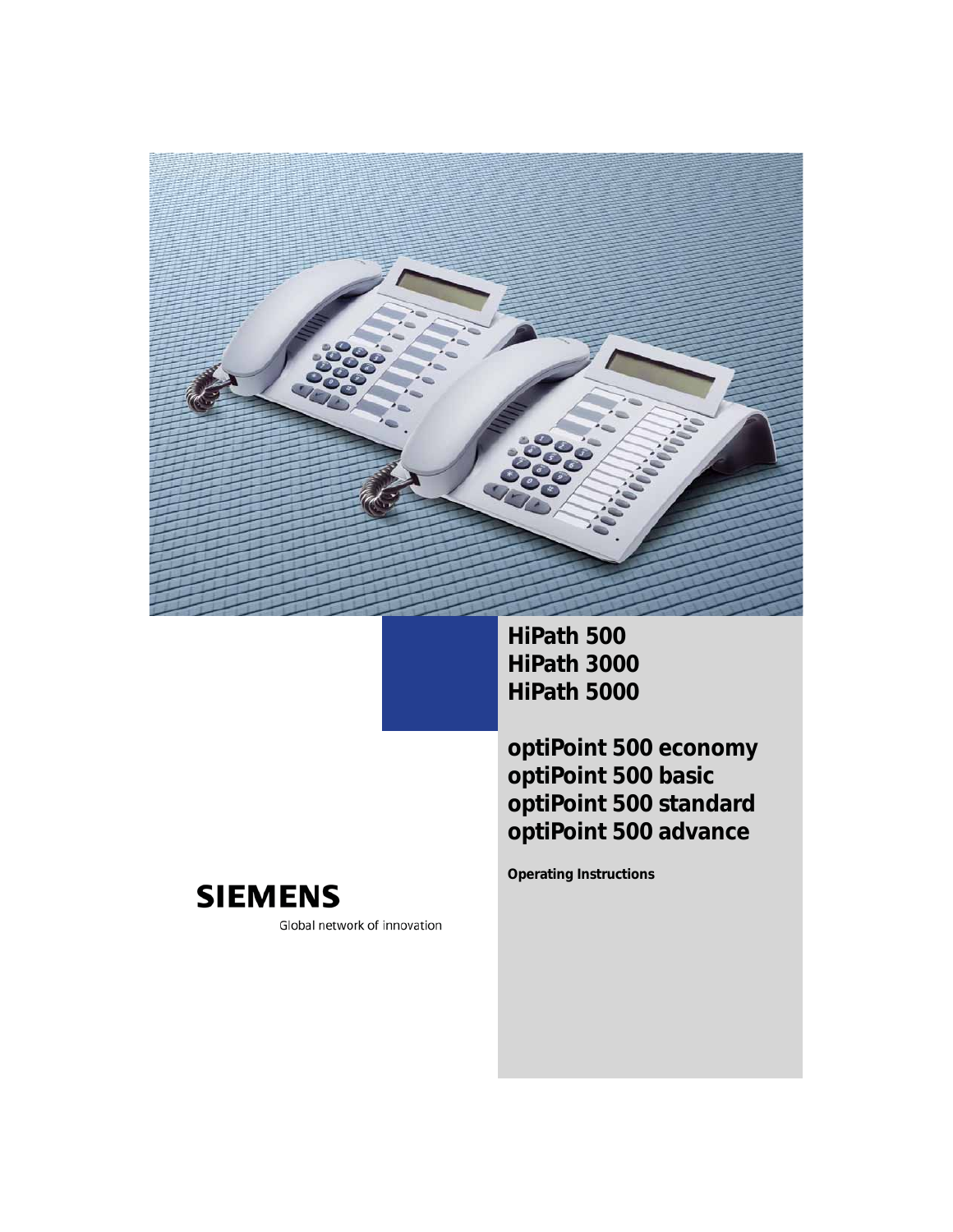#### **Before You Begin**

### **Before You Begin**

These operating instructions describe the optiPoint 500 economy, optiPoint 500 basic, optiPoint 500 standard and telephones on your HiPath 500 and HiPath 3000 / 5000. They describe all functions you can use from your telephone. You may find that some functions you wish to use are not avai l ble on your telephone. This may be due to one of the following reasons:

- The function has not been configured for your telephone address any questions to your service personnel.
- Your communications platform does not supp ort this function contact your service personnel to upgrade your system.

#### **Important Notes**

| Do not operate the telephone in environments where there is a danger<br>of explosions.                                                                 |
|--------------------------------------------------------------------------------------------------------------------------------------------------------|
| Use only original Siemens accessories → Page 114. Using other acces-<br>sories may cause a hazard and will invalidate the warranty and the CE<br>mark. |
| Never open the telephone or a key module. If you encounter any prob-<br>lems, contact your service personnel.                                          |

CE (customer equipment) does not continue to support emergency dialing after loss of mains power, if battery back up and power fail switchover to emergency analogue phones is not available.

Never allow the telephone to come into contact with staining or aggressive liquids such as coffee, tea, juice, or soft drinks. For information on telephone maintenance  $\rightarrow$  Page 117.

The information provided in this document contains merely general descriptions or characteristics of performance which in case of actual use do not always apply as described or which may change as a result of further development of the products.

An obligation to provide the respective characteristics shall only exist if expressly agreed in the terms of contract.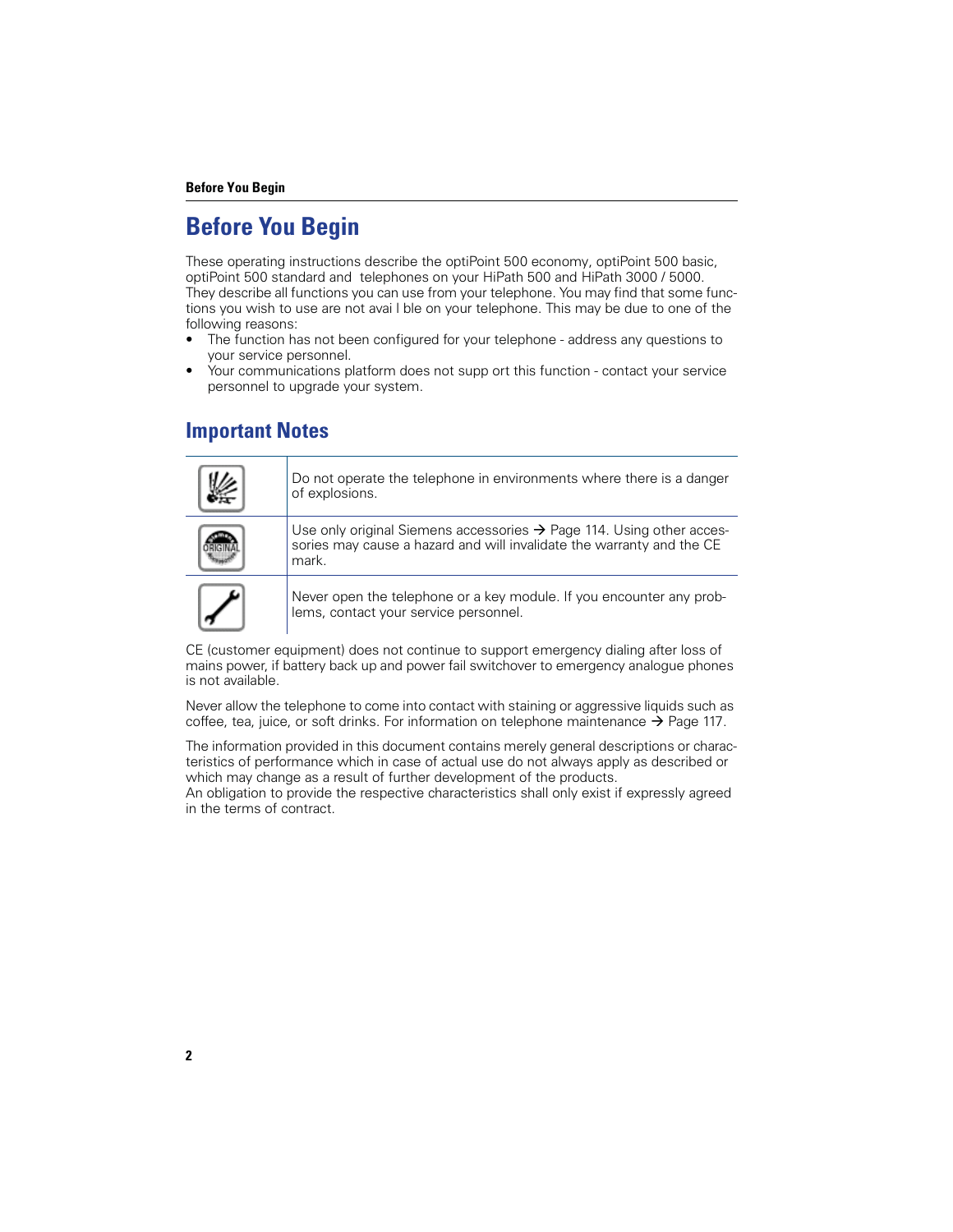### **Marks**



The device conforms to the EU guideline 1999/5/EG, as attested by the CE mark.



This device has been manufactured in accordance with our certified environmental management system (ISO 14001). This process ensures that energy consumption and the use of primary raw materials are kept to a minimum, thus reducing waste production.



All electrical and electronic products should be disposed of separately from the municipal waste stream via designated collection facilities appointed by the government or the local authorities.

The correct disposal and separate collection of your old appliance will help prevent potential negative consequences for the environment and human health. It is a precondition for reuse and recycling of used electrical and electronic equipment.

For more detailed information about disposal of your old appliance, please contact your city office, waste disposal service, the shop where you purchased the product or your sales representative.

The statements quoted above are only fully valid for equipment which is installed and sold in the countries of the European Union and is covered by the directive 2002/96/EC. Countries outside the European Union may have other regulations regarding the disposal of electrical and electronic equipment.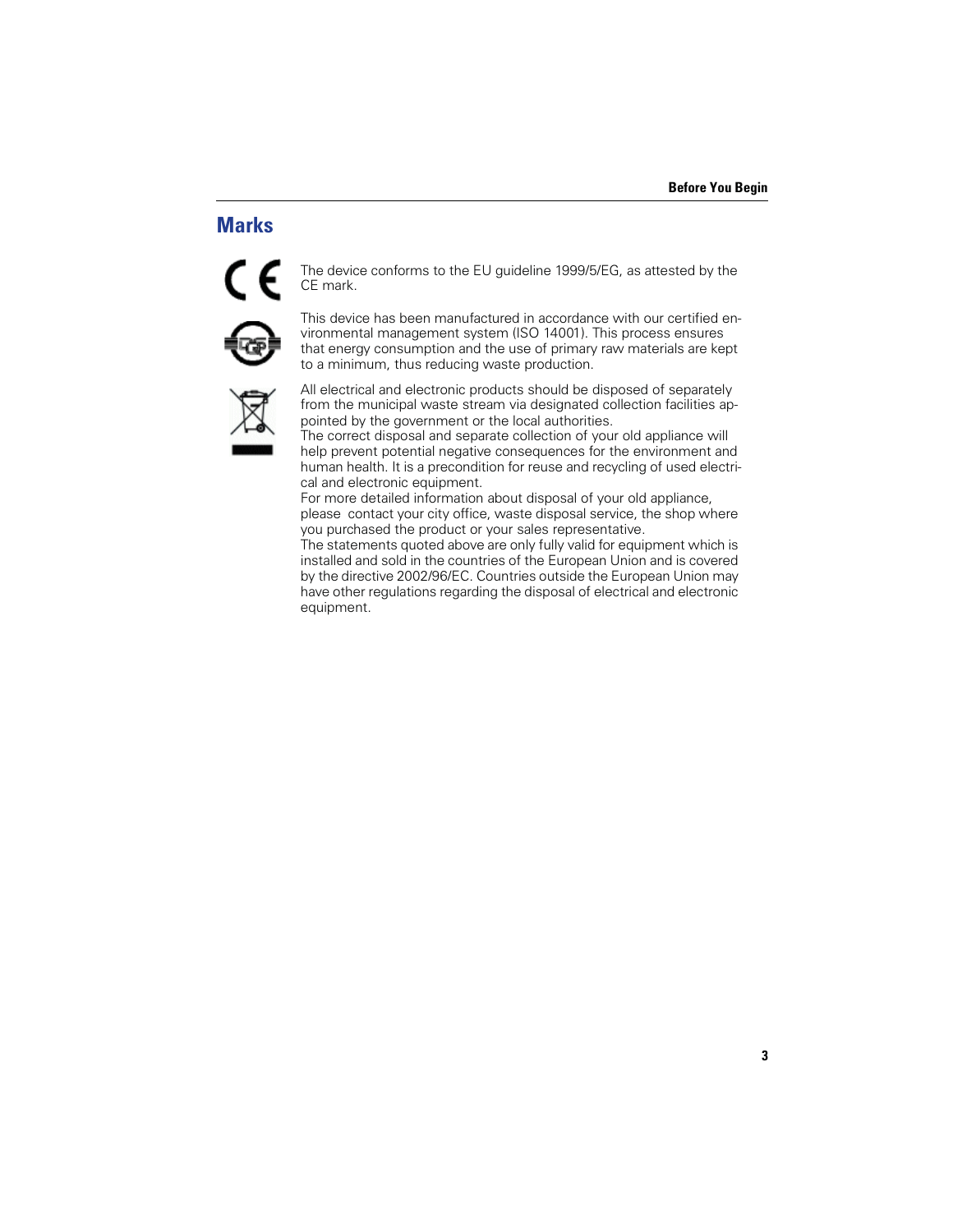| Basic operating instructions 9                                    |
|-------------------------------------------------------------------|
| optiPoint 500 economy/basic/standard control panel 9              |
| optiPoint 500 advance control panel with optiPoint key modules 10 |
| How to Use these Operating Instructions 11                        |
|                                                                   |
|                                                                   |
|                                                                   |
| Via the Program/Service Menu  12                                  |
|                                                                   |
|                                                                   |
|                                                                   |
| Additional Team and Executive/Secretary Functions 13              |
|                                                                   |

# **Making Calls – Basic Functions . . . . . . . . . . . . . . . .14**

| Answering a Call with the Speaker (Speakerphone Mode) 14 |  |
|----------------------------------------------------------|--|
|                                                          |  |
|                                                          |  |
| Open Listening in the Room During a Call  16             |  |
|                                                          |  |
|                                                          |  |
|                                                          |  |
|                                                          |  |
|                                                          |  |
|                                                          |  |
|                                                          |  |
|                                                          |  |
|                                                          |  |
|                                                          |  |
|                                                          |  |
| Call Forwarding in the Carrier Network and Forwarding    |  |
|                                                          |  |
|                                                          |  |
|                                                          |  |
|                                                          |  |
| Checking and Canceling a Saved Callback 25               |  |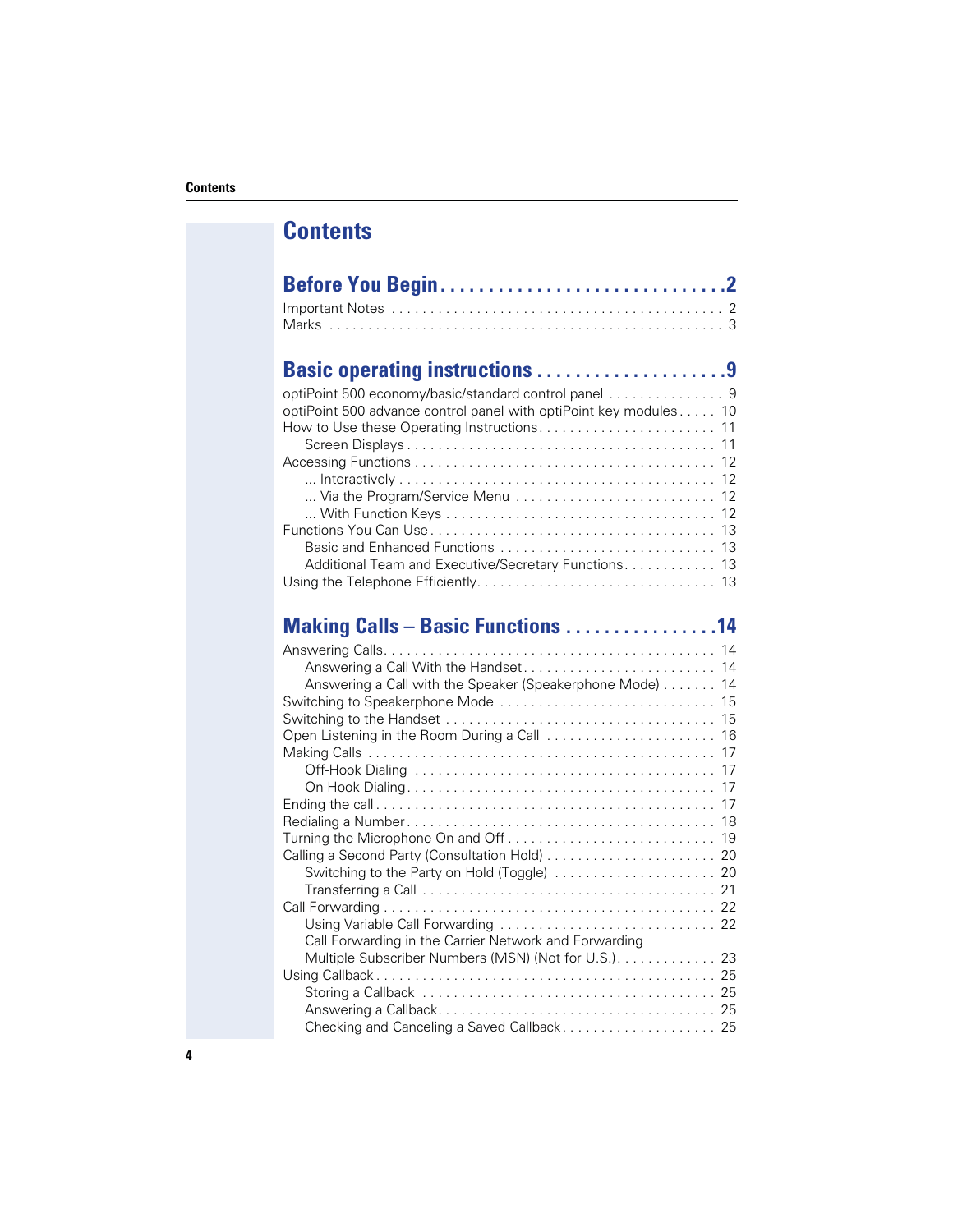| Adjusting the Speakerphone to the Room Acoustics  30<br>Adjusting the Receiving Volume During a Call. 30<br>Adjusting the Display to a Comfortable Reading Angle 30<br>Selecting the Language of Screen Prompts 31 |  |
|--------------------------------------------------------------------------------------------------------------------------------------------------------------------------------------------------------------------|--|
| <b>Making Calls - Convenience Functions 32</b>                                                                                                                                                                     |  |
|                                                                                                                                                                                                                    |  |
| Accepting a Specific Call for Your Colleague 32                                                                                                                                                                    |  |
|                                                                                                                                                                                                                    |  |
|                                                                                                                                                                                                                    |  |
| Answering Calls from the                                                                                                                                                                                           |  |
|                                                                                                                                                                                                                    |  |
|                                                                                                                                                                                                                    |  |
|                                                                                                                                                                                                                    |  |
|                                                                                                                                                                                                                    |  |
|                                                                                                                                                                                                                    |  |
|                                                                                                                                                                                                                    |  |
| Dialing a Number From the Internal Directory 42                                                                                                                                                                    |  |
| Dialing from the Telephone Database (LDAP) (Not for HiPath 500). 44                                                                                                                                                |  |
| Talking to Your Colleague With a Speaker Call 46                                                                                                                                                                   |  |
|                                                                                                                                                                                                                    |  |
|                                                                                                                                                                                                                    |  |
|                                                                                                                                                                                                                    |  |
|                                                                                                                                                                                                                    |  |
|                                                                                                                                                                                                                    |  |
|                                                                                                                                                                                                                    |  |
| Accepting a Waiting Call (Camp-On)  49<br>Preventing and Allowing Call Waiting (Automatic Camp-On). 50                                                                                                             |  |
|                                                                                                                                                                                                                    |  |
|                                                                                                                                                                                                                    |  |
|                                                                                                                                                                                                                    |  |
|                                                                                                                                                                                                                    |  |
| Ending a Conference (Initiator Only)  54                                                                                                                                                                           |  |
| Activating Tone Dialing/DTMF Suffix-Dialing 55                                                                                                                                                                     |  |
| Transferring a Call after a Speaker Call (Announcement) in a Group 56                                                                                                                                              |  |
|                                                                                                                                                                                                                    |  |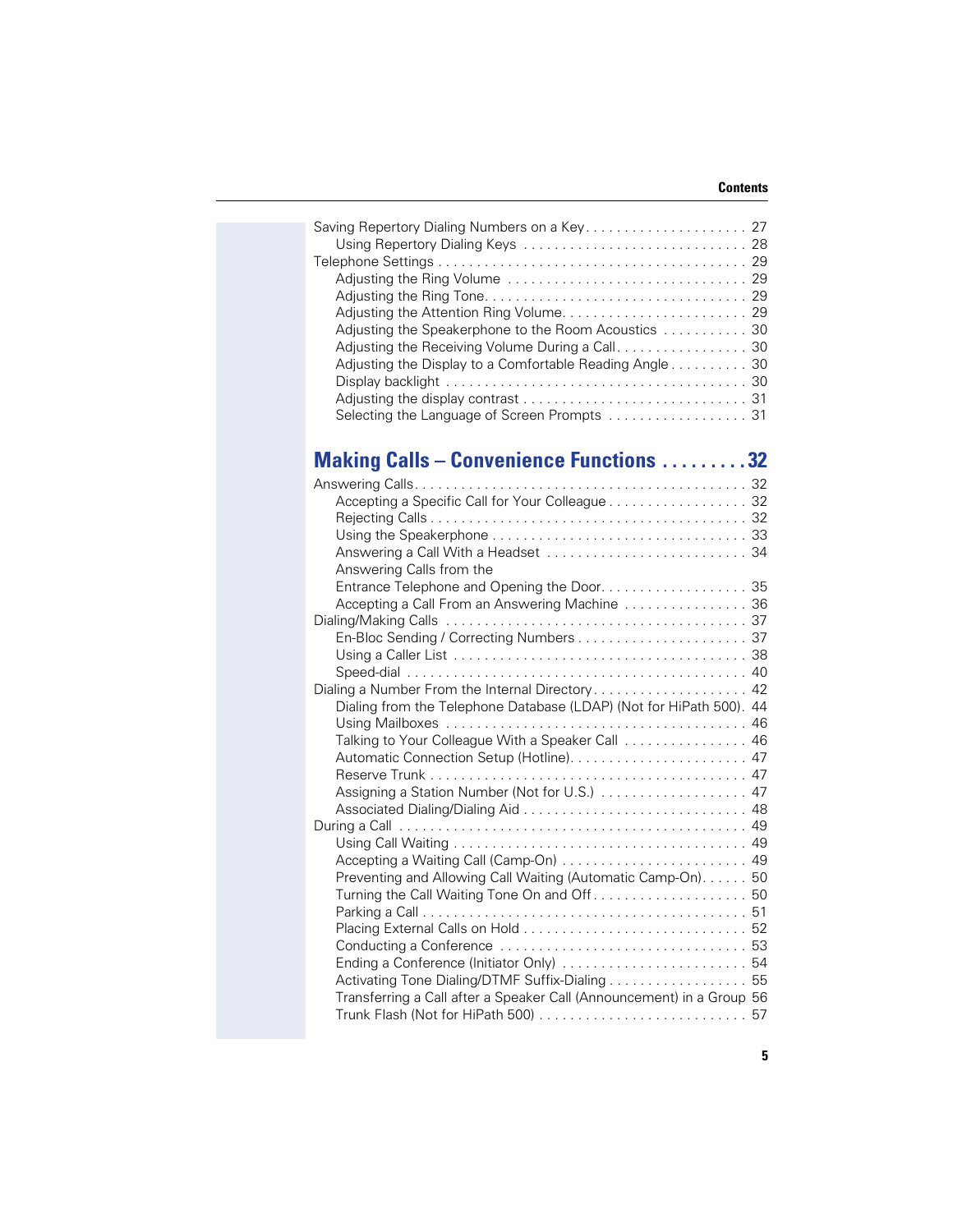| <b>Saving Functions, Procedures and Appointments.60</b>         |  |
|-----------------------------------------------------------------|--|
| Assigning a Procedure (Operating Steps) to a Key 64             |  |
|                                                                 |  |
|                                                                 |  |
|                                                                 |  |
| <b>Displaying and Assigning Call Charges68</b>                  |  |
|                                                                 |  |
| Displaying Call Charges for Another Telephone (Not for U.S.) 69 |  |
|                                                                 |  |
|                                                                 |  |
|                                                                 |  |
|                                                                 |  |
|                                                                 |  |
| Trace Call: Identifying Anonymous Callers (Not for U.S.) 74     |  |
| Locking the Telephone to Prevent Unauthorized Use 75            |  |
| Locking Another Telephone to Prevent Unauthorized Use 76        |  |
|                                                                 |  |
|                                                                 |  |
|                                                                 |  |
|                                                                 |  |
|                                                                 |  |
|                                                                 |  |
| Display Number of Waiting Calls and Overload Indication 82      |  |
| Using Another Telephone Like Your Own for a Call 82             |  |
| Fax Details and Message on Answering Machine  84                |  |
| <b>Resetting Services and Functions</b>                         |  |
| Activating Functions for Another Telephone 85                   |  |
| Using System Functions from the Outside                         |  |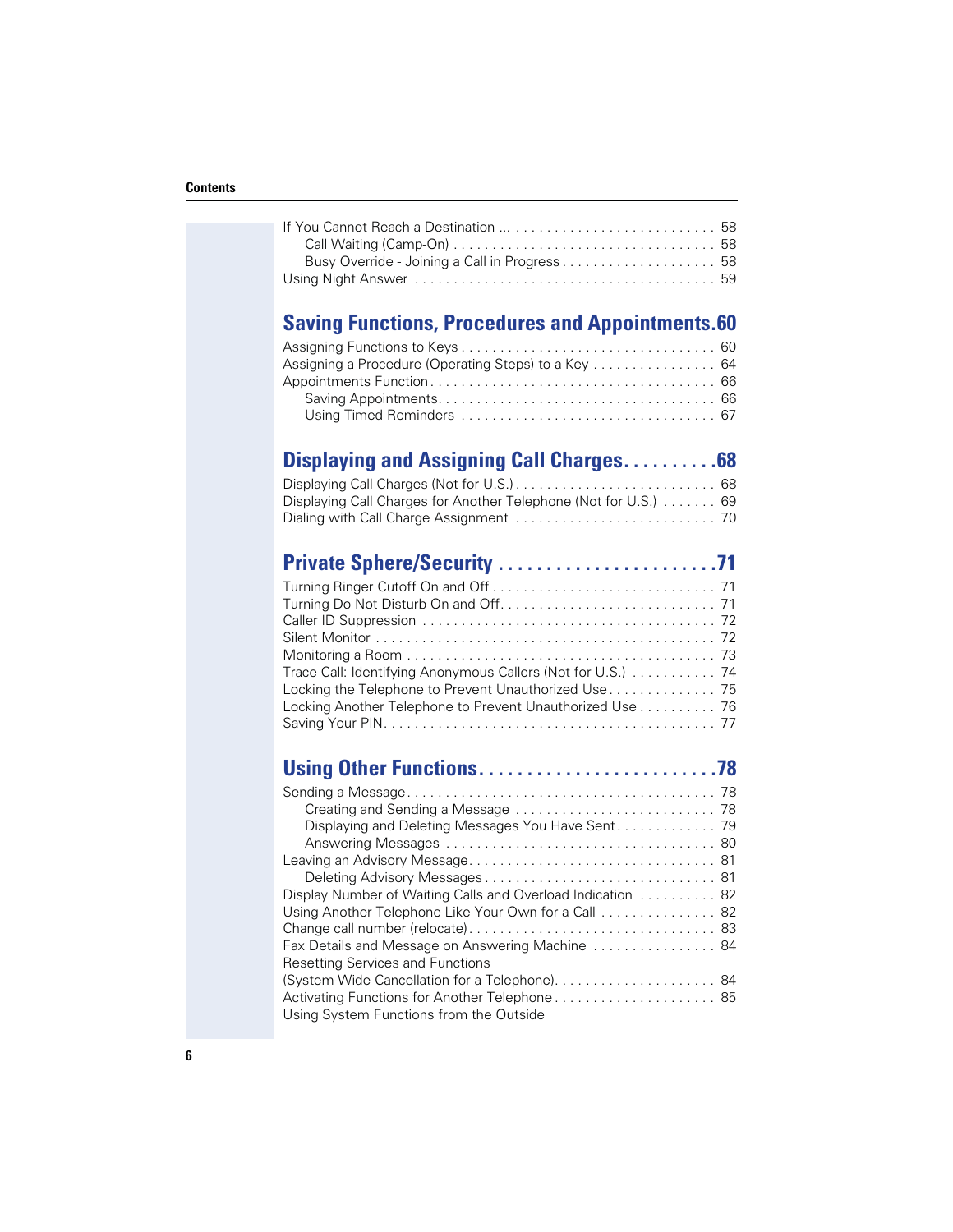| Using functions in ISDN via code dialing (keypad dialing) 88 |  |
|--------------------------------------------------------------|--|
| Controlling Connected Computers or Other Programs and        |  |
| Telephone Data Service (Not for HiPath 500)) 89              |  |
|                                                              |  |
|                                                              |  |
| Radio Paging (Not for U.S., Not for HiPath 500) 90           |  |
|                                                              |  |
| Enhanced Paging Equipment (HiPath 3700/3750/3800 Only) 91    |  |

## **Using Other Team Functions . . . . . . . . . . . . . . . . . . . 92**

## **Team and Executive/Secretary**

| <b>Functions With Trunk Keys</b> 98                                  |  |
|----------------------------------------------------------------------|--|
|                                                                      |  |
|                                                                      |  |
|                                                                      |  |
| Using a Trunk Key to Place a Call on Hold and Retrieve It Again 99   |  |
| Switching Between Phone Calls on Multiple Trunks 100                 |  |
|                                                                      |  |
|                                                                      |  |
|                                                                      |  |
|                                                                      |  |
|                                                                      |  |
|                                                                      |  |
| Joining or Leaving a Group Call                                      |  |
| (Not for the Executive Telephone in an Executive/Secretary Team) 103 |  |
| Transferring Calls Directly to the Executive                         |  |
| (Only in an Executive/Secretary Group) 104                           |  |
|                                                                      |  |

# **Testing the Telephone . . . . . . . . . . . . . . . . . . . . . . . 105**

### **Special Functions in the LAN**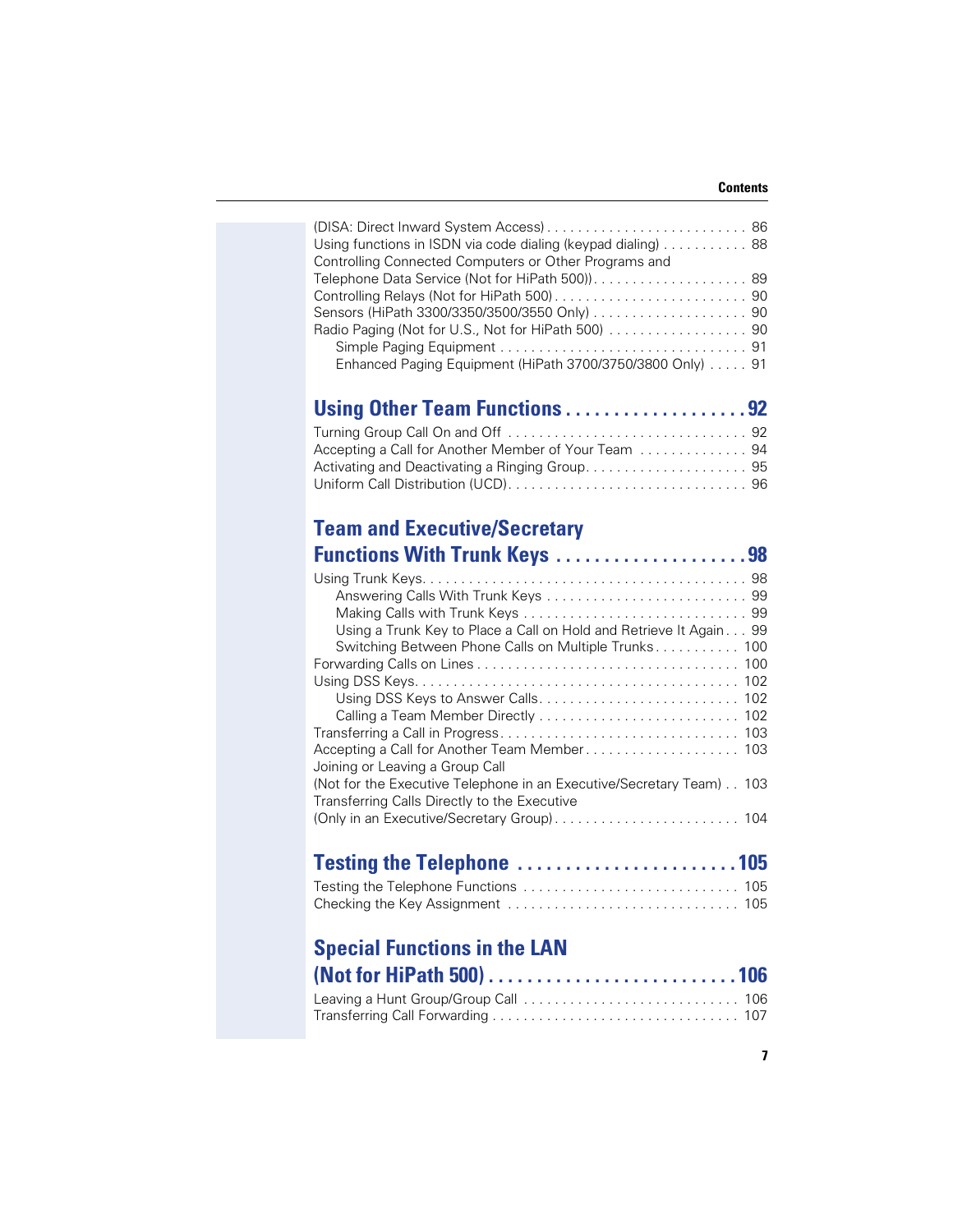| <b>Different Displays in a HiPath 4000 Environment</b> |  |
|--------------------------------------------------------|--|
| Activating and Deactivating a Ringing Group. 109       |  |

| Labeling, Documentation 114 |  |
|-----------------------------|--|
|                             |  |

**(Not for HiPath 500) . . . . . . . . . . . . . . . . . . . . . . . . . .112**

| Responding to Error Messages on the Screen 118 |  |
|------------------------------------------------|--|
|                                                |  |
|                                                |  |

|--|--|--|

## **Overview of Functions/Codes (Alphabetical). . . .125**

| <b>FCC and Industry Canada Compliance130</b> |  |
|----------------------------------------------|--|
| FCC Certification and Requirements 130       |  |
|                                              |  |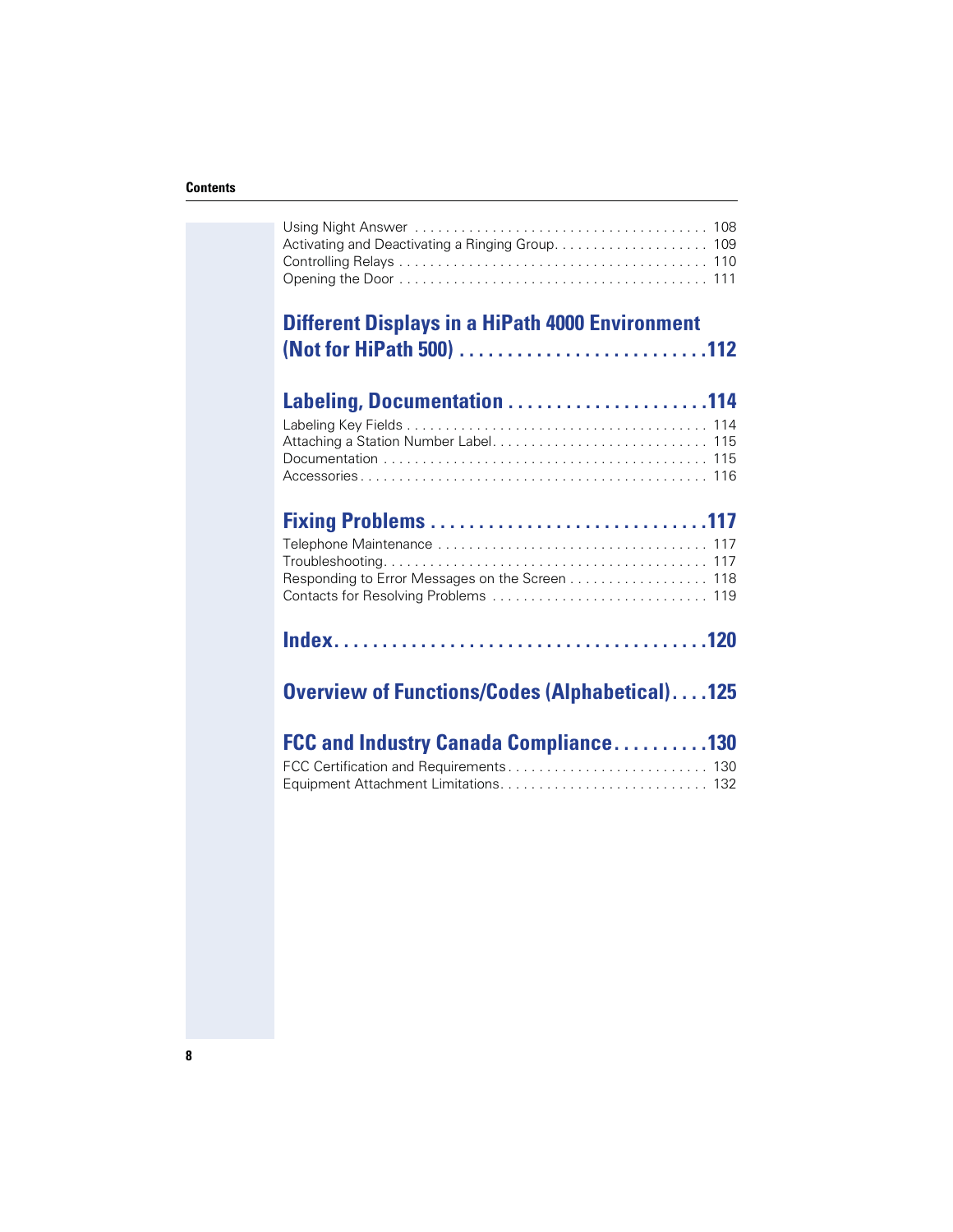# **Basic operating instructions**

| optiPoint 500 <sup>1</sup>          | economy | basic | standard | advance |
|-------------------------------------|---------|-------|----------|---------|
| Function keys                       | 12      | 12    | 12       | 19      |
| Full-duplex speakerphone<br>feature |         |       |          |         |
| Illuminated display                 |         |       |          |         |
| Headset port                        |         |       |          |         |
| USB interface                       |         |       |          |         |
| Interface for add-on equip-<br>ment |         |       |          |         |
| Option bays<br>11 - L<br>.          | C       |       |          | っ       |

The name and model of your telephone are printed on the base of your optiPoint 500.

## **optiPoint 500 economy/basic/standard control panel**

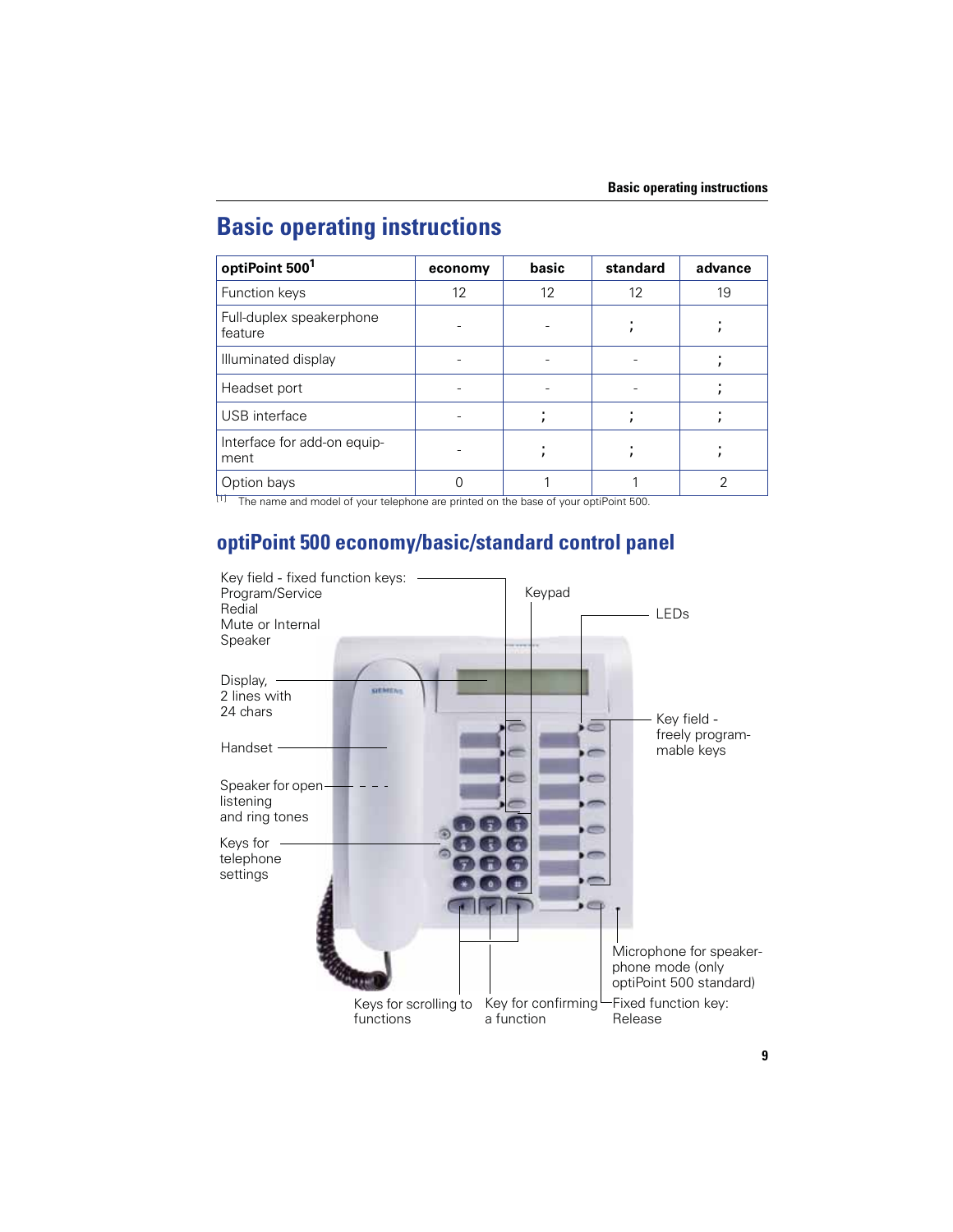## **optiPoint 500 advance control panel with optiPoint key modules**

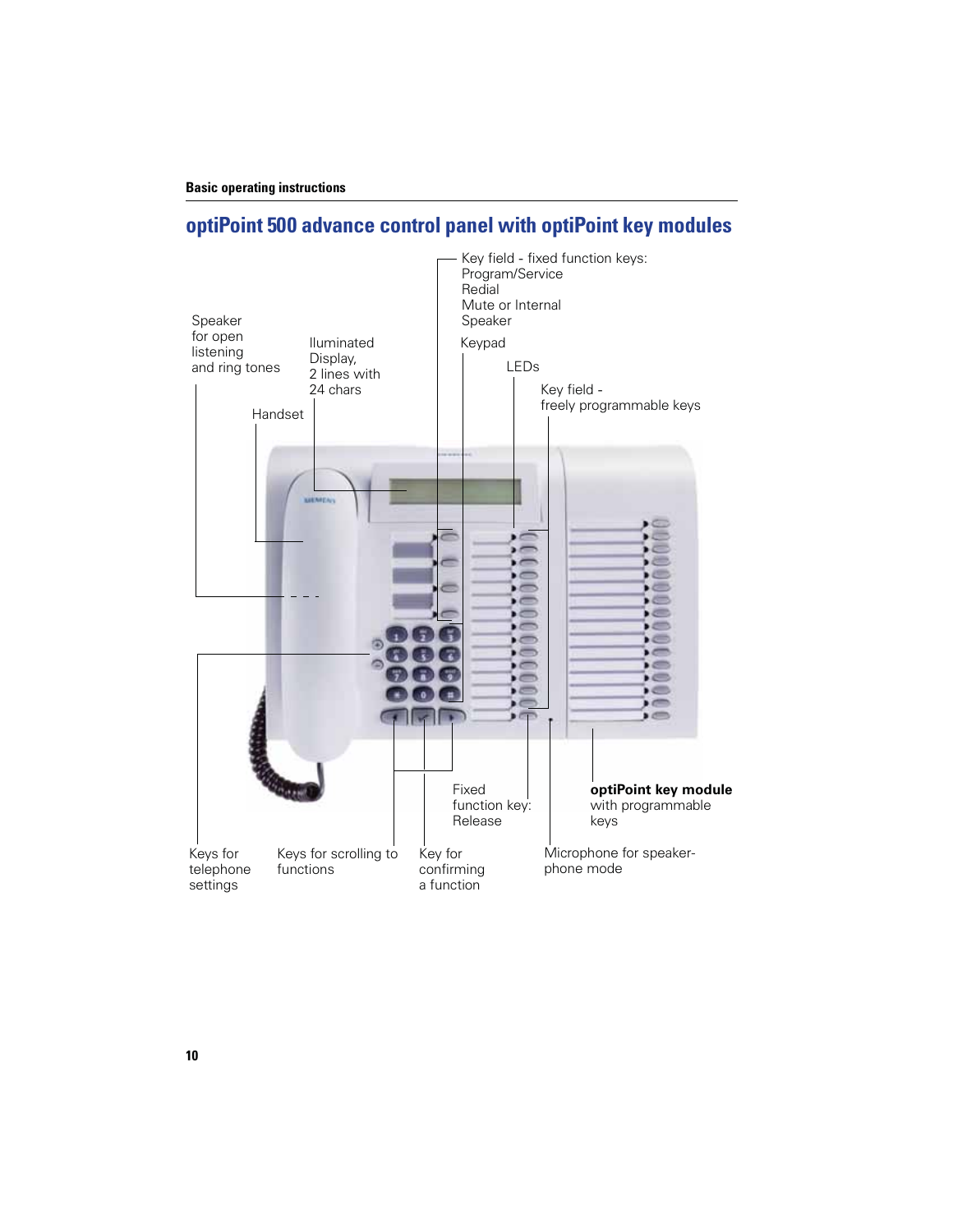| <b>Step by Step</b>                                    |                                                                                                                                                                  |
|--------------------------------------------------------|------------------------------------------------------------------------------------------------------------------------------------------------------------------|
|                                                        | <b>How to Use these Operating</b><br><b>Instructions</b>                                                                                                         |
|                                                        | You will find a graphic representation of the steps in log-<br>ical sequence in the left column. Below is an explana-<br>tion of the symbols:                    |
| n                                                      | Lift the handset (off-hook).                                                                                                                                     |
| t                                                      | Replace the handset (on-hook).                                                                                                                                   |
| s                                                      | Conduct a call.                                                                                                                                                  |
| О                                                      | Enter a telephone number or code.                                                                                                                                |
| d d                                                    | Enter the code.                                                                                                                                                  |
| $u$ or $v$                                             | Press volume controls on the telephone.                                                                                                                          |
| Program/Service                                        | Press the key.                                                                                                                                                   |
| Speaker                                                | Press the illuminated key.                                                                                                                                       |
|                                                        | Press the flashing key.                                                                                                                                          |
| <b>Start conference?</b><br>$\checkmark$               | The option appears on the screen.<br>key to confirm your selection.<br>Press the :                                                                               |
| <b>Display contrast?</b><br>$\checkmark$               | Search for an option.<br>Press the $\leq$ > keys,<br>until the option appears on the screen.<br>Then press the $\ddot{\bullet}$ key to confirm your selection.   |
|                                                        | <b>Screen Displays</b>                                                                                                                                           |
| <b>Please dial</b><br><b>Return to held call?</b><br>> | Line 1 displays prompts or acknowledgment<br>messages, depending on the situation.                                                                               |
|                                                        | Line 2 displays functions that you can confirm by press-<br>ing: If the symbol ">" appears on the right, you can<br>press $\lt$ $\gt$ to access further options. |
|                                                        |                                                                                                                                                                  |
|                                                        |                                                                                                                                                                  |
|                                                        |                                                                                                                                                                  |
|                                                        |                                                                                                                                                                  |
|                                                        |                                                                                                                                                                  |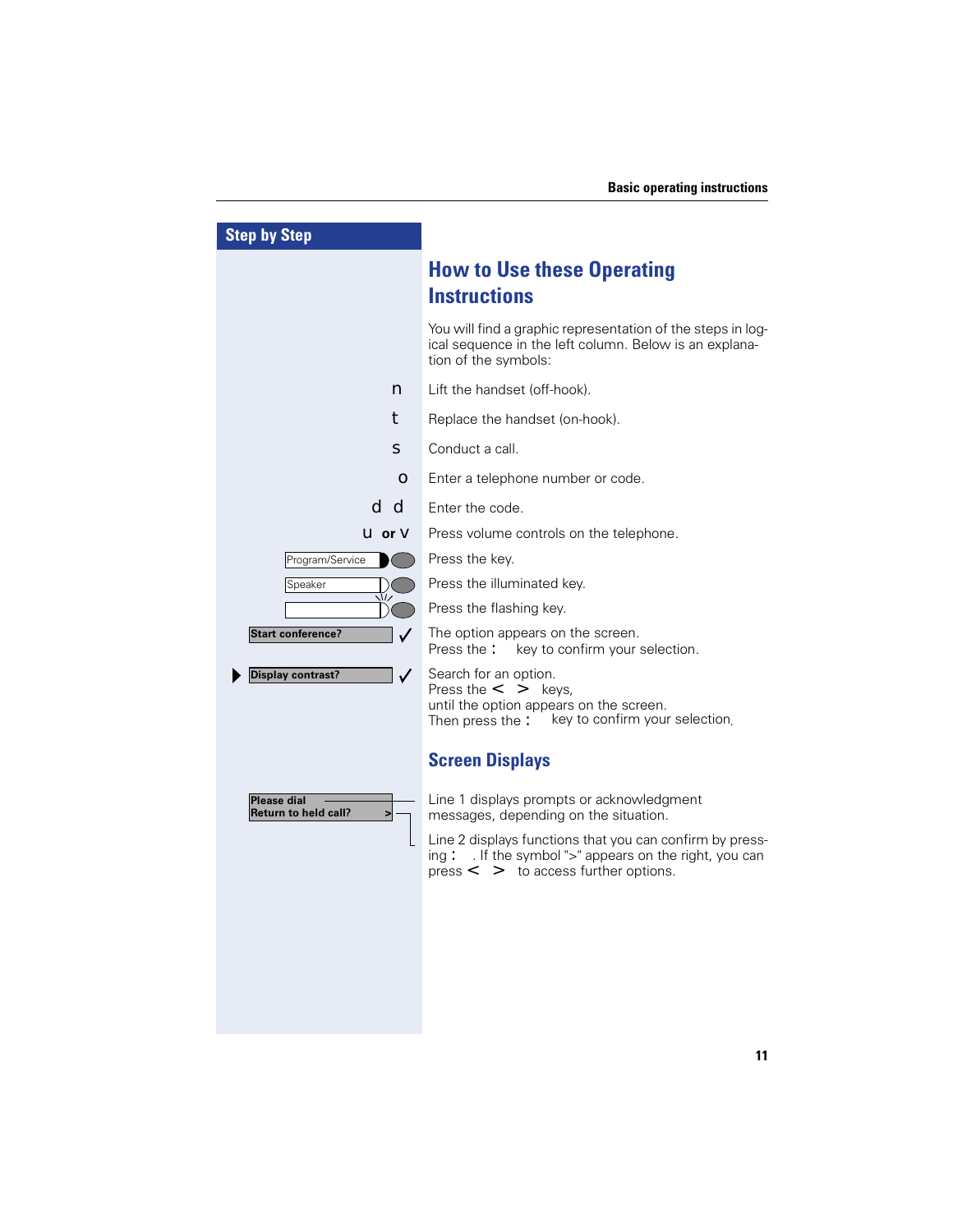#### **Basic operating instructions**

| <b>Step by Step</b>                |                                                                                                                                                                                         |
|------------------------------------|-----------------------------------------------------------------------------------------------------------------------------------------------------------------------------------------|
|                                    | <b>Accessing Functions</b>                                                                                                                                                              |
|                                    | Interactively                                                                                                                                                                           |
|                                    | You can select some functions while the telephone is<br><b>idle</b> , for example:                                                                                                      |
| <b>Forwarding on</b><br>✓          | Use $\leq$ $\geq$ to scroll to a function and press :<br>to<br>execute it.                                                                                                              |
|                                    | You can select other functions <b>directly depending on</b><br>the situation. Example: you call a number, but the line<br>is busy:                                                      |
| <b>Callback</b><br>$\checkmark$    | Press:<br>to confirm.                                                                                                                                                                   |
| or                                 |                                                                                                                                                                                         |
| $\checkmark$<br>Send message       | Use $\leq$ $\geq$ to scroll to a function and press:<br>to<br>execute it.                                                                                                               |
|                                    | Via the Program/Service Menu                                                                                                                                                            |
|                                    | First press the "Program/Service" key. You then see a list<br>of selection options, such as: "#0=Reset services"<br>$\rightarrow$ Page 84.                                              |
| Program/Service                    | Press the key.                                                                                                                                                                          |
| #0=Reset services?<br>$\checkmark$ | Use $\leq$ $\geq$ to scroll to a function and press:<br>to<br>execute it.                                                                                                               |
| or                                 |                                                                                                                                                                                         |
| r d                                | Enter the code directly.<br>The Quick-Reference Operating Instructions contain a<br>list of codes. However, they are also displayed on<br>screen along with the corresponding function. |
|                                    | With Function Keys                                                                                                                                                                      |
|                                    | If you saved a function on a key $\rightarrow$ Page 60, you can ac-<br>cess it directly as follows:                                                                                     |
|                                    | Press the Mute key to execute the function.                                                                                                                                             |
|                                    |                                                                                                                                                                                         |
|                                    |                                                                                                                                                                                         |
|                                    |                                                                                                                                                                                         |
|                                    |                                                                                                                                                                                         |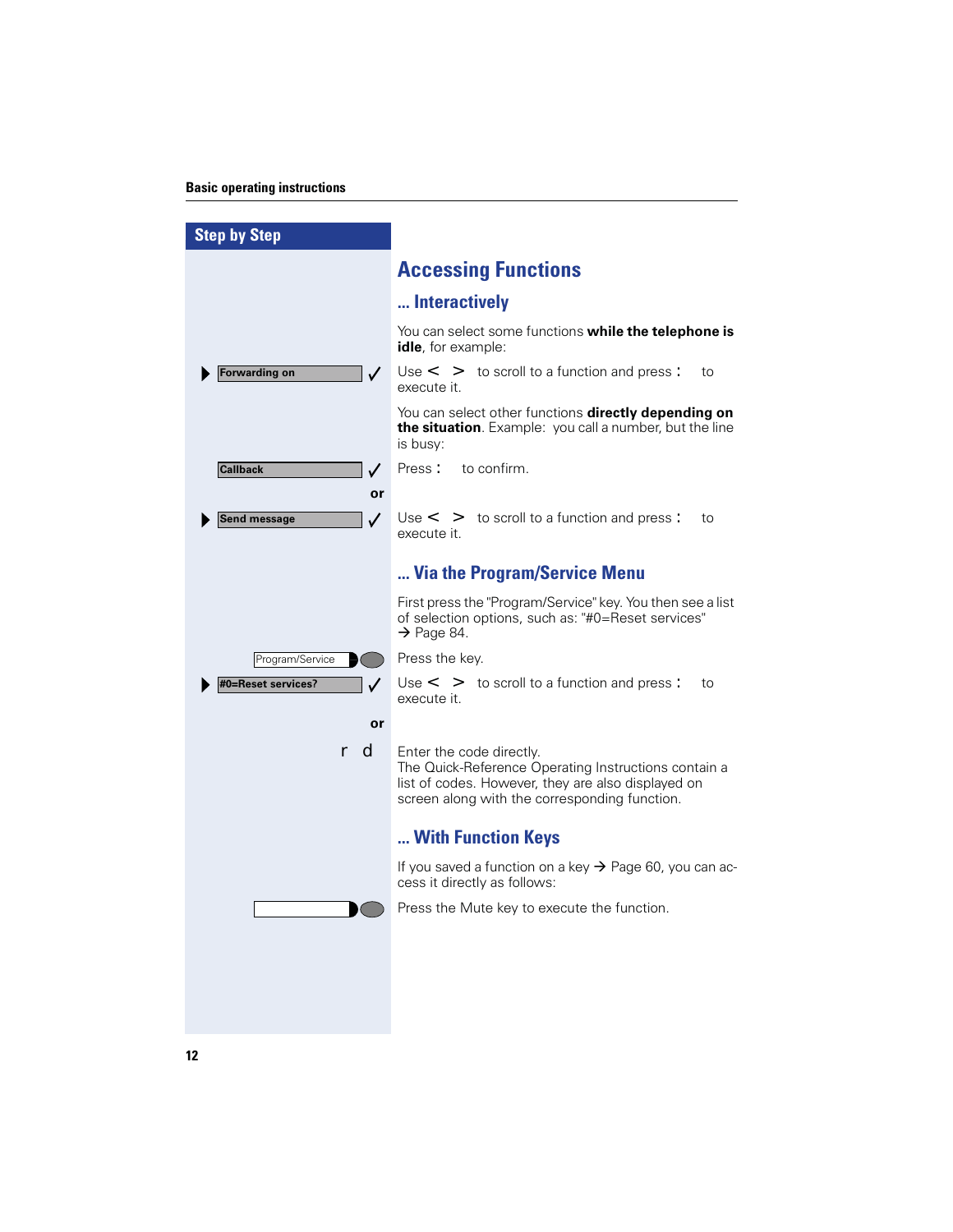### **Functions You Can Use**

#### **Basic and Enhanced Functions**

You can use all basic and enhanced communications platform functions that appear interactively on the screen, in the Program/Service menu, and when you press function keys.

#### **Additional Team and Executive/Secretary Functions**

#### $\rightarrow$  Page 98f.

To help working and project groups work together more efficiently, the service technician can configure a variety of team functions, depending on your preferences when working in the team. You can use these team functions in addition to the basic and enhanced functions.

In addition to call pickup, hunting groups (group call), and call distribution groups, you can also set up teams with multiple lines per telephone. You can tell if a telephone has trunk keys if your station number and the numbers of your colleagues are programmed on trunk keys. You can access all lines and can also conduct different calls simultaneously on multiple lines.

Another team function category includes the executive/secretary functions, which are configured by the service technician. You can use executive and secretary functions in addition to the basic and enhanced functions as well as other team functions.

An executive/secretary telephone has DSS keys for the executive or secretary, trunk keys for the executive and secretary, as well as ring transfer keys.

### **Using the Telephone Efficiently**

- You probably have certain colleagues or external parties with whom you talk on the phone especially frequently. To dial these numbers faster and more conveniently, you can save them on keys
- (Saving station numbers for repertory dialing on keys  $\rightarrow$  Page 27). All too often you reach a busy line when dialing a number. Amid the confusion of your working day, it's easy to forget to try the number again later on. To avoid this, make it a habit to use the "Callback"  $\rightarrow$  Page 25 function.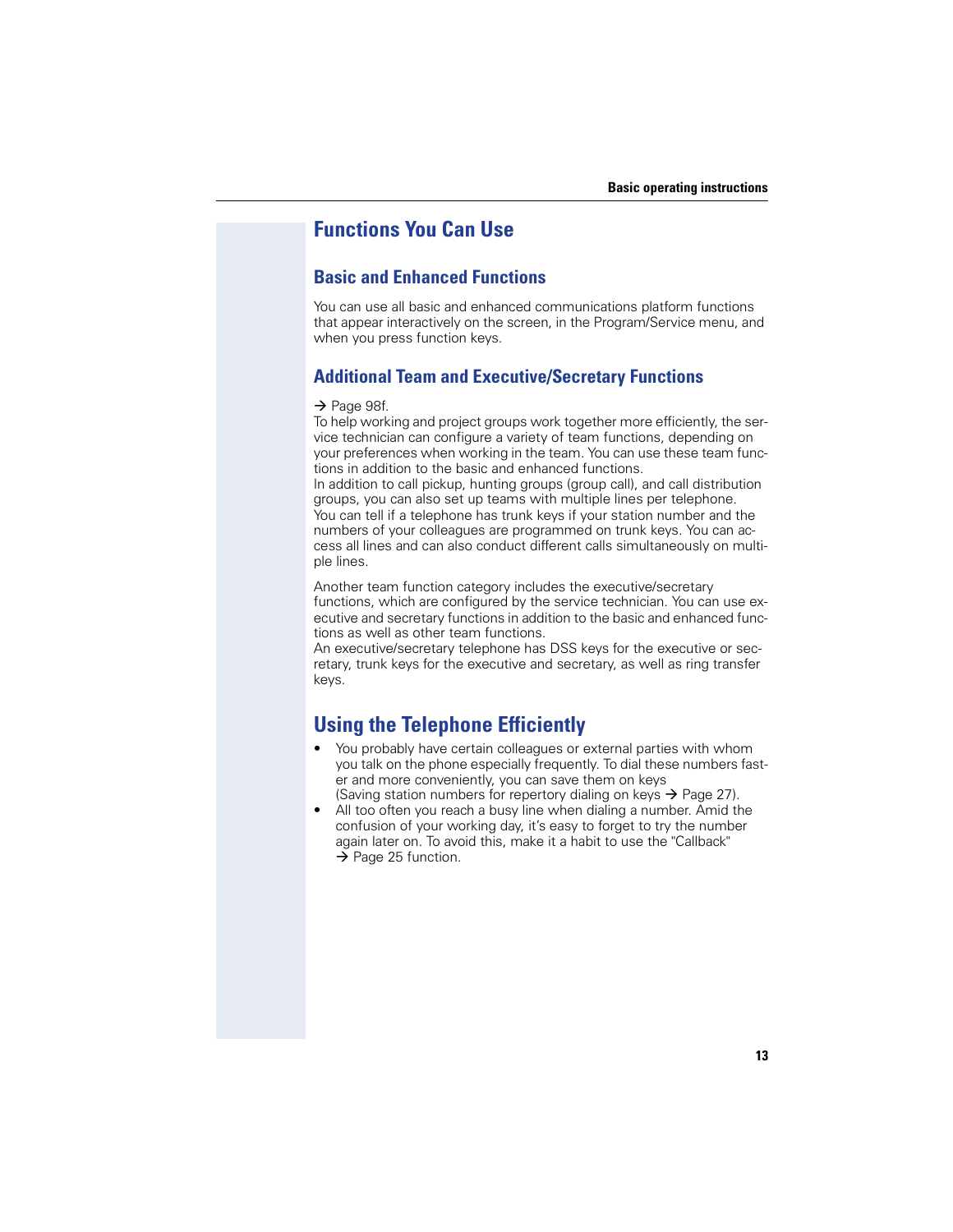| <b>Step by Step</b>  |                                                                                                                                                                                                                                                                                                                                                                                                                                                                                                                                                                                                                                                              |
|----------------------|--------------------------------------------------------------------------------------------------------------------------------------------------------------------------------------------------------------------------------------------------------------------------------------------------------------------------------------------------------------------------------------------------------------------------------------------------------------------------------------------------------------------------------------------------------------------------------------------------------------------------------------------------------------|
|                      | <b>Making Calls - Basic Functions</b>                                                                                                                                                                                                                                                                                                                                                                                                                                                                                                                                                                                                                        |
|                      | <b>Answering Calls</b>                                                                                                                                                                                                                                                                                                                                                                                                                                                                                                                                                                                                                                       |
|                      | Special default ring signaling is set for your telephone:<br>When you receive an internal call, your telephone<br>rings once every four seconds (single-tone<br>sequence).<br>When you receive an external call, your telephone<br>$\bullet$<br>rings twice in rapid succession every four seconds<br>(dual-tone sequence).<br>When you receive a call from the entrance tele-<br>$\bullet$<br>phone, your telephone rings three times in rapid<br>succession every four seconds (triple-tone se-<br>quence).<br>If a call is waiting, you hear a short tone (beep) every<br>six seconds.<br>The number or the name of the caller appears on the<br>display. |
|                      | <b>Answering a Call With the Handset</b>                                                                                                                                                                                                                                                                                                                                                                                                                                                                                                                                                                                                                     |
|                      | The telephone rings. The caller appears on the screen.                                                                                                                                                                                                                                                                                                                                                                                                                                                                                                                                                                                                       |
| n                    | Lift the handset.                                                                                                                                                                                                                                                                                                                                                                                                                                                                                                                                                                                                                                            |
| $U$ or $V$           | Raise or lower the volume. Keep pressing the key until<br>the desired volume is set.                                                                                                                                                                                                                                                                                                                                                                                                                                                                                                                                                                         |
|                      | <b>Answering a Call with the Speaker</b><br><b>(Speakerphone Mode)</b>                                                                                                                                                                                                                                                                                                                                                                                                                                                                                                                                                                                       |
|                      | This function is not available with<br>Ш<br>optiPoint 500 economy and optiPoint 500 basic.                                                                                                                                                                                                                                                                                                                                                                                                                                                                                                                                                                   |
|                      | The telephone rings. The caller appears on the screen.                                                                                                                                                                                                                                                                                                                                                                                                                                                                                                                                                                                                       |
| Speaker              | Press the key. The LED lights up.<br>Speakerphone mode.                                                                                                                                                                                                                                                                                                                                                                                                                                                                                                                                                                                                      |
| <b>U</b> or <b>V</b> | Raise or lower the volume. Keep pressing the key until<br>the desired volume is set.                                                                                                                                                                                                                                                                                                                                                                                                                                                                                                                                                                         |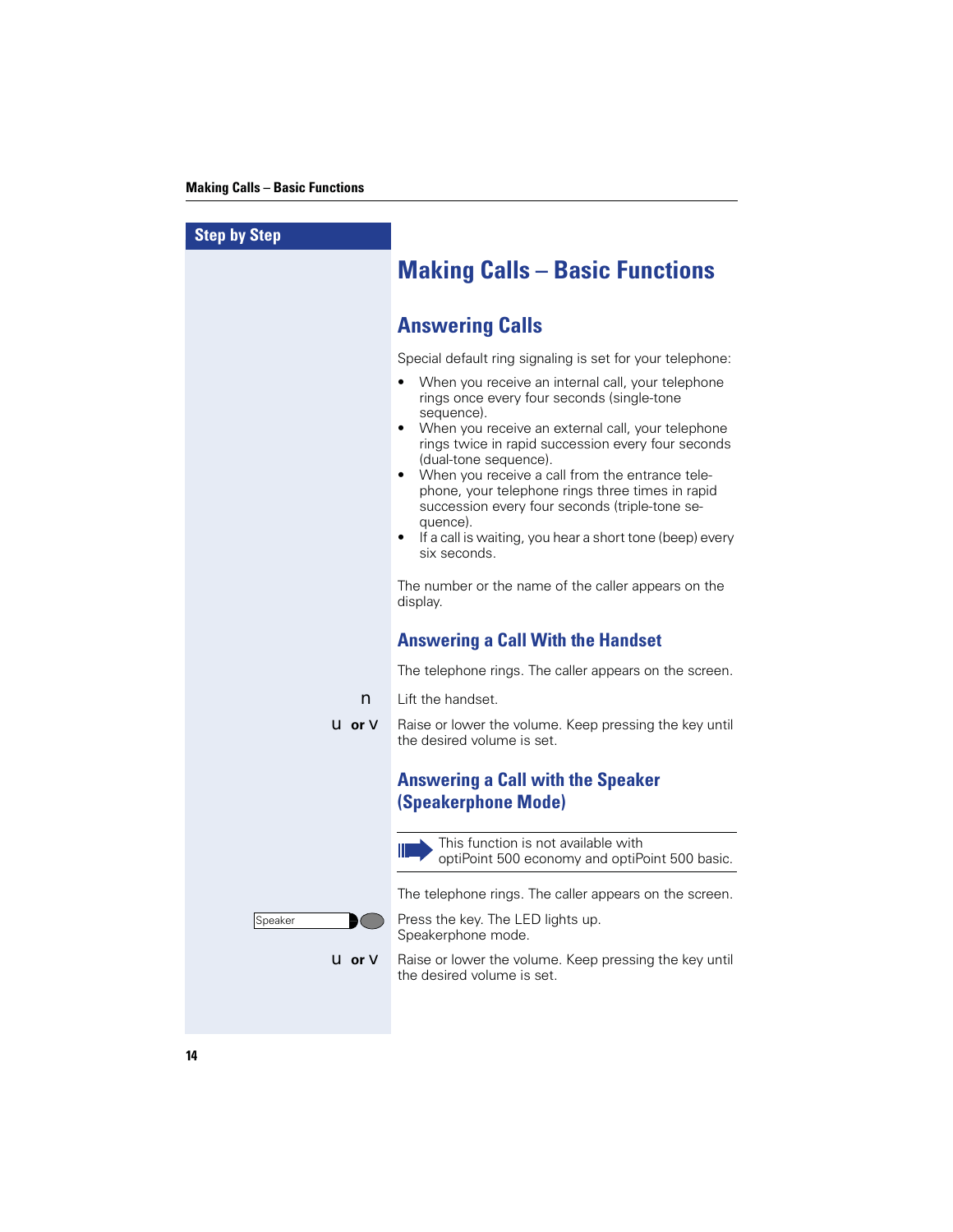| <b>Step by Step</b>                         |                                                                                                                                                                                                                                                                                                                           |
|---------------------------------------------|---------------------------------------------------------------------------------------------------------------------------------------------------------------------------------------------------------------------------------------------------------------------------------------------------------------------------|
|                                             | <b>Ending the call:</b>                                                                                                                                                                                                                                                                                                   |
| Speaker<br>or                               | Press the key. The LED goes out.                                                                                                                                                                                                                                                                                          |
| Release                                     | Press the key.                                                                                                                                                                                                                                                                                                            |
|                                             | <b>Notes on speakerphone mode:</b><br>Tell the other party that you are using speakerphone<br>mode.<br>The speakerphone works bests at a low receiving<br>$\bullet$<br>volume.<br>The ideal distance between the user and the tele-<br>$\bullet$<br>phone set in speakerphone mode is about 50 cm<br>(approx. 20 inches). |
|                                             | <b>Switching to Speakerphone Mode</b>                                                                                                                                                                                                                                                                                     |
|                                             | This function is not available with<br>Ш<br>optiPoint 500 economy and optiPoint 500 basic.                                                                                                                                                                                                                                |
|                                             | <b>Precondition:</b> You are conducting a call with the hand-<br>set.                                                                                                                                                                                                                                                     |
| $\triangleright$ and $\mathbf t$<br>Speaker | Hold down the key and replace the handset.<br>(in the U.S.: press the key once and replace the hand-<br>set). Then release the key and continue the call.                                                                                                                                                                 |
|                                             | <b>Switching to the Handset</b>                                                                                                                                                                                                                                                                                           |
|                                             | This function is not available with<br>optiPoint 500 economy and optiPoint 500 basic.                                                                                                                                                                                                                                     |
|                                             | <b>Precondition:</b> You are engaged in a call in speaker-<br>phone mode.                                                                                                                                                                                                                                                 |
| $n$ and $s$                                 | Lift the handset. Continue the call.                                                                                                                                                                                                                                                                                      |
|                                             |                                                                                                                                                                                                                                                                                                                           |
|                                             |                                                                                                                                                                                                                                                                                                                           |
|                                             |                                                                                                                                                                                                                                                                                                                           |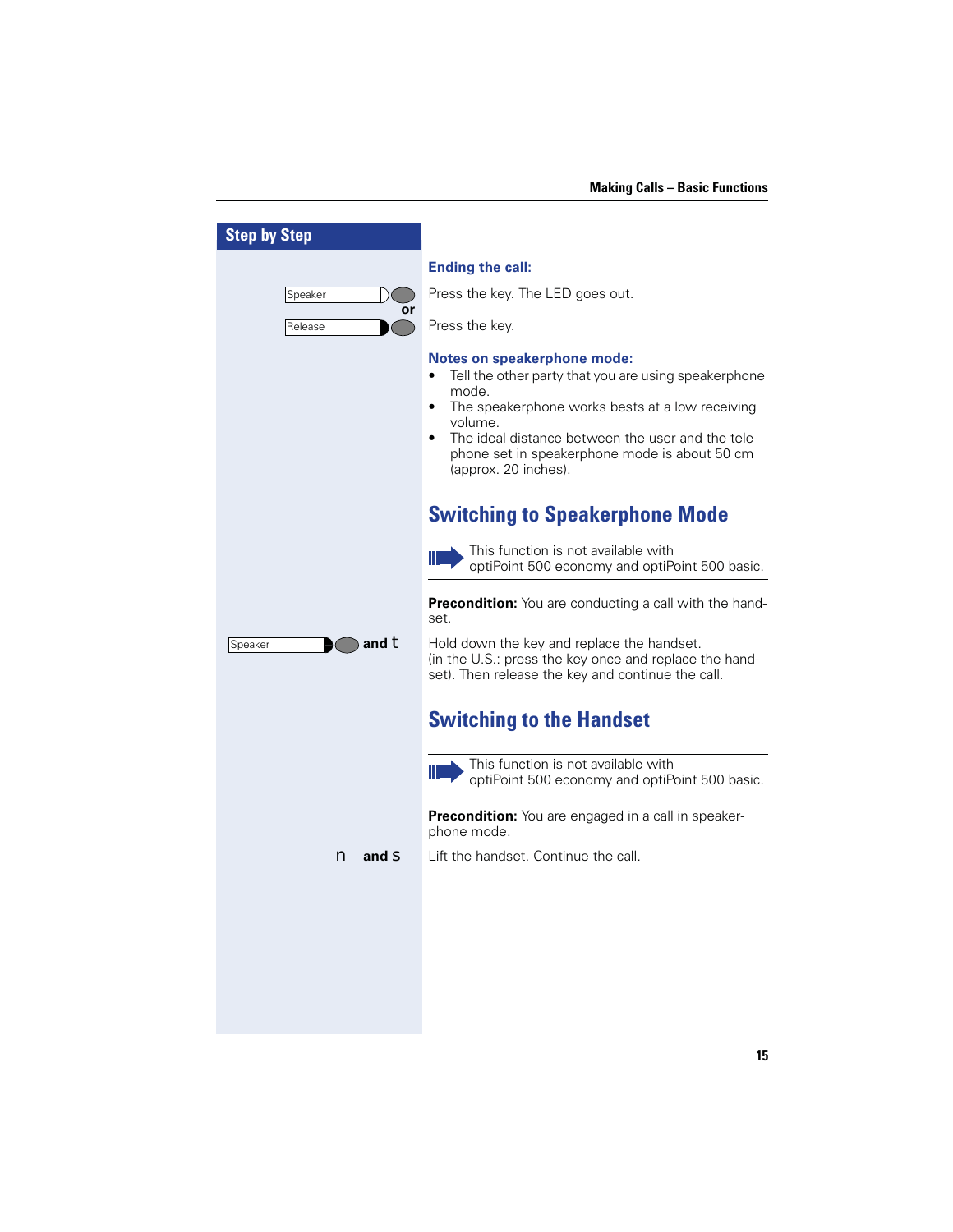| <b>Step by Step</b> |                                                                                                                               |
|---------------------|-------------------------------------------------------------------------------------------------------------------------------|
|                     | <b>Open Listening in the Room During a</b><br><b>Call</b>                                                                     |
|                     | You can let other people in the room join in on the call.<br>Let the other party know that you have turned on the<br>speaker. |
|                     | Precondition: You are conducting a call with the hand-<br>set.                                                                |
|                     | <b>Activating ring transfer:</b>                                                                                              |
| Speaker             | Press the key. The LED lights up.                                                                                             |
|                     | <b>Deactivating this function:</b>                                                                                            |
| Speaker             | Press the key. The LED goes out.                                                                                              |
|                     |                                                                                                                               |
|                     |                                                                                                                               |
|                     |                                                                                                                               |
|                     |                                                                                                                               |
|                     |                                                                                                                               |
|                     |                                                                                                                               |
|                     |                                                                                                                               |
|                     |                                                                                                                               |
|                     |                                                                                                                               |
|                     |                                                                                                                               |
|                     |                                                                                                                               |
|                     |                                                                                                                               |
|                     |                                                                                                                               |
|                     |                                                                                                                               |
|                     |                                                                                                                               |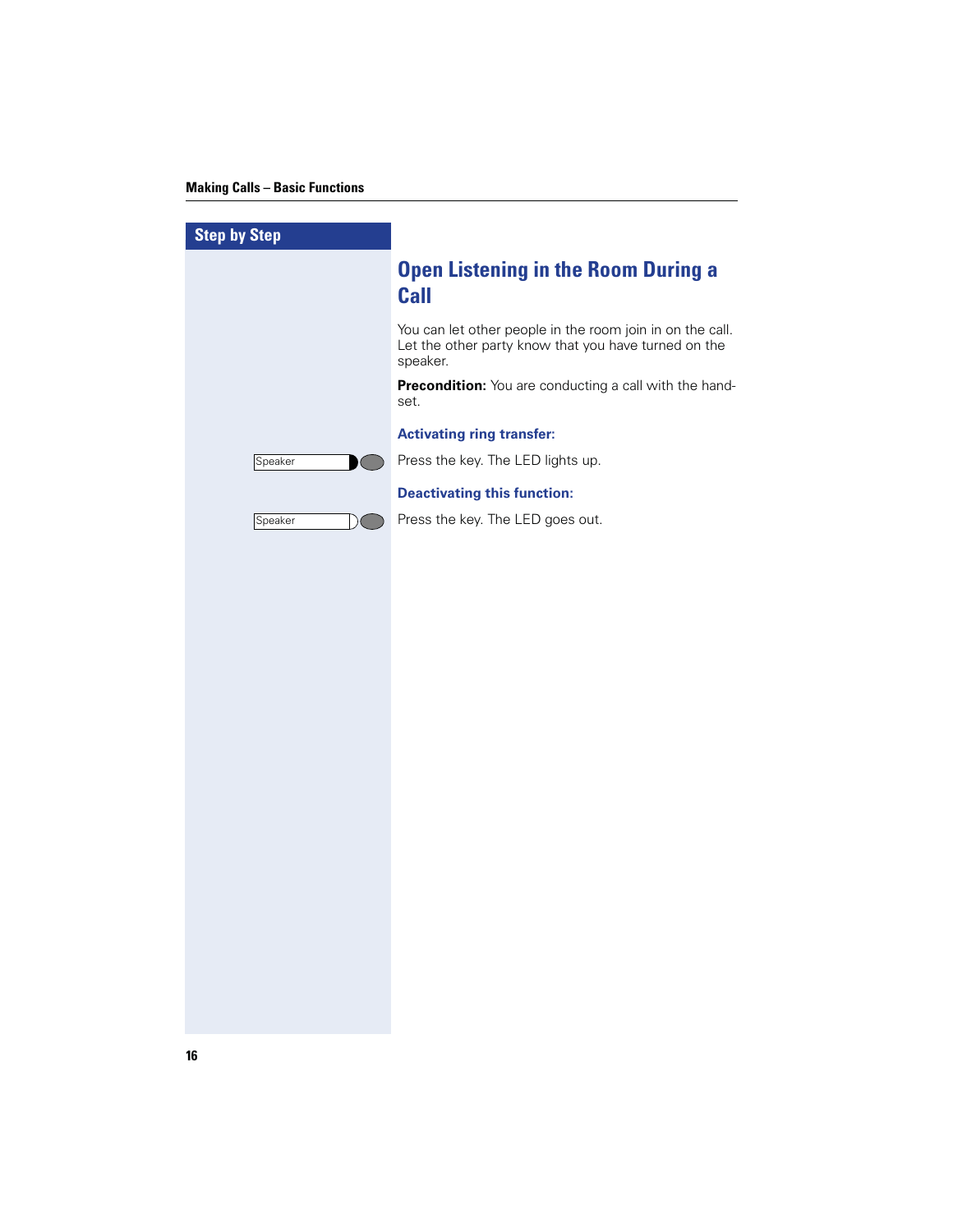| <b>Step by Step</b> |                                                                                                                                                                                                                                                                                                             |
|---------------------|-------------------------------------------------------------------------------------------------------------------------------------------------------------------------------------------------------------------------------------------------------------------------------------------------------------|
|                     | <b>Making Calls</b>                                                                                                                                                                                                                                                                                         |
|                     | <b>Off-Hook Dialing</b>                                                                                                                                                                                                                                                                                     |
| n                   | Lift the handset.                                                                                                                                                                                                                                                                                           |
| $\bullet$           | Internal calls: Enter the station number.<br>External calls: Enter the external code and the station<br>number.                                                                                                                                                                                             |
|                     | The called party does not answer or is busy:                                                                                                                                                                                                                                                                |
| t                   | Replace the handset.                                                                                                                                                                                                                                                                                        |
|                     | <b>On-Hook Dialing</b>                                                                                                                                                                                                                                                                                      |
| $\bullet$           | Internal calls: Enter the station number.<br>External calls: Enter the external code and the station<br>number.                                                                                                                                                                                             |
|                     | The other party answers with speaker:                                                                                                                                                                                                                                                                       |
| n                   | Lift the handset.                                                                                                                                                                                                                                                                                           |
| <b>or</b>           | On-hook: Use speakerphone mode (not available with<br>optiPoint 500 economy and optiPoint 500 basic).                                                                                                                                                                                                       |
|                     | The called party does not answer or is busy:                                                                                                                                                                                                                                                                |
| Speaker             | Press the key. The LED goes out.                                                                                                                                                                                                                                                                            |
|                     | Your system may also be programmed so that<br>you have to press the Internal key before you dial<br>an internal number.<br>To call an external party, you have to enter an ex-<br>ternal code before dialing the party's telephone<br>number (Prime Line is not active; contact your<br>service personnel). |
|                     | <b>Ending the call</b>                                                                                                                                                                                                                                                                                      |
| t                   | Replace the handset.                                                                                                                                                                                                                                                                                        |
| or<br>Release       | Press the key.                                                                                                                                                                                                                                                                                              |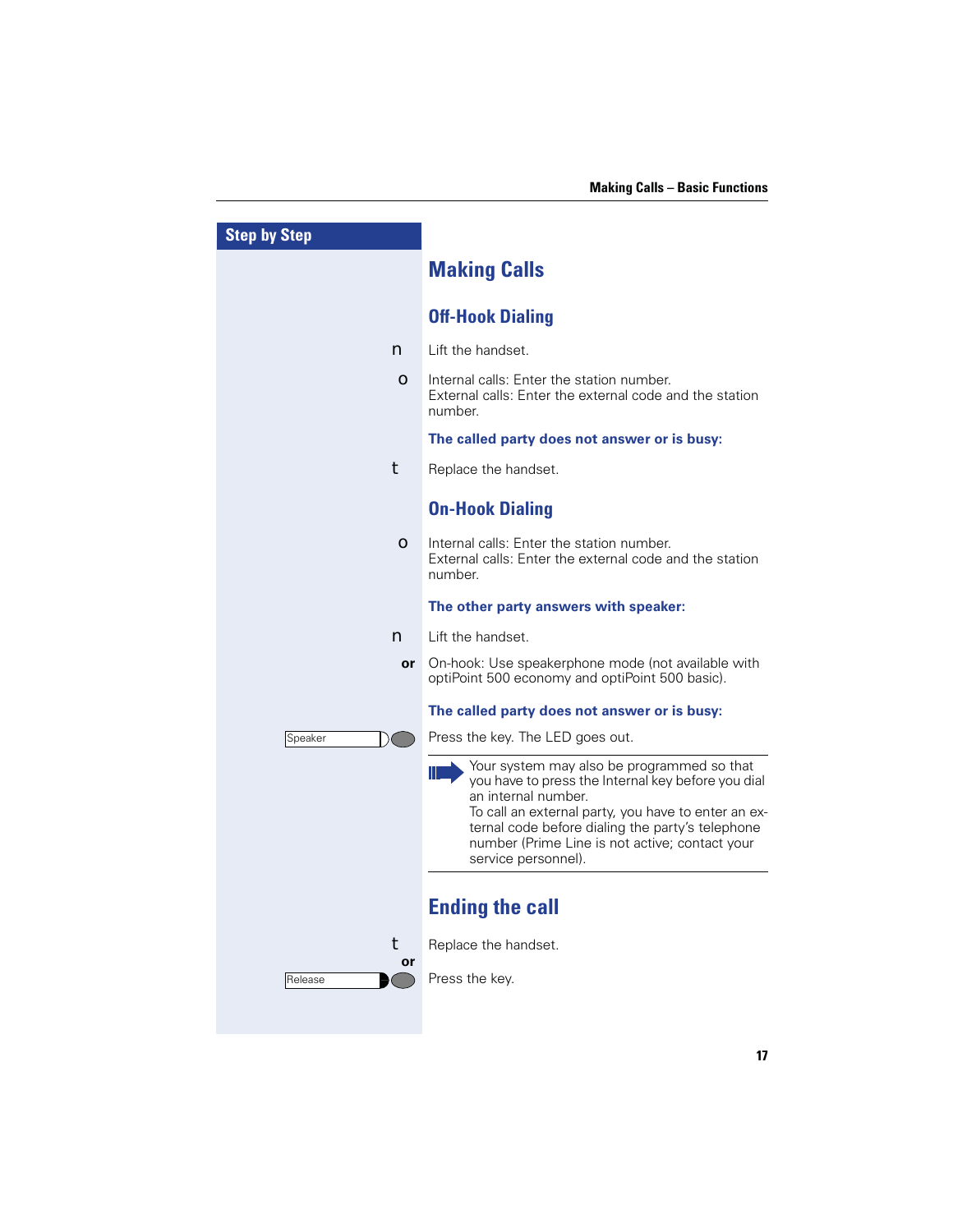| <b>Step by Step</b>   |                                                                                                                                                                                                                      |
|-----------------------|----------------------------------------------------------------------------------------------------------------------------------------------------------------------------------------------------------------------|
|                       | <b>Redialing a Number</b>                                                                                                                                                                                            |
|                       | The last three external telephone numbers dialed are<br>stored automatically.<br>You can redial them simply by pressing a key.<br>The station number appears on your screen for two sec-<br>onds and is then dialed. |
| Redial                | Press the key once to dial the number last dialed.                                                                                                                                                                   |
|                       | Press the key twice to dial the next to the last number<br>dialed.                                                                                                                                                   |
|                       | Press the key three times to dial the third-to-the-last<br>number dialed.                                                                                                                                            |
|                       | <b>Displaying and dialing saved station numbers</b>                                                                                                                                                                  |
| Redial                | Press the key.                                                                                                                                                                                                       |
| Next?<br>$\checkmark$ | Press the "OK" dialog key within two seconds to confirm<br>your choice.                                                                                                                                              |
| Next?<br>$\checkmark$ | The next stored number is displayed. Press the "OK" di-<br>alog key to confirm four selection.                                                                                                                       |
| Call?<br>✓            | Select and confirm.                                                                                                                                                                                                  |
|                       | If this feature is configured (contact your service<br>Ш<br>personnel), account codes entered are also<br>saved $\rightarrow$ Page 70.                                                                               |
|                       |                                                                                                                                                                                                                      |
|                       |                                                                                                                                                                                                                      |
|                       |                                                                                                                                                                                                                      |
|                       |                                                                                                                                                                                                                      |
|                       |                                                                                                                                                                                                                      |
|                       |                                                                                                                                                                                                                      |
|                       |                                                                                                                                                                                                                      |
|                       |                                                                                                                                                                                                                      |
|                       |                                                                                                                                                                                                                      |
|                       |                                                                                                                                                                                                                      |
|                       |                                                                                                                                                                                                                      |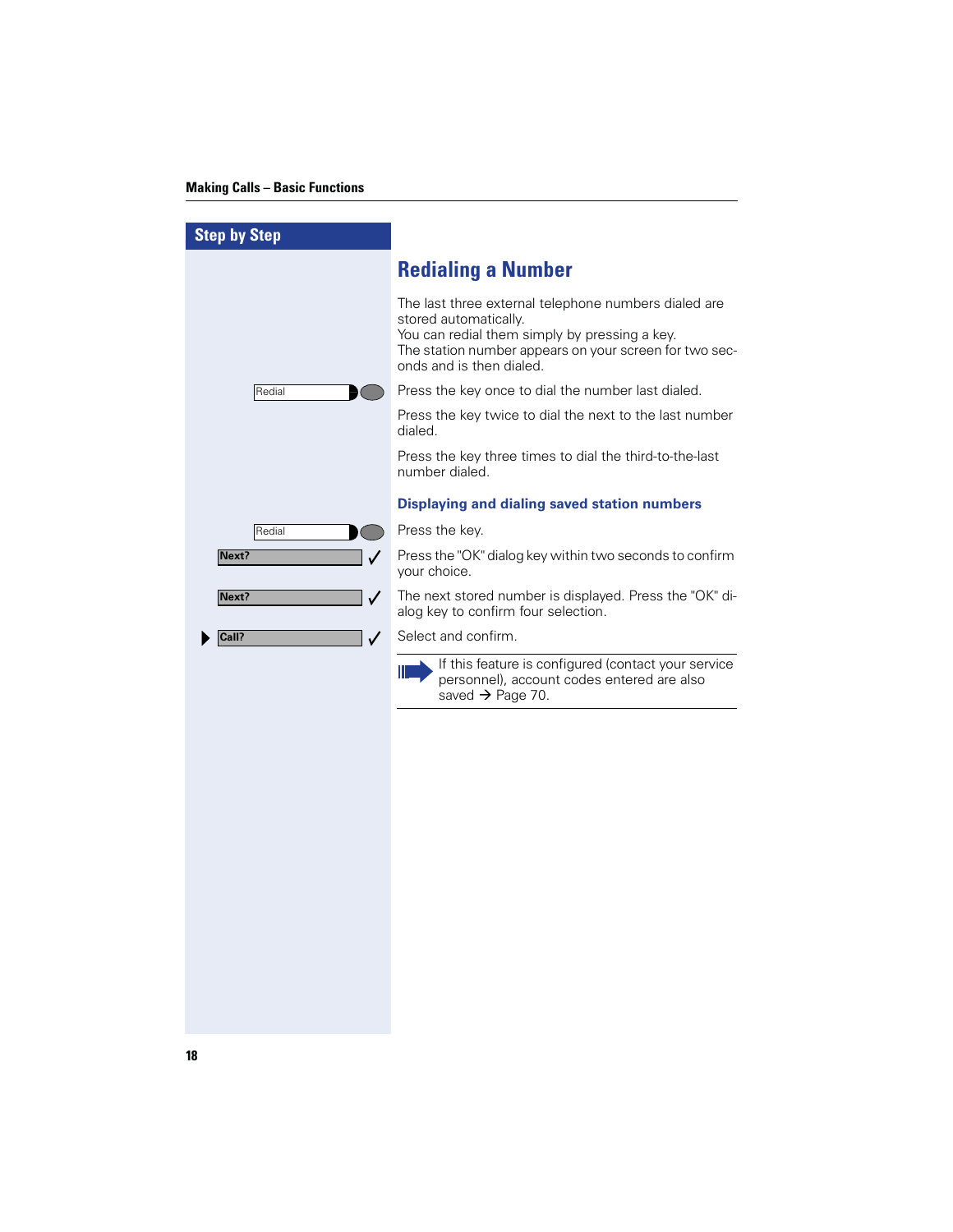| <b>Step by Step</b>        |                                                                                                                                                                                                                                                                                                                                                |
|----------------------------|------------------------------------------------------------------------------------------------------------------------------------------------------------------------------------------------------------------------------------------------------------------------------------------------------------------------------------------------|
|                            | <b>Turning the Microphone On and Off</b>                                                                                                                                                                                                                                                                                                       |
|                            | To prevent the other party from listening in while you<br>consult with someone in your office, you can temporar-<br>ily switch off the handset microphone or the handsfree<br>microphone. You can also switch on the handsfree mi-<br>crophone to answer an announcement via the tele-<br>phone speaker (speaker call, $\rightarrow$ Page 33). |
|                            | Speakerphone mode is not available with<br>optiPoint 500 economy and optiPoint 500 basic.                                                                                                                                                                                                                                                      |
|                            | Precondition: You are conducting a call. The micro-<br>phone is switched on.                                                                                                                                                                                                                                                                   |
| Mute                       | Press the key. The LED lights up.                                                                                                                                                                                                                                                                                                              |
| or<br>Mute                 | Press the illuminated key. The LED goes out.                                                                                                                                                                                                                                                                                                   |
| or                         |                                                                                                                                                                                                                                                                                                                                                |
| Mute on?<br>✓<br>or        | Select and confirm.                                                                                                                                                                                                                                                                                                                            |
| Mute off?<br>✓             |                                                                                                                                                                                                                                                                                                                                                |
| or<br>Program/Service      | Press the key. The LED lights up                                                                                                                                                                                                                                                                                                               |
| f<br>f or <b>ri</b><br>a ı | Enter the code for "on" or "off".                                                                                                                                                                                                                                                                                                              |
|                            |                                                                                                                                                                                                                                                                                                                                                |
|                            |                                                                                                                                                                                                                                                                                                                                                |
|                            |                                                                                                                                                                                                                                                                                                                                                |
|                            |                                                                                                                                                                                                                                                                                                                                                |
|                            |                                                                                                                                                                                                                                                                                                                                                |
|                            |                                                                                                                                                                                                                                                                                                                                                |
|                            |                                                                                                                                                                                                                                                                                                                                                |
|                            |                                                                                                                                                                                                                                                                                                                                                |
|                            |                                                                                                                                                                                                                                                                                                                                                |
|                            |                                                                                                                                                                                                                                                                                                                                                |
|                            |                                                                                                                                                                                                                                                                                                                                                |
|                            |                                                                                                                                                                                                                                                                                                                                                |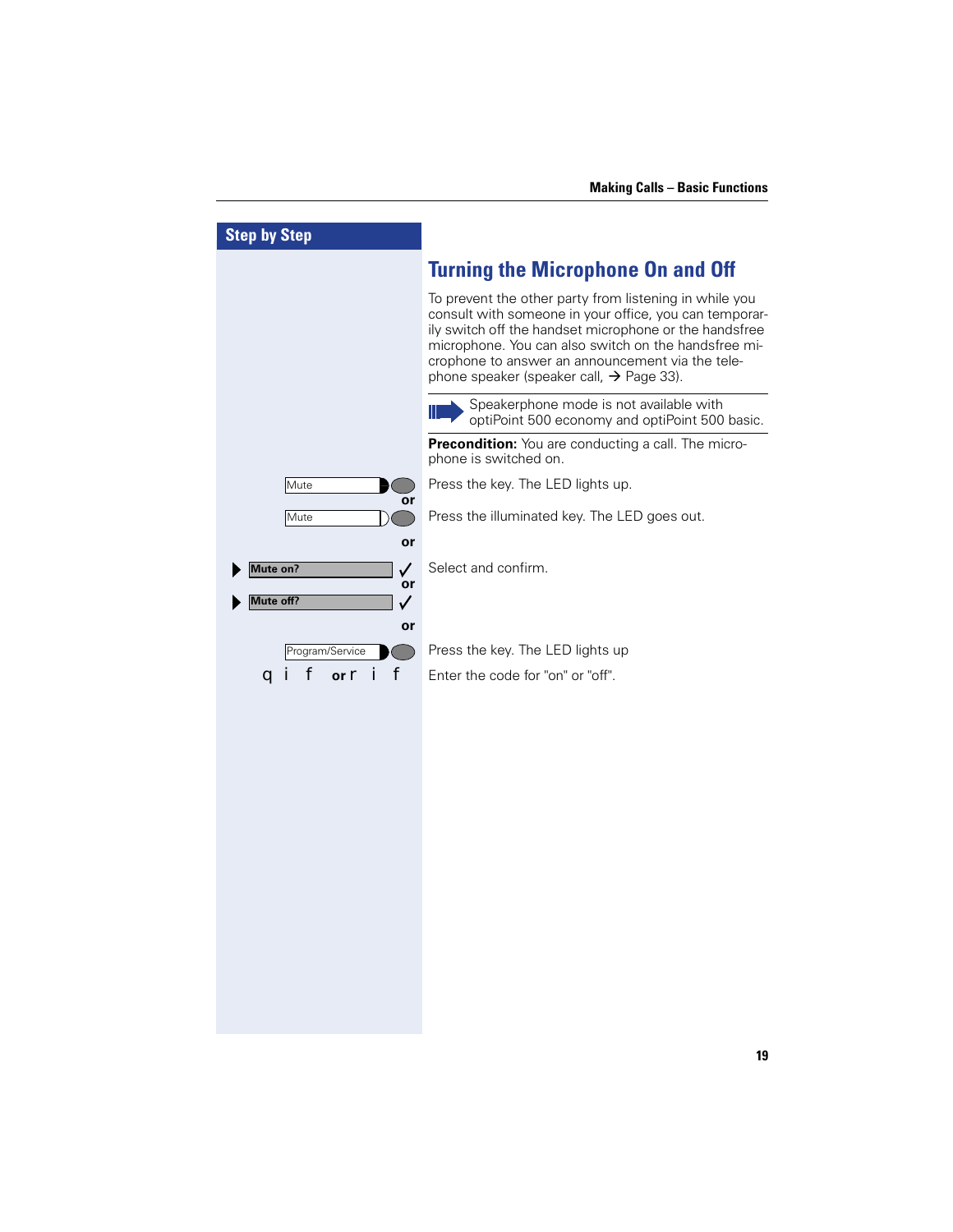I

| <b>Step by Step</b>                                                        |                                                                                            |
|----------------------------------------------------------------------------|--------------------------------------------------------------------------------------------|
|                                                                            | <b>Calling a Second Party</b><br><b>(Consultation Hold)</b>                                |
|                                                                            | You can call a second party while engaged in a call. The<br>first party is placed on hold. |
| <b>US: Consult?</b><br>$\checkmark$<br><b>UK: Enguiry?</b><br>✓            | Confirm.                                                                                   |
| О                                                                          | Call the second party.                                                                     |
|                                                                            | <b>Return to the first party:</b>                                                          |
| <b>Return to held call?</b><br>$\checkmark$<br>or<br>Quit and return?<br>✓ | Confirm.                                                                                   |
| or<br>d<br>Program/Service<br>0                                            | Press the key. The LED lights up. Enter the code. The<br>LED goes out.                     |
|                                                                            | <b>Switching to the Party on Hold (Toggle)</b>                                             |
| Toggle/Connect?<br>$\checkmark$                                            | Select and confirm.                                                                        |
| or<br>f<br>Program/Service<br>q                                            | Press the key. The LED lights up. Enter the code. The<br>LED goes out.                     |
|                                                                            | Combine the calling parties into a three-party con-<br>ference                             |
| Conference?<br>✓<br>or                                                     | Select and confirm.                                                                        |
| Program/Service<br>99                                                      | Press the key. The LED lights up. Enter the code. The<br>LED goes out.                     |
|                                                                            | Connecting the other parties to each other                                                 |
| <b>Transfer?</b><br>✓                                                      | Select and confirm.                                                                        |
|                                                                            |                                                                                            |
|                                                                            |                                                                                            |
|                                                                            |                                                                                            |
|                                                                            |                                                                                            |
|                                                                            |                                                                                            |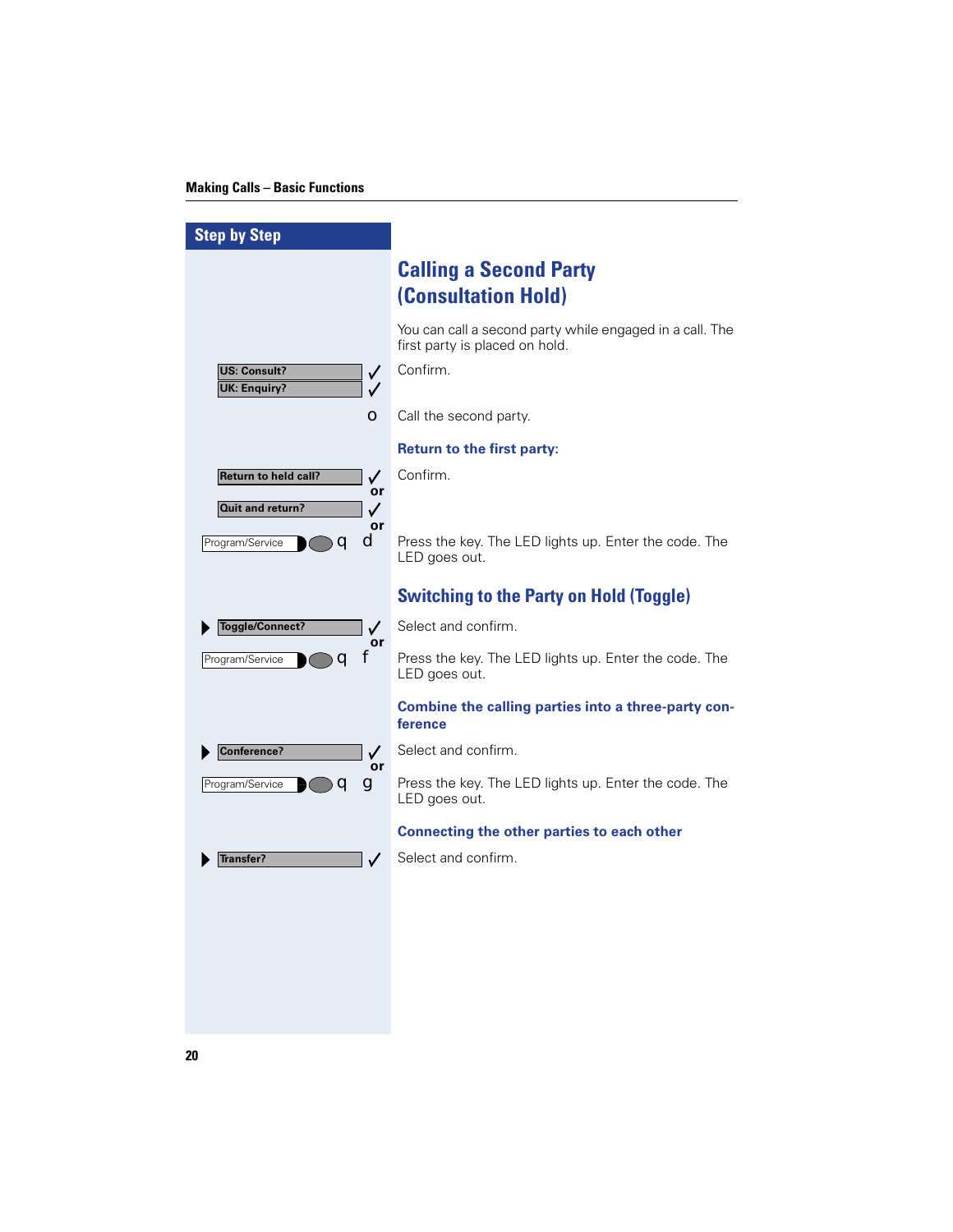| <b>Step by Step</b>                                                        |                                                                                                                                |
|----------------------------------------------------------------------------|--------------------------------------------------------------------------------------------------------------------------------|
|                                                                            | <b>Transferring a Call</b>                                                                                                     |
|                                                                            | If the person you are speaking to wants to talk to<br>another colleague of yours, you can transfer the call that<br>colleague. |
| <b>US: Consult?</b><br>$\checkmark$<br><b>UK: Enquiry?</b><br>$\checkmark$ | Confirm.                                                                                                                       |
| $\bullet$                                                                  | Enter the number of the party to which you want to<br>transfer the call.                                                       |
| s                                                                          | Announce the call, if necessary.                                                                                               |
| t                                                                          | Replace the handset.                                                                                                           |
| or<br><b>Transfer?</b><br>$\checkmark$                                     | Select and confirm.                                                                                                            |
|                                                                            |                                                                                                                                |
|                                                                            |                                                                                                                                |
|                                                                            |                                                                                                                                |
|                                                                            |                                                                                                                                |
|                                                                            |                                                                                                                                |
|                                                                            |                                                                                                                                |
|                                                                            |                                                                                                                                |
|                                                                            |                                                                                                                                |
|                                                                            |                                                                                                                                |
|                                                                            |                                                                                                                                |
|                                                                            |                                                                                                                                |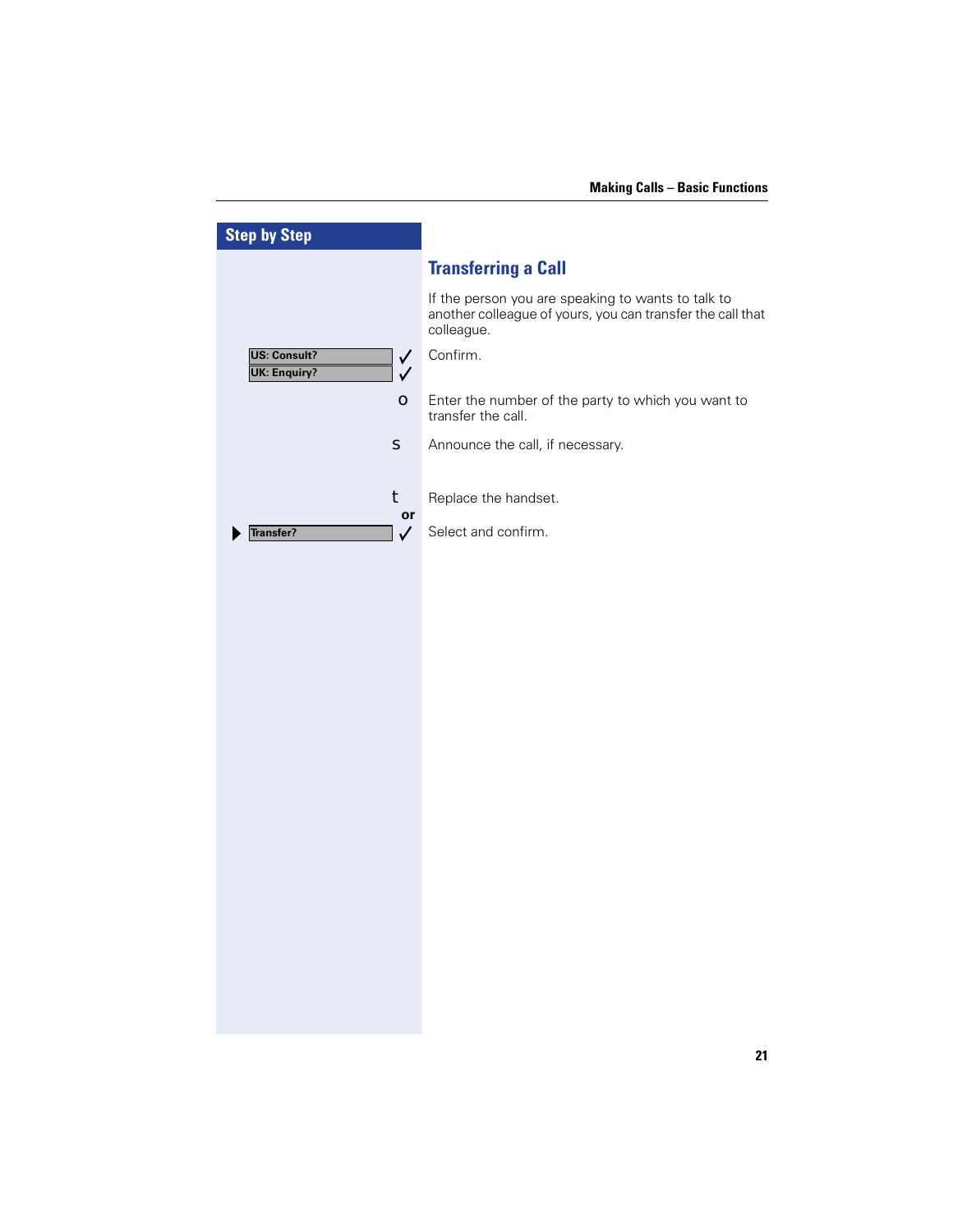| <b>Step by Step</b>                                                                         |                                                                                                                                                                                                   |
|---------------------------------------------------------------------------------------------|---------------------------------------------------------------------------------------------------------------------------------------------------------------------------------------------------|
|                                                                                             | <b>Call Forwarding</b>                                                                                                                                                                            |
|                                                                                             | <b>Using Variable Call Forwarding</b>                                                                                                                                                             |
|                                                                                             | You can immediately forward internal or external calls to<br>different internal or external telephones (destinations).<br>(External destinations require special configuration in<br>the system.) |
|                                                                                             | Special features must be taken into consider-<br>Ш<br>ation if your telephone operates with<br>HiPath 5000 (system networking via PC net-<br>work) $\rightarrow$ Page 107!                        |
| <b>Forwarding on?</b><br>✓<br>or                                                            | Select and confirm.                                                                                                                                                                               |
| a e                                                                                         | Enter the code.                                                                                                                                                                                   |
| 1=all calls?<br>✓<br>or<br>2=external calls only?<br>✓<br>or<br>3=internal calls only?<br>✓ | Select and confirm.                                                                                                                                                                               |
| or<br>$e$ or $f$<br>or $\mathbf q$                                                          | Enter the code.                                                                                                                                                                                   |
| О                                                                                           | Enter the number of the telephone that is ringing.                                                                                                                                                |
| US: Save?<br>$\checkmark$<br>UK: Save entry?<br>$\checkmark$                                | Confirm.                                                                                                                                                                                          |
|                                                                                             | <b>Deactivating call forwarding:</b>                                                                                                                                                              |
| <b>Forwarding off?</b><br>✓<br>or                                                           | Select and confirm.                                                                                                                                                                               |
| $\bullet$                                                                                   | Enter the code.                                                                                                                                                                                   |
|                                                                                             |                                                                                                                                                                                                   |
|                                                                                             |                                                                                                                                                                                                   |
|                                                                                             |                                                                                                                                                                                                   |
|                                                                                             |                                                                                                                                                                                                   |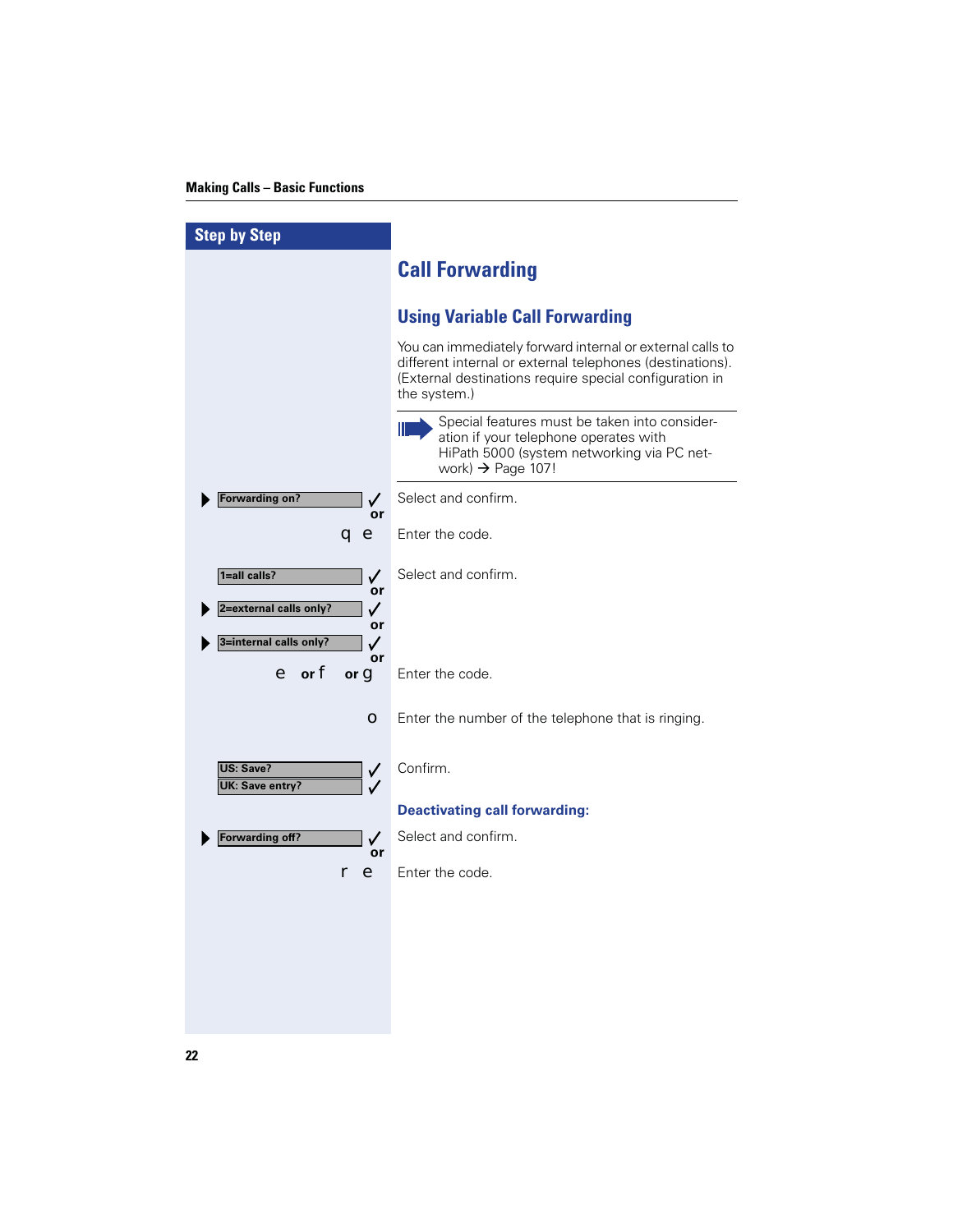| <b>Step by Step</b>                                                             |                                                                                                                                                                                                                                                                                                           |
|---------------------------------------------------------------------------------|-----------------------------------------------------------------------------------------------------------------------------------------------------------------------------------------------------------------------------------------------------------------------------------------------------------|
|                                                                                 | When call forwarding is active, a special dial tone<br>Ш<br>sounds when you lift the handset.                                                                                                                                                                                                             |
|                                                                                 | If DID DTMF is active (contact your service per-<br>sonnel), you can also forward calls to this desti-<br>nation. Destinations: $\text{fax} = 870$ , DID = 871,<br>fax $DID = 872$ .                                                                                                                      |
|                                                                                 | If you are a call forwarding destination, your dis-<br>play will show the station number or the name of<br>the originator on the upper line and that of the<br>caller on the lower line.                                                                                                                  |
|                                                                                 | <b>Call Forwarding in the Carrier Network and</b><br><b>Forwarding Multiple Subscriber Numbers</b><br>(MSN) (Not for U.S.)                                                                                                                                                                                |
|                                                                                 | If this function has been configured (contact your ser-<br>vice personnel), you can forward calls to your assigned<br>multiple subscriber number (MSN) (DID number) direct-<br>ly within the carrier network.<br>For example, you can forward your phone line to your<br>home phone after business hours. |
| Trunk FWD on?<br>or                                                             | Select and confirm.                                                                                                                                                                                                                                                                                       |
| n                                                                               | Enter the code.                                                                                                                                                                                                                                                                                           |
| 1=immediate?<br>$\checkmark$<br>or<br>2=on no answer?<br>✓<br>or<br>3= on busy? | Select and confirm the line type you wish to use.                                                                                                                                                                                                                                                         |
| or<br>e or f<br>or $g$                                                          | Enter the code.                                                                                                                                                                                                                                                                                           |
| О                                                                               | Enter your DID number.                                                                                                                                                                                                                                                                                    |
| О                                                                               | Enter the destination number (without the external<br>code).                                                                                                                                                                                                                                              |
| Save?                                                                           | Confirm.                                                                                                                                                                                                                                                                                                  |
|                                                                                 |                                                                                                                                                                                                                                                                                                           |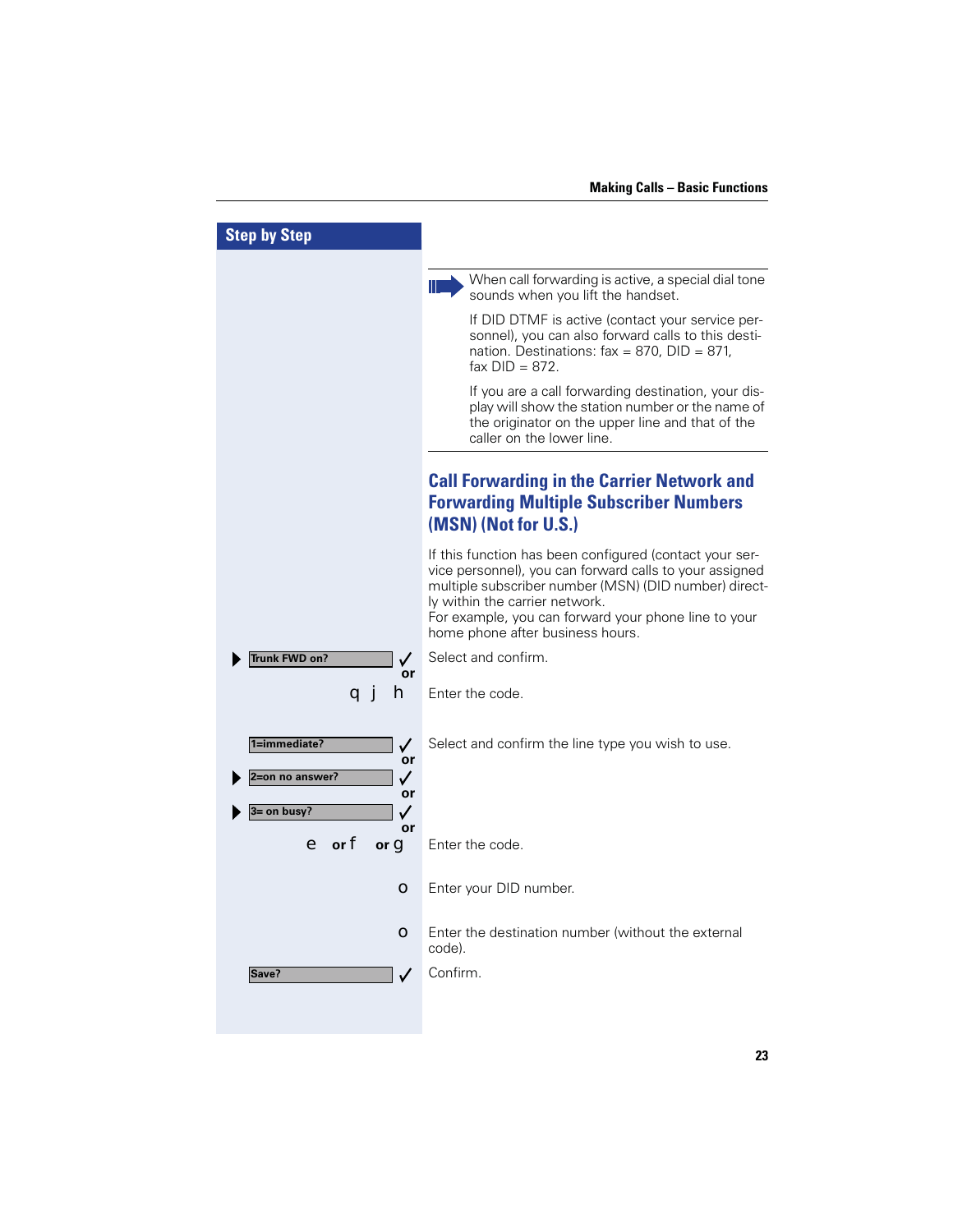| <b>Step by Step</b>                    |                                             |
|----------------------------------------|---------------------------------------------|
|                                        | <b>Deactivating call forwarding:</b>        |
| Forwarding - trunk off<br>$\checkmark$ | Select and confirm.                         |
| or<br>h<br>r j                         | Enter the code.                             |
|                                        |                                             |
| $\checkmark$<br>or                     | Confirm the displayed call forwarding type. |
| e or f<br>or $g$                       | Enter the activated call forwarding type.   |
| $\bullet$                              | Enter your DID number.                      |
|                                        |                                             |
|                                        |                                             |
|                                        |                                             |
|                                        |                                             |
|                                        |                                             |
|                                        |                                             |
|                                        |                                             |
|                                        |                                             |
|                                        |                                             |
|                                        |                                             |
|                                        |                                             |
|                                        |                                             |
|                                        |                                             |
|                                        |                                             |
|                                        |                                             |
|                                        |                                             |
|                                        |                                             |
|                                        |                                             |
|                                        |                                             |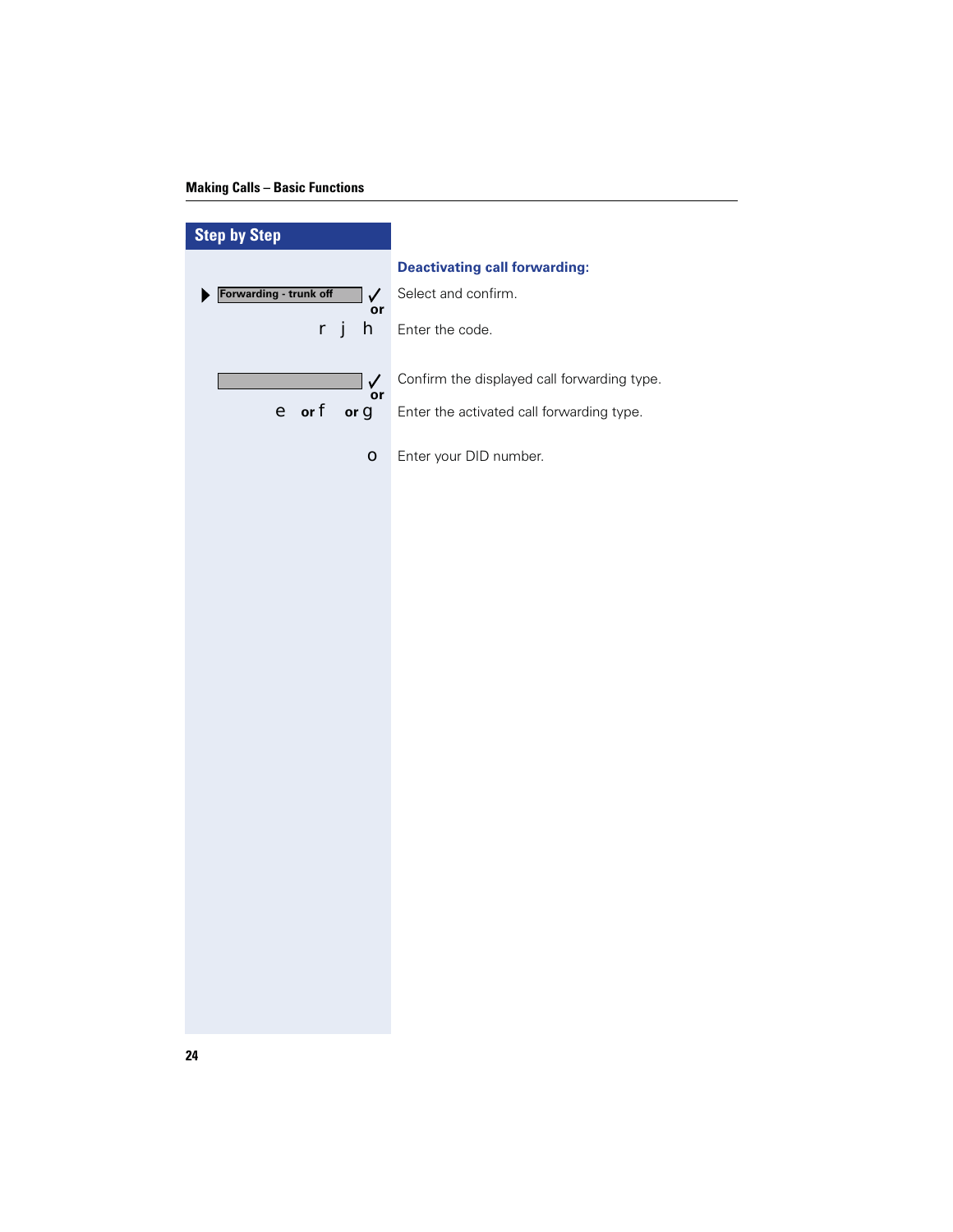| <b>Step by Step</b>                                            |                                                                                                                                                                                                                                                                                                          |
|----------------------------------------------------------------|----------------------------------------------------------------------------------------------------------------------------------------------------------------------------------------------------------------------------------------------------------------------------------------------------------|
|                                                                | <b>Using Callback</b>                                                                                                                                                                                                                                                                                    |
|                                                                | If a user is busy or is not answering, you can store an<br>automatic callback. This feature saves you from having<br>to make repeated attempts to reach the user.<br>You receive a callback,<br>When the other party is no longer busy<br>When the user who did not answer has conducted<br>another call |
|                                                                | <b>Storing a Callback</b>                                                                                                                                                                                                                                                                                |
|                                                                | <b>Precondition:</b> You have reached a busy line or no one<br>answers.                                                                                                                                                                                                                                  |
| <b>US: Callback</b><br>$\checkmark$<br><b>UK: Set Callback</b> | Confirm.                                                                                                                                                                                                                                                                                                 |
| or                                                             |                                                                                                                                                                                                                                                                                                          |
| a ı                                                            | Enter the code.                                                                                                                                                                                                                                                                                          |
|                                                                | <b>Answering a Callback</b>                                                                                                                                                                                                                                                                              |
|                                                                | <b>Precondition:</b> A callback was saved. Your telephone<br>rings. "Callback: " appears on the display.                                                                                                                                                                                                 |
| n<br>or                                                        | Lift the handset.                                                                                                                                                                                                                                                                                        |
| Speaker                                                        | Press the key. The LED lights up.                                                                                                                                                                                                                                                                        |
|                                                                | You hear a ring tone.                                                                                                                                                                                                                                                                                    |
|                                                                | <b>Checking and Canceling a Saved Callback</b>                                                                                                                                                                                                                                                           |
| <b>View callbacks?</b><br>$\checkmark$                         | Select and confirm <sup>1</sup> .                                                                                                                                                                                                                                                                        |
| or                                                             | Enter the code.                                                                                                                                                                                                                                                                                          |
| US: Next callback?<br>$\checkmark$<br>UK: Display next?<br>✓   | Select the displayed function and press the "OK" dialog<br>key to display additional entries.                                                                                                                                                                                                            |
|                                                                | <b>Deleting a displayed entry:</b>                                                                                                                                                                                                                                                                       |
| Delete?<br>$\checkmark$                                        | Press the "OK" dialog key to confirm your selection.                                                                                                                                                                                                                                                     |
|                                                                | "Different Displays in a HiPath 4000 Environment<br> 1 <br>(Not for HiPath 500)" $\rightarrow$ Page 112                                                                                                                                                                                                  |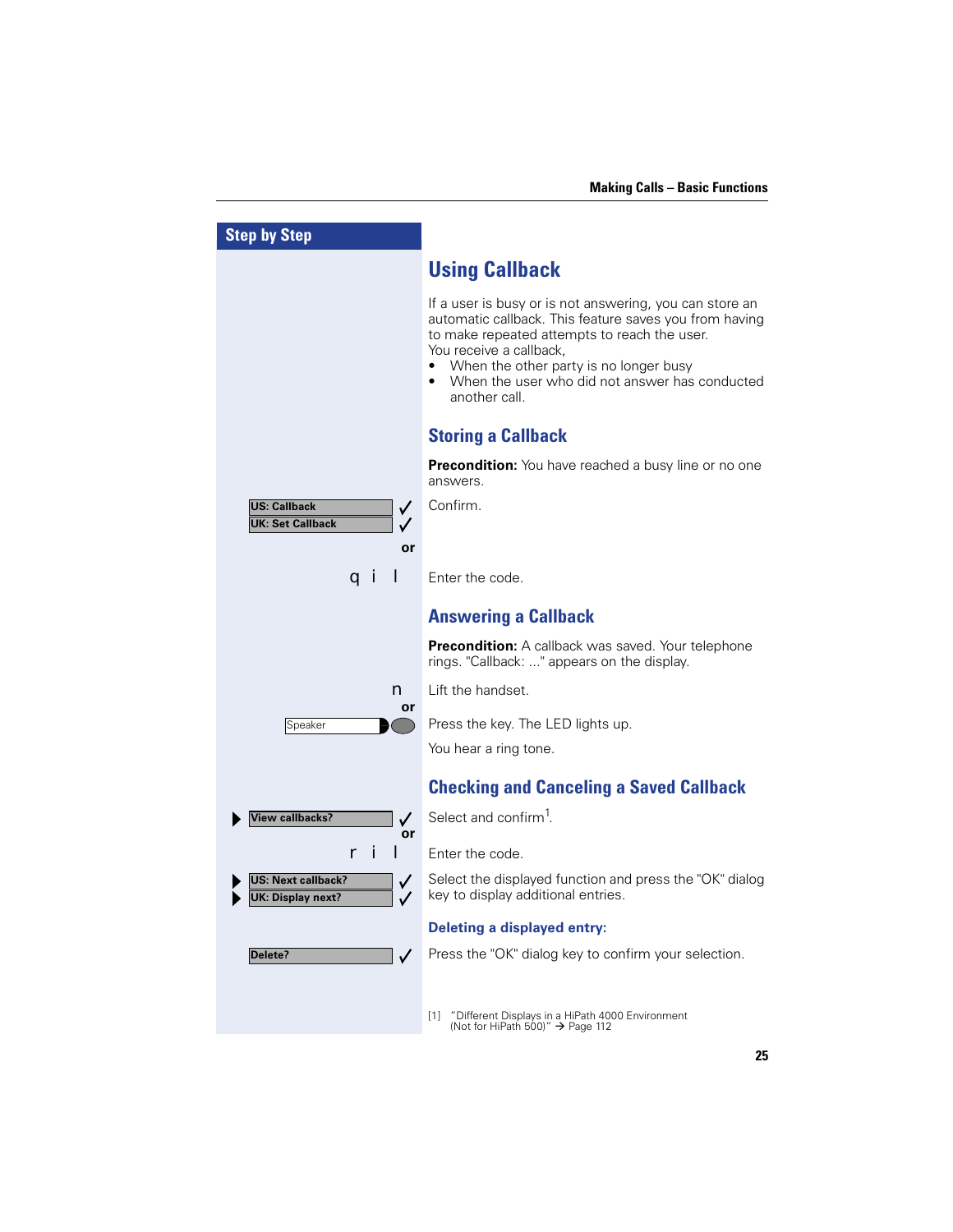| <b>Step by Step</b>                 |                                  |
|-------------------------------------|----------------------------------|
|                                     | <b>Ending callback display:</b>  |
| US: Exit?<br>$\checkmark$           | Select and confirm.              |
| UK: End?<br>$\checkmark$<br>or      |                                  |
| Program/Service<br>$\bigcirc$<br>or | Press the key. The LED goes out. |
| Speaker<br>$\bigcirc$               | Press the key. The LED goes out. |
|                                     |                                  |
|                                     |                                  |
|                                     |                                  |
|                                     |                                  |
|                                     |                                  |
|                                     |                                  |
|                                     |                                  |
|                                     |                                  |
|                                     |                                  |
|                                     |                                  |
|                                     |                                  |
|                                     |                                  |
|                                     |                                  |
|                                     |                                  |
|                                     |                                  |
|                                     |                                  |
|                                     |                                  |
|                                     |                                  |
|                                     |                                  |
|                                     |                                  |
|                                     |                                  |
|                                     |                                  |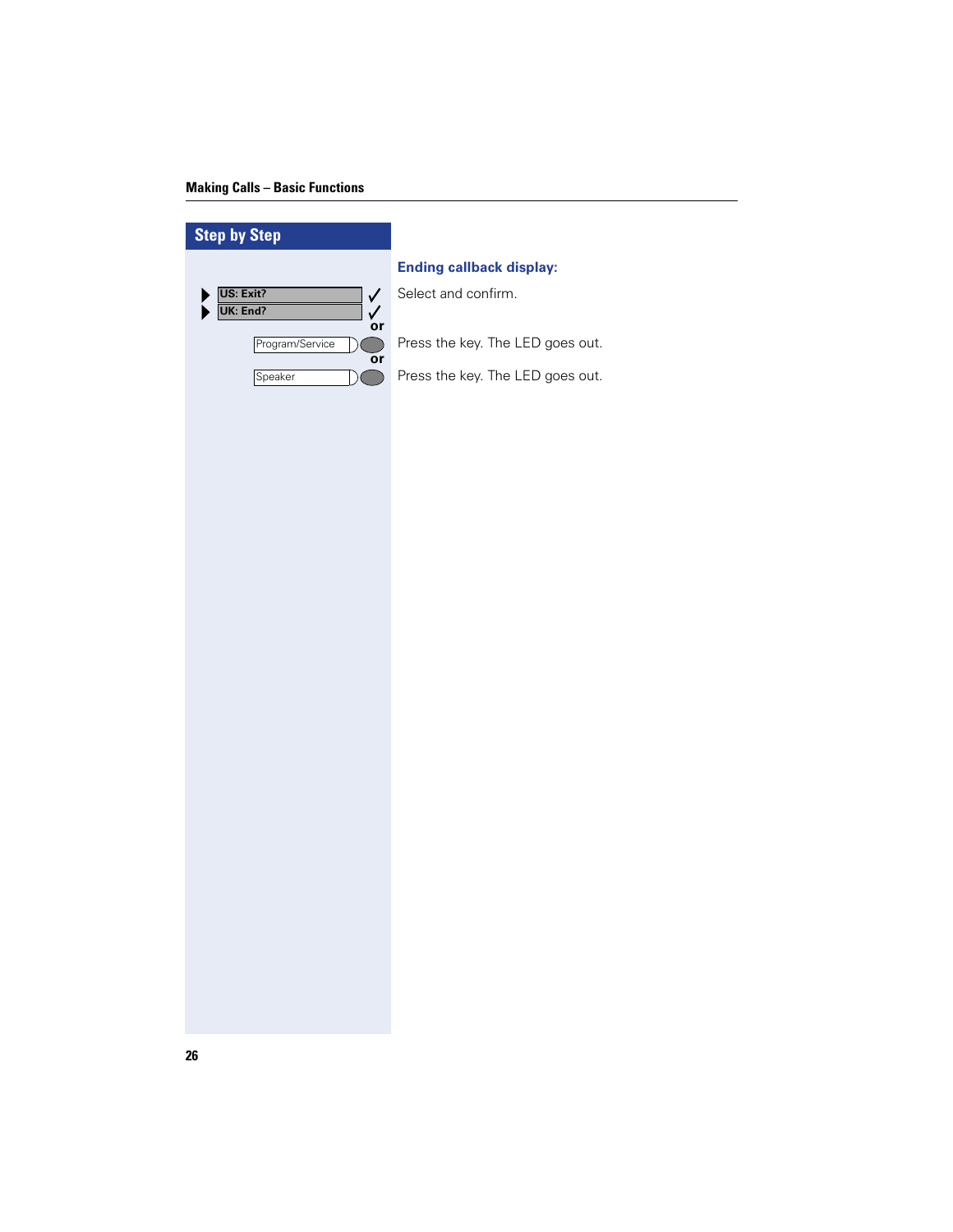| <b>Step by Step</b>                                       |                                                                                                                                                                                                                                                                                                                    |
|-----------------------------------------------------------|--------------------------------------------------------------------------------------------------------------------------------------------------------------------------------------------------------------------------------------------------------------------------------------------------------------------|
|                                                           | <b>Saving Repertory Dialing Numbers on</b><br>a Key                                                                                                                                                                                                                                                                |
|                                                           | You can save frequently-dialed station numbers on pro-<br>grammable keys that are unassigned by default. The<br>keys can be programmed on two separate levels<br>(switching levels, saving the Shift key $\rightarrow$ Page 60) if a<br>LED display is not saved for either station number<br>(=Save without LED). |
|                                                           | If you save internal station numbers, you can save a<br>LED display (=Save with LED) that signals various<br>states → Page 62, → Page 102. You cannot program<br>the second level if you saved a station number with LED<br>display.                                                                               |
| Program/Service                                           | Press the key. The LED lights up.                                                                                                                                                                                                                                                                                  |
| *91=Prog. feature key?<br>✓                               | Select and confirm.                                                                                                                                                                                                                                                                                                |
| or                                                        |                                                                                                                                                                                                                                                                                                                    |
| qme                                                       | Enter the code.                                                                                                                                                                                                                                                                                                    |
|                                                           |                                                                                                                                                                                                                                                                                                                    |
|                                                           | Press the key. If the key is already in use, its assignment<br>appears on the screen.                                                                                                                                                                                                                              |
| If applicable<br>+=Next layer?<br>✓                       | Select and confirm to save the station number on the<br>second layer.                                                                                                                                                                                                                                              |
| <b>US: Change key?</b><br>✓<br><b>UK: Change feature?</b> | Confirm.                                                                                                                                                                                                                                                                                                           |
| <b>Repdial key?</b><br>$\checkmark$                       | Confirm.                                                                                                                                                                                                                                                                                                           |
| O                                                         | Enter the station number.                                                                                                                                                                                                                                                                                          |
|                                                           | If you make a mistake:                                                                                                                                                                                                                                                                                             |
| Previous?<br>$\checkmark$                                 | Select and confirm. This deletes all digits entered.                                                                                                                                                                                                                                                               |
|                                                           |                                                                                                                                                                                                                                                                                                                    |
|                                                           |                                                                                                                                                                                                                                                                                                                    |
|                                                           |                                                                                                                                                                                                                                                                                                                    |
|                                                           |                                                                                                                                                                                                                                                                                                                    |
|                                                           |                                                                                                                                                                                                                                                                                                                    |
|                                                           |                                                                                                                                                                                                                                                                                                                    |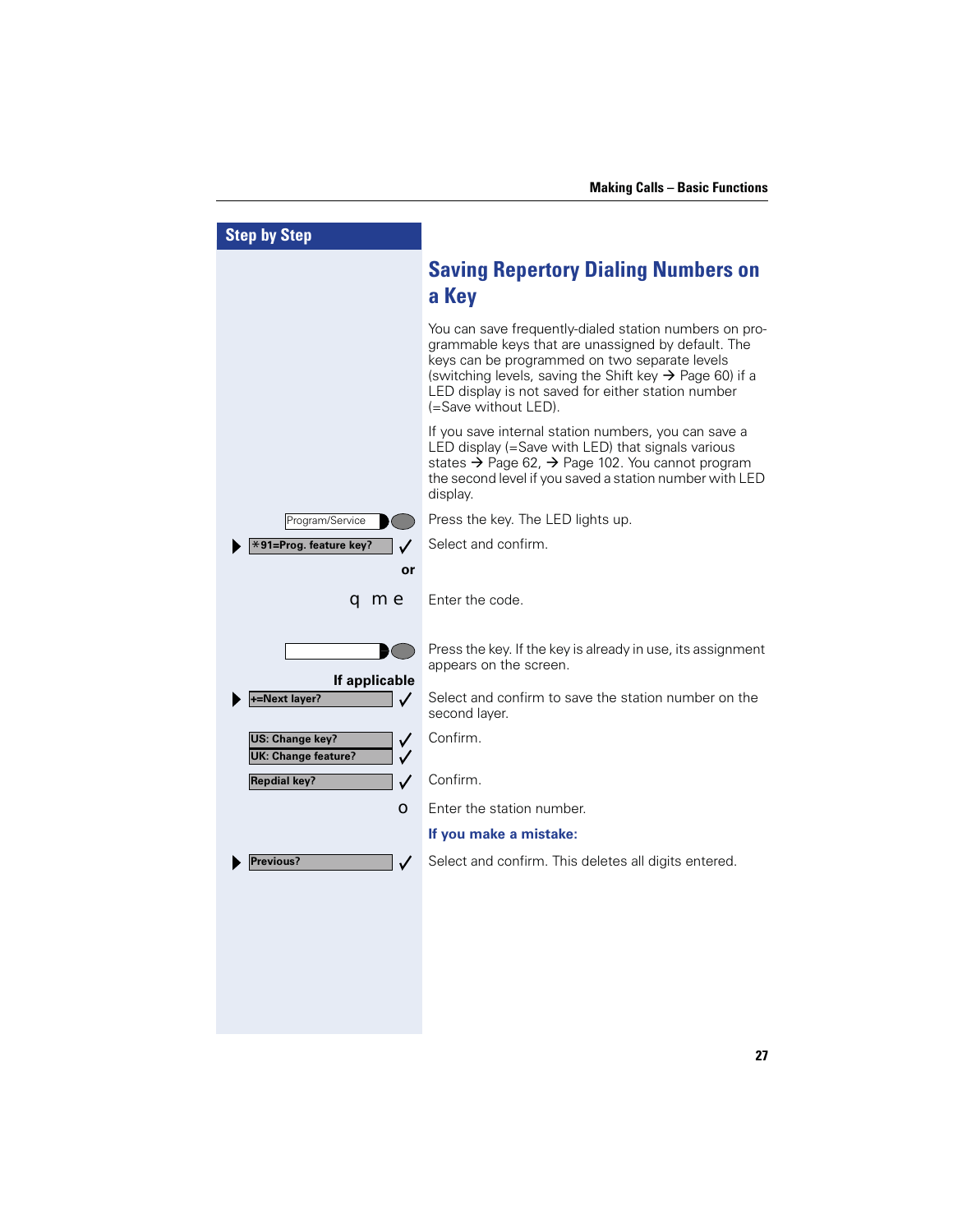| <b>Step by Step</b>                                                                |                                                                                                                                                                                                                          |
|------------------------------------------------------------------------------------|--------------------------------------------------------------------------------------------------------------------------------------------------------------------------------------------------------------------------|
|                                                                                    | The system telephone automatically recognizes if you<br>want to save an internal or an external station number.<br>The options "Save without LED" or "Save with LED" are<br>only available for internal station numbers. |
| <b>Save with LED?</b><br>✓                                                         | Confirm.                                                                                                                                                                                                                 |
| or<br><b>Save without LED?</b><br>$\checkmark$                                     | Select and confirm to save the repdial key without LED<br>display.                                                                                                                                                       |
| US: Exit?<br>$\checkmark$<br>UK: End?<br>$\checkmark$<br>or                        | Confirm.                                                                                                                                                                                                                 |
| <b>US: Another key?</b><br>✓<br>UK: Program another key?<br>$\checkmark$           | Select and confirm.                                                                                                                                                                                                      |
| or<br>US: Clear key?<br>$\checkmark$<br><b>UK: Delete feature?</b><br>$\checkmark$ | Select and confirm.                                                                                                                                                                                                      |
|                                                                                    | Simply press the key to dial a stored telephone<br>Ш<br>number $\rightarrow$ Page 28.                                                                                                                                    |
|                                                                                    | You can do this while a call is in progress.                                                                                                                                                                             |
|                                                                                    | For information on display messages when sav-<br>ing station numbers $\rightarrow$ Page 118.                                                                                                                             |
|                                                                                    | <b>Using Repertory Dialing Keys</b>                                                                                                                                                                                      |
|                                                                                    | Precondition: You have saved a station number on a<br>repertory dialing key $\rightarrow$ Page 27.                                                                                                                       |
|                                                                                    | Press the key on which the number is saved.<br>If the station number is located on the second level, first<br>press "Shift".                                                                                             |
|                                                                                    | You can also press the repertory dial key during a<br>Ш<br>call. This automatically sets up a consultation<br>$\rightarrow$ Page 20.                                                                                     |
|                                                                                    |                                                                                                                                                                                                                          |
|                                                                                    |                                                                                                                                                                                                                          |
|                                                                                    |                                                                                                                                                                                                                          |
|                                                                                    |                                                                                                                                                                                                                          |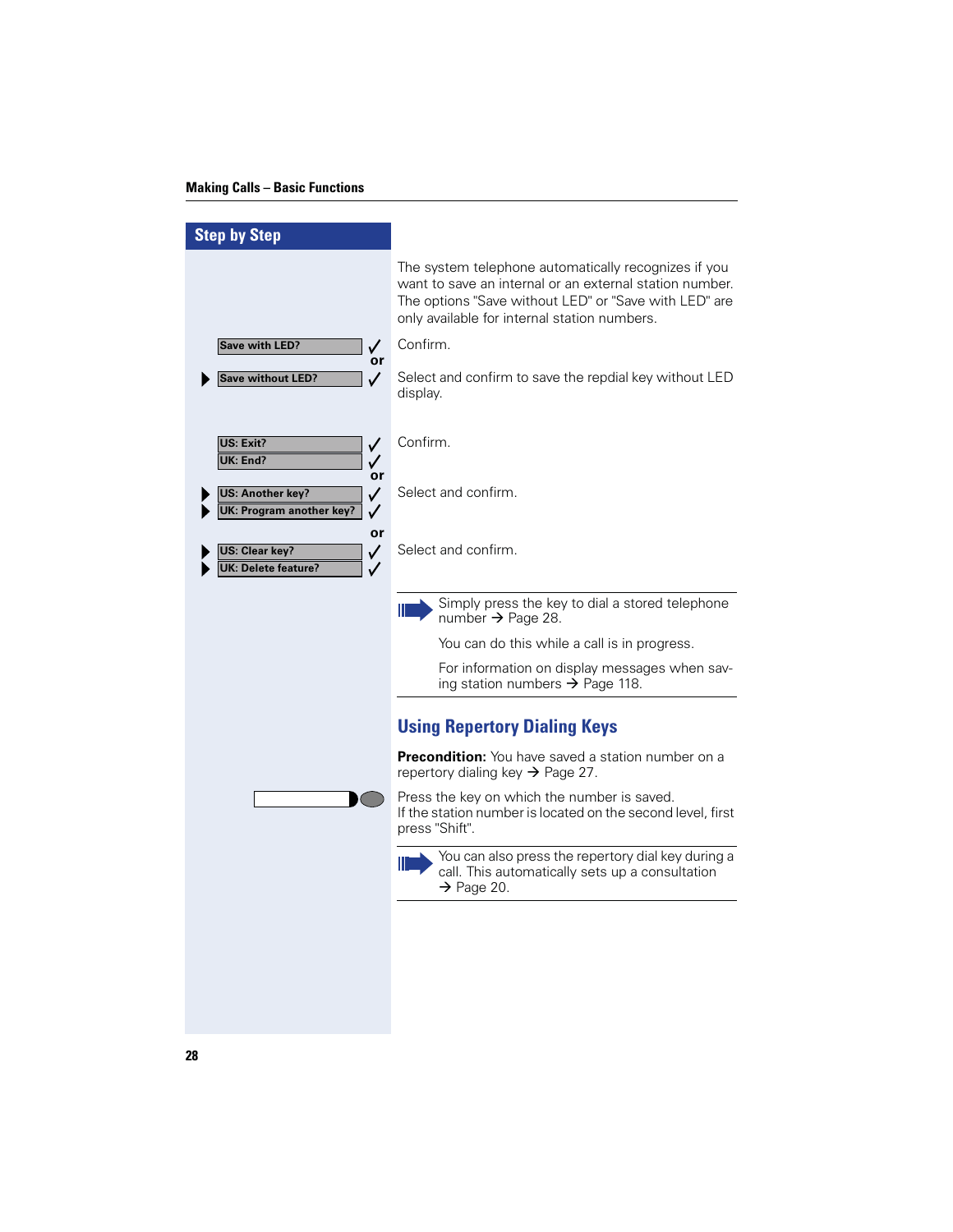| <b>Step by Step</b>                                                                |                                                                                                                                                                                                                |
|------------------------------------------------------------------------------------|----------------------------------------------------------------------------------------------------------------------------------------------------------------------------------------------------------------|
|                                                                                    | <b>Telephone Settings</b>                                                                                                                                                                                      |
|                                                                                    | <b>Adjusting the Ring Volume</b>                                                                                                                                                                               |
| $u$ or $v$                                                                         | Press these keys while the phone is idle.                                                                                                                                                                      |
| <b>US: Ring volume?</b><br>$\checkmark$                                            | Confirm.                                                                                                                                                                                                       |
| <b>UK: Ringer volume?</b>                                                          |                                                                                                                                                                                                                |
| <b>U</b> or <b>V</b>                                                               | To raise or lower the volume: Keep pressing the keys<br>until the desired volume is set.                                                                                                                       |
| $\checkmark$                                                                       | Save.                                                                                                                                                                                                          |
|                                                                                    | <b>Adjusting the Ring Tone</b>                                                                                                                                                                                 |
| <b>U</b> or <b>V</b>                                                               | Press these keys while the phone is idle.                                                                                                                                                                      |
| US: Ring tone?<br>$\checkmark$<br>UK: Ringer tone?<br>✓                            | Select and confirm.                                                                                                                                                                                            |
| $U$ or $V$                                                                         | To adjust the ring tone: Keep pressing the keys until the<br>desired tone is set.                                                                                                                              |
| $\checkmark$                                                                       | Save.                                                                                                                                                                                                          |
|                                                                                    | <b>Adjusting the Attention Ring Volume</b>                                                                                                                                                                     |
|                                                                                    | If you belong to a team that uses trunk keys, the tele-<br>phone can alert you to other calls in the team even<br>when you are engaged in another call $\rightarrow$ Page 103. You<br>hear the attention ring. |
| <b>U</b> or $V$                                                                    | Press one of these keys while the phone is idle.                                                                                                                                                               |
| <b>US: Attention Ring Vol?</b><br>$\sqrt{}$<br><b>UK: Attention Ring Vol-</b><br>✓ | Select and confirm.                                                                                                                                                                                            |
| <b>U</b> or <b>V</b>                                                               | To raise or lower the volume: Keep pressing the keys<br>until the desired volume is set.                                                                                                                       |
|                                                                                    | Save.                                                                                                                                                                                                          |
|                                                                                    |                                                                                                                                                                                                                |
|                                                                                    |                                                                                                                                                                                                                |
|                                                                                    |                                                                                                                                                                                                                |
|                                                                                    |                                                                                                                                                                                                                |
|                                                                                    |                                                                                                                                                                                                                |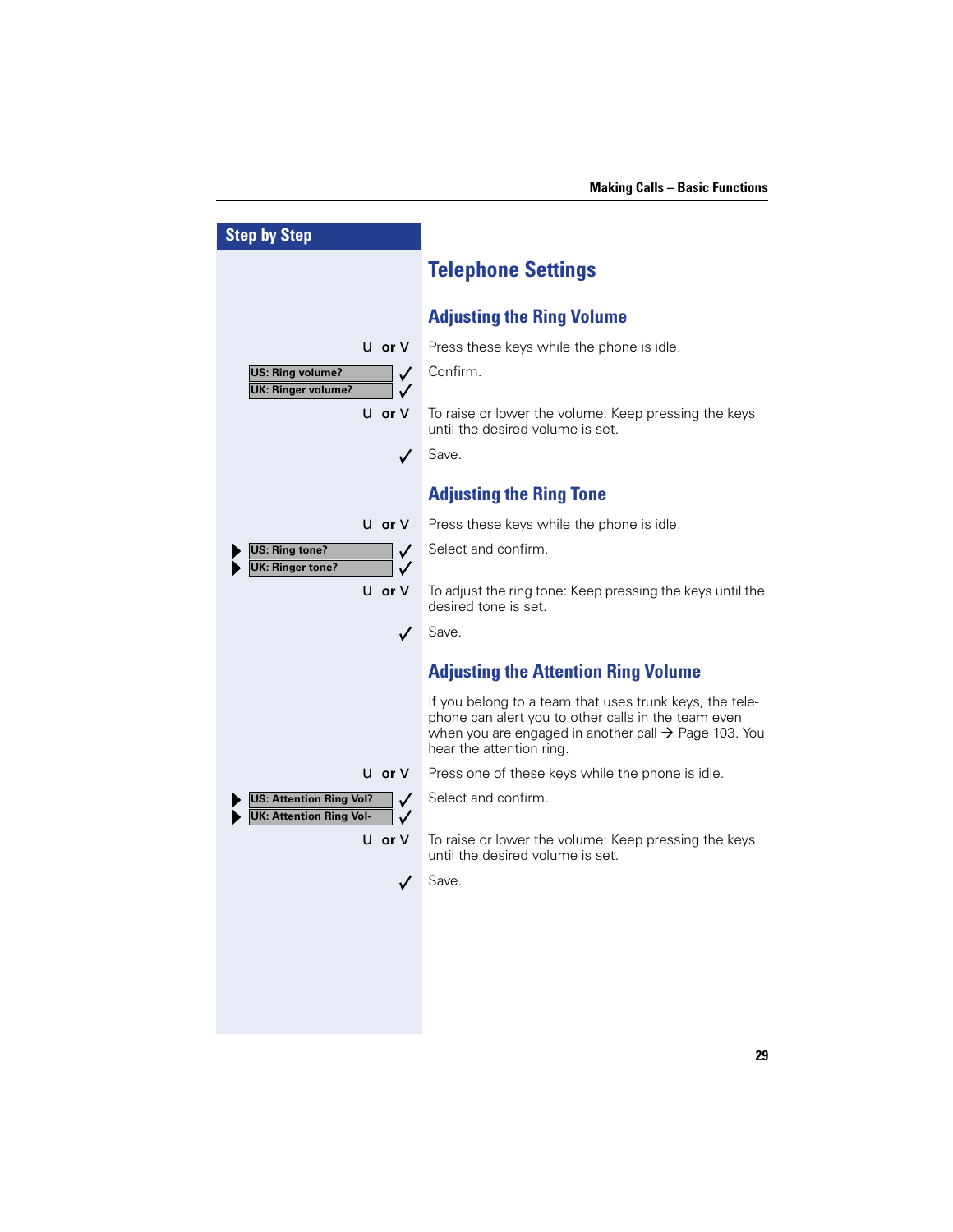I

| <b>Step by Step</b>                 |                                                                                                                                                                                                                                |
|-------------------------------------|--------------------------------------------------------------------------------------------------------------------------------------------------------------------------------------------------------------------------------|
|                                     | <b>Adjusting the Speakerphone to the Room</b><br><b>Acoustics</b>                                                                                                                                                              |
|                                     | This function is not available with<br>Ш<br>optiPoint 500 economy and optiPoint 500 basic.                                                                                                                                     |
|                                     | To help the other party understand you clearly while you<br>are talking into the microphone, you can adjust the tele-<br>phone to the acoustics in your environment: "Quiet<br>room", "Normal room" and "Noisy room".          |
| $\mathbf U$ or $\mathbf V$          | Press one of these keys while the phone is idle.                                                                                                                                                                               |
| Speakerphone mode?                  | Select and confirm.                                                                                                                                                                                                            |
| $u$ or $v$                          | To set the room type: Keep pressing these keys until<br>the setting you want appears on the screen.                                                                                                                            |
| $\checkmark$                        | Save.                                                                                                                                                                                                                          |
|                                     | <b>Adjusting the Receiving Volume During a Call</b>                                                                                                                                                                            |
|                                     | You are engaged in a call.                                                                                                                                                                                                     |
|                                     | <b>u</b> or <b>v</b> To raise or lower the volume: Keep pressing the keys<br>until the desired volume is set.                                                                                                                  |
| <b>U</b> or <b>V</b> simultaneously | Save.                                                                                                                                                                                                                          |
|                                     | <b>Adjusting the Display to a Comfortable Read-</b><br>ing Angle                                                                                                                                                               |
|                                     | You can swivel the display unit. Adjust the display unit<br>so that you can clearly read the screen.                                                                                                                           |
|                                     | <b>Display backlight</b>                                                                                                                                                                                                       |
|                                     | This function is only available with<br>Ш<br>optiPoint 500 advance.                                                                                                                                                            |
|                                     | When operating optiPoint 500 advance, e.g. when dial-<br>ling a call number, a display backlight switches on auto-<br>matically. The backlight switches off automatically a few<br>seconds after the last action is completed. |
|                                     |                                                                                                                                                                                                                                |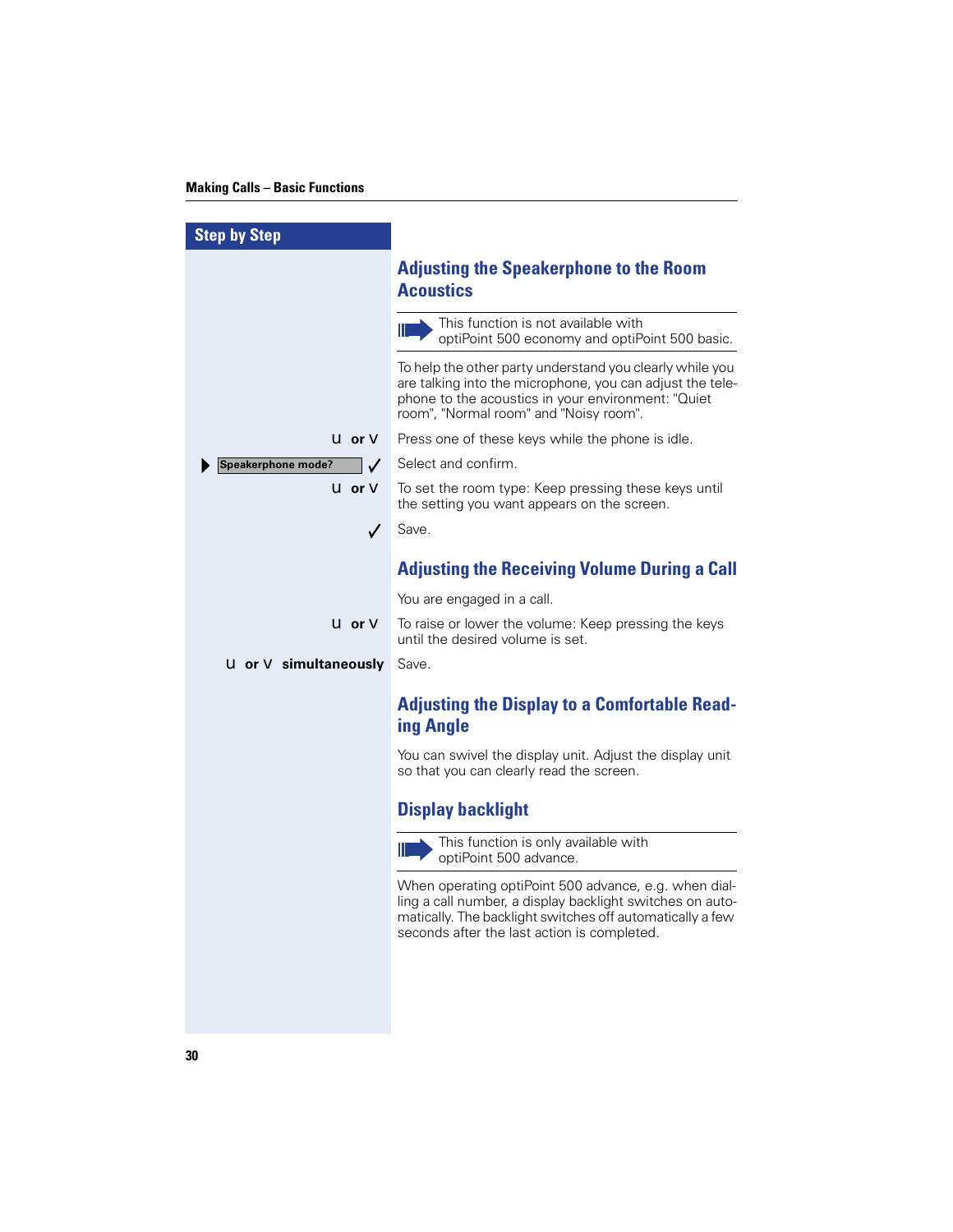| <b>Step by Step</b>                      |                                                                                                      |
|------------------------------------------|------------------------------------------------------------------------------------------------------|
|                                          | <b>Adjusting the display contrast</b>                                                                |
|                                          | The display has four contrast levels that you can set ac-<br>cording to your light conditions.       |
| $u$ or $v$                               | Press one of the keys while the phone is idle.                                                       |
| <b>Display contrast?</b><br>$\checkmark$ | Select and confirm.                                                                                  |
| $U$ or $V$                               | Change the display contrast. Press the key repeatedly<br>until the desired level is obtained.        |
| $\checkmark$                             | Save.                                                                                                |
|                                          | <b>Selecting the Language of Screen Prompts</b>                                                      |
| Program/Service                          | Press the key. The LED lights up.                                                                    |
| <b>More features?</b><br>$\checkmark$    | Confirm.                                                                                             |
| *48= Select language?<br>✓               | Confirm.                                                                                             |
| or<br>qhl                                | Enter the code.                                                                                      |
| 15=Spanish?<br>$\checkmark$              | Select the language you wish to use (such as "Spanish")<br>and press the "OK" dialog key to confirm. |
|                                          |                                                                                                      |
|                                          |                                                                                                      |
|                                          |                                                                                                      |
|                                          |                                                                                                      |
|                                          |                                                                                                      |
|                                          |                                                                                                      |
|                                          |                                                                                                      |
|                                          |                                                                                                      |
|                                          |                                                                                                      |
|                                          |                                                                                                      |
|                                          |                                                                                                      |
|                                          |                                                                                                      |
|                                          |                                                                                                      |
|                                          |                                                                                                      |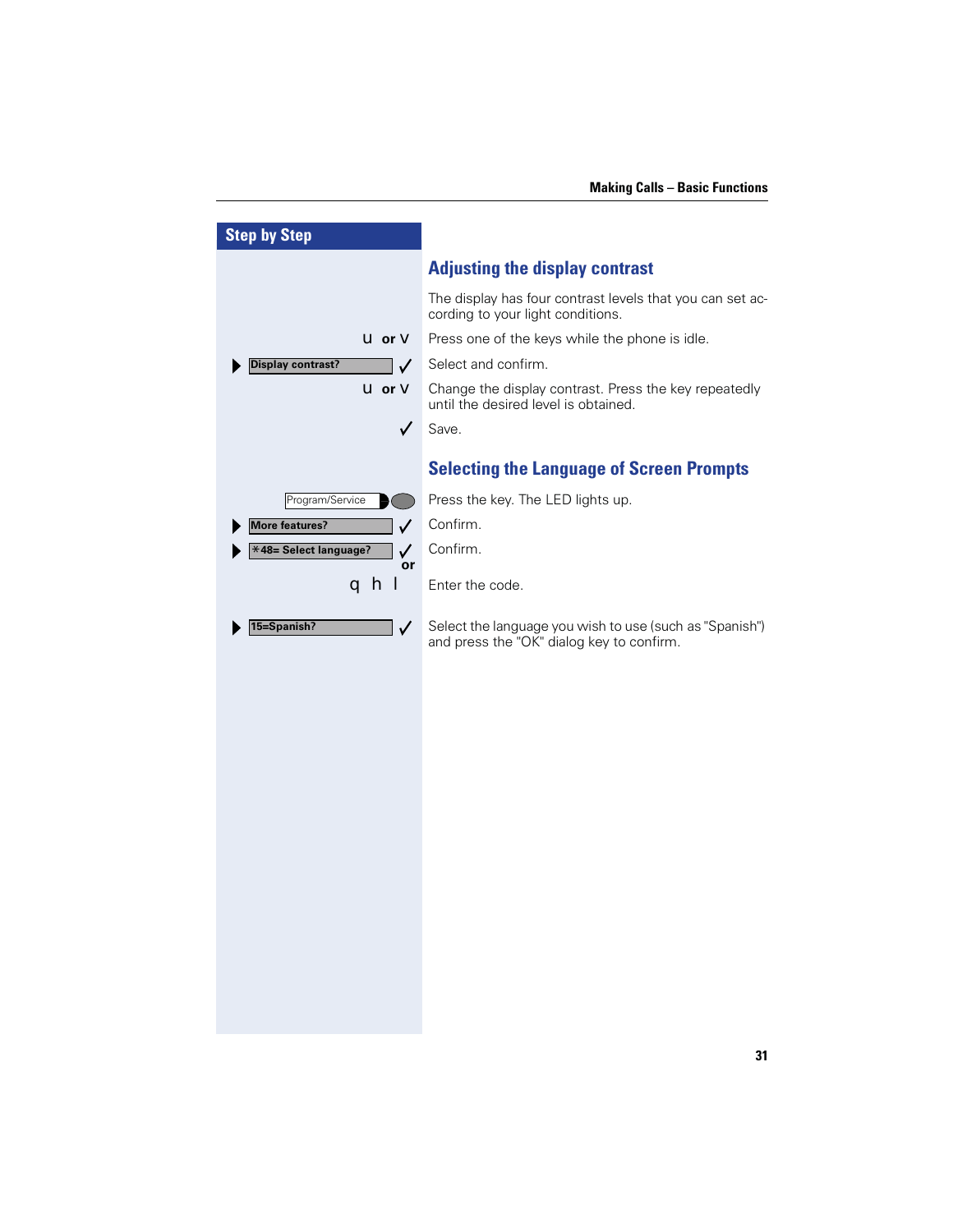| <b>Step by Step</b>                |                                                                                                                                                                                                   |
|------------------------------------|---------------------------------------------------------------------------------------------------------------------------------------------------------------------------------------------------|
|                                    | <b>Making Calls - Convenience</b><br><b>Functions</b>                                                                                                                                             |
|                                    | <b>Answering Calls</b>                                                                                                                                                                            |
|                                    | <b>Accepting a Specific Call for Your Colleague</b>                                                                                                                                               |
|                                    | You hear another telephone ring.                                                                                                                                                                  |
| Program/Service                    | Press the key. The LED lights up.                                                                                                                                                                 |
| <sup>⊁</sup> 59=Pickup - directed? | Select and confirm <sup>1</sup> .                                                                                                                                                                 |
| or<br>m<br>a ı                     | Enter the code.                                                                                                                                                                                   |
|                                    | A called station appears on the screen.                                                                                                                                                           |
| If applicable                      |                                                                                                                                                                                                   |
| Next?<br>$\checkmark$              | Select and confirm until you see the station you want.                                                                                                                                            |
| <b>Accept call?</b><br>✓<br>or     | Confirm.                                                                                                                                                                                          |
| О                                  | If you know the number of the telephone that is ringing,<br>enter it directly.                                                                                                                    |
| or<br>$\sqrt{17}$                  | Press the flashing key.                                                                                                                                                                           |
|                                    | Accepting calls in a team $\rightarrow$ Page 94.                                                                                                                                                  |
|                                    | <b>Rejecting Calls</b>                                                                                                                                                                            |
|                                    | You can reject calls which you do not wish to take. The<br>call is then signaled at another definable telephone<br>(contact your service personnel).                                              |
|                                    | The telephone rings. The caller is displayed.                                                                                                                                                     |
| Release                            | Press the key.                                                                                                                                                                                    |
|                                    | If a call cannot be rejected, your telephone will continue<br>to ring. The message "currently not possible" (UK) or<br>"Feature not available" (US) is displayed (e.g in the case<br>of recalls). |
|                                    | "Different Displays in a HiPath 4000 Environment<br>$\lceil 1 \rceil$<br>(Not for HiPath 500)" $\rightarrow$ Page 112                                                                             |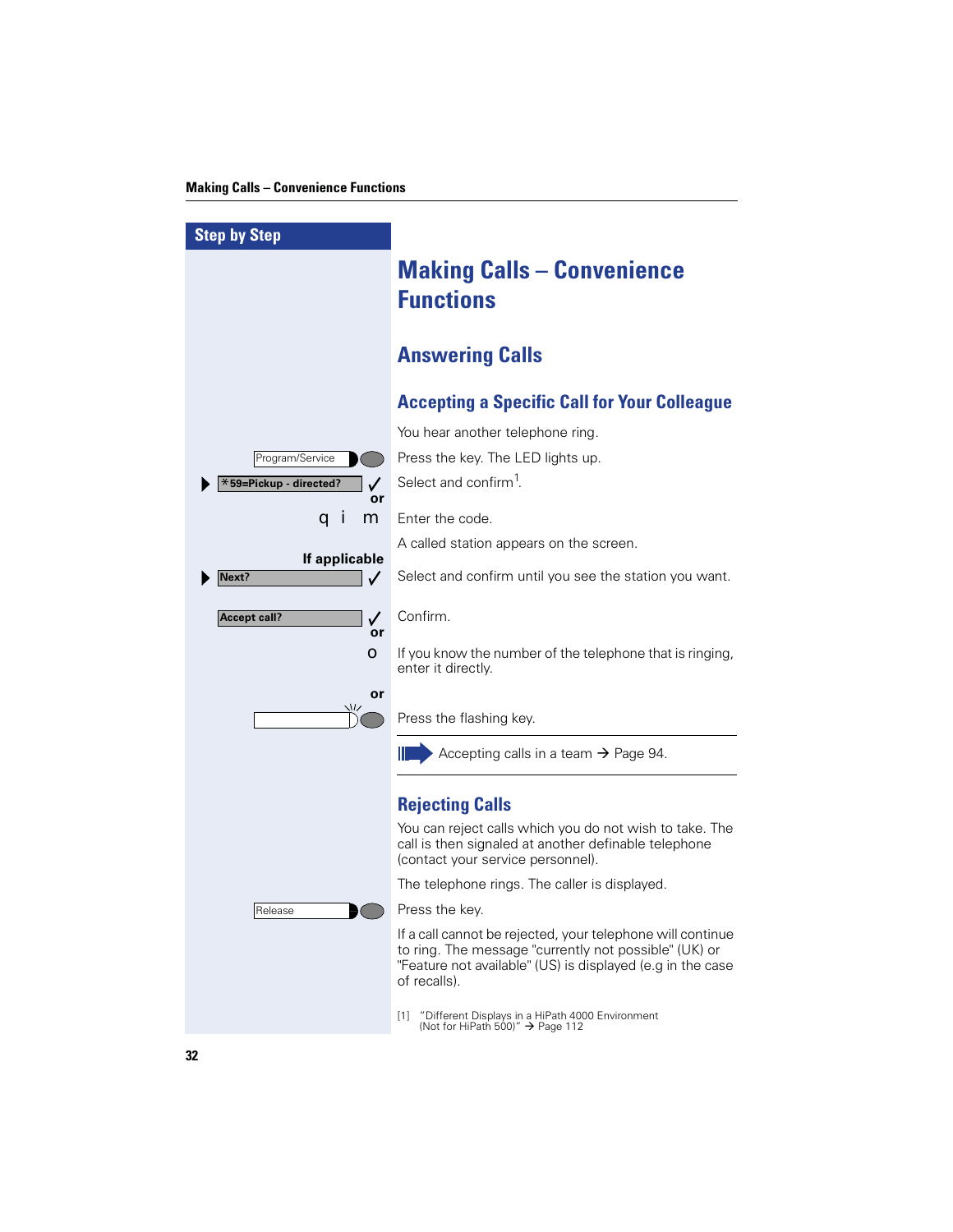| <b>Step by Step</b>                                                  |                                                                                                                                                                                                                                                                                                |
|----------------------------------------------------------------------|------------------------------------------------------------------------------------------------------------------------------------------------------------------------------------------------------------------------------------------------------------------------------------------------|
|                                                                      | <b>Using the Speakerphone</b>                                                                                                                                                                                                                                                                  |
|                                                                      | A colleague addresses you directly over the speaker<br>with a speaker call. You hear a tone before the an-<br>nouncement. The other party's name or station number<br>appears on the screen.                                                                                                   |
|                                                                      | You can conduct the call with the handset or in speaker-<br>phone mode.                                                                                                                                                                                                                        |
|                                                                      | Speakerphone mode is not available with<br>optiPoint 500 economy and optiPoint 500 basic.                                                                                                                                                                                                      |
| n<br>or                                                              | Lift the handset and answer the call.                                                                                                                                                                                                                                                          |
| Mute off?<br>$\checkmark$                                            | Press the "OK" key to confirm your selection and answer<br>the call.                                                                                                                                                                                                                           |
| or<br>Mute                                                           | Press the key and answer the call.                                                                                                                                                                                                                                                             |
|                                                                      | If handsfree answerback is enabled (see below),<br>III<br>you do not need to switch on the microphone -<br>you can answer directly. You can answer immedi-<br>ately in speakerphone mode.<br>If handsfree answerback is disabled (default set-<br>ting), follow the procedure described above. |
|                                                                      | Placing a speaker call to a colleague $\rightarrow$ Page 46.                                                                                                                                                                                                                                   |
|                                                                      | <b>Enabling and Disabling Handsfree Answerback</b>                                                                                                                                                                                                                                             |
| <b>IF answerback on?</b><br>✓<br>or<br>IF answerback off?<br>✓<br>or | Select and confirm.                                                                                                                                                                                                                                                                            |
| or <b>r</b> mi                                                       | Enter the code for "on" or "off".                                                                                                                                                                                                                                                              |
|                                                                      |                                                                                                                                                                                                                                                                                                |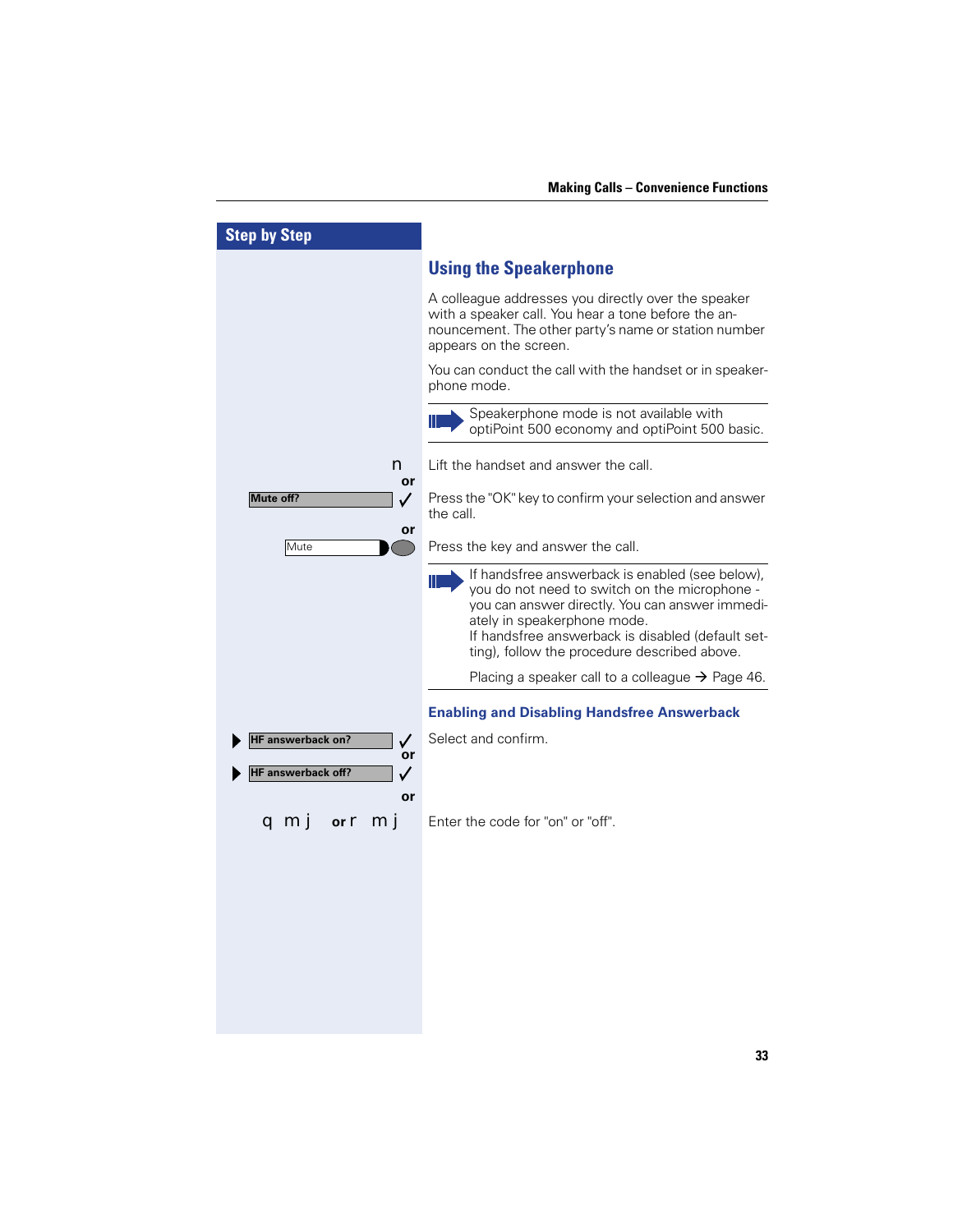#### **Making Calls – Convenience Functions**

| <b>Step by Step</b>     |                                                                    |
|-------------------------|--------------------------------------------------------------------|
|                         | <b>Answering a Call With a Headset</b>                             |
|                         | This function is not available with<br>Ш<br>optiPoint 500 economy. |
|                         | Precondition: Your telephone rings.                                |
| Answer?<br>$\checkmark$ | Confirm.                                                           |
| or                      | If the "Headset" key has been configured $\rightarrow$ Page 60:    |
| $\sqrt{17}$             | Press the key. The LED lights up.                                  |
|                         | <b>Ending the call:</b>                                            |
| Release                 | Press the key.                                                     |
| or                      | If the "Headset" key has been configured $\rightarrow$ Page 60:    |
|                         | Press the key. The LED goes out.                                   |
|                         |                                                                    |
|                         |                                                                    |
|                         |                                                                    |
|                         |                                                                    |
|                         |                                                                    |
|                         |                                                                    |
|                         |                                                                    |
|                         |                                                                    |
|                         |                                                                    |
|                         |                                                                    |
|                         |                                                                    |
|                         |                                                                    |
|                         |                                                                    |
|                         |                                                                    |
|                         |                                                                    |
|                         |                                                                    |
|                         |                                                                    |
|                         |                                                                    |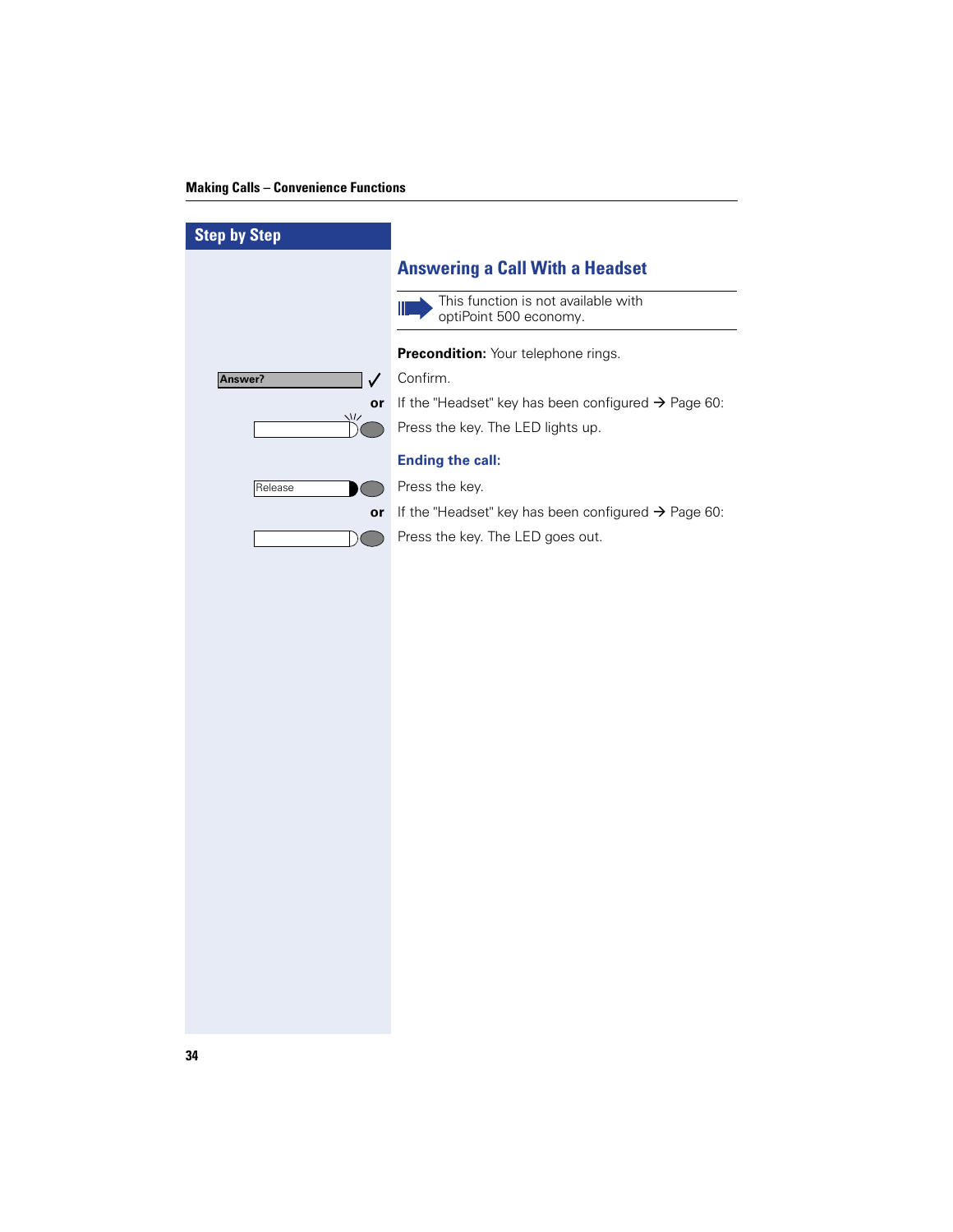| <b>Step by Step</b>        |                                                                                                                                                                                                                                                                                                                                                                                                                          |
|----------------------------|--------------------------------------------------------------------------------------------------------------------------------------------------------------------------------------------------------------------------------------------------------------------------------------------------------------------------------------------------------------------------------------------------------------------------|
|                            | <b>Answering Calls from the</b><br><b>Entrance Telephone and Opening the Door</b>                                                                                                                                                                                                                                                                                                                                        |
|                            | If an entrance telephone has been programmed, you<br>can use your telephone to speak to someone at the<br>entrance telephone and to activate a door opener.<br>If you have the proper authorization (contact your ser-<br>vice personnel), you can activate the <b>door opener</b> , en-<br>abling visitors to open the door themselves by entering<br>a 5-digit code (using a DTMF transmitter or installed<br>keypad). |
|                            | Speaking to visitors via the entrance telephone:                                                                                                                                                                                                                                                                                                                                                                         |
|                            | Precondition: Your telephone rings.                                                                                                                                                                                                                                                                                                                                                                                      |
| n                          | Lift the handset within thirty seconds. You are connect-<br>ed to the entrance telephone immediately.                                                                                                                                                                                                                                                                                                                    |
| or                         |                                                                                                                                                                                                                                                                                                                                                                                                                          |
| n                          | Lift the handset after more than thirty seconds.                                                                                                                                                                                                                                                                                                                                                                         |
| O                          | Dial the entrance telephone number.                                                                                                                                                                                                                                                                                                                                                                                      |
|                            | Opening the door from your telephone during a call<br>from the entrance telephone:                                                                                                                                                                                                                                                                                                                                       |
| Open door?<br>$\checkmark$ | Confirm.                                                                                                                                                                                                                                                                                                                                                                                                                 |
|                            | Opening the door from your telephone without<br>calling the entrance telephone:                                                                                                                                                                                                                                                                                                                                          |
| Program/Service            | Press the key. The LED lights up.                                                                                                                                                                                                                                                                                                                                                                                        |
| *61=Open door?<br>✓        | Select and confirm.                                                                                                                                                                                                                                                                                                                                                                                                      |
| or<br>e<br>a」              | Enter the code.                                                                                                                                                                                                                                                                                                                                                                                                          |
| $\bullet$                  | Dial the entrance telephone number.                                                                                                                                                                                                                                                                                                                                                                                      |
|                            | Special features must be taken into consider-<br>Ш<br>ation if your telephone operates with<br>HiPath 5000 (system networking via PC net-<br>work) $\rightarrow$ Page 111!                                                                                                                                                                                                                                               |
|                            |                                                                                                                                                                                                                                                                                                                                                                                                                          |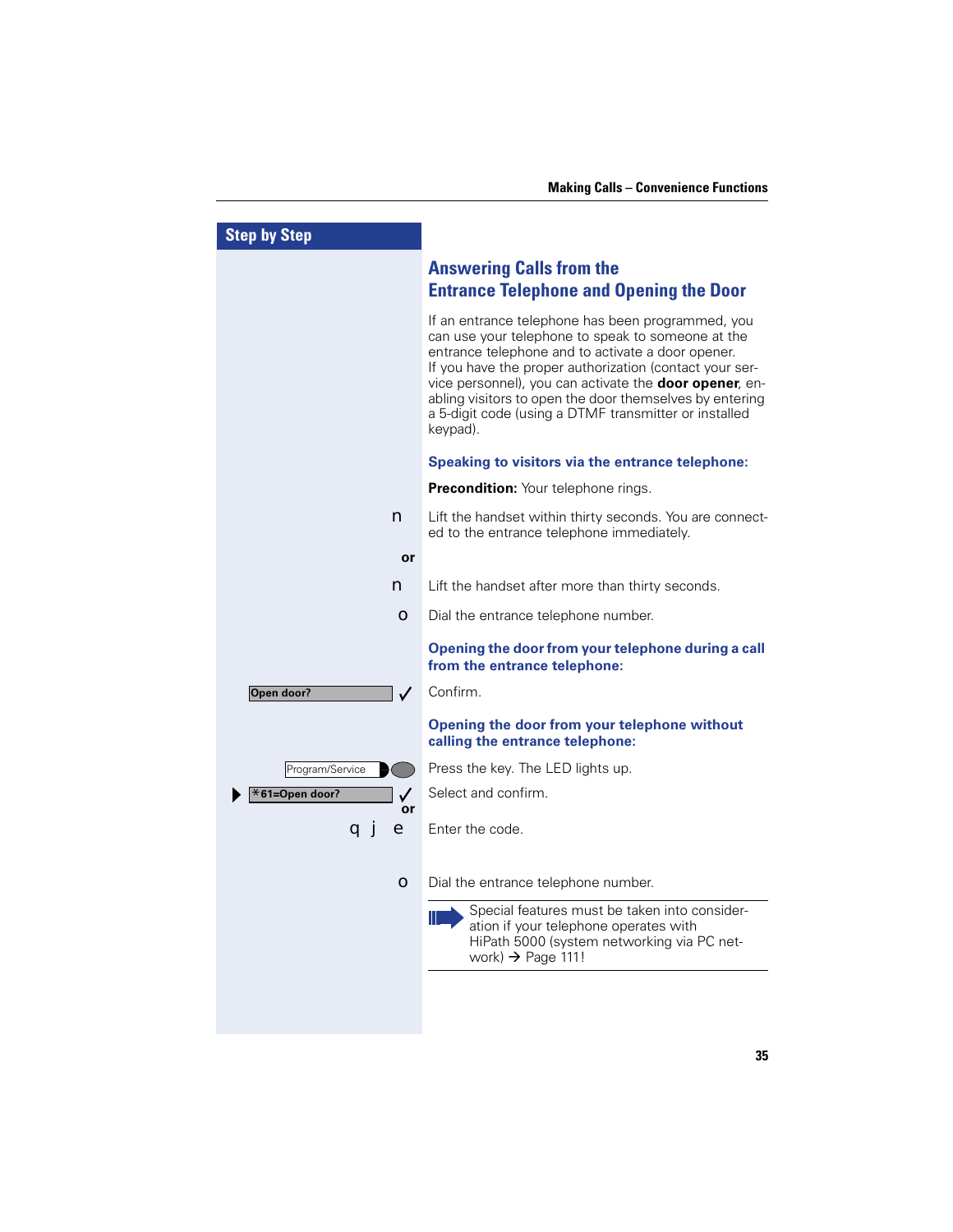#### **Making Calls – Convenience Functions**

| <b>Step by Step</b>                        |                                                                                                                                                                                                                                |
|--------------------------------------------|--------------------------------------------------------------------------------------------------------------------------------------------------------------------------------------------------------------------------------|
|                                            | Opening the door with a code (at the door):                                                                                                                                                                                    |
| О                                          | After ringing the bell, enter the five-digit code (using the<br>keypad or a DTMF transmitter). Depending on how the<br>door opener has been programmed, a doorbell call sig-<br>nal may or may not be forwarded.               |
|                                            | <b>Activating the door opener:</b>                                                                                                                                                                                             |
| Program/Service                            | Press the key. The LED lights up                                                                                                                                                                                               |
| *89=Door opener on?<br>or                  | Select and confirm.                                                                                                                                                                                                            |
| m<br>q                                     | Enter the code.                                                                                                                                                                                                                |
| О                                          | Dial the entrance telephone number.                                                                                                                                                                                            |
| O<br>or                                    | Enter the five-digit code. Default code $=$ "00000".                                                                                                                                                                           |
| $\checkmark$<br>3=change password?         | Select the displayed function and press the "OK" dialog<br>key to change the code.                                                                                                                                             |
| 1=enable with ring?<br>$\checkmark$        | Select and confirm.                                                                                                                                                                                                            |
| or<br>2=enable w/o ring?<br>$\sqrt{2}$     | You can also open the door without a doorbell ring.                                                                                                                                                                            |
|                                            | <b>Deactivating the door opener:</b>                                                                                                                                                                                           |
| Program/Service                            | Press the key. The LED lights up.                                                                                                                                                                                              |
| #89=Door opener off?<br>$\checkmark$<br>or | Select and confirm.                                                                                                                                                                                                            |
| m                                          | Enter the code.                                                                                                                                                                                                                |
|                                            | <b>Accepting a Call From an Answering Ma-</b><br>chine                                                                                                                                                                         |
|                                            | You can accept a call from any answering machine if the<br>machine is connected to your system (contact your ser-<br>vice personnel) and you have programmed the answer-<br>ing machine number on a key $\rightarrow$ Page 60. |
|                                            | The LED lights up. Press the key.                                                                                                                                                                                              |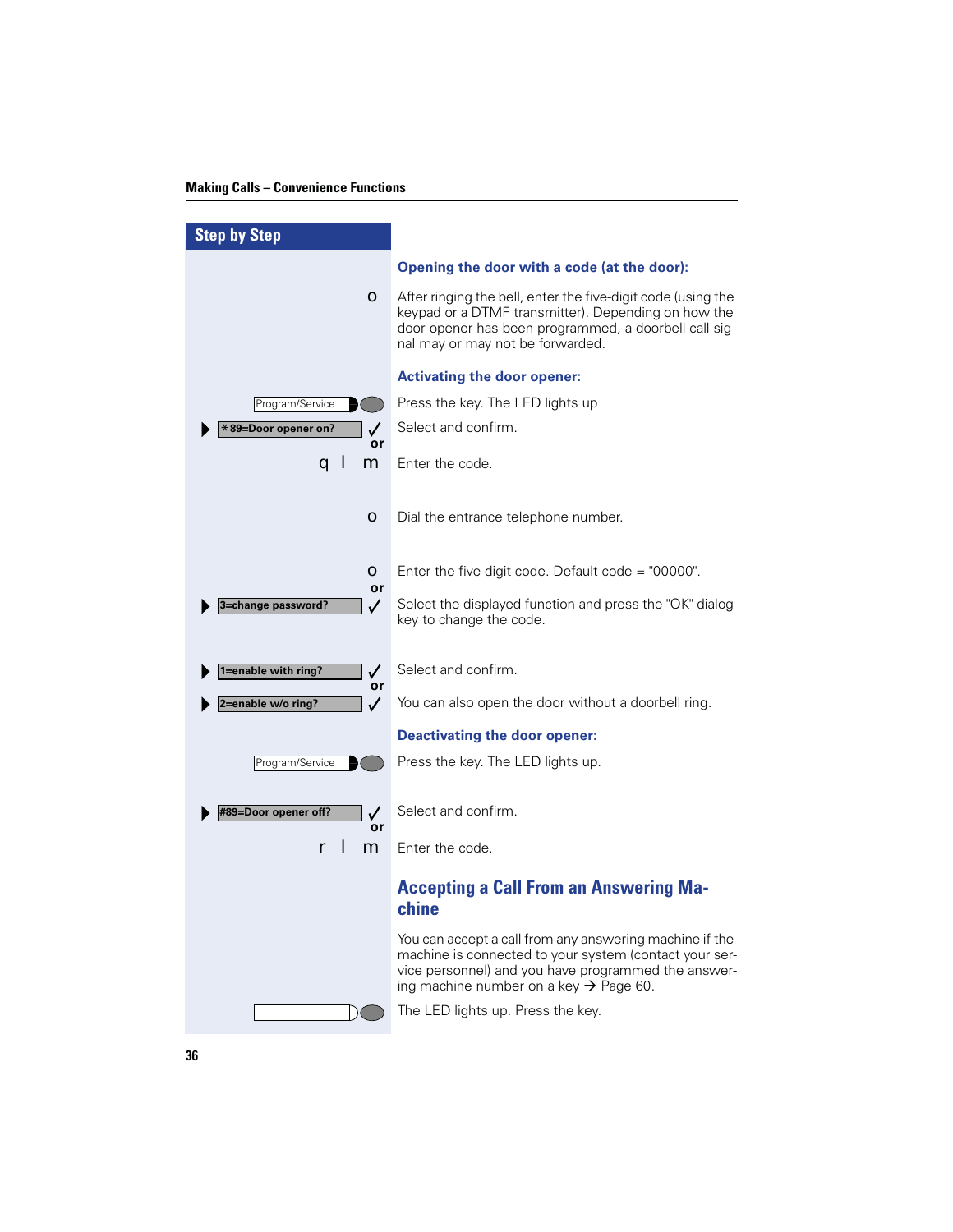| <b>Step by Step</b>         |                                                                                                                                                                                                                                                                                     |
|-----------------------------|-------------------------------------------------------------------------------------------------------------------------------------------------------------------------------------------------------------------------------------------------------------------------------------|
|                             | <b>Dialing/Making Calls</b>                                                                                                                                                                                                                                                         |
|                             | <b>En-Bloc Sending / Correcting Numbers</b>                                                                                                                                                                                                                                         |
|                             | If this feature is configured (contact your service per-<br>sonnel), a connection is not attempted immediately<br>when a station number is entered. This means that you<br>can correct the number if necessary.<br>The station number is only dialed at your specific re-<br>quest. |
| $\bullet$                   | Internal: enter station number.<br>External: enter external code and station number.                                                                                                                                                                                                |
|                             | <b>Dialing entered/displayed numbers:</b>                                                                                                                                                                                                                                           |
| n<br>or                     | Lift the handset.                                                                                                                                                                                                                                                                   |
| Dial?<br>✓                  | Confirm.                                                                                                                                                                                                                                                                            |
|                             | <b>Correcting numbers entered:</b>                                                                                                                                                                                                                                                  |
| $\sqrt{}$<br>Delete number? | Select and confirm.<br>The last digit entered in each case is deleted.                                                                                                                                                                                                              |
| О                           | Enter the required digit(s).                                                                                                                                                                                                                                                        |
|                             | <b>Canceling en-bloc sending:</b>                                                                                                                                                                                                                                                   |
| End?<br>$\checkmark$        | Select and confirm.                                                                                                                                                                                                                                                                 |
| or<br>Speaker               | Press the key. The LED goes out.                                                                                                                                                                                                                                                    |
| or<br>Release               | Press the key.                                                                                                                                                                                                                                                                      |
|                             | A station number can only be corrected as it is<br>being entered. Station numbers stored for num-<br>ber redial, for example, cannot be corrected.                                                                                                                                  |
|                             |                                                                                                                                                                                                                                                                                     |
|                             |                                                                                                                                                                                                                                                                                     |
|                             |                                                                                                                                                                                                                                                                                     |
|                             |                                                                                                                                                                                                                                                                                     |
|                             |                                                                                                                                                                                                                                                                                     |
|                             |                                                                                                                                                                                                                                                                                     |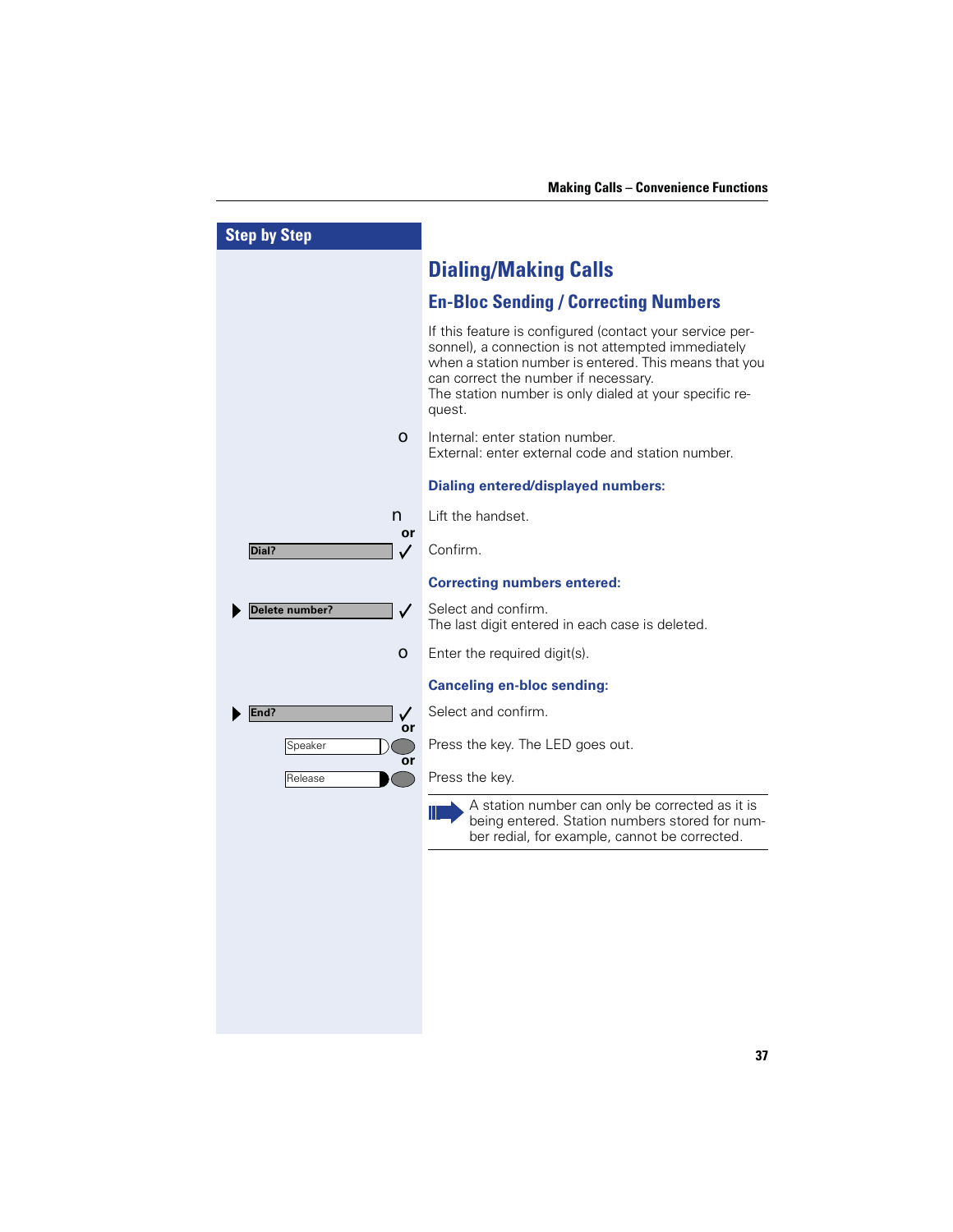| <b>Step by Step</b>                        |                                                                                                                                                                                                                                                                                                                                                                                                                                                                                                                                                                                                                                                                                                |
|--------------------------------------------|------------------------------------------------------------------------------------------------------------------------------------------------------------------------------------------------------------------------------------------------------------------------------------------------------------------------------------------------------------------------------------------------------------------------------------------------------------------------------------------------------------------------------------------------------------------------------------------------------------------------------------------------------------------------------------------------|
|                                            | <b>Using a Caller List</b>                                                                                                                                                                                                                                                                                                                                                                                                                                                                                                                                                                                                                                                                     |
|                                            | If you are unable to accept an external or internal call,<br>the call attempt is stored in the caller list.<br>You can store answered calls either manually (both in-<br>ternal and external calls) or automatically (external calls<br>only; contact your service personnel for details).<br>Your telephone stores up to ten calls in chronological or-<br>der. Each call is assigned a time stamp. The most recent<br>entry not yet answered in the list is displayed first. Mul-<br>tiple calls from the same caller do not automatically<br>generate new entries in the caller list. Instead, only the<br>most recent time stamp for this caller is updated and its<br>number incremented. |
|                                            | <b>Retrieving the Caller List</b>                                                                                                                                                                                                                                                                                                                                                                                                                                                                                                                                                                                                                                                              |
|                                            | <b>Precondition:</b> Service personnel has set up a caller list<br>for your telephone.                                                                                                                                                                                                                                                                                                                                                                                                                                                                                                                                                                                                         |
| <b>Caller list?</b><br>✓<br>or             | Select and confirm <sup>1</sup> .                                                                                                                                                                                                                                                                                                                                                                                                                                                                                                                                                                                                                                                              |
| f                                          | Enter the code.                                                                                                                                                                                                                                                                                                                                                                                                                                                                                                                                                                                                                                                                                |
|                                            | The last call is displayed on the screen.                                                                                                                                                                                                                                                                                                                                                                                                                                                                                                                                                                                                                                                      |
| Next?<br>$\checkmark$                      | To view other calls, confirm each subsequent display.                                                                                                                                                                                                                                                                                                                                                                                                                                                                                                                                                                                                                                          |
|                                            | <b>Ending Retrieval</b>                                                                                                                                                                                                                                                                                                                                                                                                                                                                                                                                                                                                                                                                        |
| US: Exit?<br>$\checkmark$<br>UK: End?<br>✓ | Select and confirm.                                                                                                                                                                                                                                                                                                                                                                                                                                                                                                                                                                                                                                                                            |
| or<br>Program/Service                      | Press the key. The LED goes out.                                                                                                                                                                                                                                                                                                                                                                                                                                                                                                                                                                                                                                                               |
| or<br>Speaker                              | Press the key. The LED goes out.                                                                                                                                                                                                                                                                                                                                                                                                                                                                                                                                                                                                                                                               |
|                                            |                                                                                                                                                                                                                                                                                                                                                                                                                                                                                                                                                                                                                                                                                                |
|                                            |                                                                                                                                                                                                                                                                                                                                                                                                                                                                                                                                                                                                                                                                                                |
|                                            |                                                                                                                                                                                                                                                                                                                                                                                                                                                                                                                                                                                                                                                                                                |
|                                            |                                                                                                                                                                                                                                                                                                                                                                                                                                                                                                                                                                                                                                                                                                |
|                                            |                                                                                                                                                                                                                                                                                                                                                                                                                                                                                                                                                                                                                                                                                                |
|                                            | "Different Displays in a HiPath 4000 Environment<br>[1]<br>(Not for HiPath 500)" $\rightarrow$ Page 112                                                                                                                                                                                                                                                                                                                                                                                                                                                                                                                                                                                        |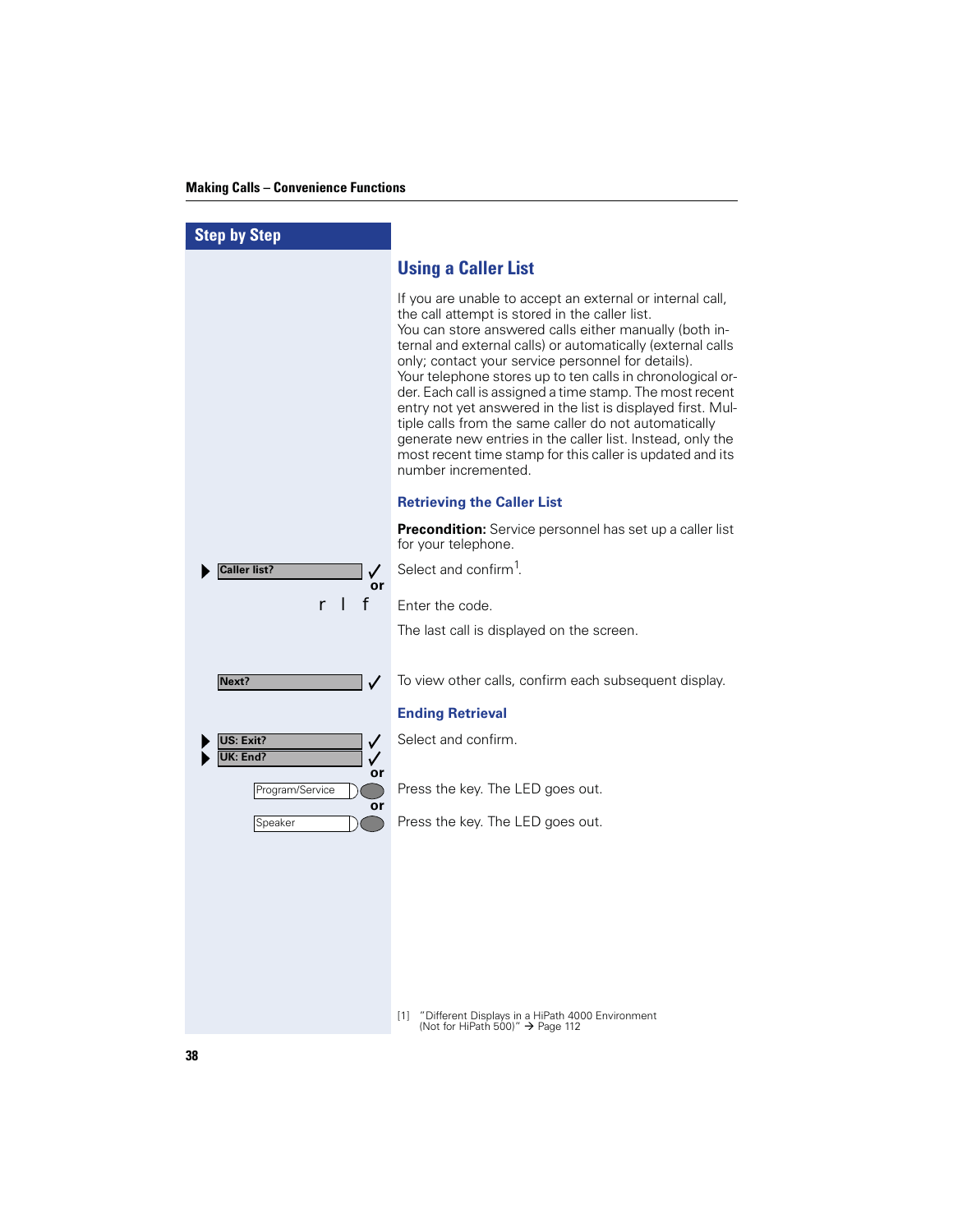| <b>Step by Step</b>                    |                                                                                                  |
|----------------------------------------|--------------------------------------------------------------------------------------------------|
|                                        | <b>Displaying the Call Time and Additional Call Infor-</b><br>mation                             |
|                                        | <b>Precondition:</b> You have retrieved the caller list and the<br>selected call is displayed.   |
| Time/Date sent?<br>$\checkmark$<br>or  | Select and confirm.                                                                              |
| View station no.<br>$\checkmark$<br>or |                                                                                                  |
| View name?<br>$\checkmark$             |                                                                                                  |
|                                        | <b>Dialing a Station Number from the Caller List</b>                                             |
|                                        | <b>Precondition:</b> You have retrieved the caller list and the<br>selected call is displayed.   |
| Call?<br>✓                             | Select and confirm.                                                                              |
|                                        | The caller is automatically deleted from the caller<br>list when a connection is finally set up. |
|                                        | <b>Removing an Entry from the Caller List</b>                                                    |
|                                        | <b>Precondition:</b> You have retrieved the caller list and the<br>selected call is displayed.   |
| Delete?<br>$\checkmark$                | Confirm.                                                                                         |
|                                        | <b>Saving the Other Party's Station Number</b><br>in the Caller List (Redial)                    |
|                                        | <b>Precondition:</b> You are engaged in a call or have called<br>an external party.              |
| Save number?<br>$\checkmark$           | Confirm.                                                                                         |
| or<br>Program/Service<br>a l           | Press the key. The LED lights up. Enter the code.                                                |
|                                        |                                                                                                  |
|                                        |                                                                                                  |
|                                        |                                                                                                  |
|                                        |                                                                                                  |
|                                        |                                                                                                  |
|                                        |                                                                                                  |
|                                        |                                                                                                  |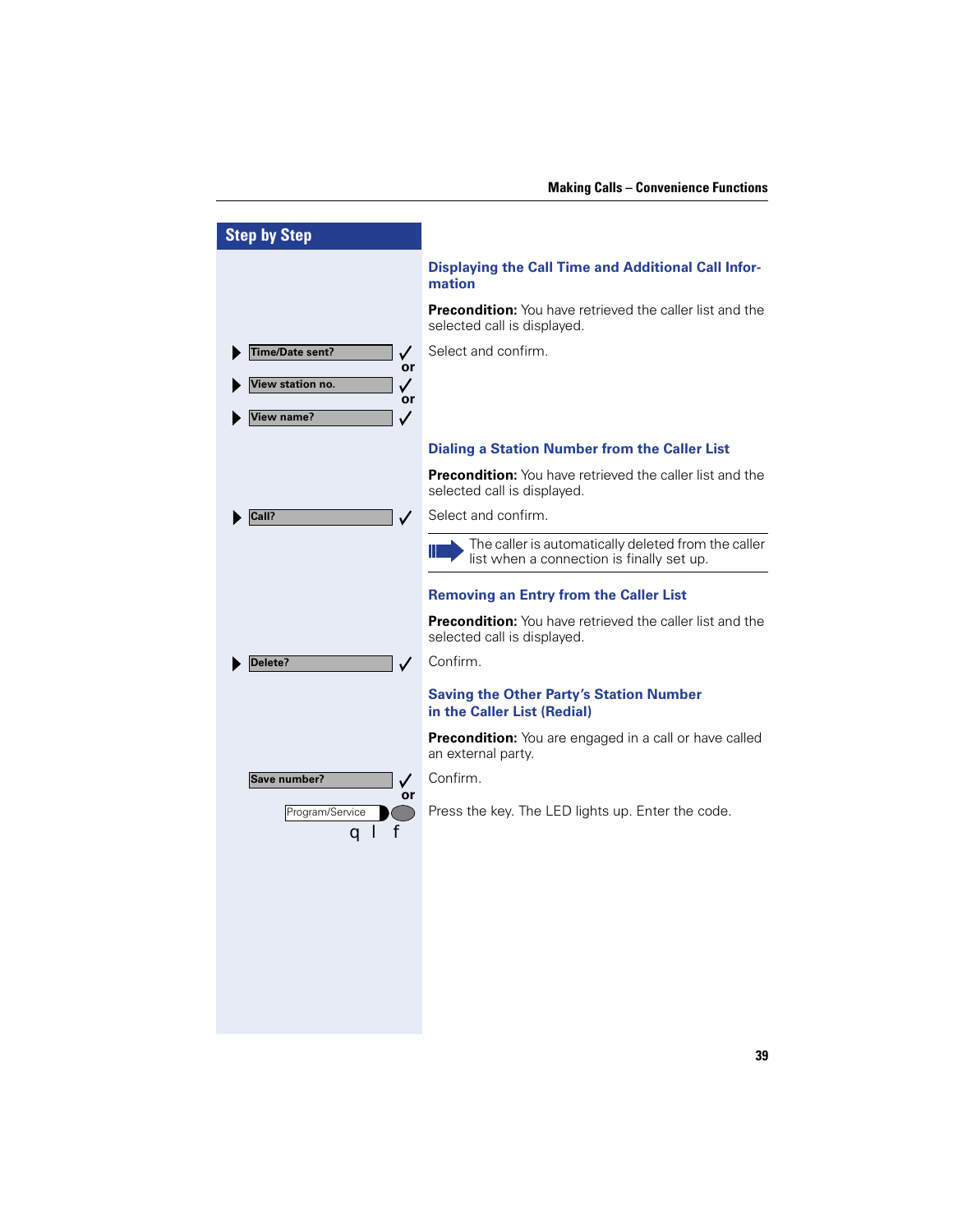| <b>Step by Step</b>                                     |                                                                                                                                                                                                                                                                                                        |
|---------------------------------------------------------|--------------------------------------------------------------------------------------------------------------------------------------------------------------------------------------------------------------------------------------------------------------------------------------------------------|
|                                                         | <b>Speed-dial</b>                                                                                                                                                                                                                                                                                      |
|                                                         | <b>Using Station and System Speed-Dial Numbers</b>                                                                                                                                                                                                                                                     |
|                                                         | <b>Precondition:</b> You have stored station speed-dial num-<br>bers $\rightarrow$ Page 40 or your service personnel has stored<br>system speed-dial numbers.                                                                                                                                          |
| Program/Service                                         | Press the key. The LED lights up                                                                                                                                                                                                                                                                       |
| *7=Use speed-dialing?<br>✓                              | Confirm.                                                                                                                                                                                                                                                                                               |
| or                                                      |                                                                                                                                                                                                                                                                                                        |
| q k                                                     | Enter the code.                                                                                                                                                                                                                                                                                        |
| О                                                       | Enter a speed-dial number.<br>"*0" to $*9$ " = station speed-dialing.<br>"000" to "999" = system speed-dialing (contact your ser-<br>vice personnel).                                                                                                                                                  |
| If applicable                                           | <b>Suffix-Dialing</b>                                                                                                                                                                                                                                                                                  |
| О                                                       | If necessary, you can suffix-dial additional digits (for ex-<br>ample, the user's extension) at the end of the saved sta-<br>tion number.<br>If this feature is configured, a suffix is automatically di-<br>aled (for example, "0" for the exchange) if no entries are<br>made within 4 or 5 seconds. |
|                                                         | <b>Storing Station Speed-Dial Numbers</b>                                                                                                                                                                                                                                                              |
|                                                         | You can store the ten numbers which you use the most<br>and dial them using your own station speed-dial num-<br>bers: $*0$ through $*9 \rightarrow$ Page 40.                                                                                                                                           |
| Program/Service                                         | Press the key. The LED lights up.                                                                                                                                                                                                                                                                      |
| *92=Change Speed-dial?<br>or                            | Select and confirm <sup>1</sup> .                                                                                                                                                                                                                                                                      |
| qmf                                                     | Enter the code.                                                                                                                                                                                                                                                                                        |
| О                                                       | Enter the speed-dial number you wish to use $(*0$ to<br>*9). If the speed-dial number is already in use, the pro-<br>grammed station number appears on the screen.                                                                                                                                     |
| <b>US: Change?</b><br>$\checkmark$<br>UK: Change entry? | Confirm.                                                                                                                                                                                                                                                                                               |
|                                                         | "Different Displays in a HiPath 4000 Environment<br>$\lceil 1 \rceil$<br>(Not for HiPath 500)" $\rightarrow$ Page 112                                                                                                                                                                                  |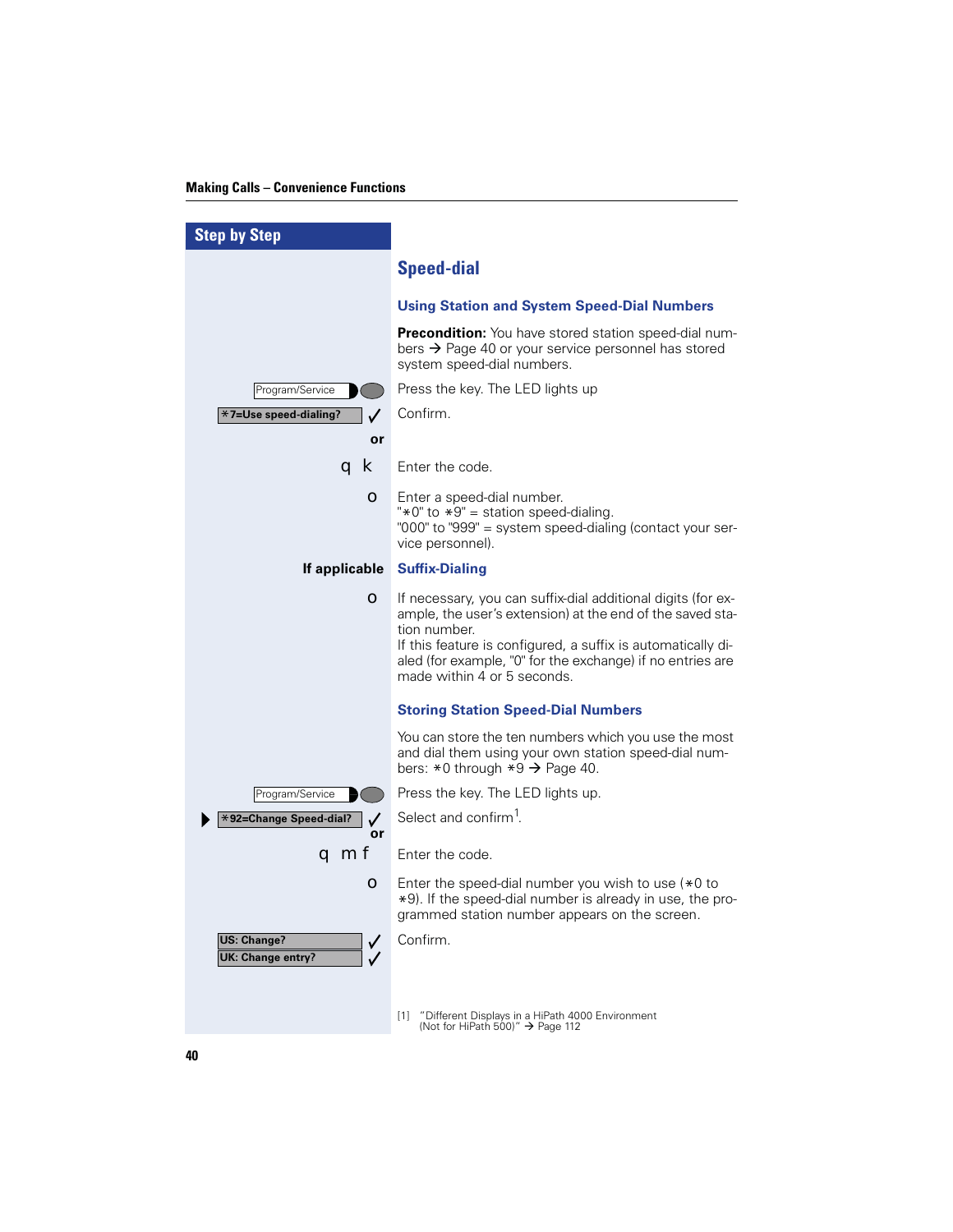| <b>Step by Step</b>                                                       |                                                                          |
|---------------------------------------------------------------------------|--------------------------------------------------------------------------|
| $\bullet$                                                                 | First enter the external code and then the external sta-<br>tion number. |
| US: Save?<br>$\checkmark$<br><b>UK: Save entry?</b><br>✓                  | Confirm.                                                                 |
| or                                                                        | If you make a mistake:                                                   |
| Previous?<br>$\checkmark$                                                 | Select and confirm. This deletes all entered digits.                     |
| US: Next?<br>$\checkmark$<br><b>UK: Next entry?</b><br>$\checkmark$<br>or | Confirm.                                                                 |
| <b>US: Change?</b><br>$\checkmark$<br><b>UK: Change entry?</b><br>✓<br>or | Select and confirm.                                                      |
| Delete?<br>$\checkmark$<br>or                                             | Select and confirm.                                                      |
| US: Exit<br>$\checkmark$<br><b>UK: End</b><br>$\checkmark$                | Select and confirm.                                                      |
|                                                                           |                                                                          |
|                                                                           |                                                                          |
|                                                                           |                                                                          |
|                                                                           |                                                                          |
|                                                                           |                                                                          |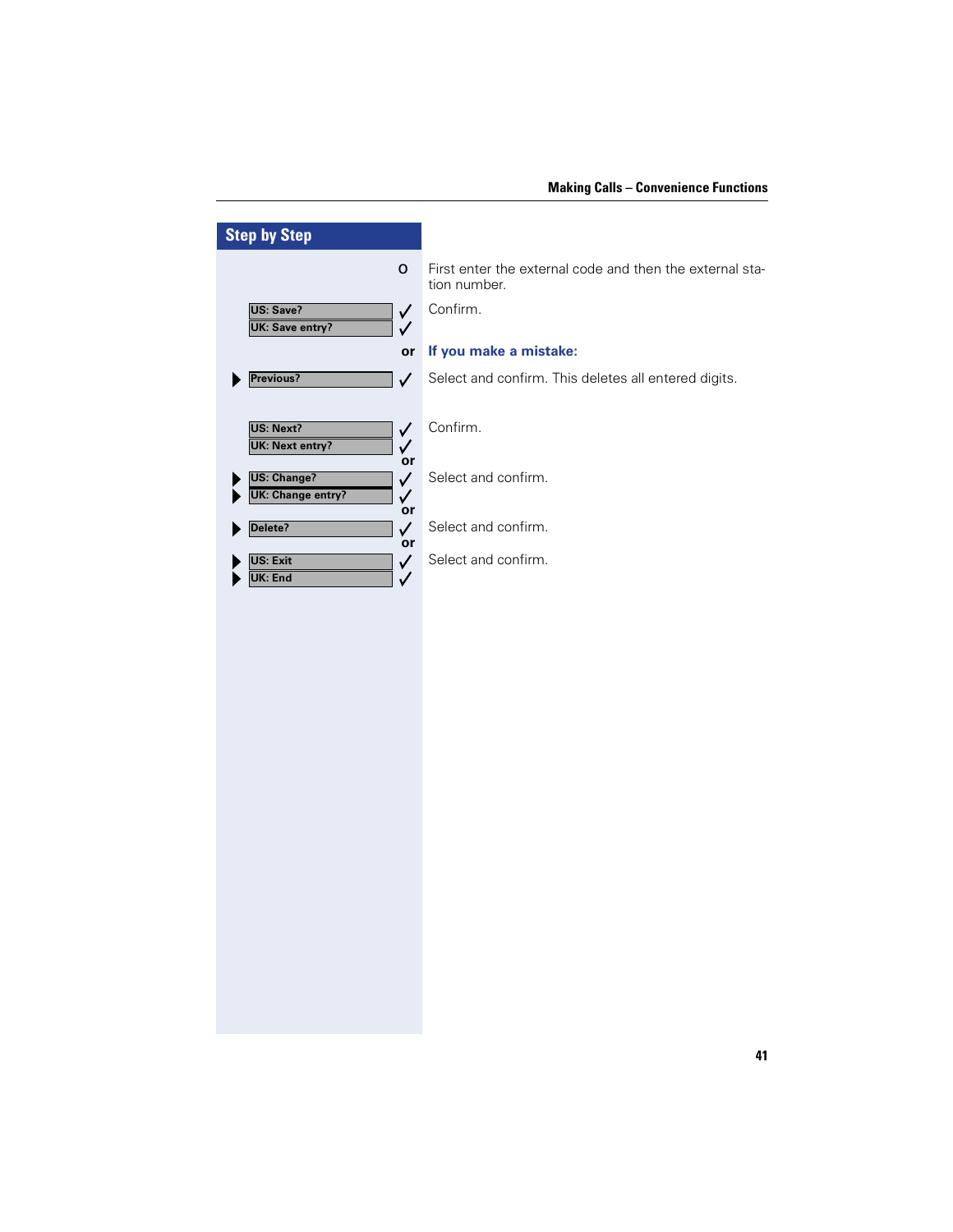| <b>Step by Step</b>                                       |                                                                                                                                                                                                                                                                                                                                                                                                                           |
|-----------------------------------------------------------|---------------------------------------------------------------------------------------------------------------------------------------------------------------------------------------------------------------------------------------------------------------------------------------------------------------------------------------------------------------------------------------------------------------------------|
|                                                           | <b>Dialing a Number From the Internal</b><br><b>Directory</b>                                                                                                                                                                                                                                                                                                                                                             |
|                                                           | The internal directory contains all station numbers and<br>system speed-dial numbers assigned to a name. Con-<br>tact your service personnel to find out if one was con-<br>figured for your system.                                                                                                                                                                                                                      |
|                                                           | <b>Precondition:</b> Names have been assigned to the sta-<br>tion numbers stored in the system.                                                                                                                                                                                                                                                                                                                           |
| n                                                         | Lift the handset.                                                                                                                                                                                                                                                                                                                                                                                                         |
| or                                                        |                                                                                                                                                                                                                                                                                                                                                                                                                           |
| Speaker                                                   | Press the key. The LED lights up.                                                                                                                                                                                                                                                                                                                                                                                         |
| <b>US: Directory?</b><br>✓<br><b>UK: Phonebook?</b><br>or | Confirm.                                                                                                                                                                                                                                                                                                                                                                                                                  |
| a i<br>n                                                  | Enter the code.                                                                                                                                                                                                                                                                                                                                                                                                           |
| If applicable                                             | If several directories have been configured (not for<br>HiPath 500):                                                                                                                                                                                                                                                                                                                                                      |
| 1=internal?<br>$\checkmark$                               | Confirm.                                                                                                                                                                                                                                                                                                                                                                                                                  |
|                                                           | The first entry is displayed on the screen.                                                                                                                                                                                                                                                                                                                                                                               |
| $U$ or $V$<br>or                                          | Scroll to next or previous entry.                                                                                                                                                                                                                                                                                                                                                                                         |
| <b>Scroll Next?</b><br>✓                                  |                                                                                                                                                                                                                                                                                                                                                                                                                           |
| or<br><b>Scroll Previous?</b><br>✓<br>or                  |                                                                                                                                                                                                                                                                                                                                                                                                                           |
| O                                                         | Enter the name you want to find, or just the first few<br>letters, using the alphanumeric keypad.                                                                                                                                                                                                                                                                                                                         |
|                                                           | You can use the keypad with the digits as an alphanu-<br>meric keypad in this case and enter the names by<br>pressing the appropriate keys one or more times as<br>needed.<br>For example, you can enter the letter "r" by pressing the<br>"7" three times or the letter "e" by pressing the "3" twice.<br>The first name with the entered letters is displayed.<br>Enter the following letters by using the same method. |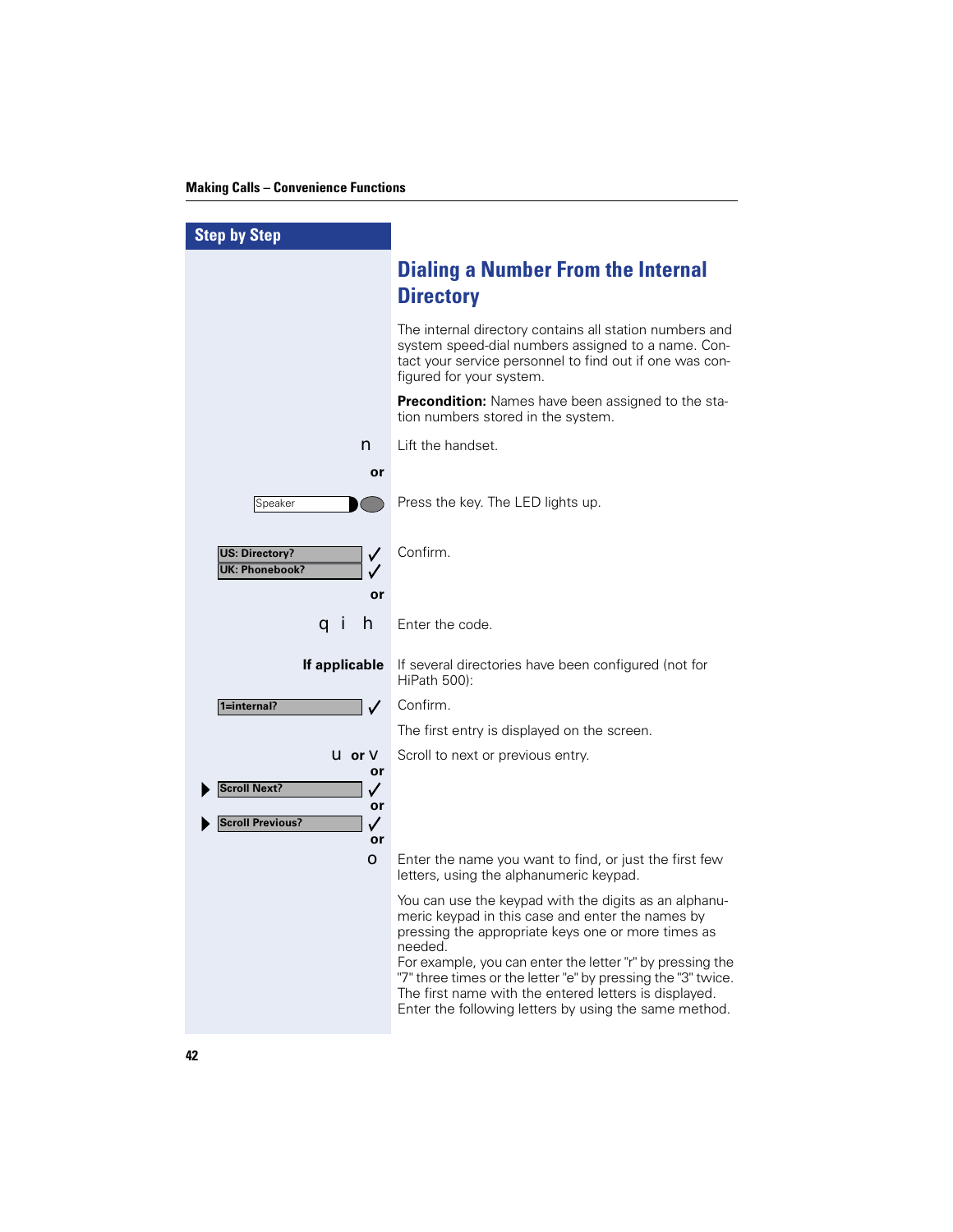| <b>Step by Step</b>                                                        |                                                                                                                                                                               |
|----------------------------------------------------------------------------|-------------------------------------------------------------------------------------------------------------------------------------------------------------------------------|
|                                                                            | If no entry exists for the entered letters, you will hear<br>three short beeps.                                                                                               |
|                                                                            | To enter a space, press the "0".<br>Pressing "1" or "#" automatically displays the first entry<br>in the internal directory.<br>The "*" key has no function here.             |
| If applicable<br><b>Delete Character?</b><br>$\checkmark$<br>If applicable | Select and confirm each letter to be deleted. The last<br>letter entered is deleted. If all letters are deleted, the<br>first entry in the directory will be displayed again. |
| <b>Delete Line?</b><br>$\checkmark$                                        | Select and confirm. All entered letters are deleted, and<br>the first entry in the internal directory is displayed again.                                                     |
|                                                                            | The entry you wish to dial appears on the screen.                                                                                                                             |
| Call?<br>✓                                                                 | Select and confirm.                                                                                                                                                           |
|                                                                            |                                                                                                                                                                               |
|                                                                            |                                                                                                                                                                               |
|                                                                            |                                                                                                                                                                               |
|                                                                            |                                                                                                                                                                               |
|                                                                            |                                                                                                                                                                               |
|                                                                            |                                                                                                                                                                               |
|                                                                            |                                                                                                                                                                               |
|                                                                            |                                                                                                                                                                               |
|                                                                            |                                                                                                                                                                               |
|                                                                            |                                                                                                                                                                               |
|                                                                            |                                                                                                                                                                               |
|                                                                            |                                                                                                                                                                               |
|                                                                            |                                                                                                                                                                               |
|                                                                            |                                                                                                                                                                               |
|                                                                            |                                                                                                                                                                               |
|                                                                            |                                                                                                                                                                               |
|                                                                            |                                                                                                                                                                               |
|                                                                            |                                                                                                                                                                               |
|                                                                            |                                                                                                                                                                               |
|                                                                            |                                                                                                                                                                               |
|                                                                            |                                                                                                                                                                               |
|                                                                            |                                                                                                                                                                               |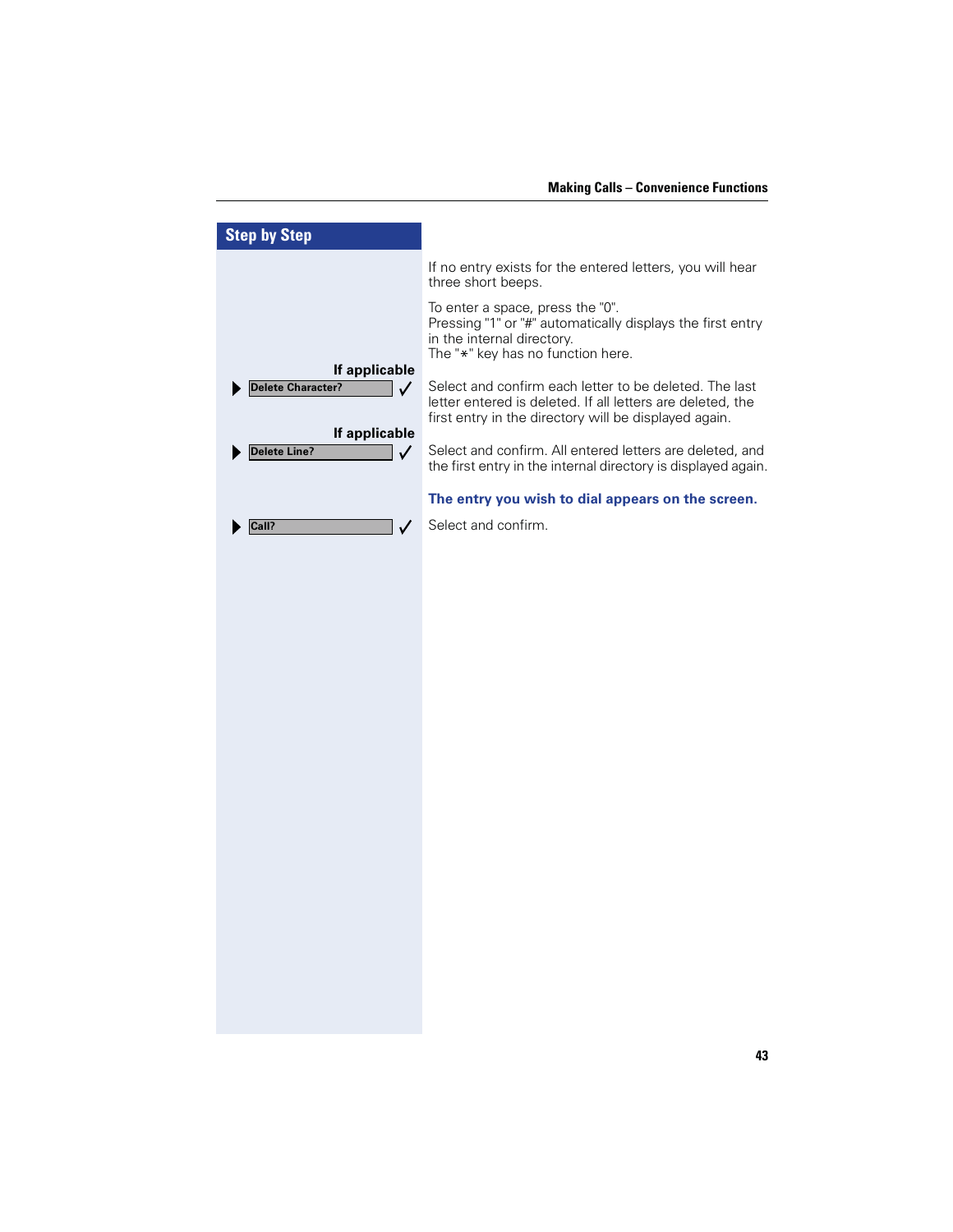| <b>Step by Step</b>                                                                        |                                                                                                                                                                                                                                                                                                         |
|--------------------------------------------------------------------------------------------|---------------------------------------------------------------------------------------------------------------------------------------------------------------------------------------------------------------------------------------------------------------------------------------------------------|
|                                                                                            | <b>Dialing from the Telephone Database (LDAP)</b><br>(Not for HiPath 500)                                                                                                                                                                                                                               |
|                                                                                            | If configured (ask your service personnel), you can<br>search for directory data in the LDAP database and dial<br>the number of any subscriber you find there.                                                                                                                                          |
|                                                                                            | <b>Precondition:</b> The LDAP search feature has been con-<br>figured in the system.                                                                                                                                                                                                                    |
| n                                                                                          | Lift the handset.                                                                                                                                                                                                                                                                                       |
| or<br>Speaker<br><b>US: Directory?</b><br>✓<br><b>UK: Phonebook?</b><br>$\checkmark$<br>or | Press the key. The LED lights up.<br>Confirm.                                                                                                                                                                                                                                                           |
| h<br>q i                                                                                   | Enter the code.                                                                                                                                                                                                                                                                                         |
| If applicable                                                                              | If several directories have been configured:                                                                                                                                                                                                                                                            |
| 2=LDAP?<br>$\checkmark$                                                                    | Select and confirm.                                                                                                                                                                                                                                                                                     |
| $\bullet$                                                                                  | Enter the name you wish to search for using the keypad<br>(max. 16 characters).<br>You can enter an incomplete name, e.g. "mei" for "Mei-<br>er".                                                                                                                                                       |
|                                                                                            | You can use the keypad with the digits as an alphanu-<br>meric keypad in this case and enter the names by<br>pressing the appropriate keys one or more times as<br>needed.<br>For example, you can enter the letter "r" by pressing the<br>"7" three times or the letter "e" by pressing the "3" twice. |
| If applicable                                                                              | If configured (ask your service personnel), you can also<br>search for surname and first name.<br>To separate surname and first name by a space, enter<br>"0". You can enter incomplete names, e.g. "mei p" for<br>"Meier Peter".                                                                       |
| If applicable<br><b>Delete Character?</b><br>$\checkmark$                                  | Select and confirm. The letter entered last is deleted.                                                                                                                                                                                                                                                 |
|                                                                                            | In large databases, the results of the search may<br>Ш<br>be incomplete if too few characters are entered<br>$\rightarrow$ Page 45.                                                                                                                                                                     |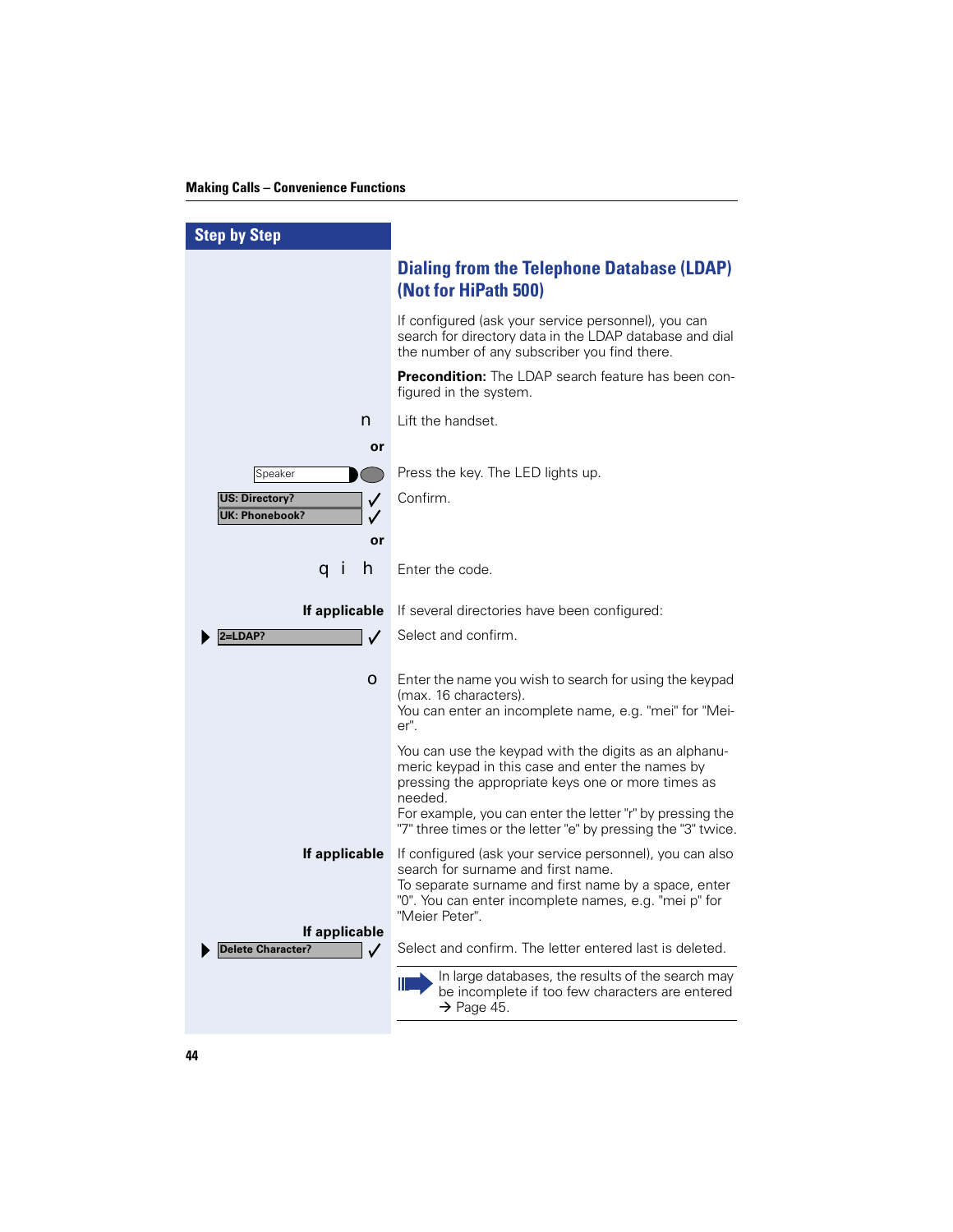| <b>Step by Step</b>                  |                                                                                                                                                |
|--------------------------------------|------------------------------------------------------------------------------------------------------------------------------------------------|
| Search?                              | Confirm.<br>The name is searched for. This may take a few seconds.                                                                             |
|                                      | The result is displayed:                                                                                                                       |
|                                      | If only one name is found, it is displayed.                                                                                                    |
| Call?<br>$\checkmark$                | Confirm.                                                                                                                                       |
|                                      | If several names are found (max. 50), the first name is<br>displayed.                                                                          |
| $u$ or $v$                           | Scroll to the next or the previous entry.                                                                                                      |
| or<br><b>Scroll Next?</b><br>✓       |                                                                                                                                                |
| or                                   |                                                                                                                                                |
| <b>Scroll Previous?</b><br>✓         | Select and confirm.                                                                                                                            |
| Call?<br>$\checkmark$                | If no name is found:                                                                                                                           |
|                                      |                                                                                                                                                |
|                                      | If your search does not yield any name corresponding to<br>your query, you can extend the range of the search, e.g.<br>by deleting characters. |
| Change search string?                | Select and confirm.<br>For further procedure, see above.                                                                                       |
|                                      | If too many names are found:                                                                                                                   |
|                                      | If more than the maximum of 50 names are found cor-<br>responding to your query, only an incomplete list of re-<br>sults can be displayed.     |
|                                      | You can view these results, select any of the names, or<br>change the search string (e.g. narrow the search by en-<br>tering more characters). |
|                                      | In this case it is advisable to narrow down the<br>Ш<br>search so that all corresponding names can be<br>displayed.                            |
| <b>Show results?</b><br>$\checkmark$ | Confirm, to view the incomplete list.<br>For further procedure, see above.                                                                     |
| <b>or</b>                            | Narrow the search down.                                                                                                                        |
| Change search string?                | Select and confirm, in order to change the search string.<br>For further procedure, see above                                                  |
|                                      |                                                                                                                                                |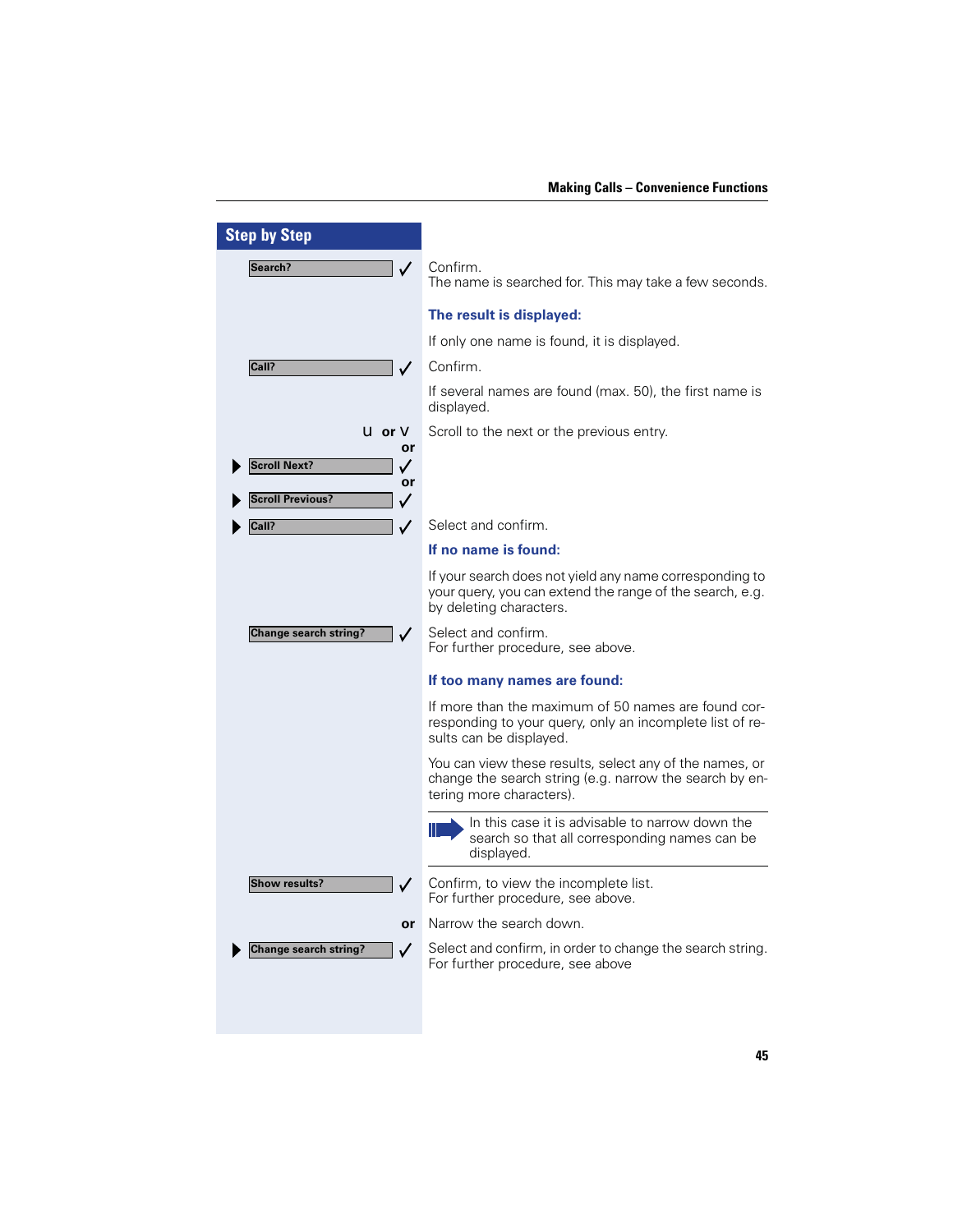| <b>Step by Step</b>                                                             |                                                                                                                                                                                                                                                                                            |
|---------------------------------------------------------------------------------|--------------------------------------------------------------------------------------------------------------------------------------------------------------------------------------------------------------------------------------------------------------------------------------------|
|                                                                                 | <b>Using Mailboxes</b>                                                                                                                                                                                                                                                                     |
|                                                                                 | If you have programmed the "Mailbox" key $\rightarrow$ Page 60,<br>the associated LED lights up when messages have ar-<br>rived for you. If your telephone is connected to a voice<br>mail system, the "Mailbox" key will also light up to alert<br>you to any messages that have arrived. |
|                                                                                 | <b>Accessing the Mailbox</b>                                                                                                                                                                                                                                                               |
|                                                                                 | Press the illuminated "Mailbox" key.                                                                                                                                                                                                                                                       |
| or<br><b>US: View messages?</b><br>$\checkmark$<br><b>UK: Display Messages?</b> | Confirm.                                                                                                                                                                                                                                                                                   |
| US: Message sent?<br>✓<br>UK: Text?<br>$\checkmark$                             | Select and confirm.                                                                                                                                                                                                                                                                        |
| or<br>US: Call voice mail?<br>$\checkmark$<br><b>UK: Call Voice Mail?</b><br>✓  | Follow the user prompts.                                                                                                                                                                                                                                                                   |
|                                                                                 | <b>Talking to Your Colleague With a Speaker Call</b>                                                                                                                                                                                                                                       |
|                                                                                 | You can make a loudspeaker announcement through a<br>loudspeaker if connected (ask your service personnel),<br>or to an internal user with a system telephone without<br>any action on their part.                                                                                         |
| Program/Service                                                                 | Press the key. The LED lights up.                                                                                                                                                                                                                                                          |
| *80=Speaker call?<br>$\checkmark$<br>or                                         | Select and confirm <sup>1</sup> .                                                                                                                                                                                                                                                          |
| d<br>a I                                                                        | Enter the code.                                                                                                                                                                                                                                                                            |
| О                                                                               | Enter the station number.                                                                                                                                                                                                                                                                  |
|                                                                                 | Ш<br>Responding to a speaker call $\rightarrow$ Page 33.                                                                                                                                                                                                                                   |
|                                                                                 |                                                                                                                                                                                                                                                                                            |
|                                                                                 |                                                                                                                                                                                                                                                                                            |
|                                                                                 | "Different Displays in a HiPath 4000 Environment<br>$\lceil 1 \rceil$<br>(Not for HiPath 500)" $\rightarrow$ Page 112                                                                                                                                                                      |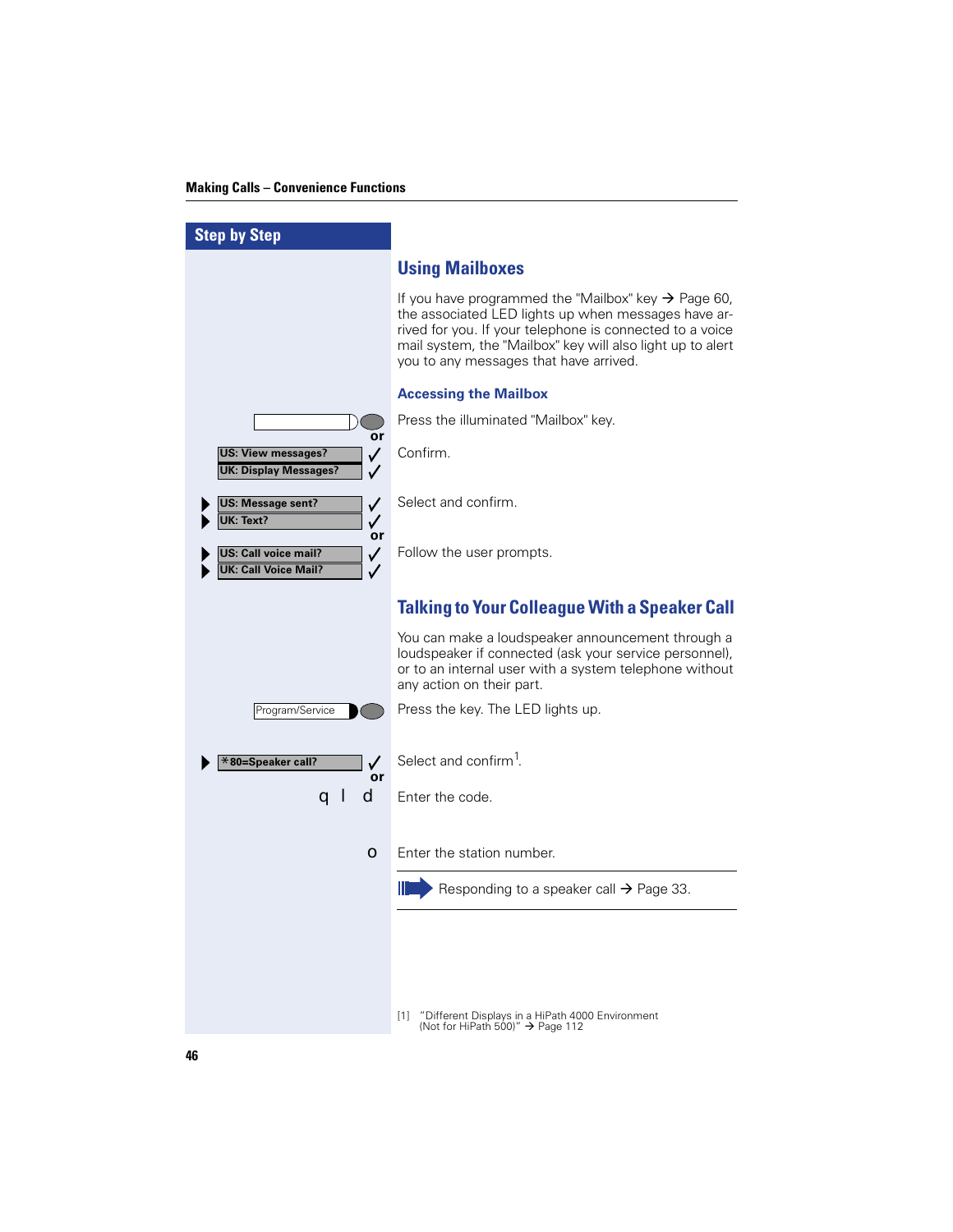| <b>Step by Step</b>                   |                                                                                                                                                                                                                                                                  |
|---------------------------------------|------------------------------------------------------------------------------------------------------------------------------------------------------------------------------------------------------------------------------------------------------------------|
|                                       | <b>Automatic Connection Setup (Hotline)</b>                                                                                                                                                                                                                      |
|                                       | If this function is configured (contact your service per-<br>sonnel), the system automatically sets up a connection<br>to a preset internal or external destination.                                                                                             |
| n                                     | Lift the handset.<br>Depending on the setting, the connection is either set<br>up immediately or only after a preset period of time<br>(hotline after a timeout).                                                                                                |
|                                       | <b>Reserve Trunk</b>                                                                                                                                                                                                                                             |
|                                       | If this feature is configured (contact your service per-<br>sonnel), you can reserve a busy trunk for your own use.<br>When the trunk is free, you receive a call and a message<br>appears on the display.                                                       |
|                                       | Precondition: The message "US: Currently busy<br>UK:busy at the moment" appears on your screen.                                                                                                                                                                  |
| <b>Reserve trunk?</b><br>$\checkmark$ | Confirm.                                                                                                                                                                                                                                                         |
|                                       | When the reserved trunk becomes free:                                                                                                                                                                                                                            |
|                                       | Your telephone rings. The display shows "Trunk is free".                                                                                                                                                                                                         |
| n                                     | Lift the handset. You hear the CO dial tone.                                                                                                                                                                                                                     |
| О                                     | Enter the number of the external station.                                                                                                                                                                                                                        |
|                                       | <b>Assigning a Station Number (Not for U.S.)</b>                                                                                                                                                                                                                 |
|                                       | If this function has been configured (contact your ser-<br>vice personnel), you can selectively assign a specific<br>number (DID number) to your telephone before making<br>an external call. The assigned number then appears on<br>the called party's display. |
| Program/Service                       | Press the key. The LED lights up.                                                                                                                                                                                                                                |
| $*41$ =Temporary MSN?<br>✓<br>or      | Select and confirm <sup>1</sup> .                                                                                                                                                                                                                                |
| ahe                                   | Enter the code.                                                                                                                                                                                                                                                  |
| О                                     | Enter the DID number you wish to use.                                                                                                                                                                                                                            |
| О                                     | Dial the external number.                                                                                                                                                                                                                                        |
|                                       | [1] "Different Displays in a HiPath 4000 Environment<br>(Not for HiPath 500)" → Page 112                                                                                                                                                                         |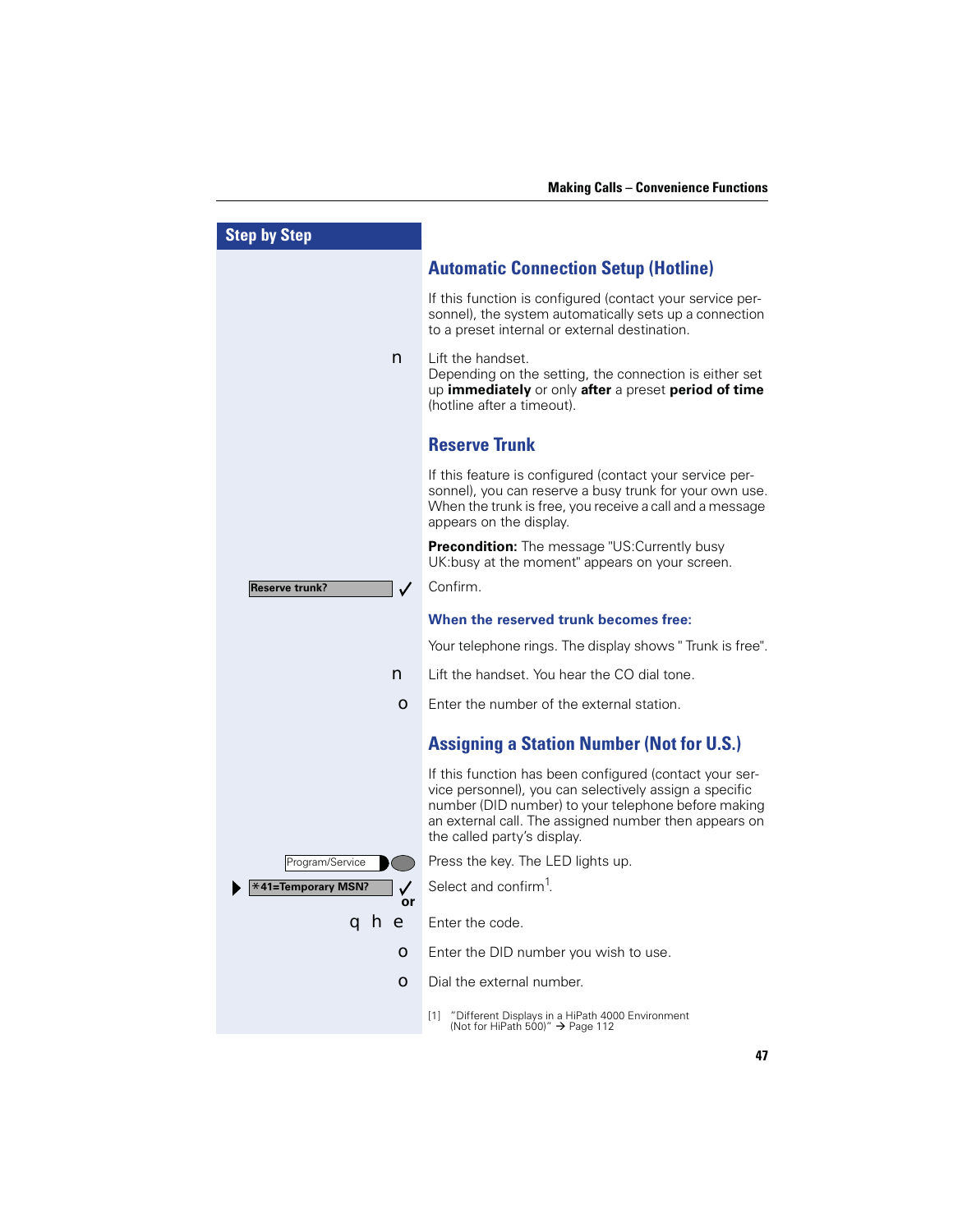| <b>Step by Step</b>             |                                                                                                                                                                                                                                                                                         |
|---------------------------------|-----------------------------------------------------------------------------------------------------------------------------------------------------------------------------------------------------------------------------------------------------------------------------------------|
|                                 | <b>Associated Dialing/Dialing Aid</b>                                                                                                                                                                                                                                                   |
|                                 | If this function has been configured (contact your ser-<br>vice personnel), you can use a dialing aid to dial num-<br>bers and set up calls for your telephone.<br>The operating procedure depends on whether the dial-<br>ing aid is connected to the $S_0$ bus or the a/b (T/R) port. |
|                                 | You can also use your system telephone as a dialing aid<br>for other telephones.                                                                                                                                                                                                        |
|                                 | Dialing aid on the $S_0$ bus:                                                                                                                                                                                                                                                           |
|                                 | On the PC, select a destination and start dialing.                                                                                                                                                                                                                                      |
| n                               | The speaker on your telephone is switched on. Lift the<br>handset when the other party answers.                                                                                                                                                                                         |
|                                 | Dialing aid at the a/b (T/R) port:                                                                                                                                                                                                                                                      |
|                                 | On the PC select a destination and start dialing.                                                                                                                                                                                                                                       |
|                                 | "Lift the handset" appears on the PC screen.                                                                                                                                                                                                                                            |
| n                               | Lift the handset.                                                                                                                                                                                                                                                                       |
|                                 | Dialing aid from your telephone for another tele-<br>phone:                                                                                                                                                                                                                             |
| Program/Service                 | Press the key. The LED lights up.                                                                                                                                                                                                                                                       |
| *67=Associated dial?<br>✓<br>or | Select and confirm.                                                                                                                                                                                                                                                                     |
| ĸ<br>a」                         | Enter the code.                                                                                                                                                                                                                                                                         |
| o                               | Enter the internal station number ("Dial for:").                                                                                                                                                                                                                                        |
| $\bullet$                       | Enter the number you wish to dial.                                                                                                                                                                                                                                                      |
|                                 |                                                                                                                                                                                                                                                                                         |
|                                 |                                                                                                                                                                                                                                                                                         |
|                                 |                                                                                                                                                                                                                                                                                         |
|                                 |                                                                                                                                                                                                                                                                                         |
|                                 |                                                                                                                                                                                                                                                                                         |
|                                 |                                                                                                                                                                                                                                                                                         |
|                                 |                                                                                                                                                                                                                                                                                         |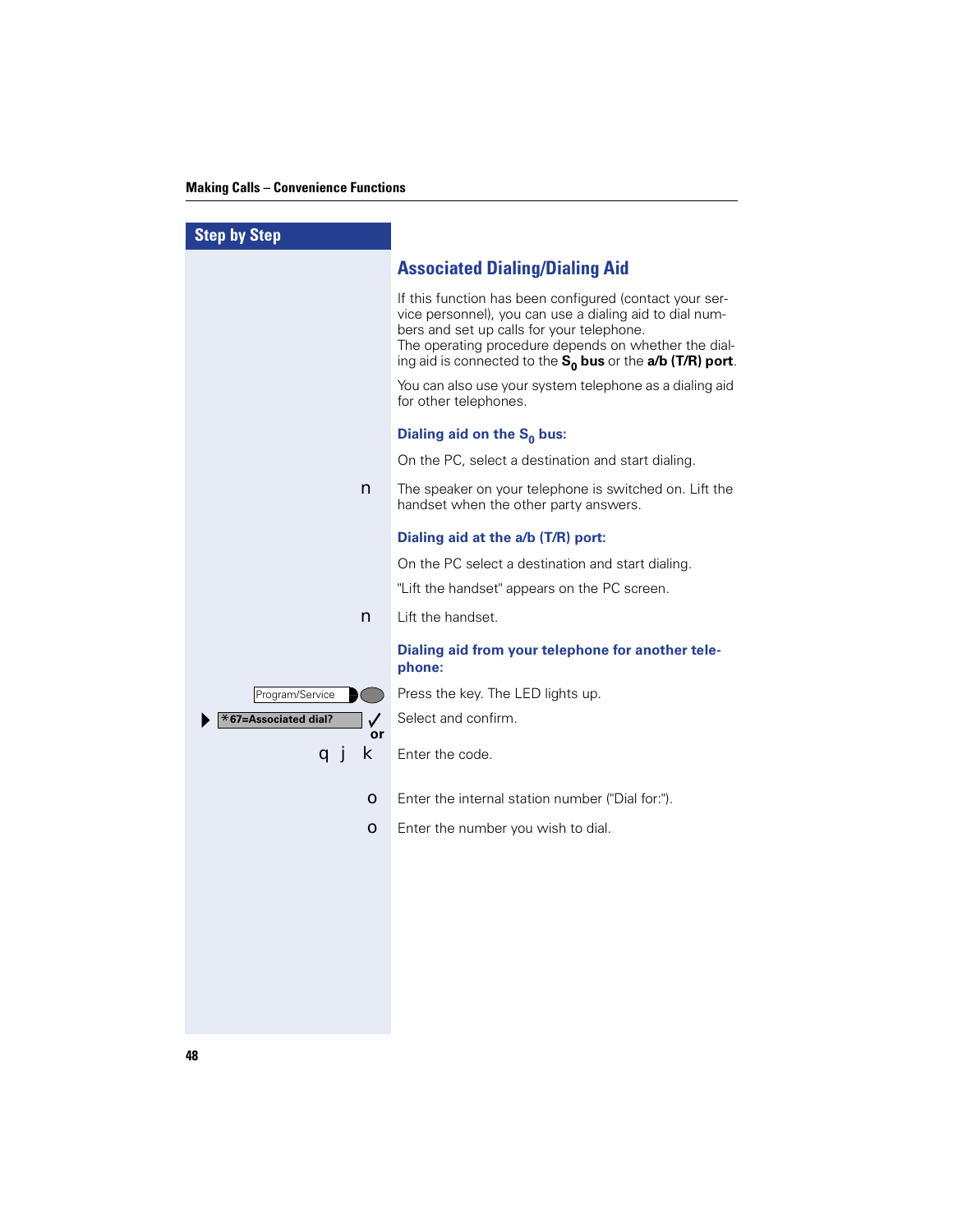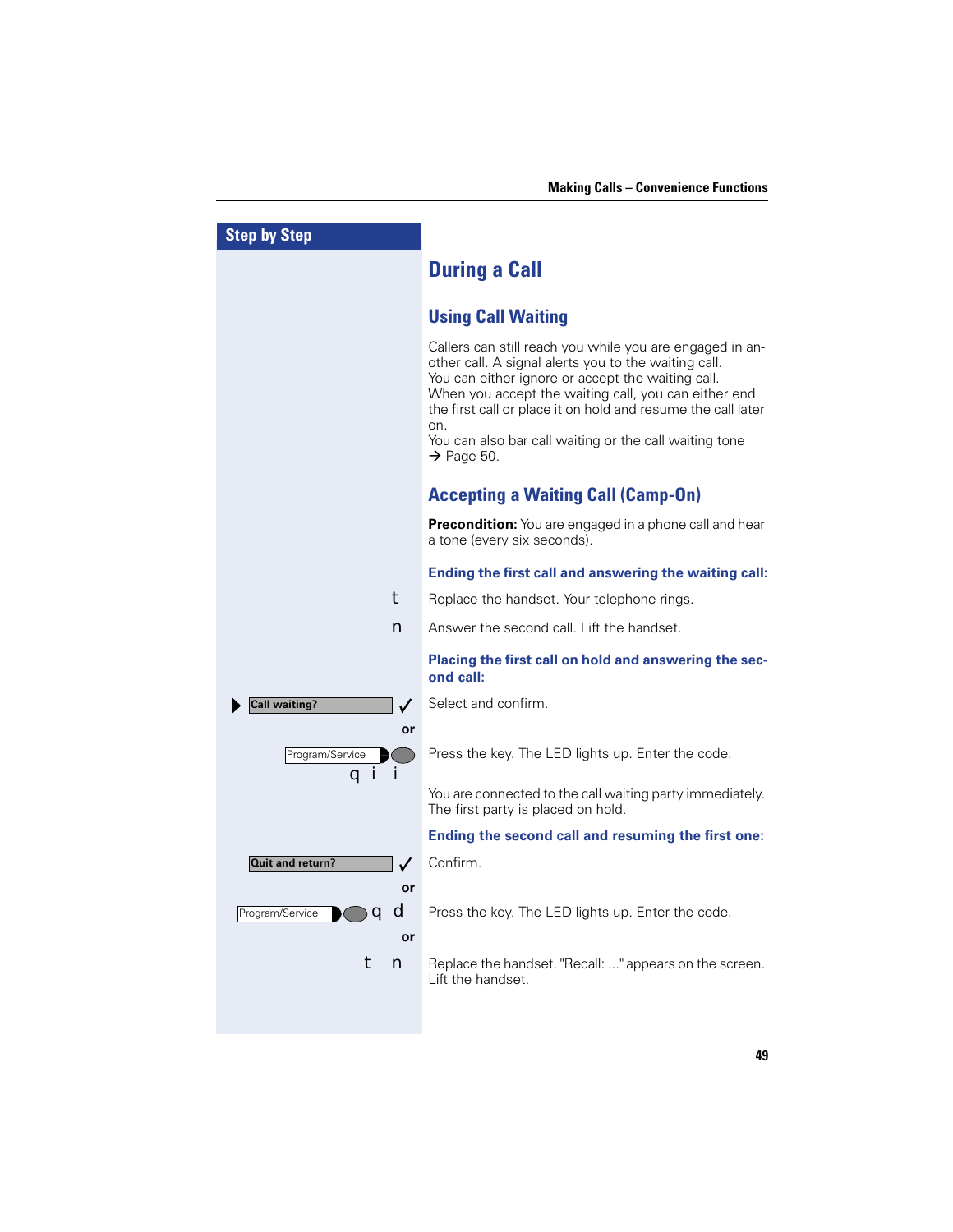| <b>Step by Step</b>                                                                      |                                                                                                                                                                                                            |
|------------------------------------------------------------------------------------------|------------------------------------------------------------------------------------------------------------------------------------------------------------------------------------------------------------|
|                                                                                          | <b>Preventing and Allowing Call Waiting</b><br>(Automatic Camp-On)                                                                                                                                         |
|                                                                                          | If this function has been configured (ask your service<br>technician), you can prevent or allow a second call<br>$\rightarrow$ Page 49 from being signaled by automatic camp-on<br>during an ongoing call. |
| Program/Service<br>and                                                                   | Press the key. The LED lights up                                                                                                                                                                           |
| #490=Call wait.trm.off?<br>$\checkmark$<br>or<br>*490=Call wait.term.on?<br>$\checkmark$ | Select and confirm <sup>1</sup> .                                                                                                                                                                          |
| or<br><b>r</b> hmd or q hmd                                                              | Enter the code for "off" or "on".                                                                                                                                                                          |
|                                                                                          | <b>Turning the Call Waiting Tone On and Off</b>                                                                                                                                                            |
|                                                                                          | You can suppress the call waiting tone (every six sec-<br>onds) for external calls. A one-time special dial tone<br>then alerts you to the waiting call.                                                   |
| <b>Waiting tone off?</b><br>$\checkmark$<br>or                                           | Select and confirm.                                                                                                                                                                                        |
| <b>Waiting tone on?</b><br>$\checkmark$<br>or                                            |                                                                                                                                                                                                            |
| <b>K</b> or <b>r</b> 1<br>ĸ<br>a l                                                       | Enter code for "tone off" or "tone on".                                                                                                                                                                    |
|                                                                                          |                                                                                                                                                                                                            |
|                                                                                          |                                                                                                                                                                                                            |
|                                                                                          |                                                                                                                                                                                                            |
|                                                                                          |                                                                                                                                                                                                            |
|                                                                                          |                                                                                                                                                                                                            |
|                                                                                          |                                                                                                                                                                                                            |
|                                                                                          |                                                                                                                                                                                                            |
|                                                                                          | "Different Displays in a HiPath 4000 Environment<br>$[1]$<br>(Not for HiPath 500)" $\rightarrow$ Page 112                                                                                                  |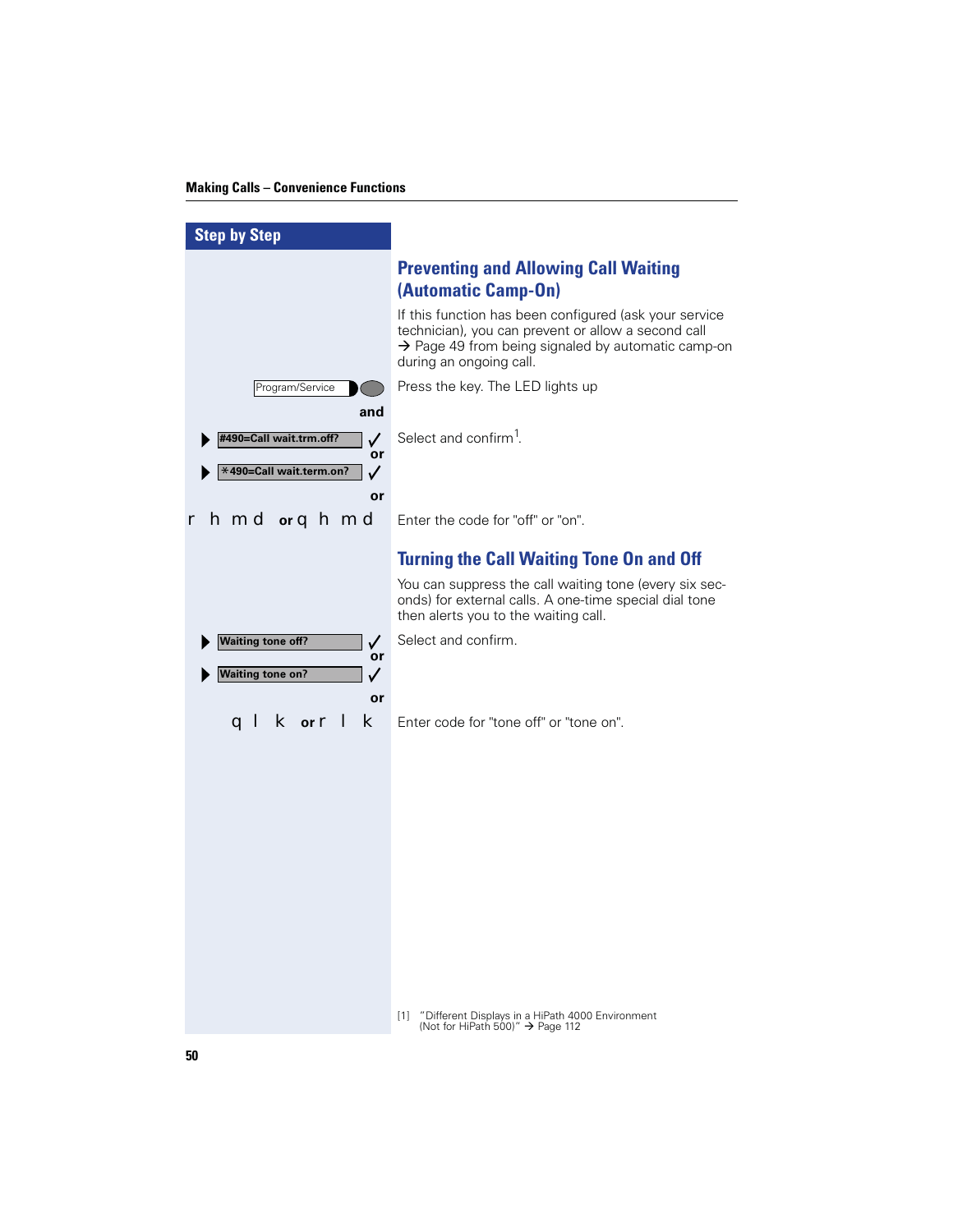| <b>Step by Step</b>         |                                                                                                                                                                                                                           |
|-----------------------------|---------------------------------------------------------------------------------------------------------------------------------------------------------------------------------------------------------------------------|
|                             | <b>Parking a Call</b>                                                                                                                                                                                                     |
|                             | You can park up to ten calls, either internal, external, or<br>both. Parked calls can be displayed on and picked up<br>from another telephone. This feature is useful if you<br>want to continue a call at another phone. |
|                             | <b>Precondition:</b> You are conducting a call.                                                                                                                                                                           |
| Program/Service             | Press the key. The LED lights up.                                                                                                                                                                                         |
| * 56=Park a call?<br>or     | Select and confirm.                                                                                                                                                                                                       |
| qi j                        | Enter the code.                                                                                                                                                                                                           |
| d …m                        | Enter the number of the park slot $(0 - 9)$ and make a note<br>of it. If the park slot number you entered is not dis-<br>played, it is already in use; enter another one.                                                 |
|                             | <b>Retrieving a Parked Call</b>                                                                                                                                                                                           |
|                             | <b>Precondition:</b> One or more calls have been parked. The<br>telephone is idle.                                                                                                                                        |
| Program/Service             | Press the key. The LED lights up.                                                                                                                                                                                         |
| <b>Retrieve call?</b><br>or | Select and confirm <sup>1</sup> .                                                                                                                                                                                         |
|                             | Enter the code.                                                                                                                                                                                                           |
| d …m                        | Enter the park slot number you noted earlier.<br>If the park slot number you enter is not in use, you can-<br>not retrieve the call.                                                                                      |
|                             | If a parked call is not picked up, after a specific<br>Ш<br>period of time the call is returned to the tele-<br>phone from where it was parked (recall).                                                                  |
|                             | "Different Displays in a HiPath 4000 Environment<br>$[1]$<br>(Not for HiPath 500)" $\rightarrow$ Page 112                                                                                                                 |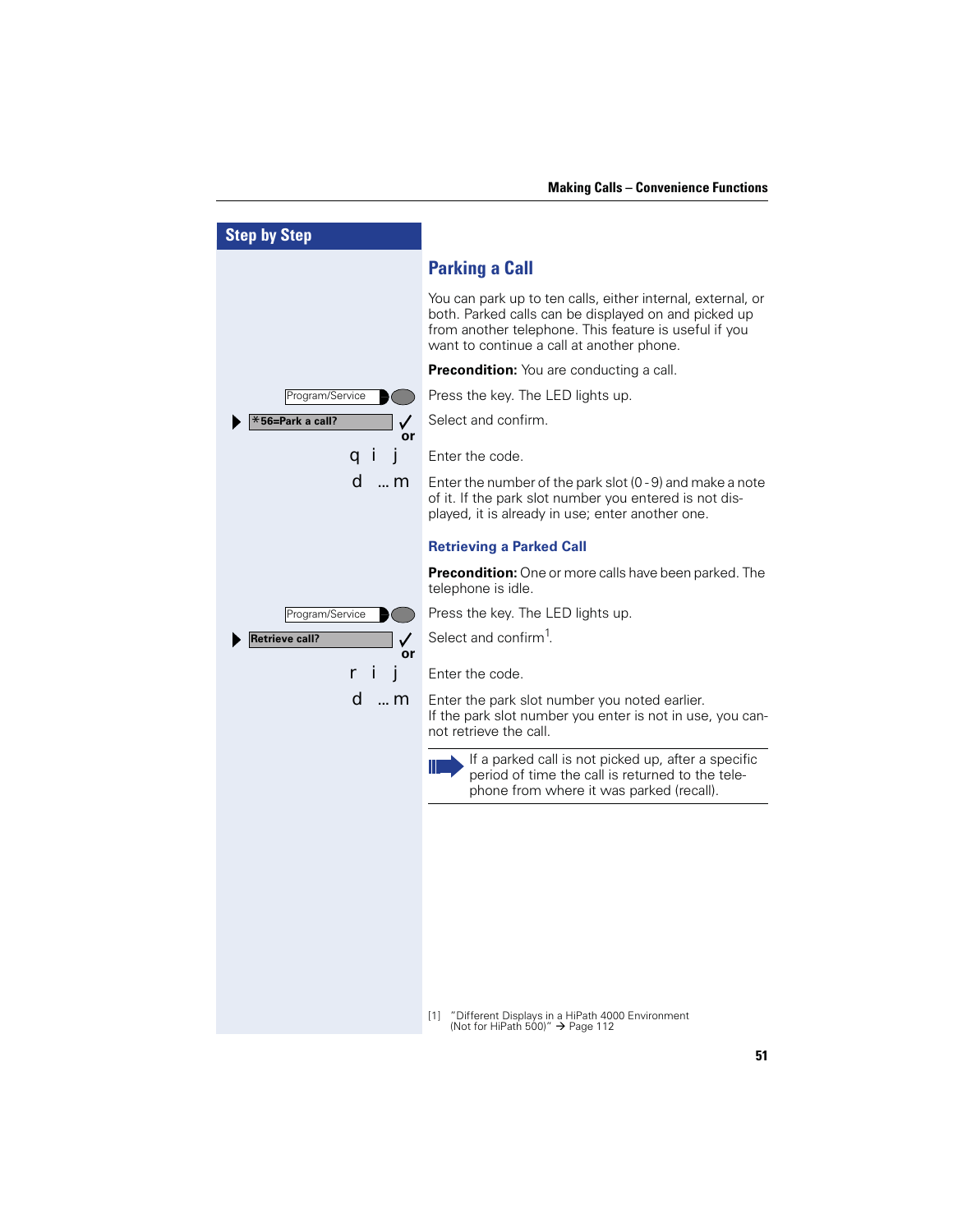| <b>Step by Step</b>                      |                                                                                                                                                                                                     |
|------------------------------------------|-----------------------------------------------------------------------------------------------------------------------------------------------------------------------------------------------------|
|                                          | <b>Placing External Calls on Hold</b>                                                                                                                                                               |
|                                          | If you have programmed a key on your telephone as a<br>hold key → Page 60, you can place external calls on<br>hold.<br>This enables all other parties to retrieve the call on the<br>assigned line. |
|                                          | Press the "US: Hold UK: Common Hold" key.                                                                                                                                                           |
| Held on line: 801                        | A message appears showing which line is on hold<br>(e.g. 801); make a note of the line number.<br>If a trunk key has been assigned, the LED flashes slow-<br>ly.                                    |
| If applicable                            |                                                                                                                                                                                                     |
| or<br>Release                            | Replace the handset or press the key.<br>Depending on your system configuration, this may be<br>necessary so other users can also pick up the held call.                                            |
|                                          | <b>Picking up (Retrieving) a Held Call</b>                                                                                                                                                          |
|                                          | <b>Precondition:</b> One or more calls have been parked. The<br>telephone is idle.                                                                                                                  |
| Program/Service                          | Press the key. The LED lights up.                                                                                                                                                                   |
| *63=Retrieve line?<br>$\checkmark$<br>or | Select and confirm.                                                                                                                                                                                 |
| a j<br>g<br>or                           | Enter the code.                                                                                                                                                                                     |
|                                          | If the "Line retrieved" key $\rightarrow$ Page 60 has been config-<br>ured, press the key.                                                                                                          |
| О                                        | Enter the line number you noted earlier.                                                                                                                                                            |
| or<br>$\sqrt{17}$                        | If a "Trunk key" was assigned to this line $\rightarrow$ Page 60:<br>LED flashes slowly. Press the key.                                                                                             |

**52**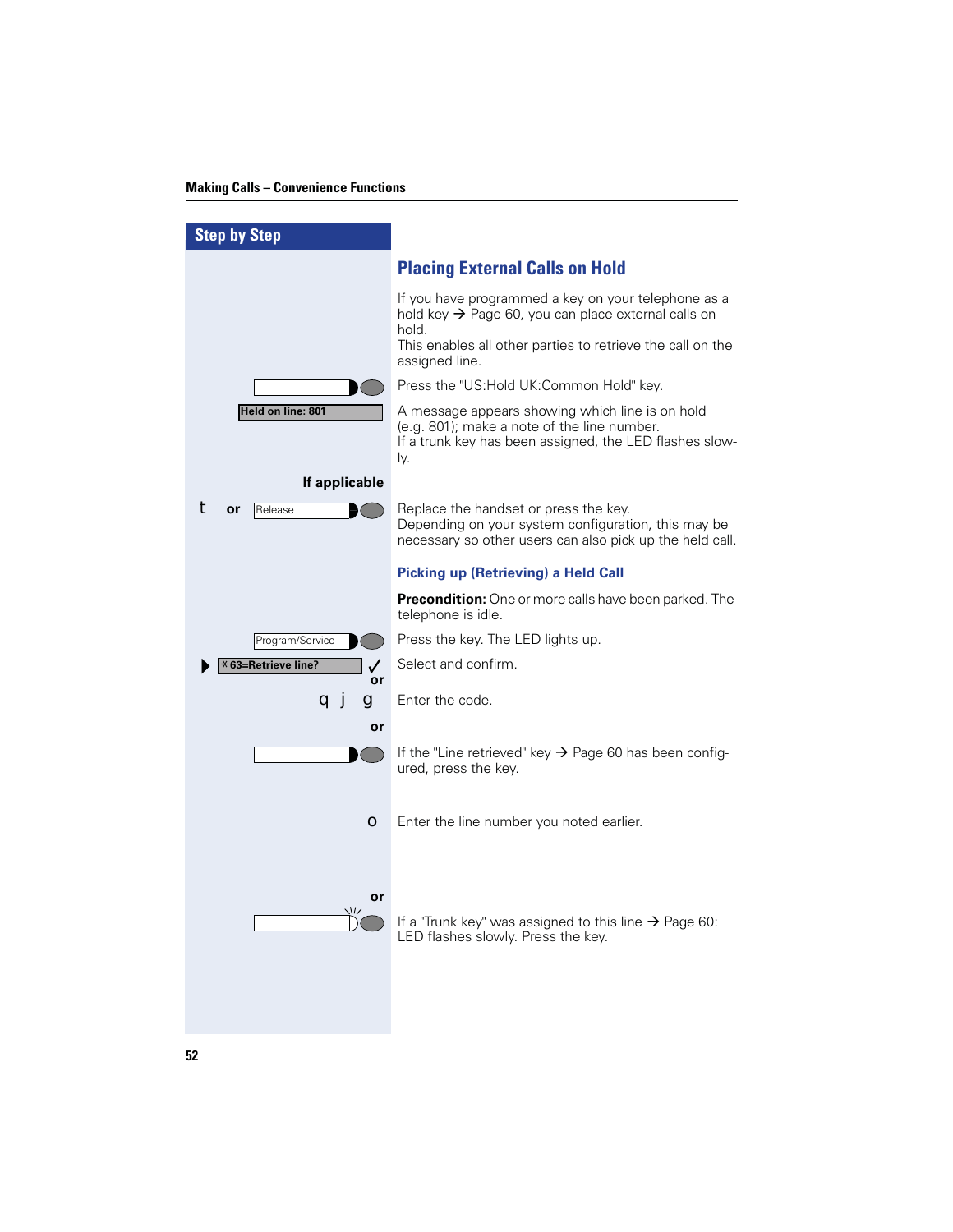| <b>Step by Step</b>                         |                                                                                                                                                             |
|---------------------------------------------|-------------------------------------------------------------------------------------------------------------------------------------------------------------|
|                                             | <b>Conducting a Conference</b>                                                                                                                              |
|                                             | In a conference call, you can talk to as many as four<br>other parties at the same time. These may be internal<br>or external users.                        |
| О                                           | Call the first party.                                                                                                                                       |
| <b>Start conference?</b><br>$\checkmark$    | Select and confirm.                                                                                                                                         |
| О                                           | Call the second station. Announce the conference.                                                                                                           |
| Conference?<br>$\checkmark$<br>or           | Select and confirm.                                                                                                                                         |
| Program/Service<br>q<br>g                   | Press the key. The LED lights up. Enter the code. The<br>LED goes out.                                                                                      |
|                                             | A tone sounds every 30 seconds to indicate that a con-<br>ference is in progress. Contact your service personnel<br>for instructions on how to turn it off. |
|                                             | If the second party does not answer:                                                                                                                        |
| <b>Return to held call?</b><br>$\checkmark$ | Confirm.                                                                                                                                                    |
| or<br>a d                                   | Enter the code.                                                                                                                                             |
|                                             | <b>Adding Up to Five Parties</b><br>to the Conference (Initiator Only)                                                                                      |
| <b>Add party?</b><br>$\checkmark$           | Confirm.                                                                                                                                                    |
| О                                           | Call the new party. Announce the conference.                                                                                                                |
| Conference?<br>$\checkmark$<br>or           | Select and confirm.                                                                                                                                         |
| Program/Service<br>g                        | Press the key. The LED lights up. Enter the code. The<br>LED goes out.                                                                                      |
|                                             | <b>Checking Which Parties Are in the Conference (Ini-</b><br>tiator Only)                                                                                   |
| <b>View conf parties?</b><br>$\checkmark$   | Select and confirm.<br>The first station appears on the screen.                                                                                             |
| Next?<br>$\checkmark$                       | To display other stations, confirm each subsequent dis-<br>play.                                                                                            |
| Exit list?                                  | To exit the list: Select and confirm.                                                                                                                       |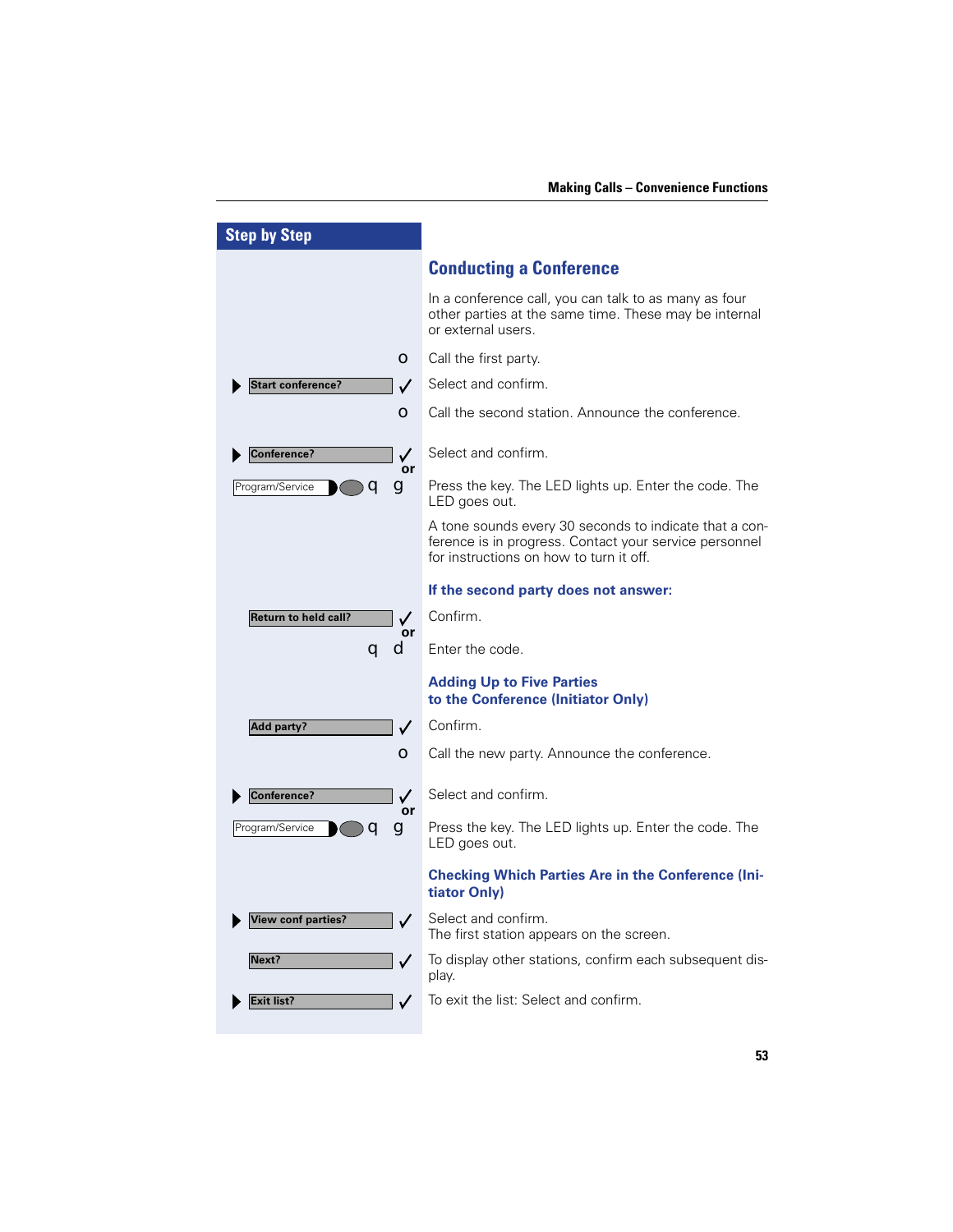I

| <b>Step by Step</b>                                                           |                                                                                                             |
|-------------------------------------------------------------------------------|-------------------------------------------------------------------------------------------------------------|
|                                                                               | <b>Removing Parties From the Conference (Initiator</b><br>Only)                                             |
| <b>View conf parties?</b><br>$\checkmark$                                     | Select and confirm.<br>The first station appears on the screen.                                             |
| Next?<br>$\checkmark$                                                         | Confirm as often as required until the desired station<br>appears.                                          |
| <b>Remove party?</b><br>$\checkmark$                                          | Select and confirm.                                                                                         |
|                                                                               | <b>Leaving a Conference</b>                                                                                 |
| t<br>or                                                                       | Replace the handset.                                                                                        |
| US: Leave conference?<br>$\checkmark$<br><b>UK: Withdraw?</b><br>$\checkmark$ | Select and confirm.                                                                                         |
|                                                                               | <b>Ending a Conference (Initiator Only)</b>                                                                 |
| End conference?<br>$\checkmark$<br>or                                         | Select and confirm.                                                                                         |
| Program/Service<br>g                                                          | Press the key. The LED lights up. Enter the code. The<br>LED goes out.                                      |
|                                                                               | <b>Removing the ISDN Central Office Party</b><br>From the Conference (Only for U.S., Not for<br>HiPath 500) |
| Drop last conf. party?<br>✓                                                   | Select and confirm.                                                                                         |
| or<br>Program/Service<br>qhme                                                 | Press the key. The LED lights up. Enter the code. The<br>LED goes out.                                      |
|                                                                               |                                                                                                             |
|                                                                               |                                                                                                             |
|                                                                               |                                                                                                             |
|                                                                               |                                                                                                             |
|                                                                               |                                                                                                             |
|                                                                               |                                                                                                             |
|                                                                               |                                                                                                             |
|                                                                               |                                                                                                             |
|                                                                               |                                                                                                             |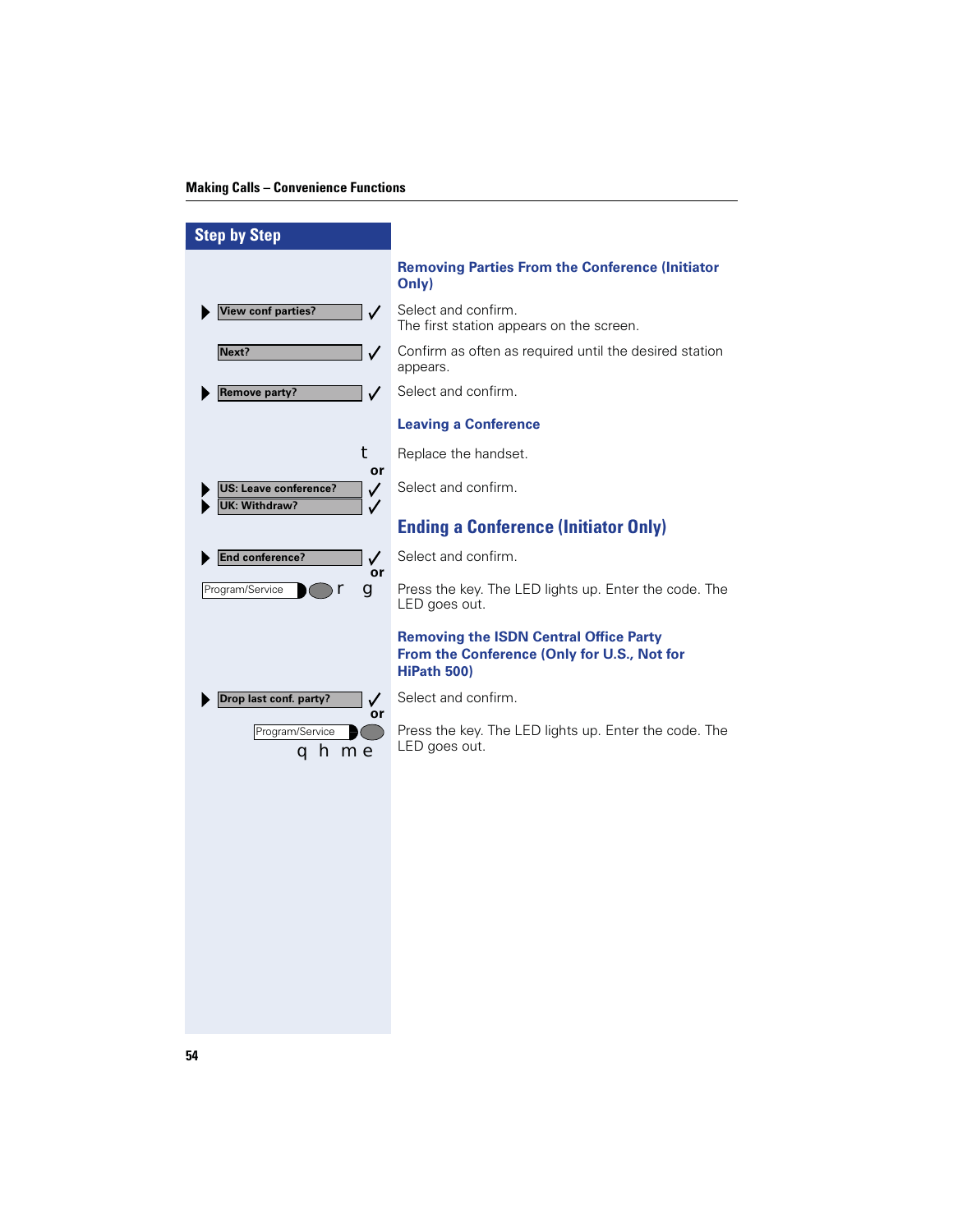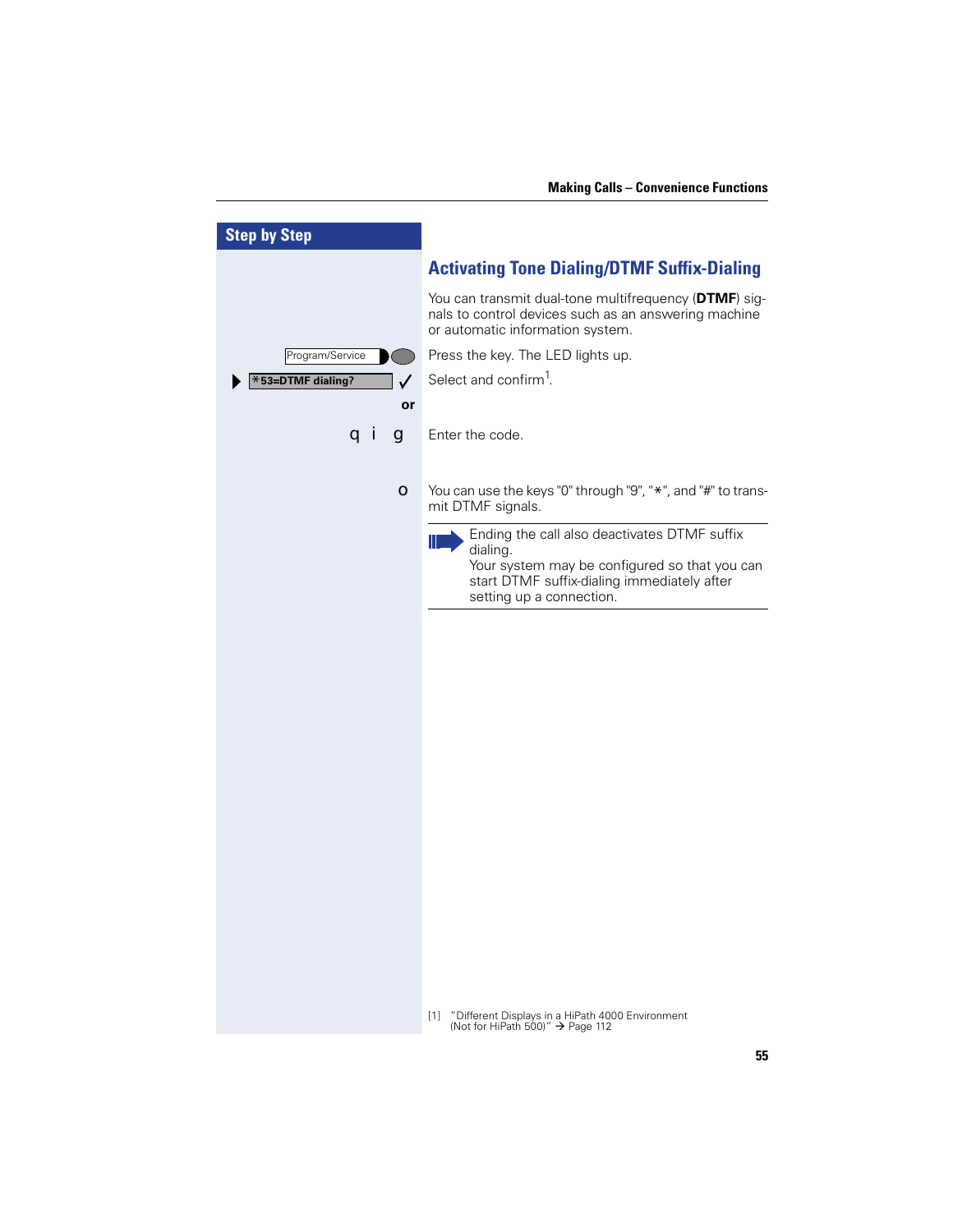| <b>Step by Step</b>                                             |                                                                                                                                                                                                                                                                                                                                       |
|-----------------------------------------------------------------|---------------------------------------------------------------------------------------------------------------------------------------------------------------------------------------------------------------------------------------------------------------------------------------------------------------------------------------|
|                                                                 | <b>Transferring a Call after a Speaker Call (An-</b><br>nouncement) in a Group                                                                                                                                                                                                                                                        |
|                                                                 | If this function has been configured (contact your ser-<br>vice personnel), you can use a speaker call (announce-<br>ment, $\rightarrow$ Page 46) to announce a call in progress to a<br>group of users $\rightarrow$ Page 92.<br>After a member of the group has accepted the call re-<br>quest, you can transfer the waiting party. |
|                                                                 | Precondition: You are conducting a call.                                                                                                                                                                                                                                                                                              |
| <b>US: Consult?</b><br>✓<br><b>UK: Enquiry?</b><br>$\checkmark$ | Confirm. The other party is placed on hold.                                                                                                                                                                                                                                                                                           |
| Program/Service                                                 | Press the key. The LED lights up.                                                                                                                                                                                                                                                                                                     |
| *80=Speaker call?<br>✓<br>or                                    | Select and confirm.                                                                                                                                                                                                                                                                                                                   |
| q l<br>d                                                        | Enter the code.                                                                                                                                                                                                                                                                                                                       |
| $\bullet$                                                       | Enter the group's station number.                                                                                                                                                                                                                                                                                                     |
| S                                                               | Announce the call.<br>When a member of the group accepts the call<br>$\rightarrow$ Page 33, you are connected to this party.                                                                                                                                                                                                          |
| t                                                               | Replace the handset.                                                                                                                                                                                                                                                                                                                  |
| or<br><b>Transfer?</b><br>$\checkmark$                          | Select and confirm.                                                                                                                                                                                                                                                                                                                   |
|                                                                 | If the connection between the two other parties<br>Ш<br>is not established within 45 seconds, the call<br>from the first part returns to you (recall).                                                                                                                                                                                |
|                                                                 |                                                                                                                                                                                                                                                                                                                                       |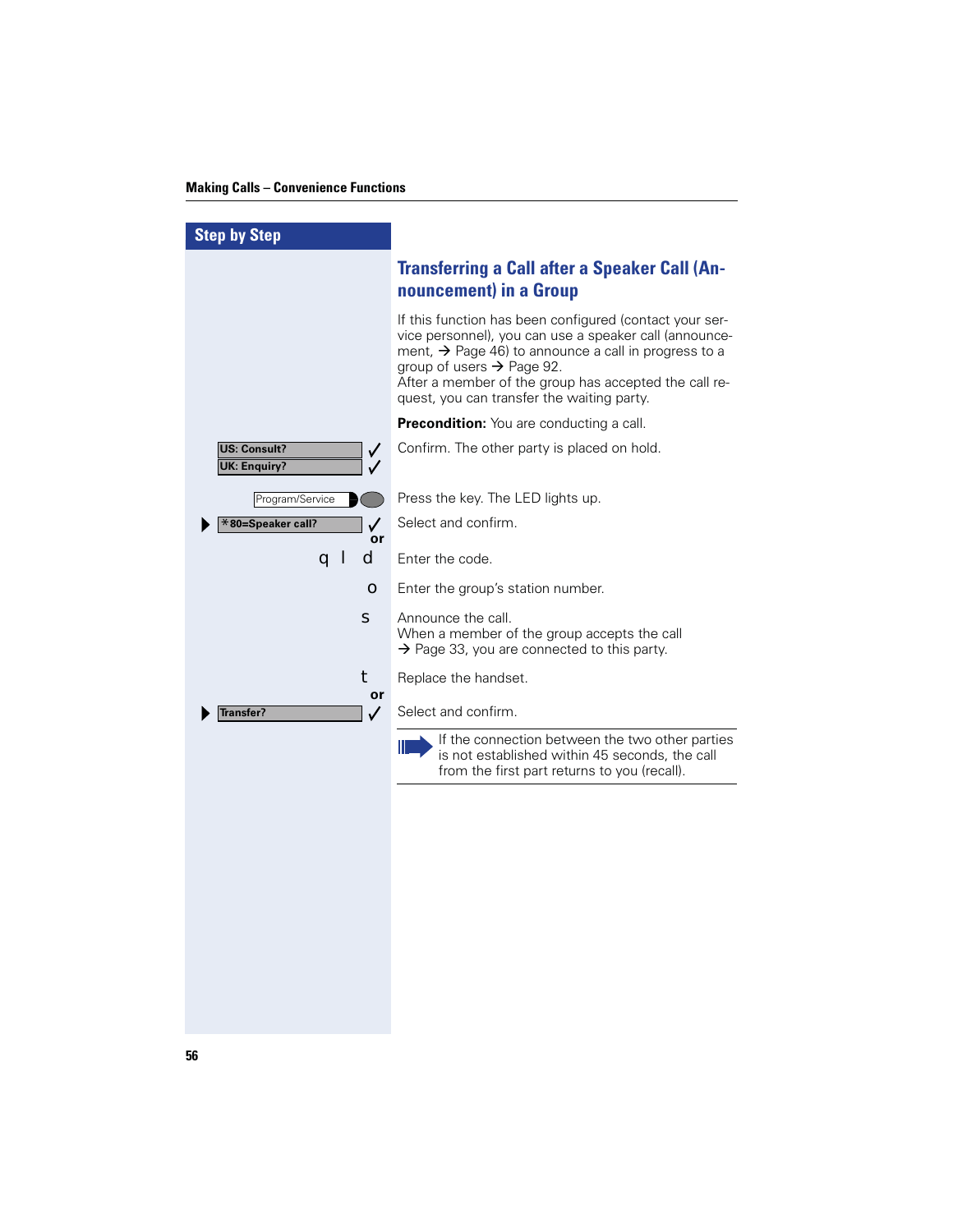| <b>Step by Step</b>         |                                                                                                                                                                                                                                                                             |
|-----------------------------|-----------------------------------------------------------------------------------------------------------------------------------------------------------------------------------------------------------------------------------------------------------------------------|
|                             | <b>Trunk Flash (Not for HiPath 500)</b>                                                                                                                                                                                                                                     |
|                             | To activate ISDN-type services and features through the<br>network carrier's analog trunks or those of other com-<br>munications platforms (such as "consultation hold"), you<br>must send a signal to the trunks before dialing the ser-<br>vice code or telephone number. |
|                             | Precondition: You have set up an external connection.                                                                                                                                                                                                                       |
| Program/Service             | Press the key. The LED lights up.                                                                                                                                                                                                                                           |
| *51=Trunk flash?<br>✓<br>or | Select and confirm <sup>1</sup> .                                                                                                                                                                                                                                           |
| q i<br>e                    | Enter the code.                                                                                                                                                                                                                                                             |
| О                           | Enter the service code and/or telephone number.                                                                                                                                                                                                                             |
|                             |                                                                                                                                                                                                                                                                             |
|                             |                                                                                                                                                                                                                                                                             |
|                             |                                                                                                                                                                                                                                                                             |
|                             |                                                                                                                                                                                                                                                                             |
|                             |                                                                                                                                                                                                                                                                             |
|                             |                                                                                                                                                                                                                                                                             |
|                             |                                                                                                                                                                                                                                                                             |
|                             |                                                                                                                                                                                                                                                                             |
|                             |                                                                                                                                                                                                                                                                             |
|                             |                                                                                                                                                                                                                                                                             |
|                             |                                                                                                                                                                                                                                                                             |
|                             |                                                                                                                                                                                                                                                                             |
|                             |                                                                                                                                                                                                                                                                             |
|                             |                                                                                                                                                                                                                                                                             |
|                             |                                                                                                                                                                                                                                                                             |
|                             | "Different Displays in a HiPath 4000 Environment<br>$[1]$<br>(Not for HiPath 500)" $\rightarrow$ Page 112                                                                                                                                                                   |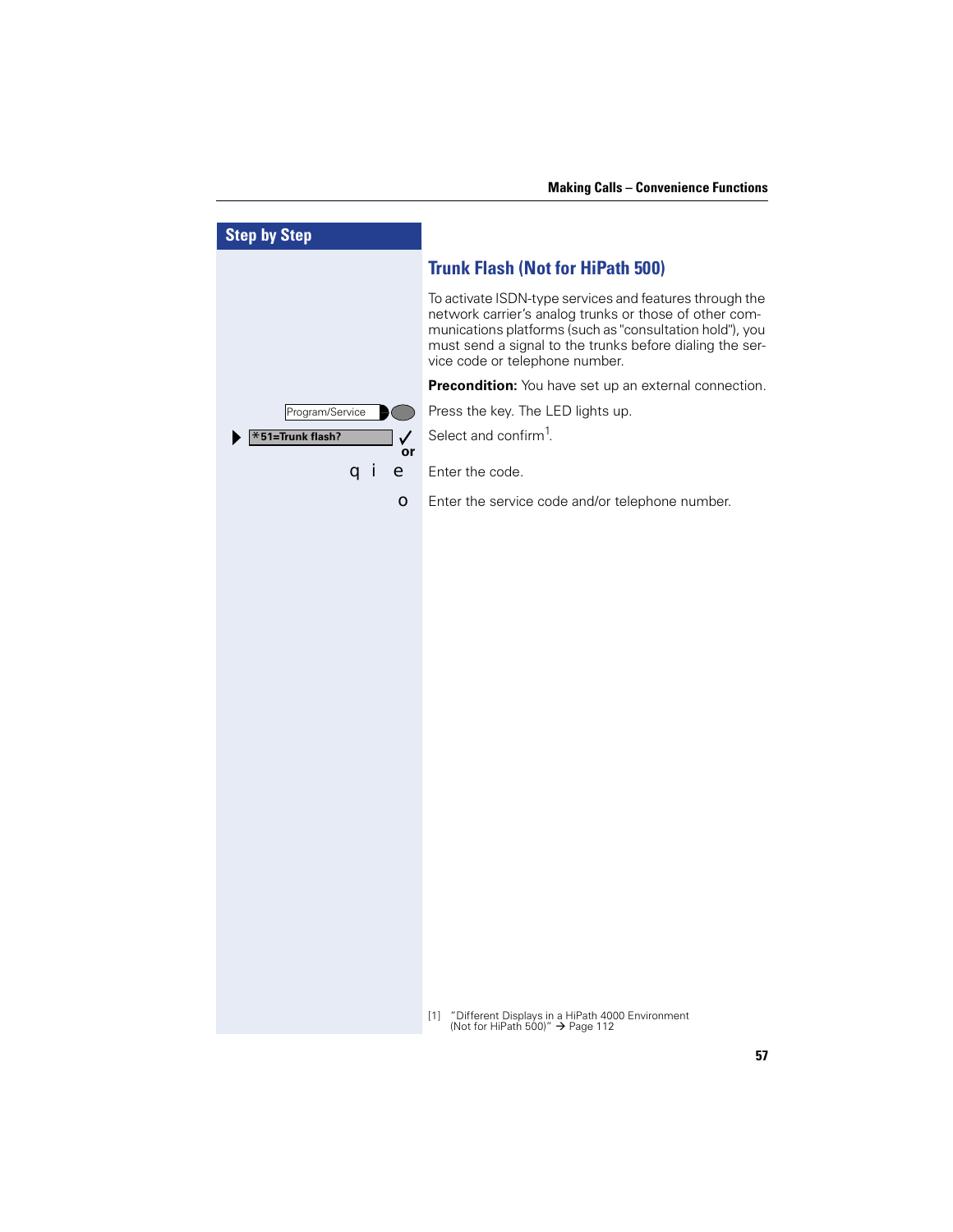| <b>Step by Step</b>                                                                                                                                                                                                                               |  |
|---------------------------------------------------------------------------------------------------------------------------------------------------------------------------------------------------------------------------------------------------|--|
| <b>If You Cannot Reach a Destination </b>                                                                                                                                                                                                         |  |
| <b>Call Waiting (Camp-On)</b>                                                                                                                                                                                                                     |  |
| <b>Precondition:</b> You have dialed an internal number and<br>hear a busy signal. It is important that you reach the<br>called party.                                                                                                            |  |
| Wait (approx. 5 seconds) until "Camp-on" appears on the<br><b>Camp-on</b><br>display and the busy tone is followed by the ring tone.                                                                                                              |  |
| The called party can then respond $\rightarrow$ Page 49                                                                                                                                                                                           |  |
| The called party can prevent automatic call<br>Ш<br>waiting $\rightarrow$ Page 50.                                                                                                                                                                |  |
| If this feature is configured (contact your service<br>personnel), you will hear the ring tone and the<br>message "Camp-on" is immediately displayed.                                                                                             |  |
| <b>Busy Override - Joining a Call in Progress</b>                                                                                                                                                                                                 |  |
| This function is only available if it has been configured<br>by the service technician (contact your service person-<br>nel).                                                                                                                     |  |
| <b>Precondition:</b> You have dialed an internal number and<br>hear a busy signal. It is important that you reach the<br>called party.                                                                                                            |  |
| Select and confirm.<br>Override?<br>✓                                                                                                                                                                                                             |  |
| or                                                                                                                                                                                                                                                |  |
| f<br>Enter the code.<br>a i                                                                                                                                                                                                                       |  |
| The called party and person to whom this party is talk-<br>ing hear an alerting tone every two seconds.<br>If the called party has a system telephone with display,<br>the following appears on the screen: "Override: (station<br>no. or name)". |  |
| You can now start talking.                                                                                                                                                                                                                        |  |
|                                                                                                                                                                                                                                                   |  |
|                                                                                                                                                                                                                                                   |  |
|                                                                                                                                                                                                                                                   |  |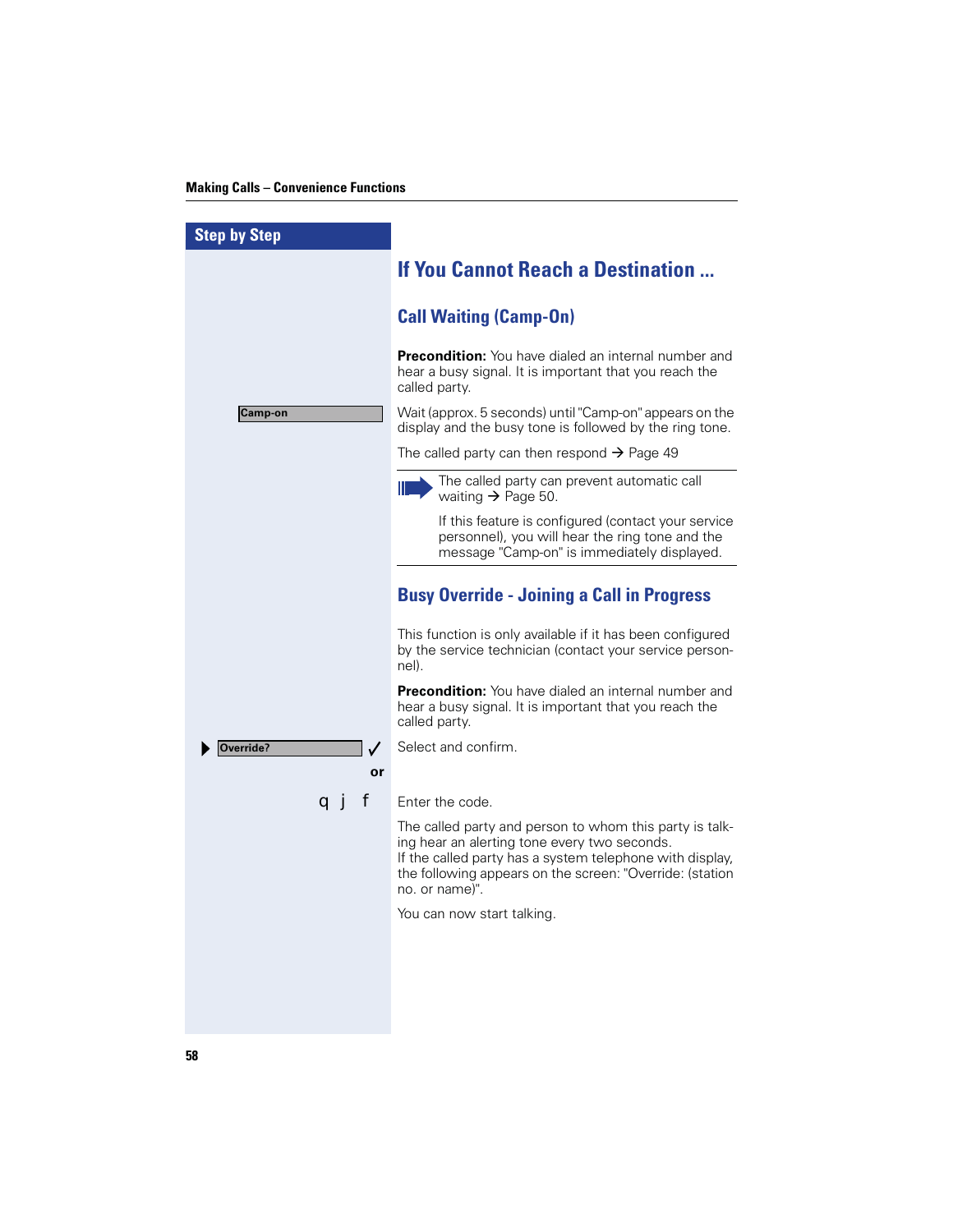| <b>Step by Step</b>                           |                                                                                                                                                                                                                                                                                                                                             |
|-----------------------------------------------|---------------------------------------------------------------------------------------------------------------------------------------------------------------------------------------------------------------------------------------------------------------------------------------------------------------------------------------------|
|                                               | <b>Using Night Answer</b>                                                                                                                                                                                                                                                                                                                   |
|                                               | When night answer mode is active, for example during<br>a lunch break or after office hours, all external calls are<br>immediately forwarded to a specific internal telephone<br>(night station). The night station can be defined by ser-<br>vice personnel (standard night answer service) or by<br>you (temporary night answer service). |
|                                               | Special features must be taken into consider-<br>ation if your telephone operates with<br>HiPath 5000 (system networking via PC net-<br>work) $\rightarrow$ Page 108!                                                                                                                                                                       |
|                                               | <b>Activating this function:</b>                                                                                                                                                                                                                                                                                                            |
| <b>Night answer on?</b><br>✓<br>or            | Select and confirm.                                                                                                                                                                                                                                                                                                                         |
| ahh                                           | Enter the code.                                                                                                                                                                                                                                                                                                                             |
| $* =$ default?<br>$\checkmark$<br>or          | Press the "OK" dialog key to confirm (standard night an-<br>swer service).                                                                                                                                                                                                                                                                  |
| q                                             | Enter the code (standard night answer service).                                                                                                                                                                                                                                                                                             |
| or                                            |                                                                                                                                                                                                                                                                                                                                             |
| $\bullet$                                     | Enter the destination number $($ = temporary night an-<br>swer service).                                                                                                                                                                                                                                                                    |
| US: Save?<br>✓<br><b>UK: Save entry?</b><br>✓ | Confirm.                                                                                                                                                                                                                                                                                                                                    |
|                                               | <b>Deactivating night answer:</b>                                                                                                                                                                                                                                                                                                           |
| <b>Night answer off?</b><br>✓<br>or           | Select and confirm.                                                                                                                                                                                                                                                                                                                         |
| hh                                            | Enter the code.                                                                                                                                                                                                                                                                                                                             |
|                                               |                                                                                                                                                                                                                                                                                                                                             |
|                                               |                                                                                                                                                                                                                                                                                                                                             |
|                                               |                                                                                                                                                                                                                                                                                                                                             |
|                                               |                                                                                                                                                                                                                                                                                                                                             |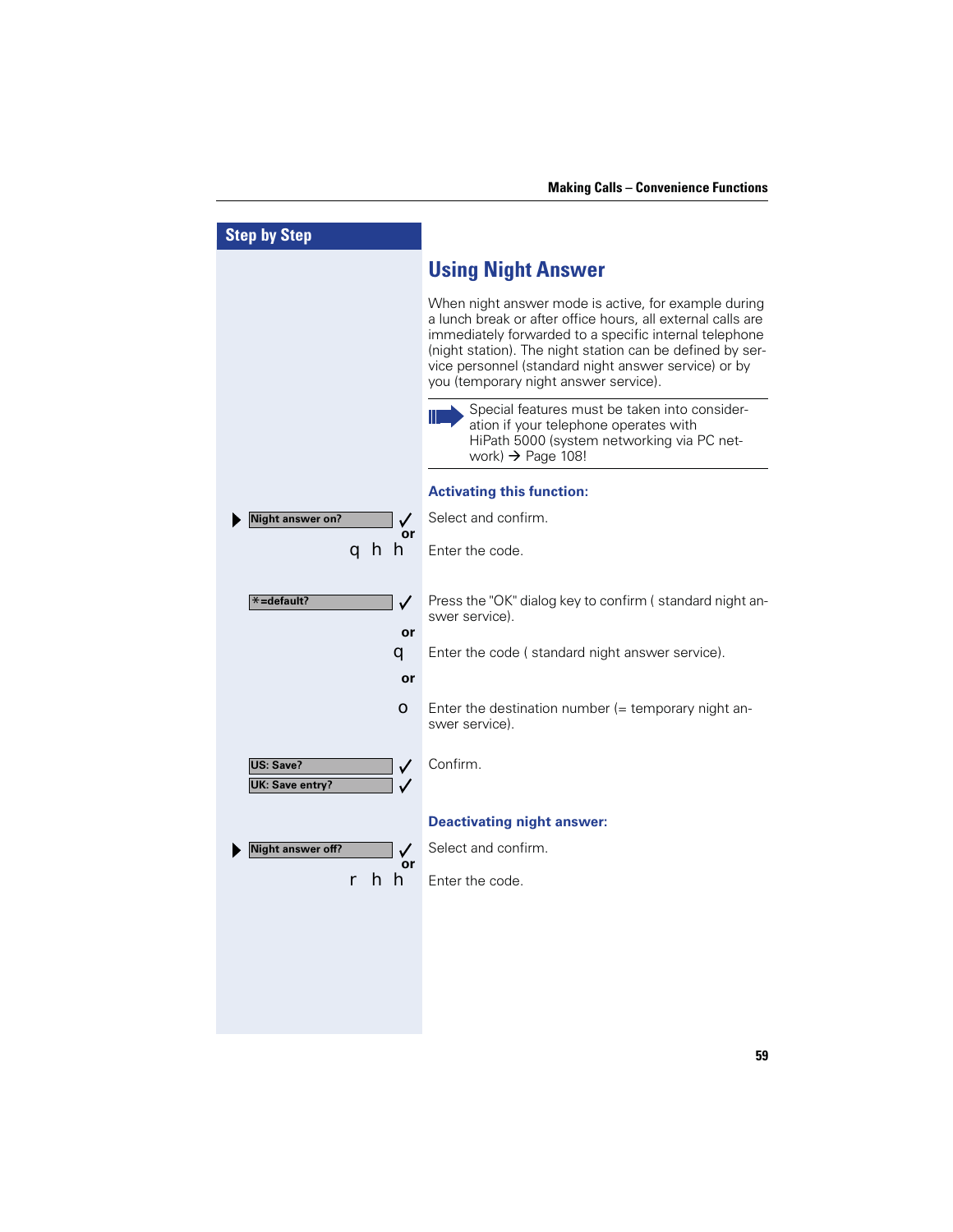| <b>Step by Step</b>                                                                                                                 |                                                                                                                                                                                                             |
|-------------------------------------------------------------------------------------------------------------------------------------|-------------------------------------------------------------------------------------------------------------------------------------------------------------------------------------------------------------|
|                                                                                                                                     | <b>Saving Functions, Procedures and</b><br><b>Appointments</b>                                                                                                                                              |
|                                                                                                                                     | You can save a frequently-dialed number $\rightarrow$ Page 27, or<br>frequently-used functions/procedures (comprising sev-<br>eral operating steps) to any free key on your telephone<br>or add-on device.  |
|                                                                                                                                     | <b>Assigning Functions to Keys</b>                                                                                                                                                                          |
| Program/Service                                                                                                                     | Press the key. The LED lights up.                                                                                                                                                                           |
| *91=Prog. feature key?                                                                                                              | Select and confirm.                                                                                                                                                                                         |
| or                                                                                                                                  |                                                                                                                                                                                                             |
| <b>q me</b>                                                                                                                         | Enter the code.                                                                                                                                                                                             |
|                                                                                                                                     |                                                                                                                                                                                                             |
|                                                                                                                                     | Press the key. If the key is already in use, its assignment<br>appears on the screen.                                                                                                                       |
| US: Change key?<br>$\checkmark$<br><b>UK: Change feature?</b><br>✓                                                                  | Confirm.                                                                                                                                                                                                    |
| $\checkmark$                                                                                                                        | Select and confirm the function, such as "Do not                                                                                                                                                            |
|                                                                                                                                     | disturb".<br>All programmable functions appear on the screen. See<br><b>Quick-Reference Operating Instructions (Appendix):</b><br>section  about function keys.                                             |
| If applicable                                                                                                                       |                                                                                                                                                                                                             |
| <b>US: Save incomplete</b><br>$\checkmark$<br><b>UK: Store incomplete text</b><br>$\checkmark$                                      | Select and confirm.<br>Some functions (such as "Call forwarding") accept in-<br>complete entries. This means you have to add more dig-<br>its later on when you activate the function by pressing<br>a key. |
| US: Exit?<br>$\checkmark$                                                                                                           | Confirm.                                                                                                                                                                                                    |
| <b>UK: End?</b><br>$\checkmark$<br>or<br><b>US: Another key?</b><br>$\checkmark$<br><b>UK: Program another key?</b><br>$\checkmark$ | Select and confirm.                                                                                                                                                                                         |
|                                                                                                                                     |                                                                                                                                                                                                             |
|                                                                                                                                     |                                                                                                                                                                                                             |
|                                                                                                                                     |                                                                                                                                                                                                             |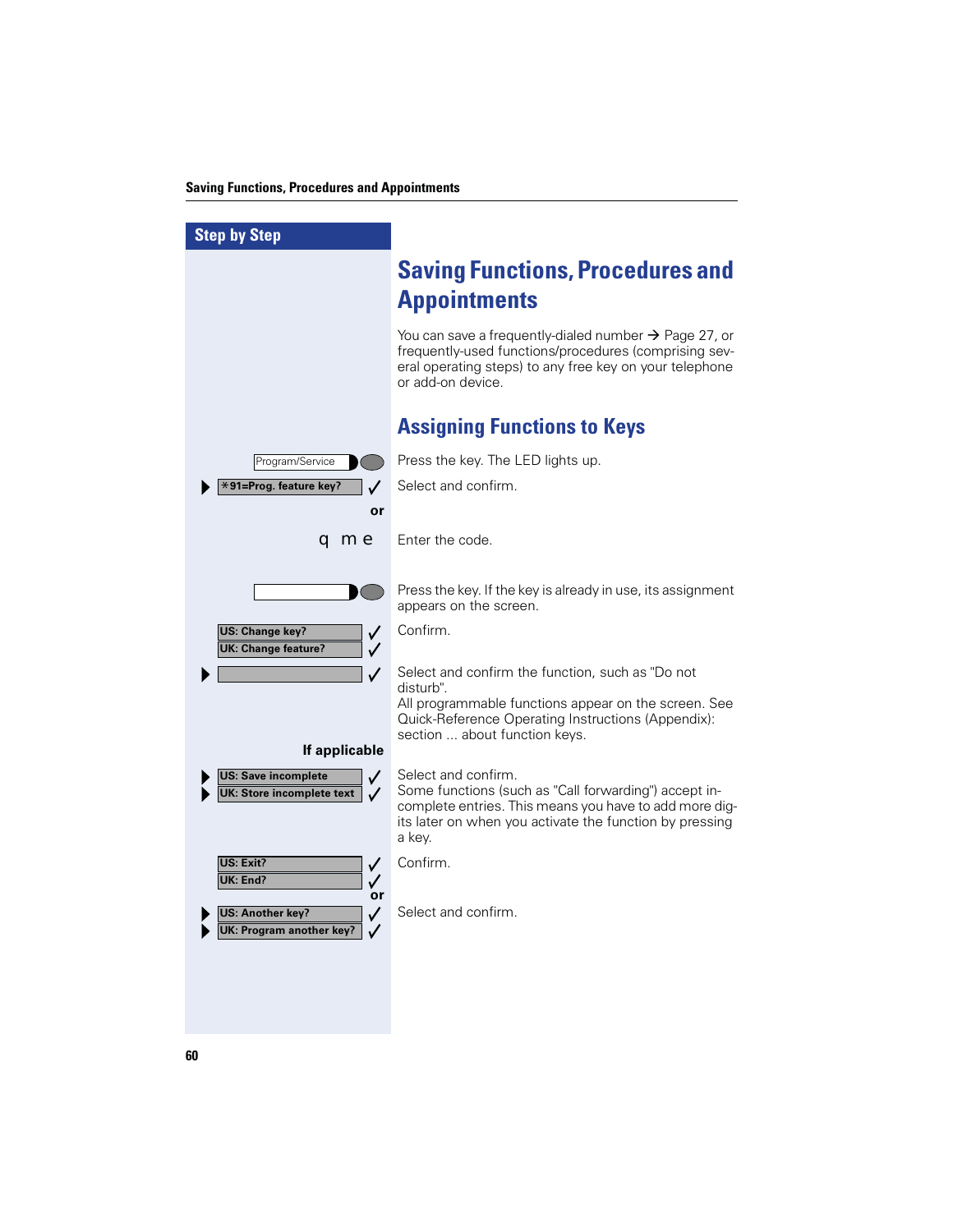| <b>Step by Step</b> |                                                                                                                                                                                                                                                                                                                                                                                                                                                                         |
|---------------------|-------------------------------------------------------------------------------------------------------------------------------------------------------------------------------------------------------------------------------------------------------------------------------------------------------------------------------------------------------------------------------------------------------------------------------------------------------------------------|
|                     | Now press the key to access the function direct-<br>$\blacksquare$<br>ly. If the function can be turned on and off,<br>such as "Do not disturb", pressing the key multi-<br>ple times turns the function on and off.<br>For information on display messages when sa-<br>ving functions $\rightarrow$ Page 118.                                                                                                                                                          |
|                     | <b>Meaning of LED Signals for Saved Functions:</b>                                                                                                                                                                                                                                                                                                                                                                                                                      |
|                     | Call forwarding, Forwarding - trunk, Forward Line,<br>US: Night answer UK: Night Service, Do not disturb,<br>Changeover, Advisory message, Ringer cutoff, HF<br>answerback on/off, US:Join/leave group UK:Hunt<br>group join/leave, Caller ID suppression, Call<br>wait.term., Waiting tone off, Ring Transfer, Door<br>opener on/off, Control Relay (not for HiPath 500),<br>Ringing group on, Shift Key, UCD (Available on/off,<br>Work on/off, Night answer on/off): |
|                     | Saved function is not active.                                                                                                                                                                                                                                                                                                                                                                                                                                           |
|                     | Saved function is active.                                                                                                                                                                                                                                                                                                                                                                                                                                               |
|                     | Callback:<br>You have not set a callback.                                                                                                                                                                                                                                                                                                                                                                                                                               |
|                     | You have set a callback.                                                                                                                                                                                                                                                                                                                                                                                                                                                |
|                     | Mute (on/off):<br>The microphone is switched on.                                                                                                                                                                                                                                                                                                                                                                                                                        |
|                     | The microphone is switched off.                                                                                                                                                                                                                                                                                                                                                                                                                                         |
|                     | Headset:<br>The headset is switched off.                                                                                                                                                                                                                                                                                                                                                                                                                                |
|                     | The headset is switched on.                                                                                                                                                                                                                                                                                                                                                                                                                                             |
|                     | Flashing slowly - call can be taken via headset.                                                                                                                                                                                                                                                                                                                                                                                                                        |
|                     | <b>Caller list:</b><br>No calls saved.                                                                                                                                                                                                                                                                                                                                                                                                                                  |
|                     | Call request saved.                                                                                                                                                                                                                                                                                                                                                                                                                                                     |
|                     |                                                                                                                                                                                                                                                                                                                                                                                                                                                                         |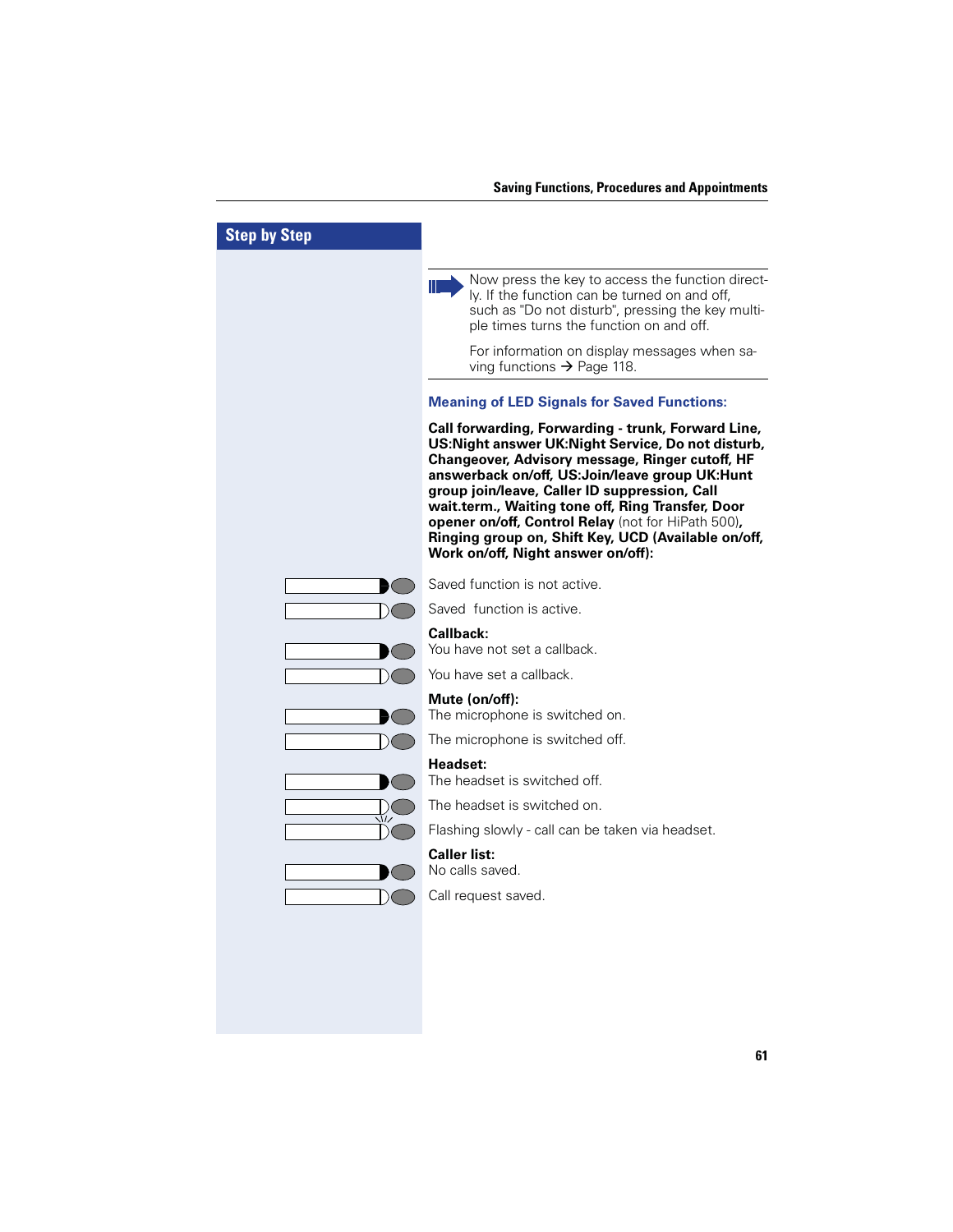| <b>Step by Step</b> |                                                                                                                                                                               |
|---------------------|-------------------------------------------------------------------------------------------------------------------------------------------------------------------------------|
|                     | Repdial key (internal), Direct station select:<br>The other party is not engaged in a call.                                                                                   |
|                     | The other party is engaged in a call or has activated do<br>not disturb.                                                                                                      |
| ハレ                  | Flashing rapidly - A caller is trying to reach you, please<br>pick up the phone.<br>Flashing slowly - A caller is trying to reach another party,<br>who has not yet answered. |
|                     | <b>Mailbox:</b><br>No messages present.                                                                                                                                       |
|                     | Message(s) present.                                                                                                                                                           |
|                     | Call key, General call key, Trunk key, MULAP Key,<br><b>Temporary MSN:</b><br>No call on assigned trunk.                                                                      |
|                     | Active call on assigned trunk.                                                                                                                                                |
|                     | Flashing rapidly- A call has arrived on this line; press the<br>key to pick up the call.<br>Flashing slowly - A call on this line was placed on hold.                         |
|                     | Trunk group key:<br>At least one trunk is free.                                                                                                                               |
|                     | All trunks in the trunk group are busy.                                                                                                                                       |
|                     | View call charges:<br>No chargeable calls have been made since the last time<br>call charges were displayed.                                                                  |
|                     | Chargeable calls have been made since the last time<br>call charges were displayed.                                                                                           |
|                     | <b>Call forwarding, Forward Line:</b>                                                                                                                                         |
|                     | Flashing slowly - Either you or your trunk is the destina-<br>tion of a forwarded call.                                                                                       |
|                     | Fax details/answering machine:<br>No fax received or no message on answering machine.                                                                                         |
|                     | Fax received or message on answering machine.                                                                                                                                 |
|                     | <b>View number of calls:</b><br>No callers waiting.                                                                                                                           |
|                     | Flashing rapidly - Callers waiting (a certain number is ex-<br>ceeded).<br>Flashing slowly - Callers waiting (a certain number was<br>reached).                               |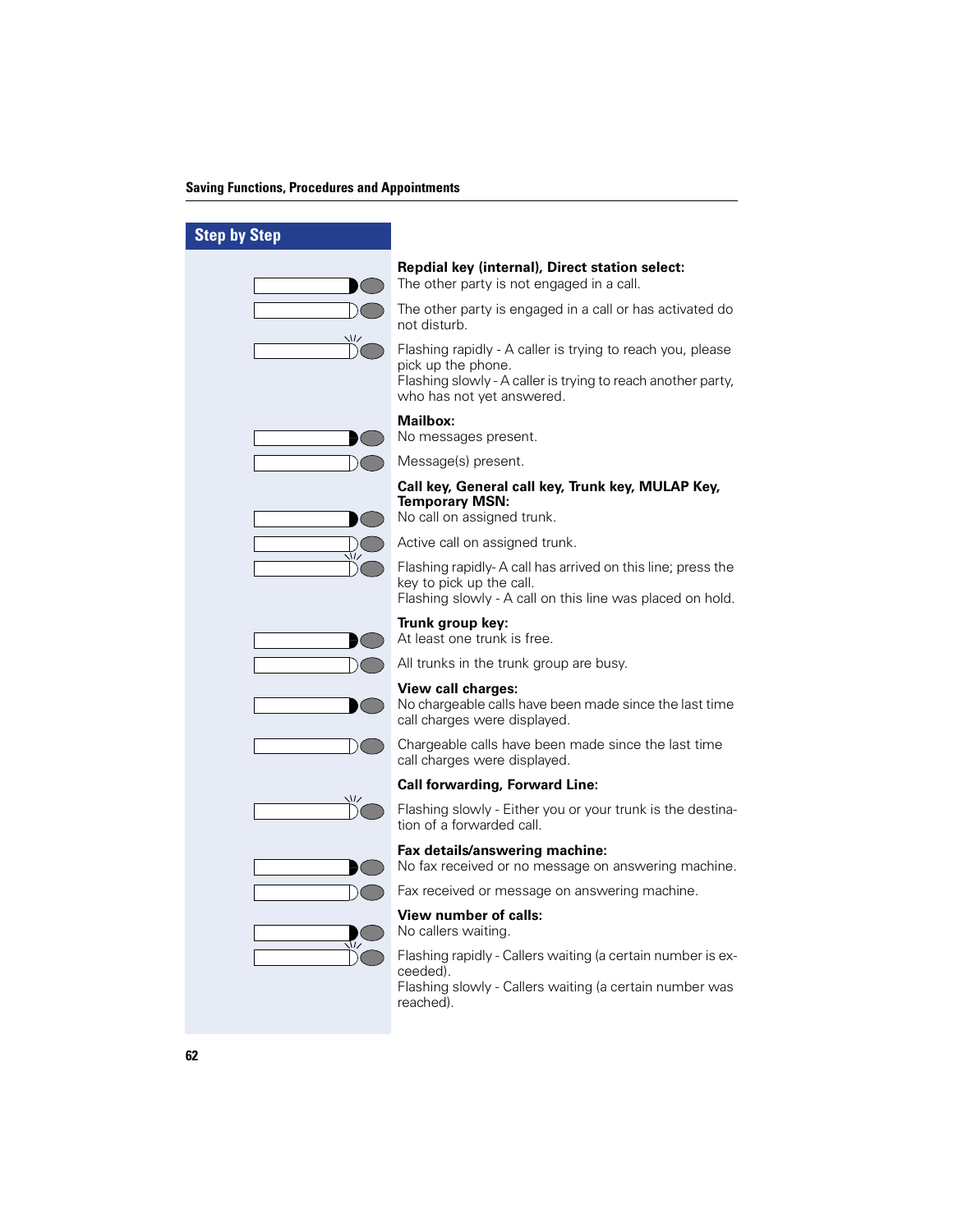# **Step by Step**

#### **The following functions are assigned to keys which have no LED:**

Repdial key (external), Procedure key, Trace call, Speeddial, Release call, Clear, US:Lock all phones UK:Telephone Lock, Send message, US:Directory UK:Phonebook (1=internal, 2=LDAP), Call waiting, US:Connect/ Toggle UK:Shuttle, Conference, Speaker call, Retrieve line, Reserve trunk, Release trunk, Temporary Phone, Override, US:Park UK:Call Park, Pickup - directed, Pickup - group, Account code, Show call charges, Radio paging equip (not for HiPath 500), Answer page, Timed reminder, Open door, DTMF dialing, Recall key, Room monitor, Hold key, Consultation, Associated dial, Associated serv., Tel. data service (not for HiPath 500), Relocate, Mobile Logon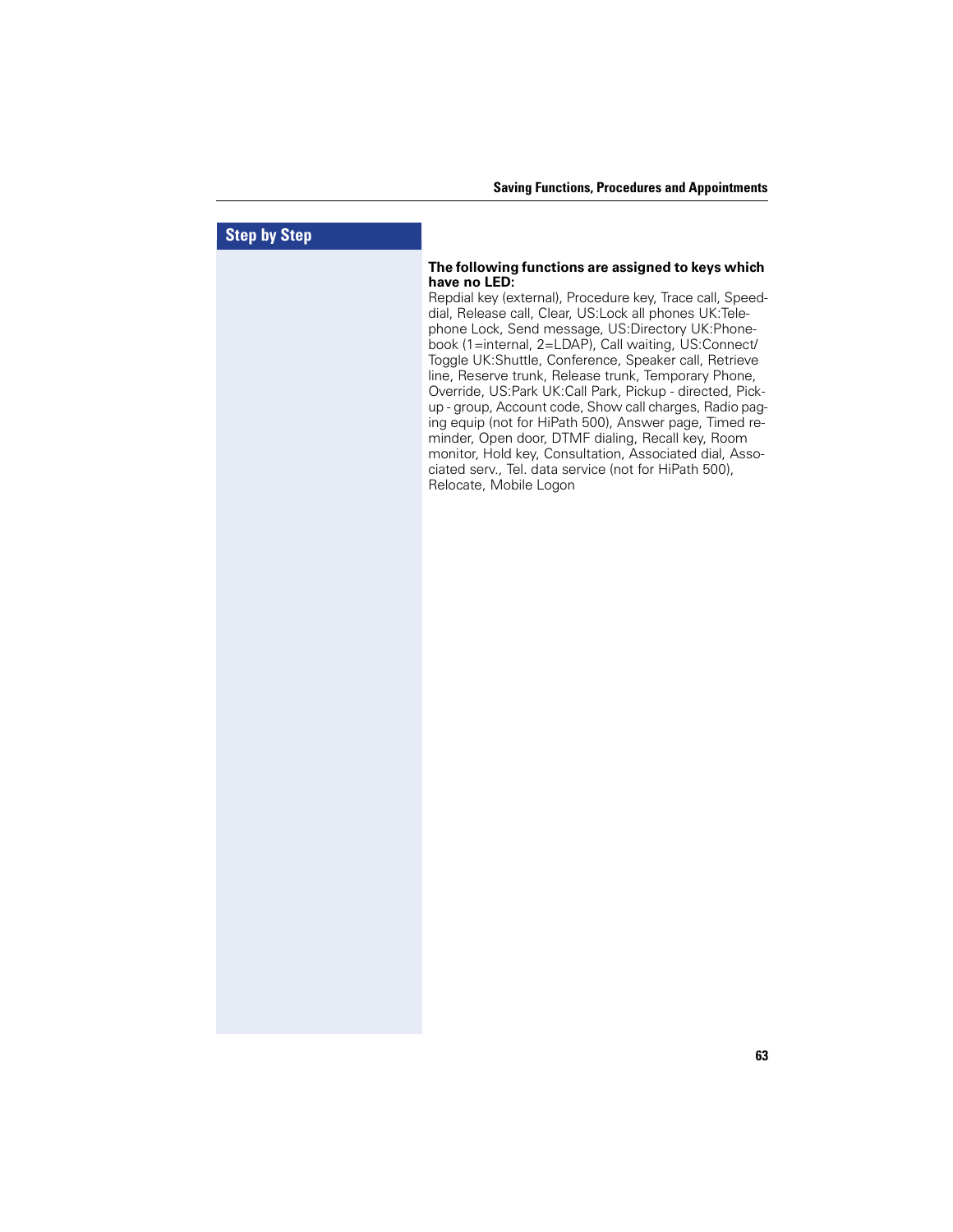| <b>Step by Step</b>                                                       |                                                                                                                                                                                                                                                                                                                          |
|---------------------------------------------------------------------------|--------------------------------------------------------------------------------------------------------------------------------------------------------------------------------------------------------------------------------------------------------------------------------------------------------------------------|
|                                                                           | <b>Assigning a Procedure (Operating</b><br><b>Steps) to a Key</b>                                                                                                                                                                                                                                                        |
|                                                                           | Station numbers and functions which require additional<br>inputs, i.e. comprise several operating steps, can be<br>saved to a single key on your telephone.                                                                                                                                                              |
|                                                                           | Using the associated dial function, for example<br>$\rightarrow$ Page 48, you can save all the remaining inputs re-<br>quired (station number of the calling party + the station<br>number to be dialed) to a single key.<br>Station numbers which require additional inputs but<br>also dial pauses can also be stored. |
| Program/Service                                                           | Press the key. The LED lights up.                                                                                                                                                                                                                                                                                        |
| *91=Prog. feature key?                                                    | Select and confirm.                                                                                                                                                                                                                                                                                                      |
| or                                                                        |                                                                                                                                                                                                                                                                                                                          |
| <b>a me</b>                                                               | Enter the code.                                                                                                                                                                                                                                                                                                          |
|                                                                           | Press the key. If a function has already been assigned to<br>this key, a corresponding message is displayed.                                                                                                                                                                                                             |
| <b>US: Change feature?</b><br>✓<br><b>UK: Change key?</b><br>$\checkmark$ | Confirm.                                                                                                                                                                                                                                                                                                                 |
| Procedure key?<br>✓                                                       | Confirm.                                                                                                                                                                                                                                                                                                                 |
| O                                                                         | Enter the procedure, e.g. "*67 231 089123456".<br>*67 = code for associated dial<br>231 = station number of the calling party<br>$089123456$ = number to be dialed.                                                                                                                                                      |
| If necessary<br>Redial                                                    | To insert pauses, press this key (a "P" is displayed).                                                                                                                                                                                                                                                                   |
| US: Save entry?<br>✓<br>UK: Save?                                         | Confirm.                                                                                                                                                                                                                                                                                                                 |
| <b>or</b>                                                                 | If you make a mistake:                                                                                                                                                                                                                                                                                                   |
| Previous?<br>✓                                                            | Select and confirm. This deletes all digits entered.                                                                                                                                                                                                                                                                     |
|                                                                           |                                                                                                                                                                                                                                                                                                                          |
|                                                                           |                                                                                                                                                                                                                                                                                                                          |
|                                                                           |                                                                                                                                                                                                                                                                                                                          |
|                                                                           |                                                                                                                                                                                                                                                                                                                          |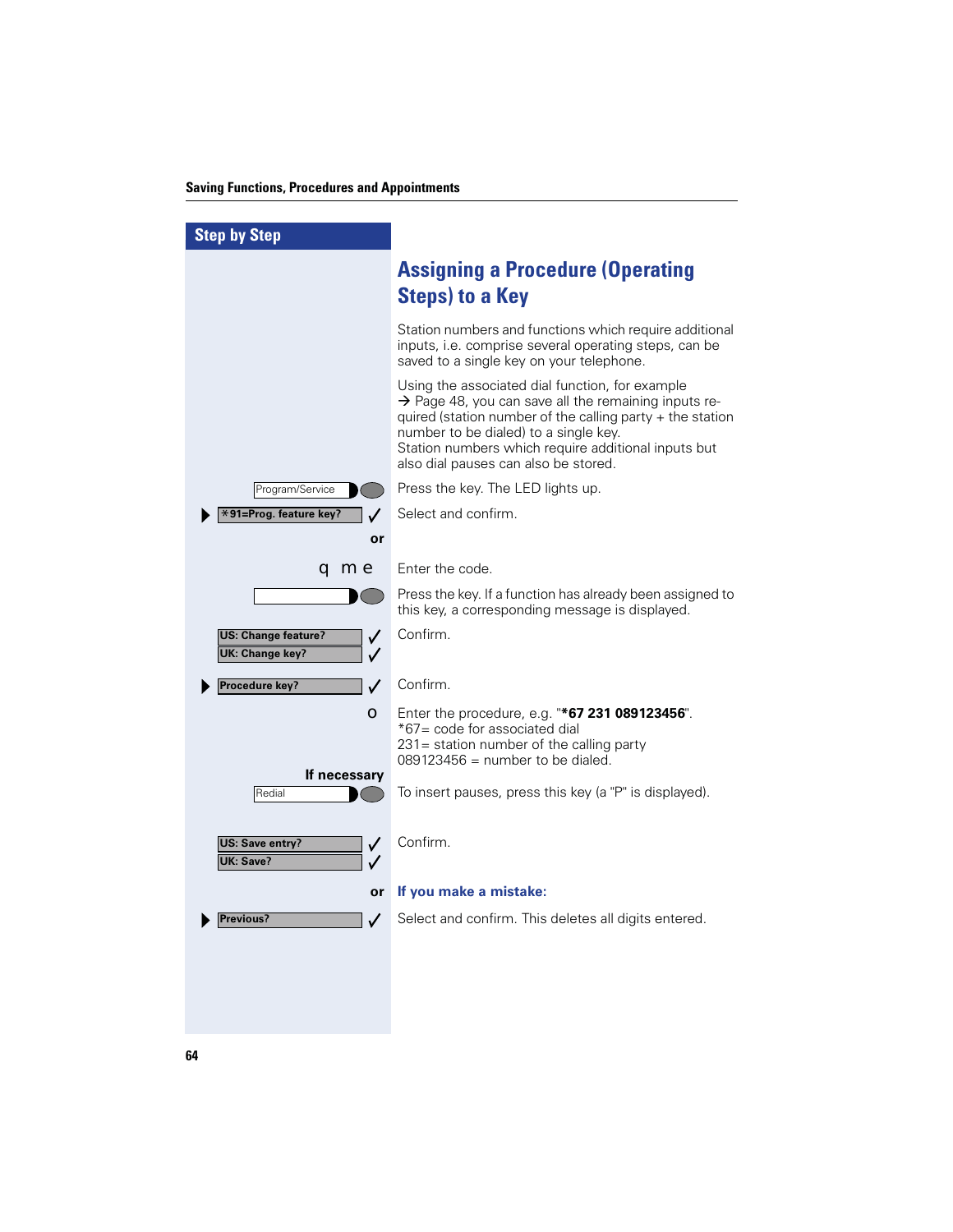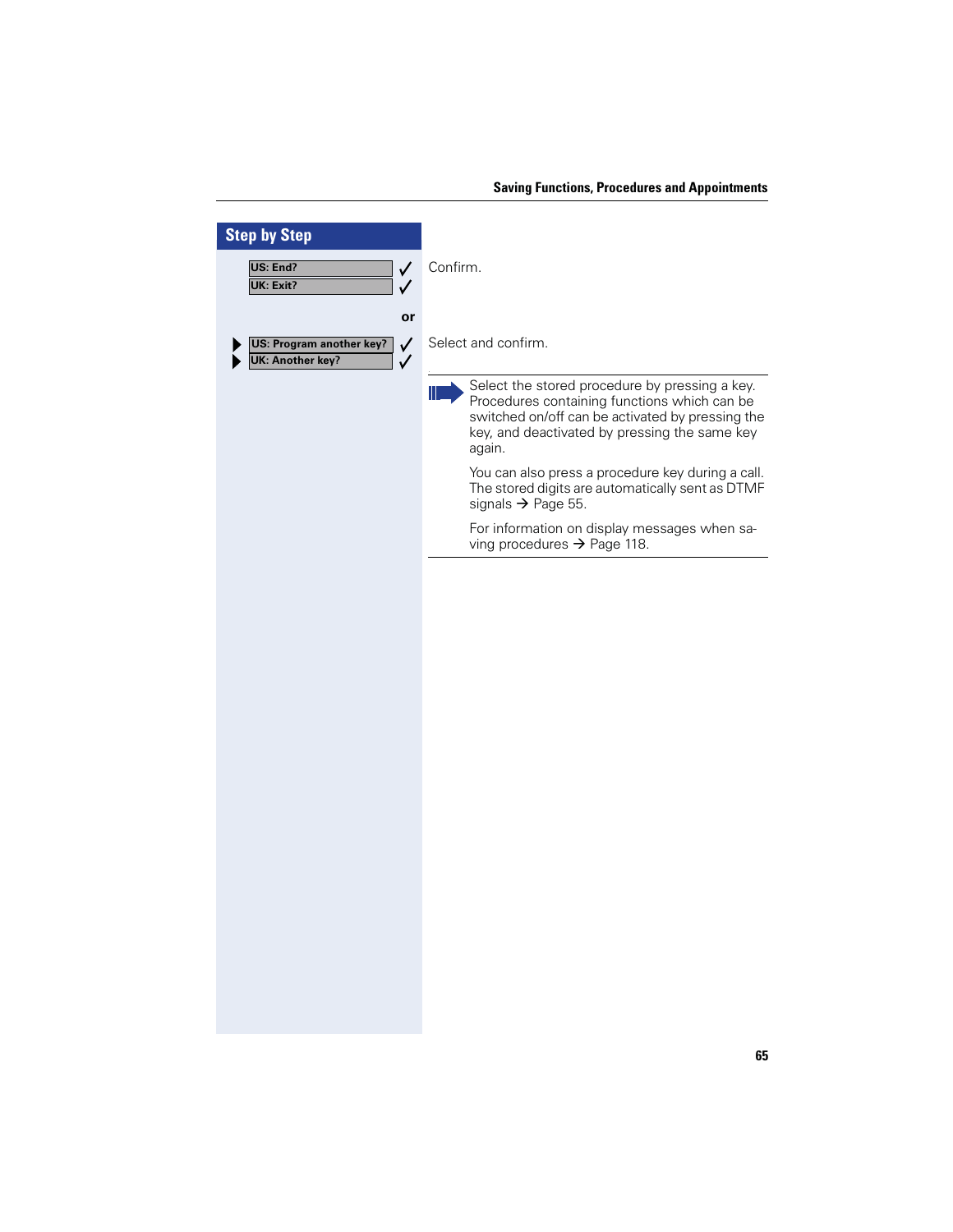| <b>Step by Step</b>                           |                                                                                                                                                                                                                                                                                                                                                  |
|-----------------------------------------------|--------------------------------------------------------------------------------------------------------------------------------------------------------------------------------------------------------------------------------------------------------------------------------------------------------------------------------------------------|
|                                               | <b>Appointments Function</b>                                                                                                                                                                                                                                                                                                                     |
|                                               | You can tell your telephone to give you a call when you<br>want to be reminded of an appointment $\rightarrow$ Page 67.<br>To do this, you need to save the time you want the call<br>to be made. You can enter a single appointment that will<br>take place in the next twenty four hours, or you can en-<br>ter a daily recurring appointment. |
|                                               | <b>Saving Appointments</b>                                                                                                                                                                                                                                                                                                                       |
| Program/Service                               | Press the key. The LED lights up.                                                                                                                                                                                                                                                                                                                |
| *46=Timed reminder on?<br>$\checkmark$<br>or  | Confirm.                                                                                                                                                                                                                                                                                                                                         |
| ahj                                           | Enter the code.                                                                                                                                                                                                                                                                                                                                  |
|                                               |                                                                                                                                                                                                                                                                                                                                                  |
| О                                             | Enter a 4-digit time, such as 0905 for $9:05 (= 9.05 a.m.)$<br>or 1430 for 14.30 (= $2.30$ p.m.).                                                                                                                                                                                                                                                |
| If necessary $f$ or $k$                       | If the selected language is "US English" (configure<br>→ Page 31) you can enter the code 2 for "am" or 7 for<br>"pm" (standard = "am").                                                                                                                                                                                                          |
| One time only?<br>$\checkmark$                | Confirm.                                                                                                                                                                                                                                                                                                                                         |
| or<br>Daily?<br>$\checkmark$                  | Select and confirm.                                                                                                                                                                                                                                                                                                                              |
| <b>US: Save?</b><br>$\checkmark$              | Confirm.                                                                                                                                                                                                                                                                                                                                         |
| <b>UK: Save entry?</b>                        | <b>Deleting and checking a saved appointment:</b>                                                                                                                                                                                                                                                                                                |
| Program/Service                               | Press the key. The LED lights up.                                                                                                                                                                                                                                                                                                                |
| #46=Timed reminder off?<br>$\checkmark$<br>or | Confirm.                                                                                                                                                                                                                                                                                                                                         |
| r hj                                          | Enter the code.                                                                                                                                                                                                                                                                                                                                  |
| Delete?<br>$\checkmark$<br>or                 | Confirm.                                                                                                                                                                                                                                                                                                                                         |
| US: Exit<br>$\checkmark$<br>K: End            | Select and confirm.                                                                                                                                                                                                                                                                                                                              |
|                                               |                                                                                                                                                                                                                                                                                                                                                  |
|                                               |                                                                                                                                                                                                                                                                                                                                                  |
|                                               |                                                                                                                                                                                                                                                                                                                                                  |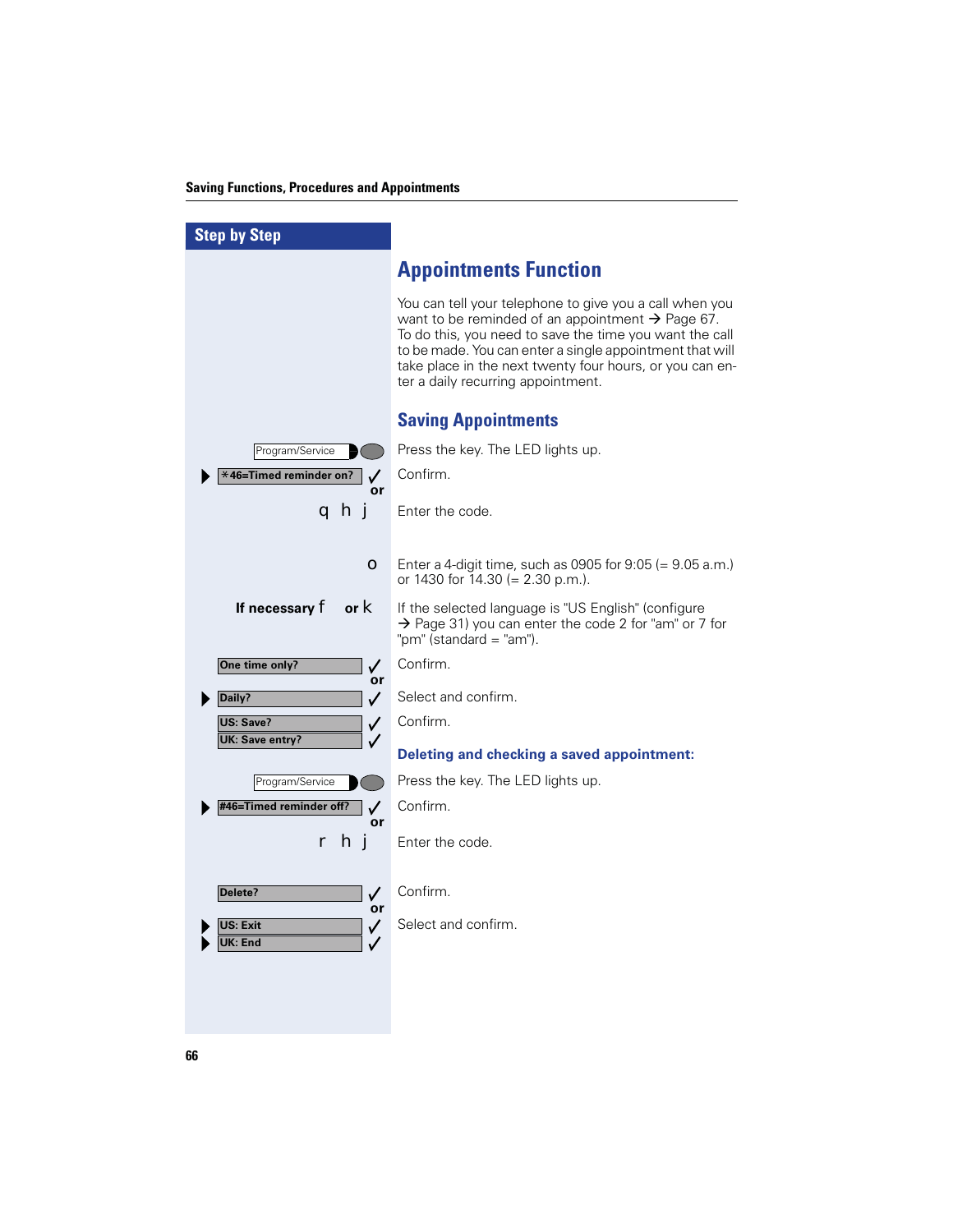| <b>Step by Step</b>                             |                                                                                                                   |
|-------------------------------------------------|-------------------------------------------------------------------------------------------------------------------|
|                                                 | <b>Using Timed Reminders</b>                                                                                      |
|                                                 | Precondition: You must have saved a timed reminder<br>$\rightarrow$ Page 66. The current time is the time stored. |
| <b>US: Reminder:</b><br><b>UK: Reminder at:</b> | The telephone rings. The timed reminder appears on<br>the screen.                                                 |
| Speaker<br>or                                   | Press the key twice.                                                                                              |
| t<br>n                                          | Lift the handset and replace it again.                                                                            |
|                                                 | If you fail to answer the timed reminder, it re-<br>Ш<br>peats five times and is then erased.                     |
|                                                 |                                                                                                                   |
|                                                 |                                                                                                                   |
|                                                 |                                                                                                                   |
|                                                 |                                                                                                                   |
|                                                 |                                                                                                                   |
|                                                 |                                                                                                                   |
|                                                 |                                                                                                                   |
|                                                 |                                                                                                                   |
|                                                 |                                                                                                                   |
|                                                 |                                                                                                                   |
|                                                 |                                                                                                                   |
|                                                 |                                                                                                                   |
|                                                 |                                                                                                                   |
|                                                 |                                                                                                                   |
|                                                 |                                                                                                                   |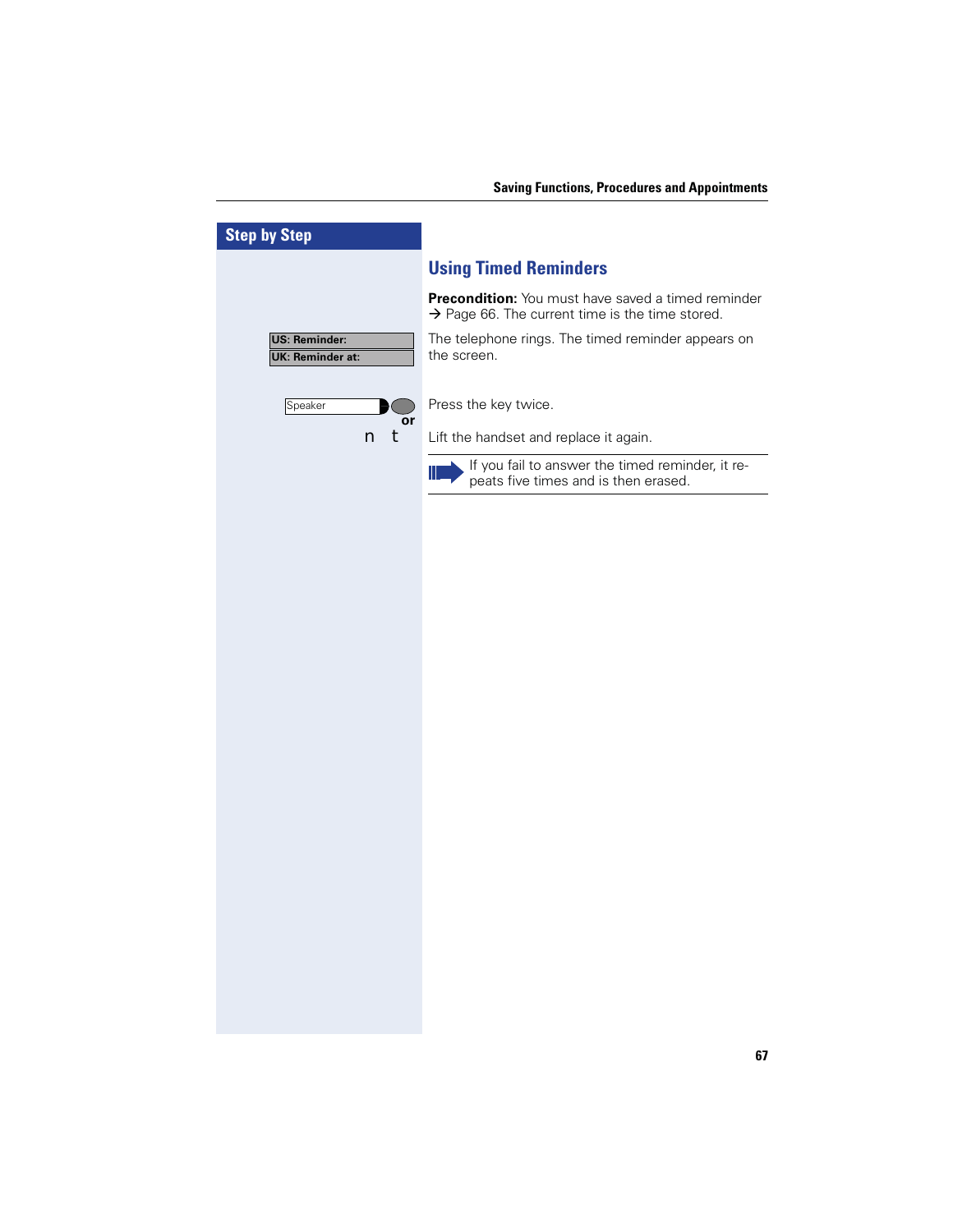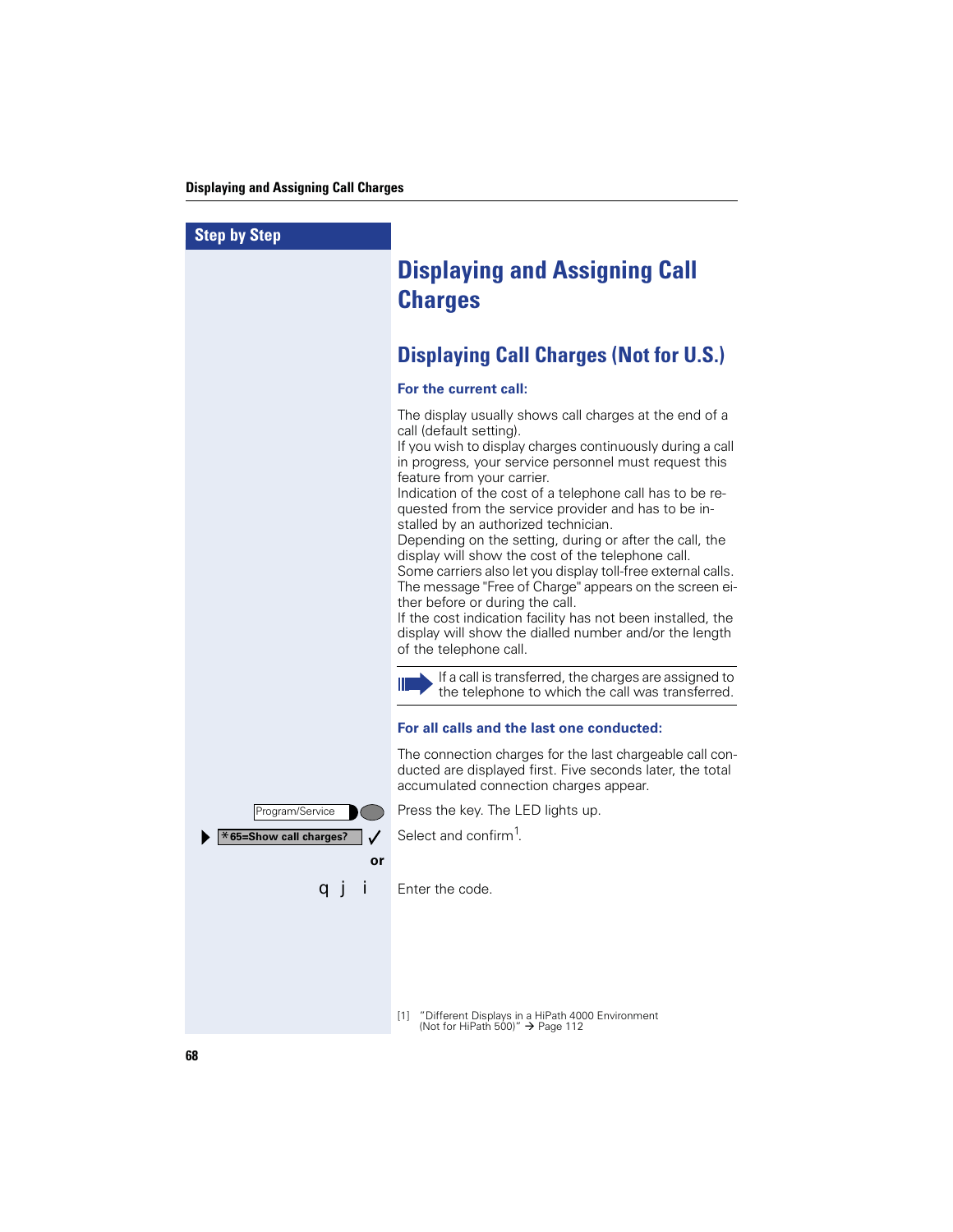| <b>Step by Step</b>                                                                                                                             |                                                                                                                                                                     |
|-------------------------------------------------------------------------------------------------------------------------------------------------|---------------------------------------------------------------------------------------------------------------------------------------------------------------------|
|                                                                                                                                                 | <b>Displaying Call Charges for Another</b><br><b>Telephone (Not for U.S.)</b>                                                                                       |
|                                                                                                                                                 | If this function is configured (contact your service per-<br>sonnel), you can display and print the chargeable calls<br>for other telephones (such as a pay phone). |
|                                                                                                                                                 | Precondition: You have programmed the function<br>"View call charges" on a key $\rightarrow$ Page 60.                                                               |
|                                                                                                                                                 | The LED lights up to indicate that a you have conducted<br>chargeable call since the last time you viewed the<br>charges.                                           |
|                                                                                                                                                 | Press the "View call charges" key. The chargeable call<br>appear on the screen.                                                                                     |
| Next?<br>✓                                                                                                                                      | To display further chargeable calls, confirm each subse-<br>quent display.                                                                                          |
| Print?<br>$\checkmark$<br>or<br>Delete?<br>$\checkmark$<br>or<br><b>Add'I information?</b><br>✓<br>or<br>US: Exit?<br>✓<br><b>JK: End?</b><br>✓ | Select and confirm.                                                                                                                                                 |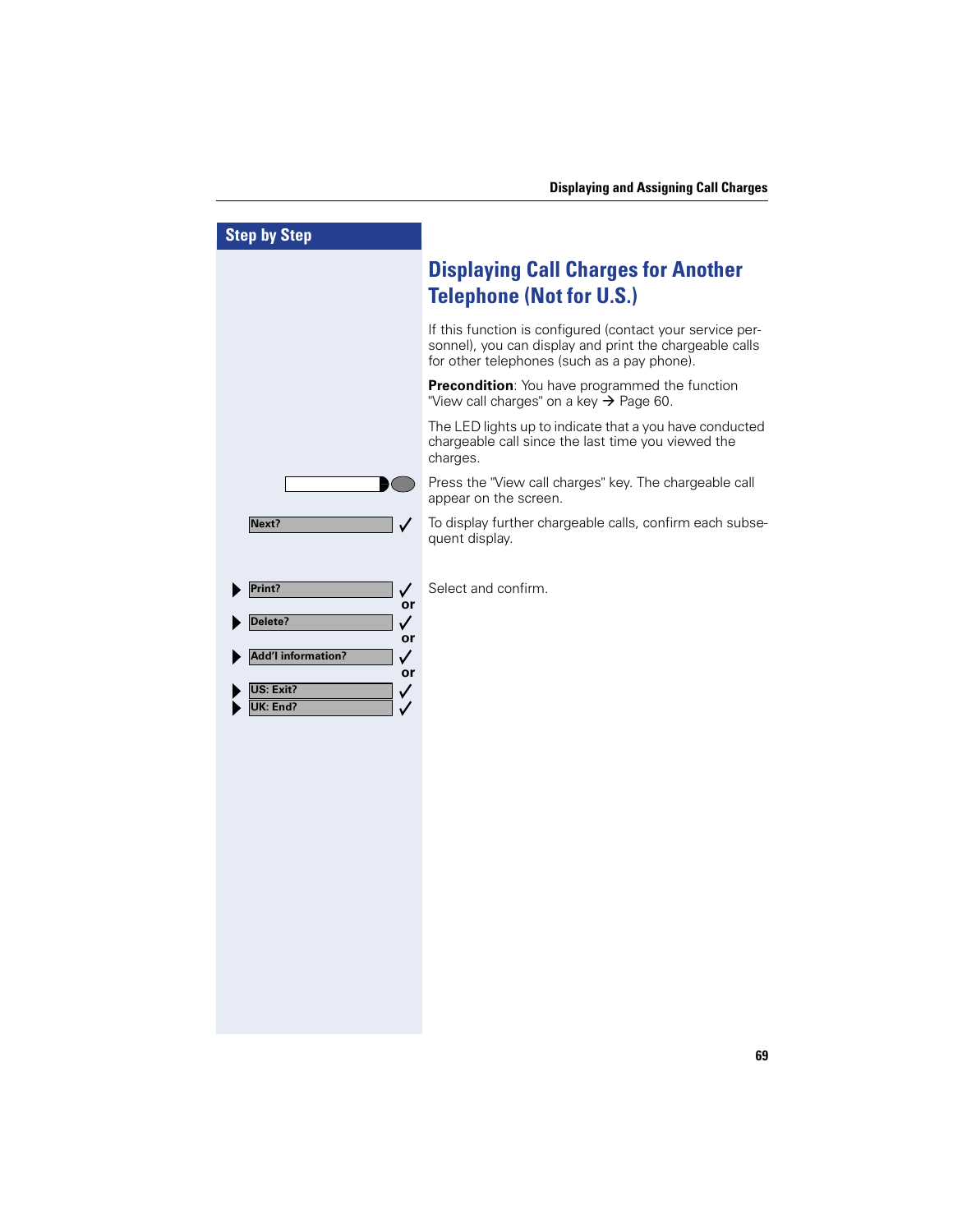## **Displaying and Assigning Call Charges**

| <b>Step by Step</b>         |                                                                                                                       |
|-----------------------------|-----------------------------------------------------------------------------------------------------------------------|
|                             | <b>Dialing with Call Charge Assignment</b>                                                                            |
|                             | You can assign external calls to certain projects.                                                                    |
|                             | Precondition: Service personnel has set up account<br>codes for you.                                                  |
| Program/Service             | Press the key. The LED lights up.                                                                                     |
| *60=Account code?<br>✓      | Select and confirm <sup>1</sup> .                                                                                     |
| or<br>d<br>qj               | Enter the code.                                                                                                       |
| О                           | Enter the account code.                                                                                               |
| and $\mathbf{r}$<br>or      | Press this key.                                                                                                       |
| US: #=Save?<br>$\checkmark$ | Confirm.                                                                                                              |
| UK: #=Save entry?<br>✓      | May be necessary, depending on how your system is<br>configured; contact your service personnel for details.          |
| О                           | Enter the number of the external station.                                                                             |
|                             | You can also enter the account code during an<br>Ш<br>external call.                                                  |
|                             |                                                                                                                       |
|                             |                                                                                                                       |
|                             |                                                                                                                       |
|                             |                                                                                                                       |
|                             |                                                                                                                       |
|                             |                                                                                                                       |
|                             |                                                                                                                       |
|                             | "Different Displays in a HiPath 4000 Environment<br>$\lceil 1 \rceil$<br>(Not for HiPath 500)" $\rightarrow$ Page 112 |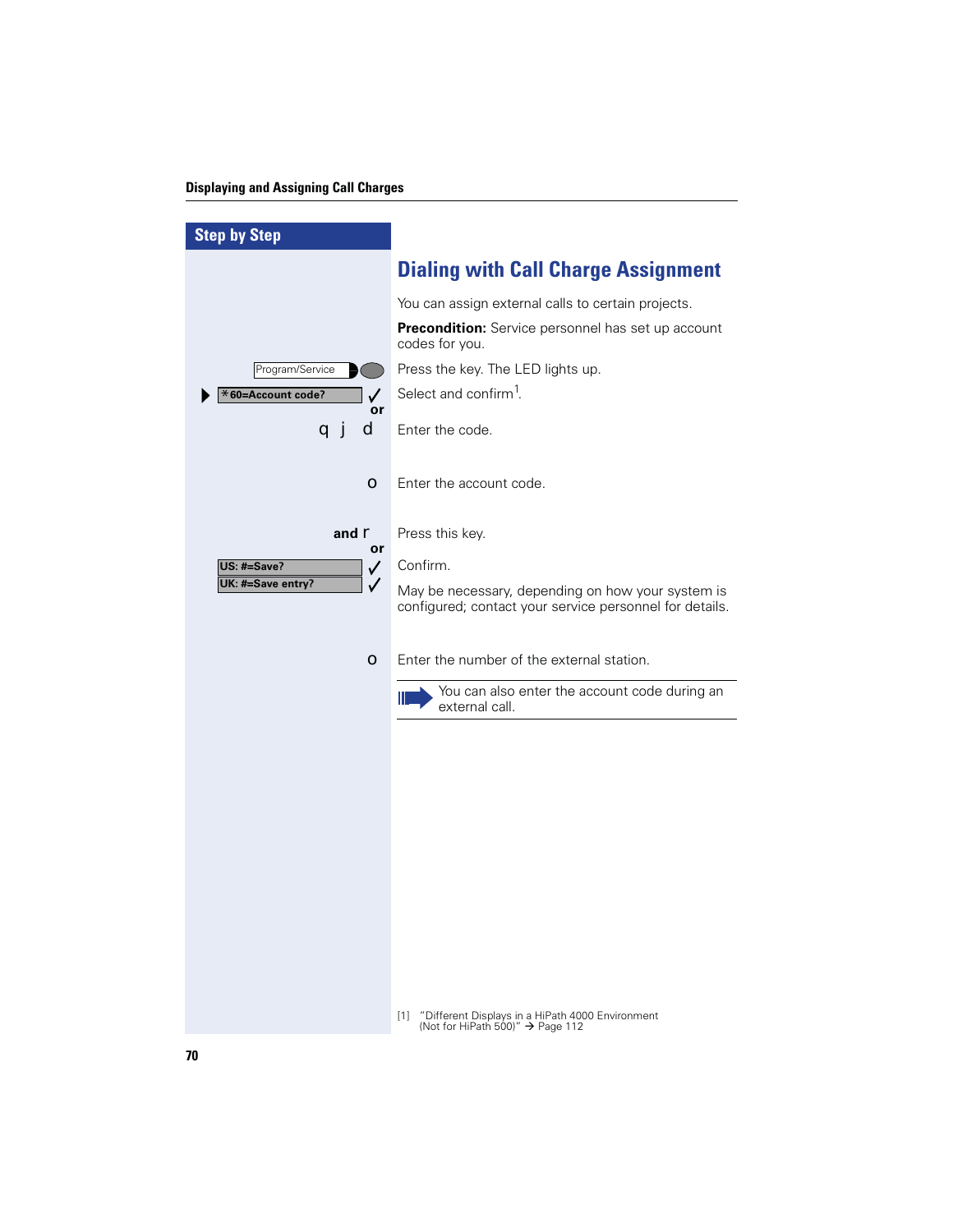| <b>Step by Step</b>           |                                                                                                                                                                                                                                                                                           |
|-------------------------------|-------------------------------------------------------------------------------------------------------------------------------------------------------------------------------------------------------------------------------------------------------------------------------------------|
|                               | <b>Private Sphere/Security</b>                                                                                                                                                                                                                                                            |
|                               | <b>Turning Ringer Cutoff On and Off</b>                                                                                                                                                                                                                                                   |
|                               | You can activate the ringer cutoff function if you do not<br>want the receive any calls. Calls are only identified by<br><b>one</b> ring signal, an indication on the display, and a key<br>which has been programmed to flash (such as a trunk<br>key).                                  |
| <b>Ringer cutoff on?</b><br>✓ | Select and confirm <sup>1</sup> .                                                                                                                                                                                                                                                         |
| or<br>Ringer cutoff off?      |                                                                                                                                                                                                                                                                                           |
|                               |                                                                                                                                                                                                                                                                                           |
| or                            | Enter the code for "on" or "off".                                                                                                                                                                                                                                                         |
| or $r$ ml<br>q mi             |                                                                                                                                                                                                                                                                                           |
|                               |                                                                                                                                                                                                                                                                                           |
|                               | <b>Turning Do Not Disturb On and Off</b>                                                                                                                                                                                                                                                  |
|                               | You can activate the do not disturb function if you do not<br>want the receive any calls. When do not disturb is acti-<br>vated, internal callers hear a busy signal and external<br>callers are rerouted to a telephone assigned for this pur-<br>pose (contact your service personnel). |
| DND on?<br>✓                  | Select and confirm.                                                                                                                                                                                                                                                                       |
| or<br>ND off?<br>$\checkmark$ |                                                                                                                                                                                                                                                                                           |
| or                            |                                                                                                                                                                                                                                                                                           |
| <b>qmk</b> or <b>r mk</b>     | Enter the code for "on" or "off".                                                                                                                                                                                                                                                         |
|                               |                                                                                                                                                                                                                                                                                           |
|                               | When you lift the handset, a special dial tone<br>Ш<br>(continuous buzzing tone) reminds you that do<br>not disturb is active.                                                                                                                                                            |
|                               | Authorized internal callers can automatically<br>override the do not disturb function after five sec-<br>onds.                                                                                                                                                                            |
|                               |                                                                                                                                                                                                                                                                                           |
|                               |                                                                                                                                                                                                                                                                                           |
|                               |                                                                                                                                                                                                                                                                                           |
|                               | "Different Displays in a HiPath 4000 Environment<br>$\lceil 1 \rceil$<br>(Not for HiPath 500)" $\rightarrow$ Page 112                                                                                                                                                                     |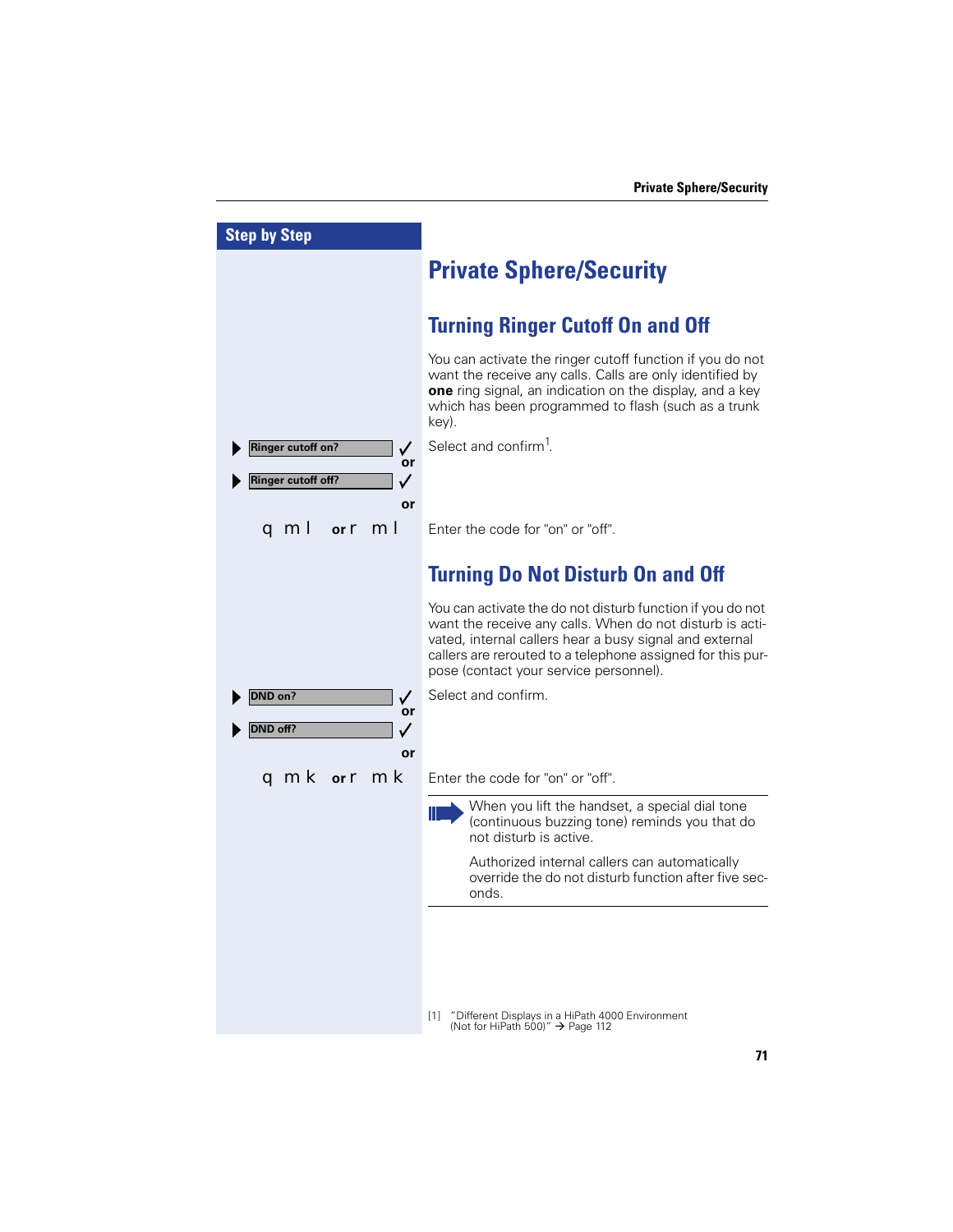## **Private Sphere/Security**

| <b>Step by Step</b>                             |                                                                                                                                                                        |
|-------------------------------------------------|------------------------------------------------------------------------------------------------------------------------------------------------------------------------|
|                                                 | <b>Caller ID Suppression</b>                                                                                                                                           |
|                                                 | You can prevent your station number or name from ap-<br>pearing on the displays of external parties you call. The<br>feature remains active until you deactivate it.   |
| <b>Suppress call ID?</b><br>$\checkmark$<br>or  | Select and confirm.                                                                                                                                                    |
| <b>Restore caller ID?</b><br>$\checkmark$<br>or | Enter code for "suppress" or "restore".                                                                                                                                |
| ql j<br>Ĵ<br>or $\mathbf{r}$ $\mathbf{I}$       | Your service personnel can turn caller ID suppres-<br>Ш<br>sion on and off for all telephones.                                                                         |
|                                                 | <b>Silent Monitor</b>                                                                                                                                                  |
|                                                 | If this function has been configured (contact your ser-<br>vice personnel), you can join a call already in progress at<br>an internal station and listen in unnoticed. |
| qmhh                                            | Enter the code.                                                                                                                                                        |
| О                                               | Enter the internal station number.                                                                                                                                     |
|                                                 |                                                                                                                                                                        |
|                                                 |                                                                                                                                                                        |
|                                                 |                                                                                                                                                                        |
|                                                 |                                                                                                                                                                        |
|                                                 |                                                                                                                                                                        |
|                                                 |                                                                                                                                                                        |
|                                                 |                                                                                                                                                                        |
|                                                 |                                                                                                                                                                        |
|                                                 |                                                                                                                                                                        |
|                                                 |                                                                                                                                                                        |
|                                                 |                                                                                                                                                                        |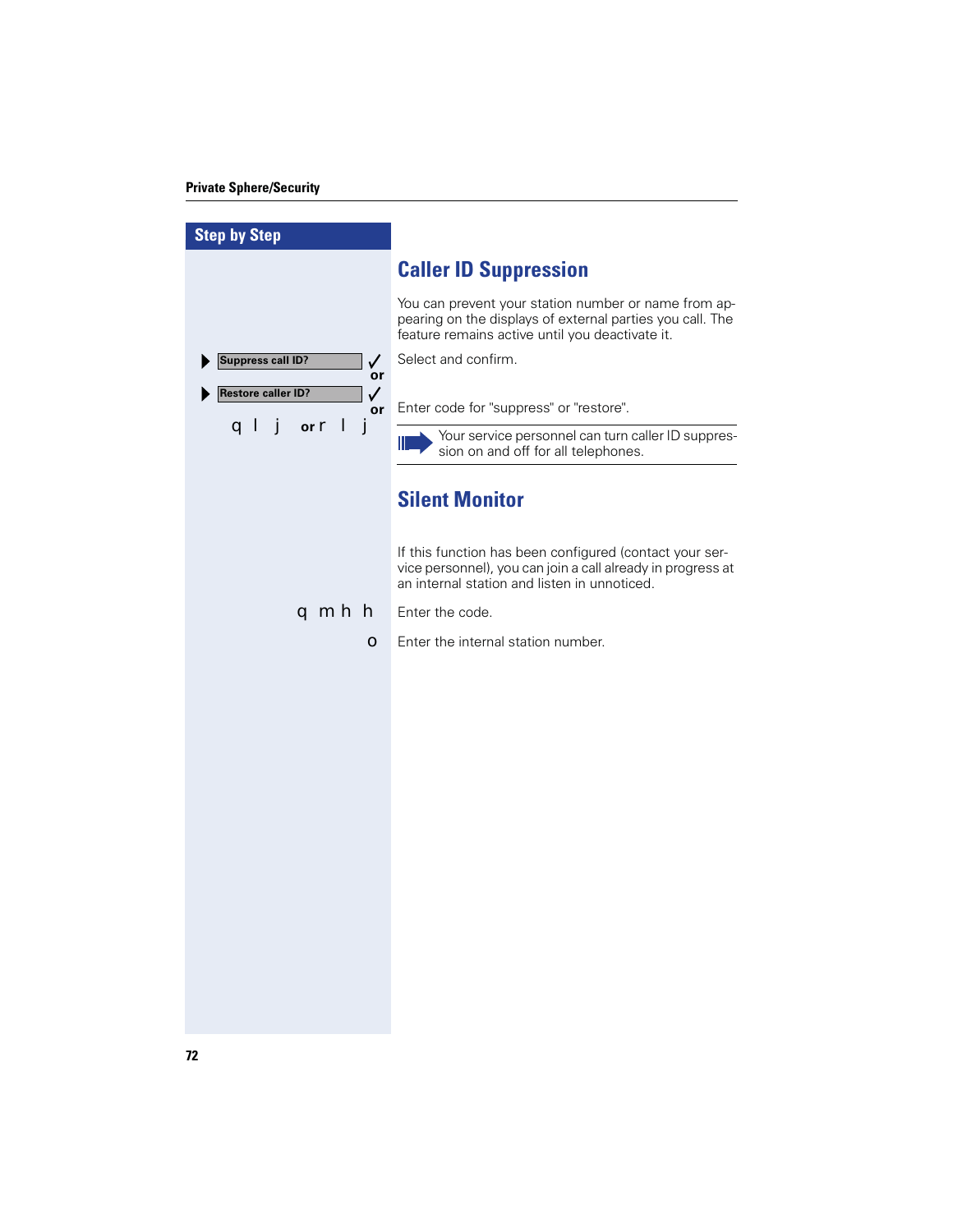| <b>Step by Step</b>    |                                                                                                                                                                                                           |
|------------------------|-----------------------------------------------------------------------------------------------------------------------------------------------------------------------------------------------------------|
|                        | <b>Monitoring a Room</b>                                                                                                                                                                                  |
|                        | A telephone can be used to monitor a room. The func-<br>tion must be activated on the telephone that you want<br>to monitor.<br>Calling this telephone lets you hear what is going on in<br>the room.     |
|                        | Activating the telephone to be monitored:                                                                                                                                                                 |
| Program/Service        | Press the key. The LED lights up.                                                                                                                                                                         |
| *88=Room monitor?<br>✓ | Select and confirm.                                                                                                                                                                                       |
| or                     |                                                                                                                                                                                                           |
| a I                    | Enter the code.                                                                                                                                                                                           |
|                        | You can either leave the telephone in speakerphone<br>mode (not available with optiPoint 500 economy and<br>optiPoint 500 basic) or lift the handset and leave it di-<br>rected towards the noise source. |
|                        | Deactivating the telephone to be monitored:                                                                                                                                                               |
| Program/Service        | Press the illuminated key. The LED goes out.                                                                                                                                                              |
| or                     |                                                                                                                                                                                                           |
| t                      | Replace the handset.                                                                                                                                                                                      |
|                        | <b>Monitoring the room:</b>                                                                                                                                                                               |
| О                      | Enter the internal number if the telephone in the room<br>you wish to monitor.                                                                                                                            |
|                        |                                                                                                                                                                                                           |
|                        |                                                                                                                                                                                                           |
|                        |                                                                                                                                                                                                           |
|                        |                                                                                                                                                                                                           |
|                        |                                                                                                                                                                                                           |
|                        |                                                                                                                                                                                                           |
|                        |                                                                                                                                                                                                           |
|                        |                                                                                                                                                                                                           |
|                        |                                                                                                                                                                                                           |
|                        |                                                                                                                                                                                                           |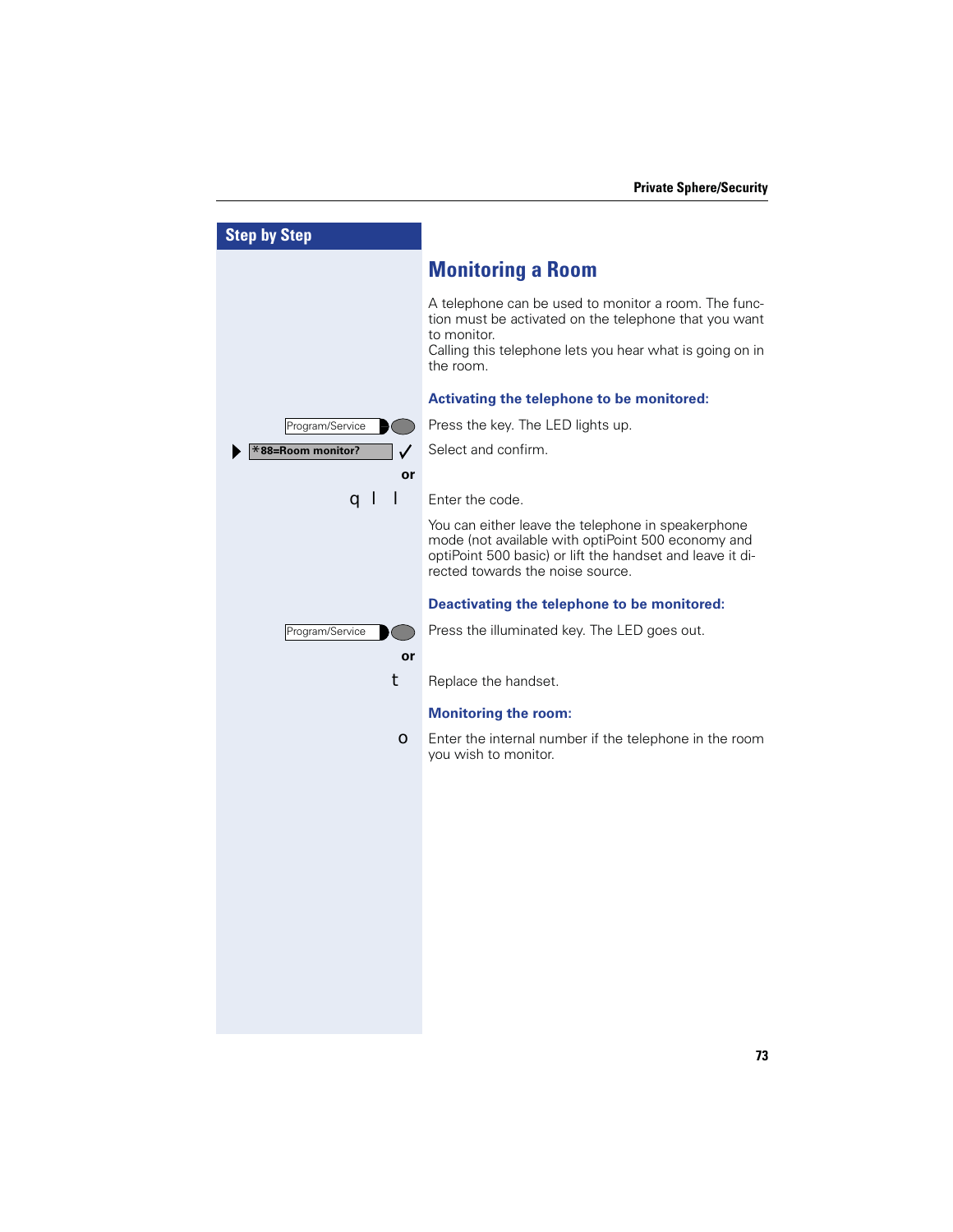## **Private Sphere/Security**

| <b>Step by Step</b>                 |                                                                                                                                                                                                                                                             |
|-------------------------------------|-------------------------------------------------------------------------------------------------------------------------------------------------------------------------------------------------------------------------------------------------------------|
|                                     | <b>Trace Call: Identifying Anonymous</b><br><b>Callers (Not for U.S.)</b>                                                                                                                                                                                   |
|                                     | You can have the carrier identify malicious external call-<br>ers. You can save the caller's station number during the<br>call or for 30 seconds after the call ends. However, it is<br>essential that you do not replace your handset during<br>this time. |
| Program/Service<br>and              | Press the key. The LED lights up.                                                                                                                                                                                                                           |
| *84=Trace call?<br>$\sqrt{2}$<br>or | Select and confirm.                                                                                                                                                                                                                                         |
| h<br>a l                            | Enter the code.                                                                                                                                                                                                                                             |
|                                     | After you have finished tracing the call, the data<br>Ш<br>is stored on the carrier's system. Now contact<br>your service personnel.                                                                                                                        |
|                                     |                                                                                                                                                                                                                                                             |
|                                     |                                                                                                                                                                                                                                                             |
|                                     |                                                                                                                                                                                                                                                             |
|                                     |                                                                                                                                                                                                                                                             |
|                                     |                                                                                                                                                                                                                                                             |
|                                     |                                                                                                                                                                                                                                                             |
|                                     |                                                                                                                                                                                                                                                             |
|                                     |                                                                                                                                                                                                                                                             |
|                                     |                                                                                                                                                                                                                                                             |
|                                     |                                                                                                                                                                                                                                                             |
|                                     |                                                                                                                                                                                                                                                             |
|                                     |                                                                                                                                                                                                                                                             |
|                                     |                                                                                                                                                                                                                                                             |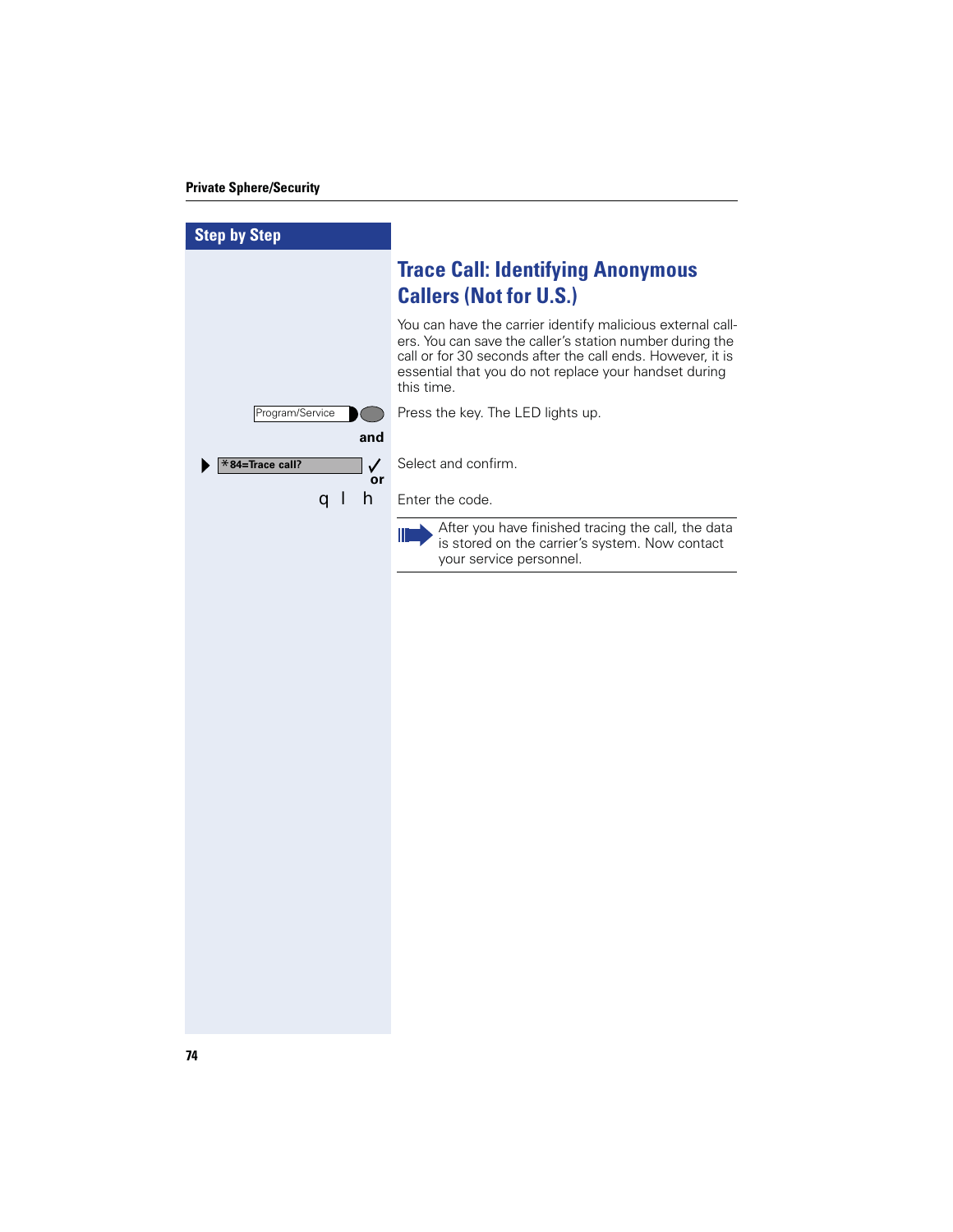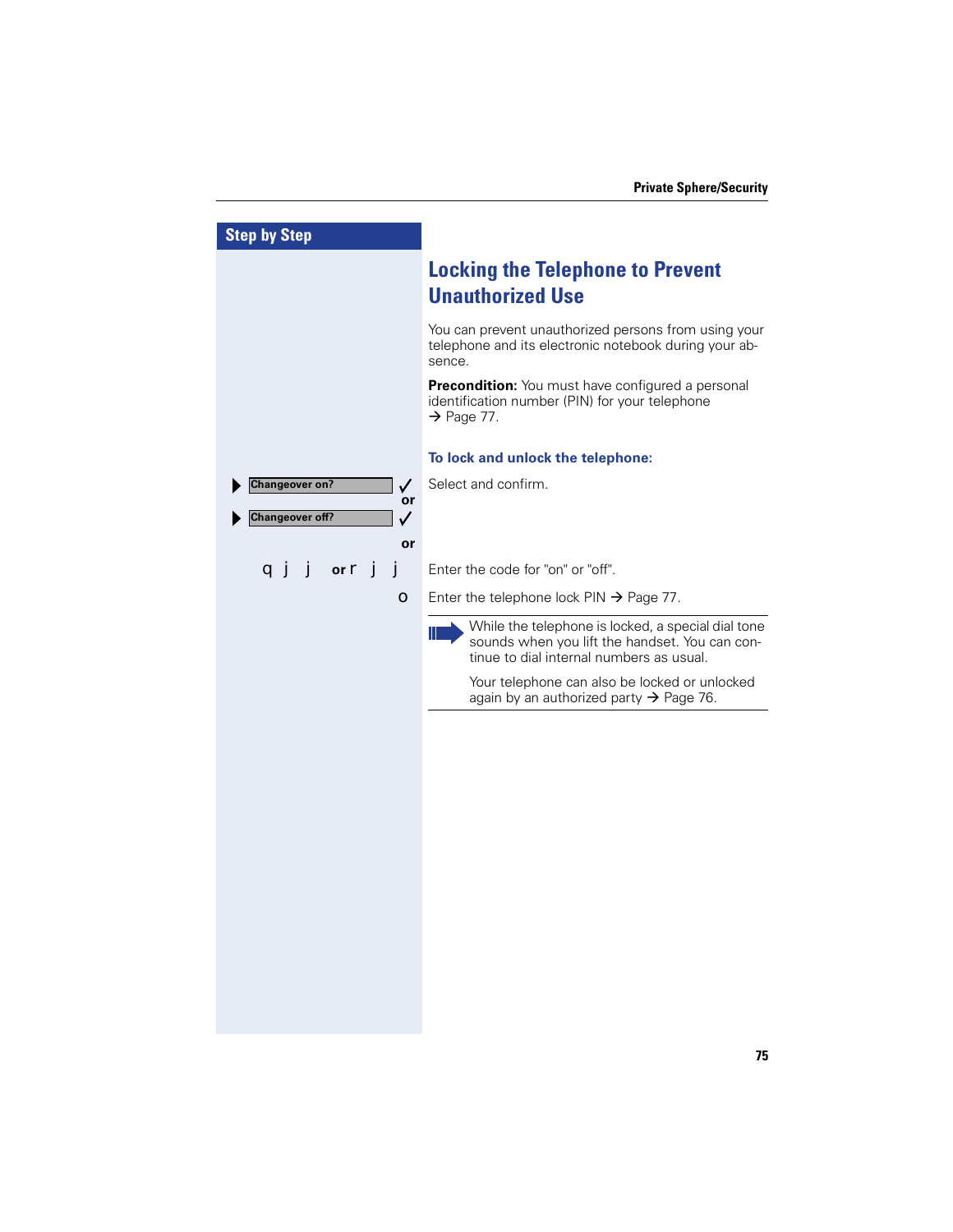## **Private Sphere/Security**

| <b>Step by Step</b>                                           |                                                                                                                                                                             |
|---------------------------------------------------------------|-----------------------------------------------------------------------------------------------------------------------------------------------------------------------------|
|                                                               | <b>Locking Another Telephone to Prevent</b><br><b>Unauthorized Use</b>                                                                                                      |
|                                                               | If this function has been configured (contact your<br>service personnel), you can lock other telephones to<br>prevent unauthorized use and then unlock them again<br>later. |
|                                                               | You can use this function to unlock the telephone for us-<br>ers who have locked their telephones and then forgot-<br>ten their PINs.                                       |
| Program/Service                                               | Press the key. The LED lights up.                                                                                                                                           |
| US: * 943=Lock all phones?<br>UK: * 943=Telephone Lock?<br>or | Confirm <sup>1</sup> .                                                                                                                                                      |
| qmhg                                                          | Enter the code.                                                                                                                                                             |
| О                                                             | Enter the internal number of the telephones that you<br>want to lock or unlock.                                                                                             |
| $* =$ Lock phone?<br>$\checkmark$<br>or<br>#=Unlock phone?    | Confirm.                                                                                                                                                                    |
| or<br>$\mathbf q$ or $\mathbf r$                              | Enter the code.                                                                                                                                                             |
|                                                               |                                                                                                                                                                             |
|                                                               |                                                                                                                                                                             |
|                                                               |                                                                                                                                                                             |
|                                                               |                                                                                                                                                                             |
|                                                               |                                                                                                                                                                             |
|                                                               | "Different Displays in a HiPath 4000 Environment<br>$[1]$<br>(Not for HiPath 500)" $\rightarrow$ Page 112                                                                   |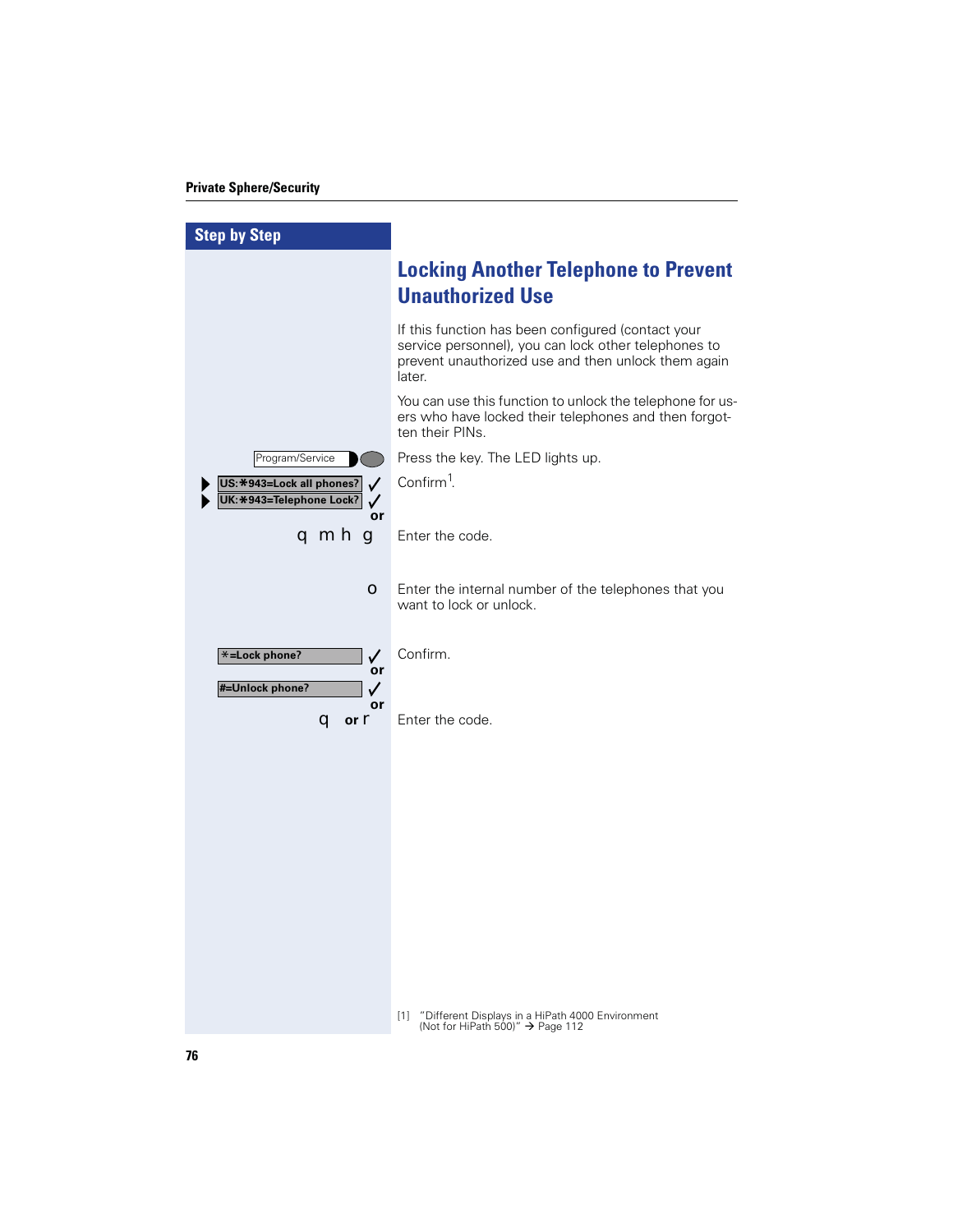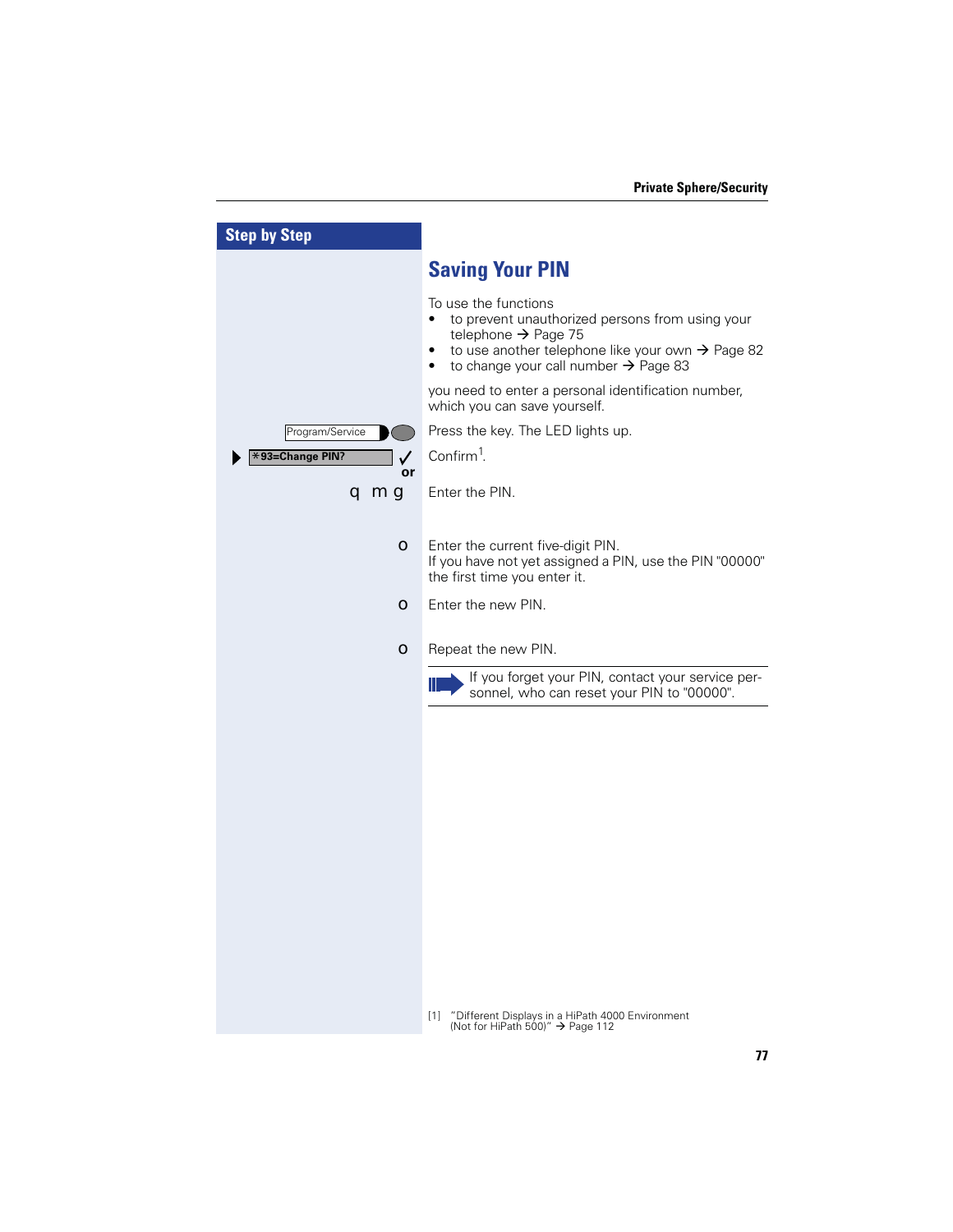| <b>Step by Step</b>                                    |                                                                                                                                                                                                                                                                                                        |
|--------------------------------------------------------|--------------------------------------------------------------------------------------------------------------------------------------------------------------------------------------------------------------------------------------------------------------------------------------------------------|
|                                                        | <b>Using Other Functions</b>                                                                                                                                                                                                                                                                           |
|                                                        | <b>Sending a Message</b>                                                                                                                                                                                                                                                                               |
|                                                        | You can send short text messages (infotexts) to single<br>users or groups of users who have system telephones.<br>On system telephones with no display (e.g.<br>optiPoint 500 entry), on ISDN, pulse or tone dialling<br>telephones, transmitted text messages will be saved as<br>a callback request. |
|                                                        | <b>Creating and Sending a Message</b>                                                                                                                                                                                                                                                                  |
| US: Send message?<br>$\checkmark$<br>JK: Send Message? | Select and confirm.                                                                                                                                                                                                                                                                                    |
| ✓<br>or<br>a j                                         | Enter the code.                                                                                                                                                                                                                                                                                        |
| $\bullet$                                              | Enter the internal station number of the recipient or<br>group.                                                                                                                                                                                                                                        |
| 0=Please call back<br>$\checkmark$                     | Select and confirm the preprogrammed message<br>(which can be changed by service personnel).                                                                                                                                                                                                           |
| or<br>d …m                                             | Enter the code directly.<br>The codes appear on the screen, next to the messages<br>to which they are assigned.                                                                                                                                                                                        |
| or                                                     |                                                                                                                                                                                                                                                                                                        |
| Enter message text?<br>$\checkmark$                    | Select and confirm.                                                                                                                                                                                                                                                                                    |
|                                                        |                                                                                                                                                                                                                                                                                                        |
|                                                        |                                                                                                                                                                                                                                                                                                        |
|                                                        |                                                                                                                                                                                                                                                                                                        |
|                                                        |                                                                                                                                                                                                                                                                                                        |
|                                                        |                                                                                                                                                                                                                                                                                                        |
|                                                        |                                                                                                                                                                                                                                                                                                        |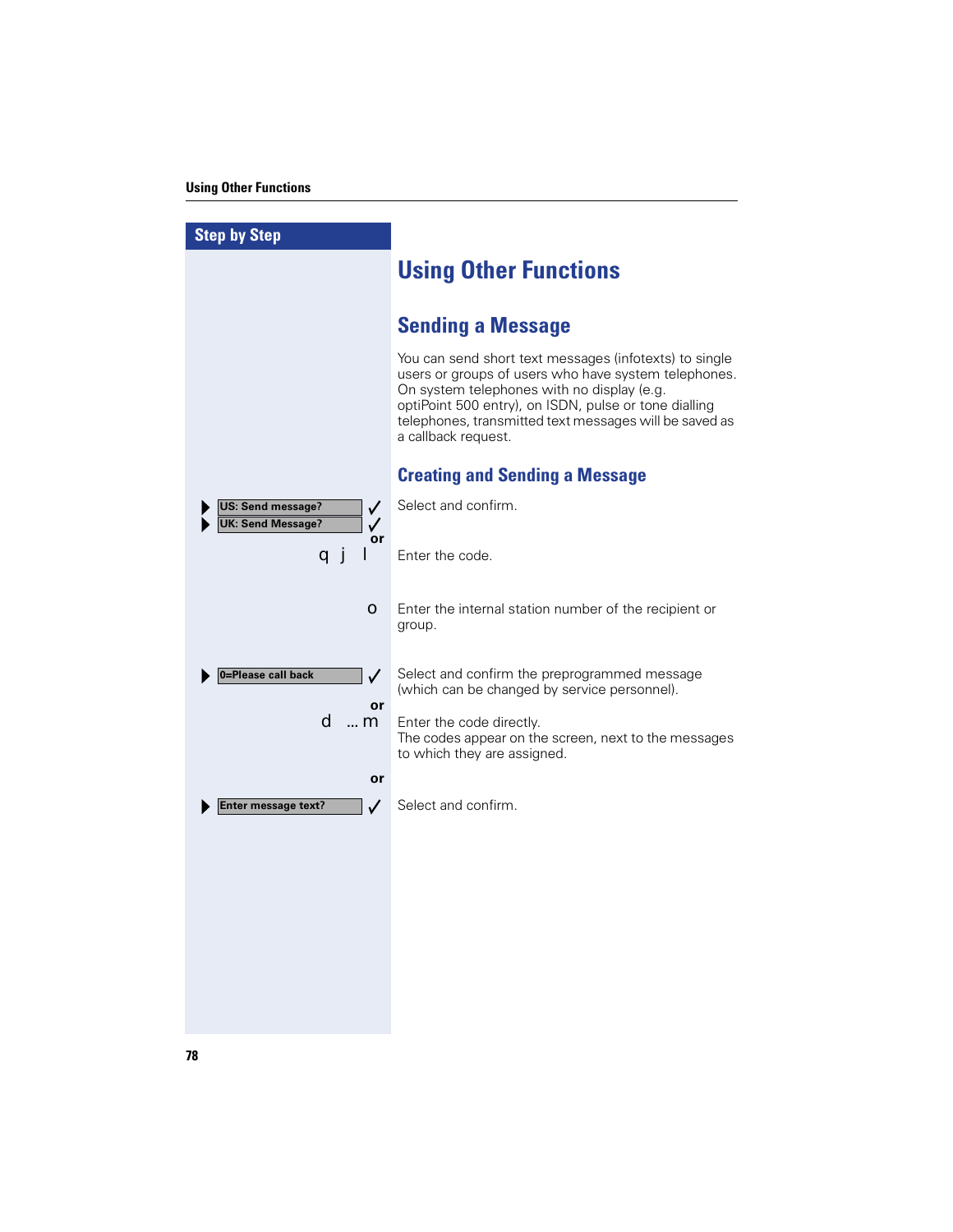| <b>Step by Step</b>                             |                                                                                                                                 |                 |                      |                |    |    |                                                 |
|-------------------------------------------------|---------------------------------------------------------------------------------------------------------------------------------|-----------------|----------------------|----------------|----|----|-------------------------------------------------|
|                                                 | <b>Entering text via the keypad</b>                                                                                             |                 |                      |                |    |    |                                                 |
| d  m, q, r                                      | Enter text (max. 24 characters) via the keypad. Digit<br>keys must be pressed a specific number of times to en-<br>ter letters. |                 |                      |                |    |    |                                                 |
|                                                 | Example:<br>"R" = Press the $\blacksquare$ key once and the $\blacksquare$ key three<br>times.                                  |                 |                      |                |    |    |                                                 |
|                                                 | key                                                                                                                             | 1x              | 2x                   | 3x             | 4x | 5x |                                                 |
|                                                 | e                                                                                                                               | $\overline{11}$ | 1                    |                |    |    |                                                 |
|                                                 | f                                                                                                                               | a               | b                    | C              | 2  |    |                                                 |
|                                                 | g                                                                                                                               | d               | e                    | $\mathsf{f}$   | 3  |    |                                                 |
|                                                 | h                                                                                                                               | g               | h                    | i.             | 4  |    |                                                 |
|                                                 | i                                                                                                                               | İ               | k                    | $\mathsf{L}$   | 5  |    |                                                 |
|                                                 | j                                                                                                                               | m               | n.                   | $\circ$        | 6  |    |                                                 |
|                                                 | k                                                                                                                               | р               | q                    | r              | S  | 7  |                                                 |
|                                                 | н                                                                                                                               | t               | u                    | $\vee$         | 8  |    |                                                 |
|                                                 | m                                                                                                                               | W               | X                    | У              | Z  | 9  |                                                 |
|                                                 | d                                                                                                                               | $[2]$           | $\ddot{\phantom{a}}$ | $\overline{a}$ | 0  |    |                                                 |
|                                                 | q                                                                                                                               | $\boxed{3}$     |                      |                |    |    |                                                 |
|                                                 | r                                                                                                                               | $[1]$           |                      |                |    |    |                                                 |
|                                                 | [1] Delete the character to the left<br>[2] Space                                                                               |                 |                      |                |    |    |                                                 |
|                                                 | [3] Next letter in upper-case                                                                                                   |                 |                      |                |    |    |                                                 |
|                                                 | After entering text:                                                                                                            |                 |                      |                |    |    |                                                 |
|                                                 | Confirm.                                                                                                                        |                 |                      |                |    |    |                                                 |
| Send?<br>$\checkmark$                           |                                                                                                                                 |                 |                      |                |    |    |                                                 |
|                                                 | <b>Displaying and Deleting Messages You Have</b><br><b>Sent</b>                                                                 |                 |                      |                |    |    |                                                 |
| <b>View sent message?</b><br>$\checkmark$<br>or | Select and confirm.                                                                                                             |                 |                      |                |    |    |                                                 |
| ı<br>r j                                        | Enter the code.                                                                                                                 |                 |                      |                |    |    |                                                 |
| $\checkmark$                                    | Follow the display prompts.                                                                                                     |                 |                      |                |    |    |                                                 |
|                                                 |                                                                                                                                 |                 |                      |                |    |    | Texts sent to groups can be deleted only by the |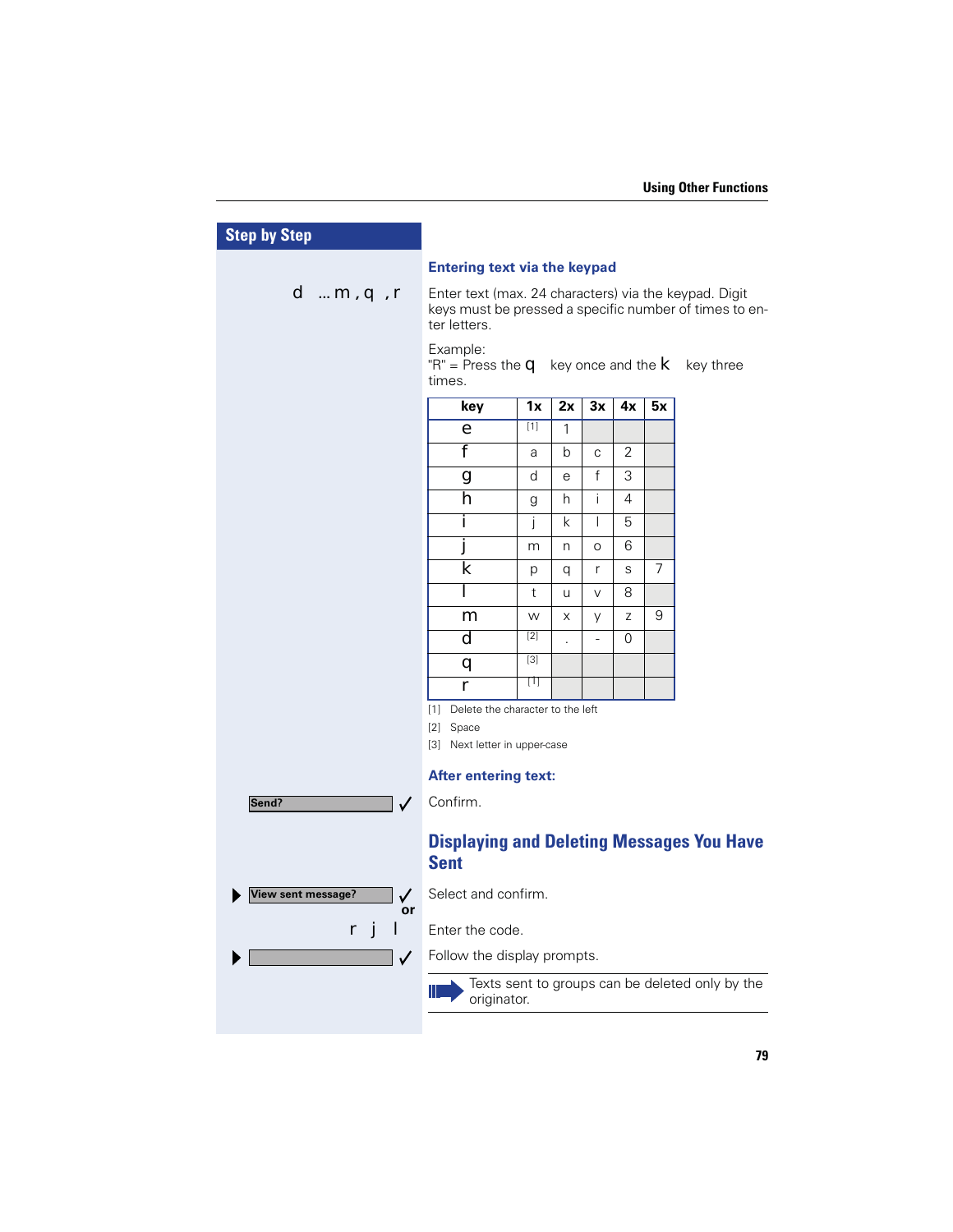## **Using Other Functions**

| <b>Step by Step</b>                                                       |                                                                                         |
|---------------------------------------------------------------------------|-----------------------------------------------------------------------------------------|
|                                                                           | <b>Answering Messages</b>                                                               |
|                                                                           | "Messages received:" appears on your screen, along<br>with an indication of the length. |
| <b>US: View messages?</b><br>$\checkmark$<br><b>UK: Display Messages?</b> | Confirm.                                                                                |
| $\checkmark$<br>$\checkmark$<br>▶                                         | Follow the display prompts.                                                             |
|                                                                           |                                                                                         |
|                                                                           |                                                                                         |
|                                                                           |                                                                                         |
|                                                                           |                                                                                         |
|                                                                           |                                                                                         |
|                                                                           |                                                                                         |
|                                                                           |                                                                                         |
|                                                                           |                                                                                         |
|                                                                           |                                                                                         |
|                                                                           |                                                                                         |
|                                                                           |                                                                                         |
|                                                                           |                                                                                         |
|                                                                           |                                                                                         |
|                                                                           |                                                                                         |
|                                                                           |                                                                                         |
|                                                                           |                                                                                         |
|                                                                           |                                                                                         |
|                                                                           |                                                                                         |
|                                                                           |                                                                                         |
|                                                                           |                                                                                         |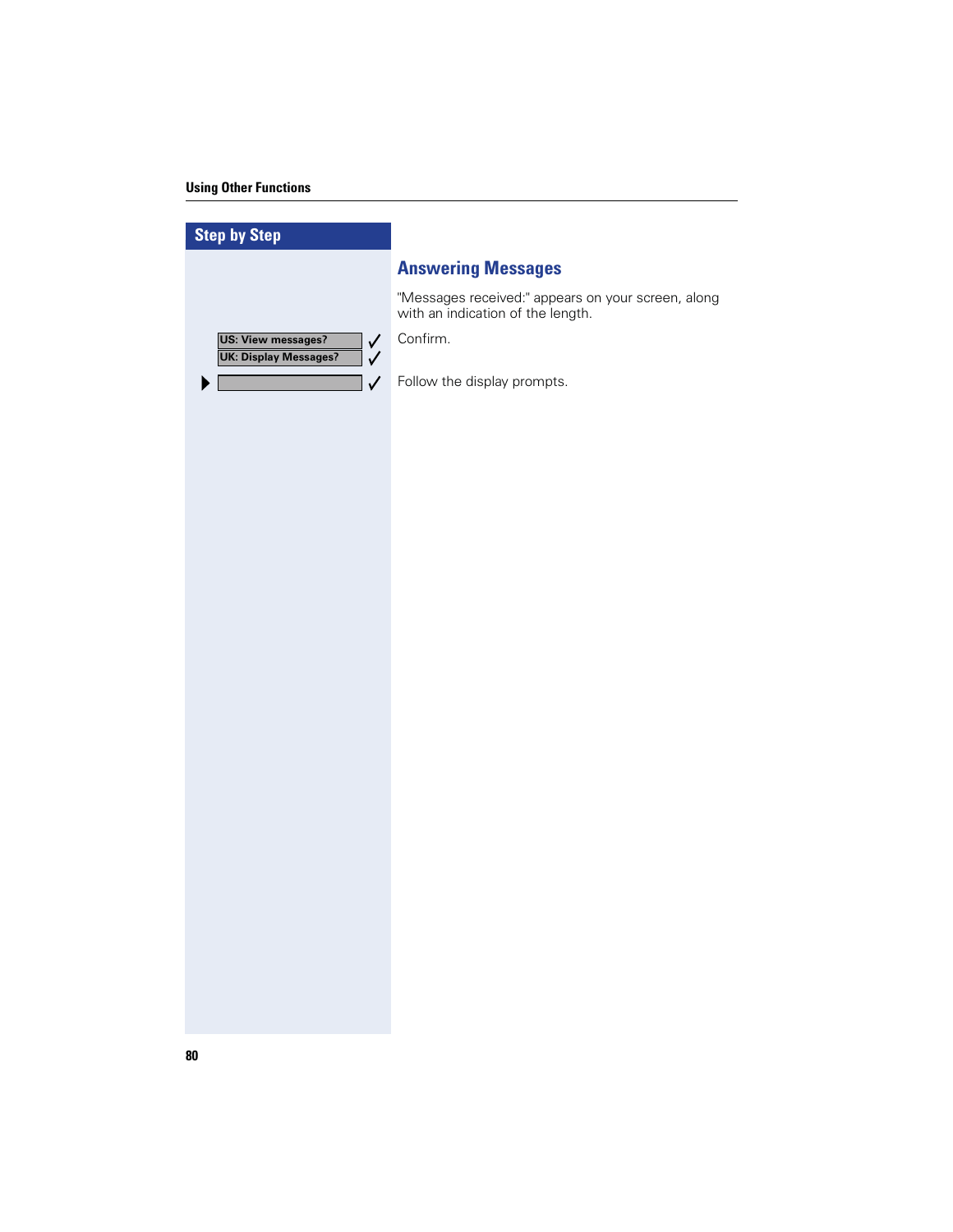| <b>Step by Step</b>                                      |                                                                                                                                                                                                                                |
|----------------------------------------------------------|--------------------------------------------------------------------------------------------------------------------------------------------------------------------------------------------------------------------------------|
|                                                          | <b>Leaving an Advisory Message</b>                                                                                                                                                                                             |
|                                                          | You can leave an advisory message on your telephone<br>screen for internal callers who want to reach you while<br>you are away from your desk.<br>When another party calls you, the message appears on<br>the caller's screen. |
| Advisory msg. on?<br>or                                  | Select and confirm.                                                                                                                                                                                                            |
| m<br>a j                                                 | Enter the code.                                                                                                                                                                                                                |
| 0=Back at:<br>✓                                          | Select and confirm the preprogrammed message<br>(which can be changed by service personnel).                                                                                                                                   |
| or<br>d …m                                               | Enter the code directly.<br>The codes appear on the screen, next to the messages<br>to which they are assigned.                                                                                                                |
|                                                          | You can add numeric input to preprogrammed<br>messages that end in a colon.                                                                                                                                                    |
| or                                                       |                                                                                                                                                                                                                                |
| <b>Enter message text?</b><br>$\boldsymbol{I}$           | Select and confirm.                                                                                                                                                                                                            |
| О                                                        | Enter text (max. 24 characters).                                                                                                                                                                                               |
|                                                          | For a detailed description, see $\rightarrow$ Page 79.                                                                                                                                                                         |
| US: Save?<br>$\checkmark$<br><b>UK: Save entry?</b><br>✓ | Confirm.                                                                                                                                                                                                                       |
|                                                          | <b>Deleting Advisory Messages</b>                                                                                                                                                                                              |
| Advisory msg. off<br>✓                                   | Select and confirm.                                                                                                                                                                                                            |
| or<br>m                                                  | Enter the code.                                                                                                                                                                                                                |
| or                                                       | If you have programmed an "Advisory message" key<br>$\rightarrow$ Page 60: The LED lights up. Press the key.                                                                                                                   |
|                                                          |                                                                                                                                                                                                                                |
|                                                          |                                                                                                                                                                                                                                |
|                                                          |                                                                                                                                                                                                                                |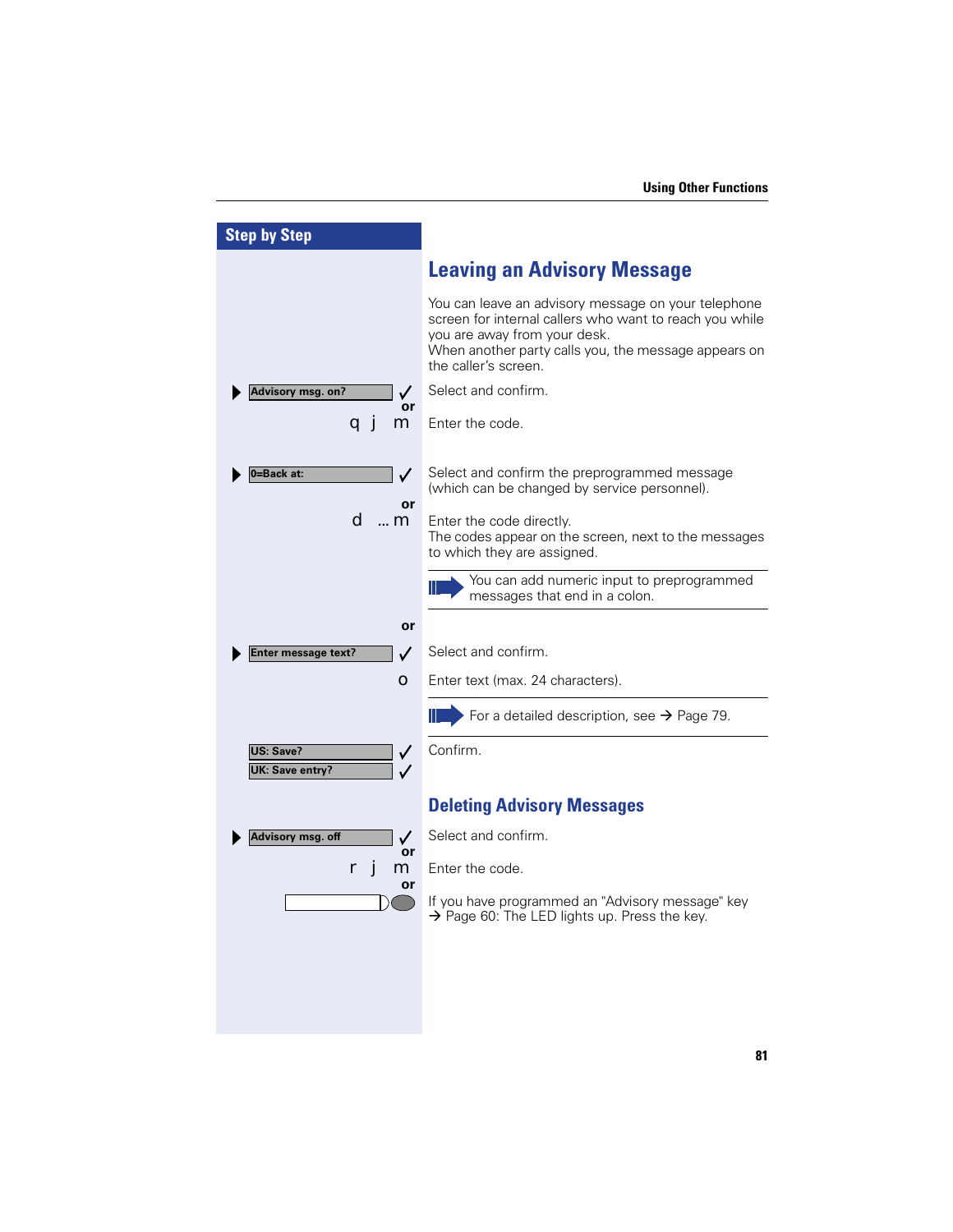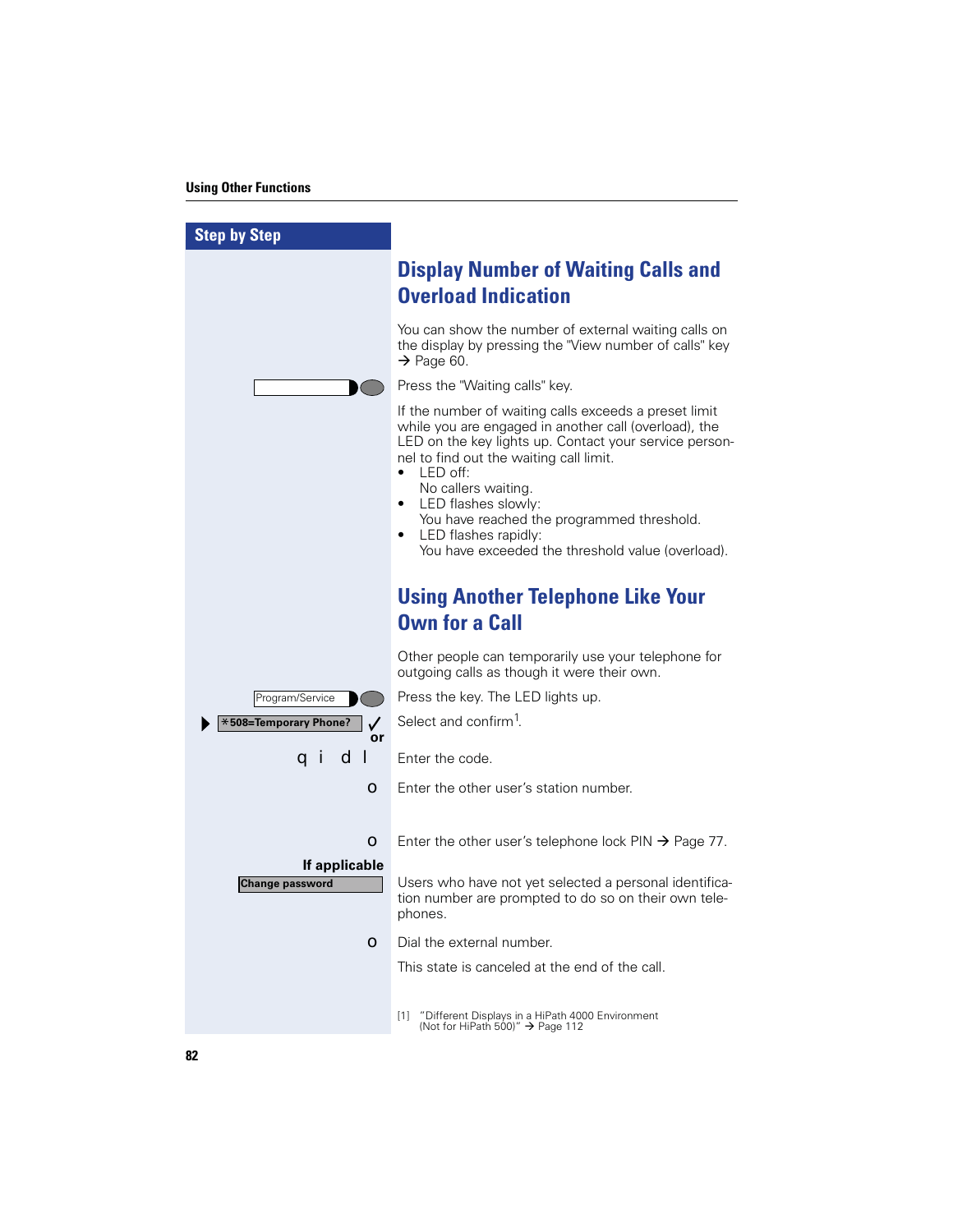| <b>Step by Step</b>                            |                                                                                                                                                                                                                                                                                                                          |
|------------------------------------------------|--------------------------------------------------------------------------------------------------------------------------------------------------------------------------------------------------------------------------------------------------------------------------------------------------------------------------|
|                                                | <b>Change call number (relocate)</b>                                                                                                                                                                                                                                                                                     |
|                                                | You can put your call number on every other available<br>telephone when it is set up (ask your service person-<br>nel).<br>Your previous telephone then receives the old call num-<br>ber of your new telephone. The call number together<br>with the settings (e.g. programmed keys) of the tele-<br>phone are changed. |
|                                                | <b>Precondition:</b> Your old and new telephone are the first<br>telephones at each connection. The telephone are in<br>idle state.                                                                                                                                                                                      |
|                                                | The following procedure is carried out on the new tele-<br>phone.                                                                                                                                                                                                                                                        |
| Program/Service                                | Press the key. The LED lights up.                                                                                                                                                                                                                                                                                        |
| *9419=Relocate?                                | Select and confirm.                                                                                                                                                                                                                                                                                                      |
| or<br>qmhem                                    | Enter the code.                                                                                                                                                                                                                                                                                                          |
| О                                              | Enter your own call number.                                                                                                                                                                                                                                                                                              |
| O                                              | Enter code (telephone lock) $\rightarrow$ Page 77.<br>(This is not necessary if you have not determined a code<br>yet).                                                                                                                                                                                                  |
| <b>Complete Relocate</b><br>$\checkmark$<br>or | Confirm.                                                                                                                                                                                                                                                                                                                 |
| mhem                                           | Enter the code.                                                                                                                                                                                                                                                                                                          |
|                                                | If you exchange call numbers from different sys-<br>tem telephones, all programmed keys are re-<br>placed with the default assignment.<br>You can, however, connect your telephone to an-<br>other connection and carry out the procedure.                                                                               |
|                                                |                                                                                                                                                                                                                                                                                                                          |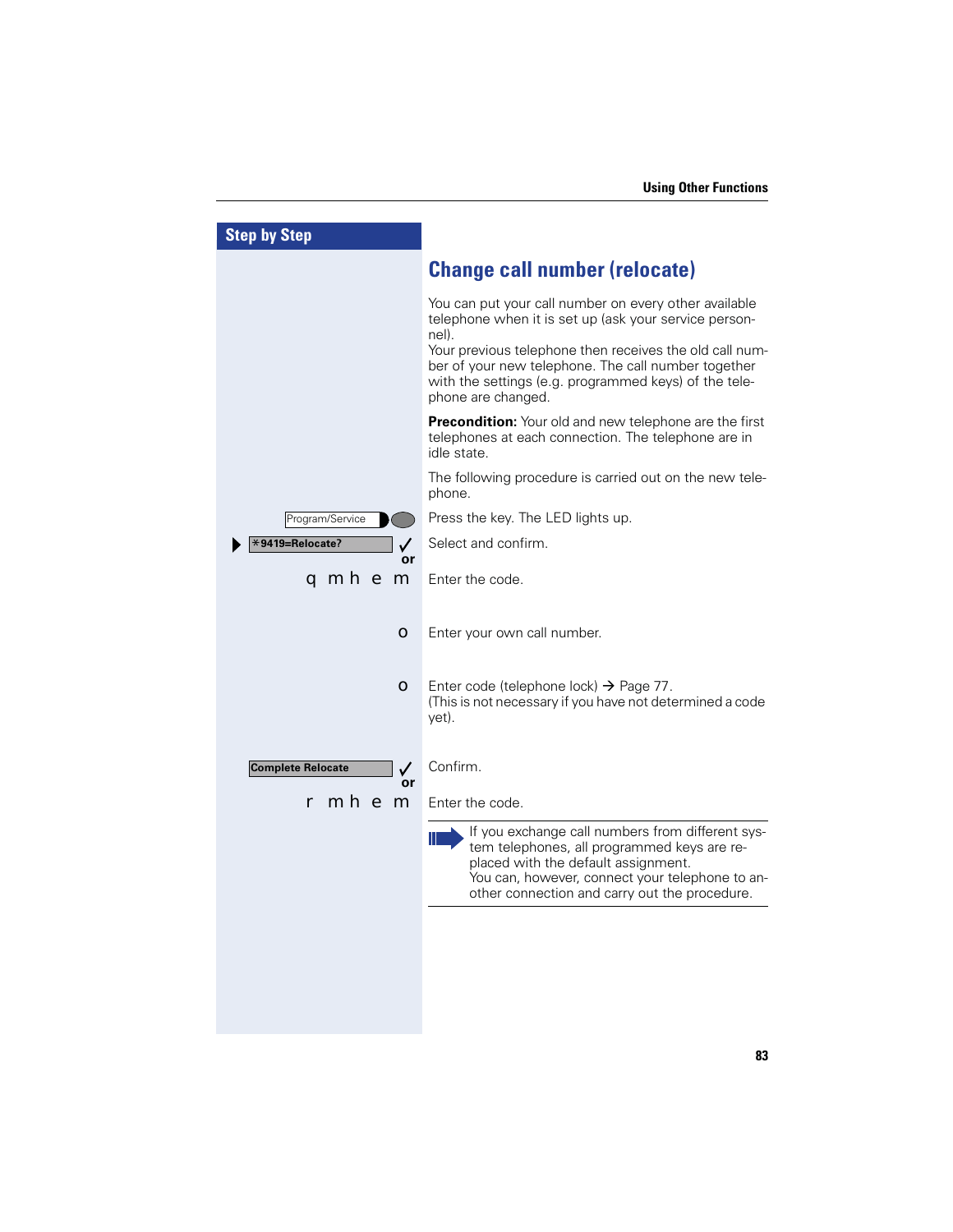| <b>Step by Step</b>                |                                                                                                                                                                                                                                 |
|------------------------------------|---------------------------------------------------------------------------------------------------------------------------------------------------------------------------------------------------------------------------------|
|                                    | <b>Fax Details and Message on Answer-</b><br>ing Machine                                                                                                                                                                        |
|                                    | If a fax or answering machine is connected to your sys-<br>tem and you have assigned the "Fax details" function to<br>a programmable key $\rightarrow$ Page 60, the key lights up when<br>a fax or a message has been received. |
|                                    | <b>Deactivating indication:</b>                                                                                                                                                                                                 |
|                                    | Press the illuminated "Fax details" key. The LED goes<br>out.                                                                                                                                                                   |
|                                    | <b>Resetting Services and Functions</b>                                                                                                                                                                                         |
|                                    | <b>(System-Wide Cancellation for a Tele-</b>                                                                                                                                                                                    |
|                                    | phone)                                                                                                                                                                                                                          |
|                                    | There is a general reset procedure for activated func-<br>tions. The following functions are canceled, if they were<br>activated:                                                                                               |
|                                    | Forwarding on<br>$\bullet$<br>Advisory msg. on<br>$\bullet$<br>Ringing group on<br>Hunting group off<br>Suppress call ID<br>Waiting tone off<br>DND on<br>Ringer cutoff on<br>Messages received:<br>View callbacks              |
| Program/Service                    | Press the key. The LED lights up.                                                                                                                                                                                               |
| #0=Reset services?<br>$\checkmark$ | Select and confirm <sup>1</sup> .                                                                                                                                                                                               |
| or<br>$\mathbf d$                  | Enter the code.                                                                                                                                                                                                                 |
|                                    |                                                                                                                                                                                                                                 |
|                                    | "Different Displays in a HiPath 4000 Environment<br>$\lceil 1 \rceil$<br>(Not for HiPath 500)" $\rightarrow$ Page 112                                                                                                           |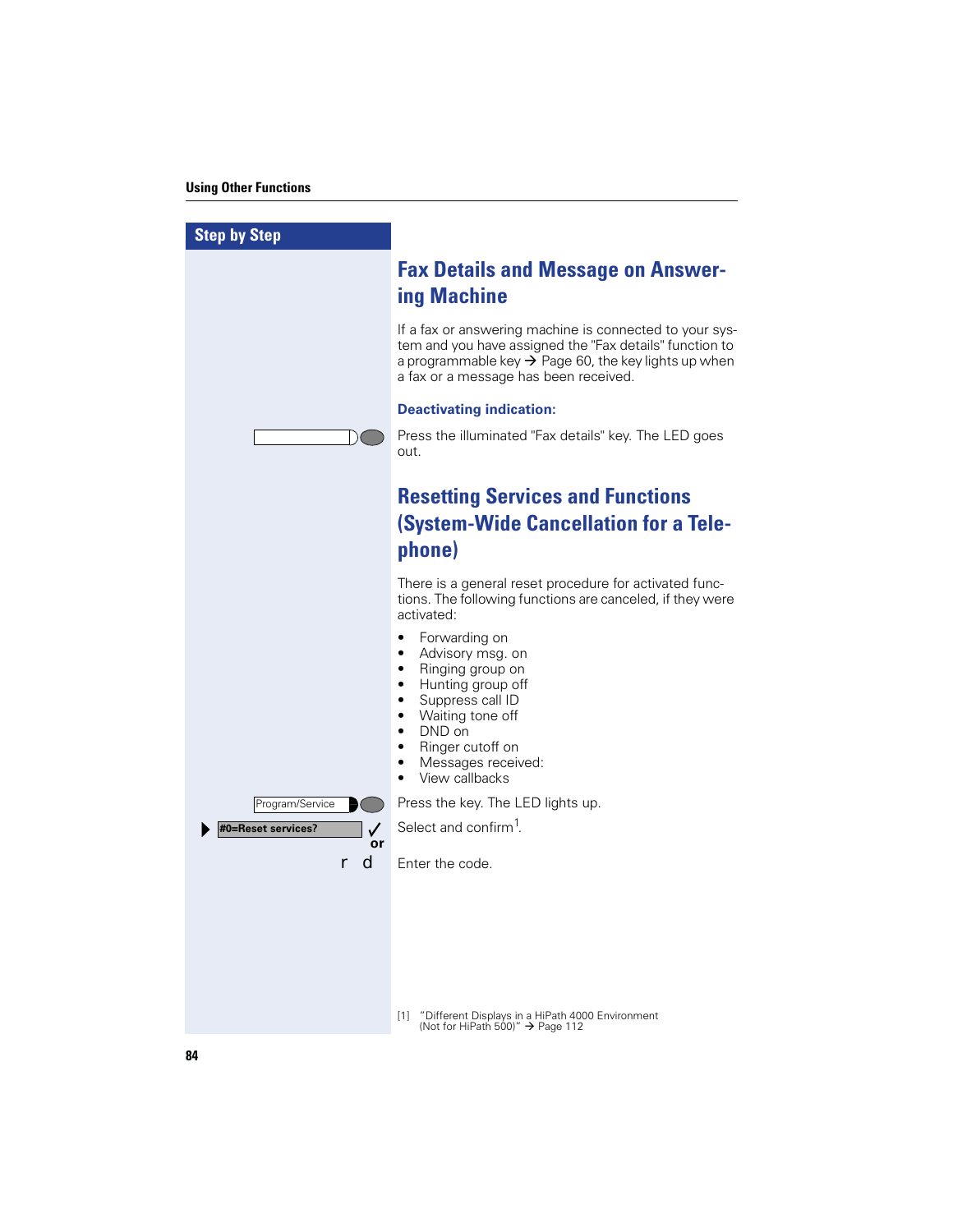| <b>Step by Step</b>                        |                                                                                                                                                                                                                                                                                                                                                                                                                                                                                                                                                                                                 |
|--------------------------------------------|-------------------------------------------------------------------------------------------------------------------------------------------------------------------------------------------------------------------------------------------------------------------------------------------------------------------------------------------------------------------------------------------------------------------------------------------------------------------------------------------------------------------------------------------------------------------------------------------------|
|                                            | <b>Activating Functions for Another Tele-</b><br>phone                                                                                                                                                                                                                                                                                                                                                                                                                                                                                                                                          |
|                                            | If this function has been configured (contact your ser-<br>vice personnel), you can turn the following functions on<br>and off for other telephones. This feature is also known<br>as associated service.                                                                                                                                                                                                                                                                                                                                                                                       |
|                                            | Do not disturb, code: *97/#97 → Page 71<br>Call forwarding, code: *11, *12, *13/#1 → Page 22<br>٠<br>Locking and unlocking telephone,<br>$\bullet$<br>code: *66/#66 → Page 75<br>Group ringing, code: *81/#81 → Page 92<br>٠<br>Leaving an advisory message,<br>٠<br>code: *69/#69 → Page 81<br>Group call,<br>٠<br>code: *85/#85 → Page 92<br>Reset services and functions,<br>٠<br>code: #0 $\rightarrow$ Page 84<br>Control relay,<br>$\bullet$<br>code: *90/#90 → Page 90<br>Night service, code: *44/#44 → Page 59<br>٠<br>Timed reminders,<br>$\bullet$<br>code $*65 \rightarrow$ Page 66 |
| Program/Service                            | Press the key. The LED lights up.                                                                                                                                                                                                                                                                                                                                                                                                                                                                                                                                                               |
| *83=Associated serv?<br>$\checkmark$<br>or | Confirm.                                                                                                                                                                                                                                                                                                                                                                                                                                                                                                                                                                                        |
| q I<br>g                                   | Enter the code.                                                                                                                                                                                                                                                                                                                                                                                                                                                                                                                                                                                 |
| $\bullet$                                  | Enter the internal number of the telephone for which<br>you want to activate the function.                                                                                                                                                                                                                                                                                                                                                                                                                                                                                                      |
| O                                          | Enter the code, such as $*97$ for do not disturb.                                                                                                                                                                                                                                                                                                                                                                                                                                                                                                                                               |
|                                            | Follow the prompts on the screen for any further input.                                                                                                                                                                                                                                                                                                                                                                                                                                                                                                                                         |
|                                            |                                                                                                                                                                                                                                                                                                                                                                                                                                                                                                                                                                                                 |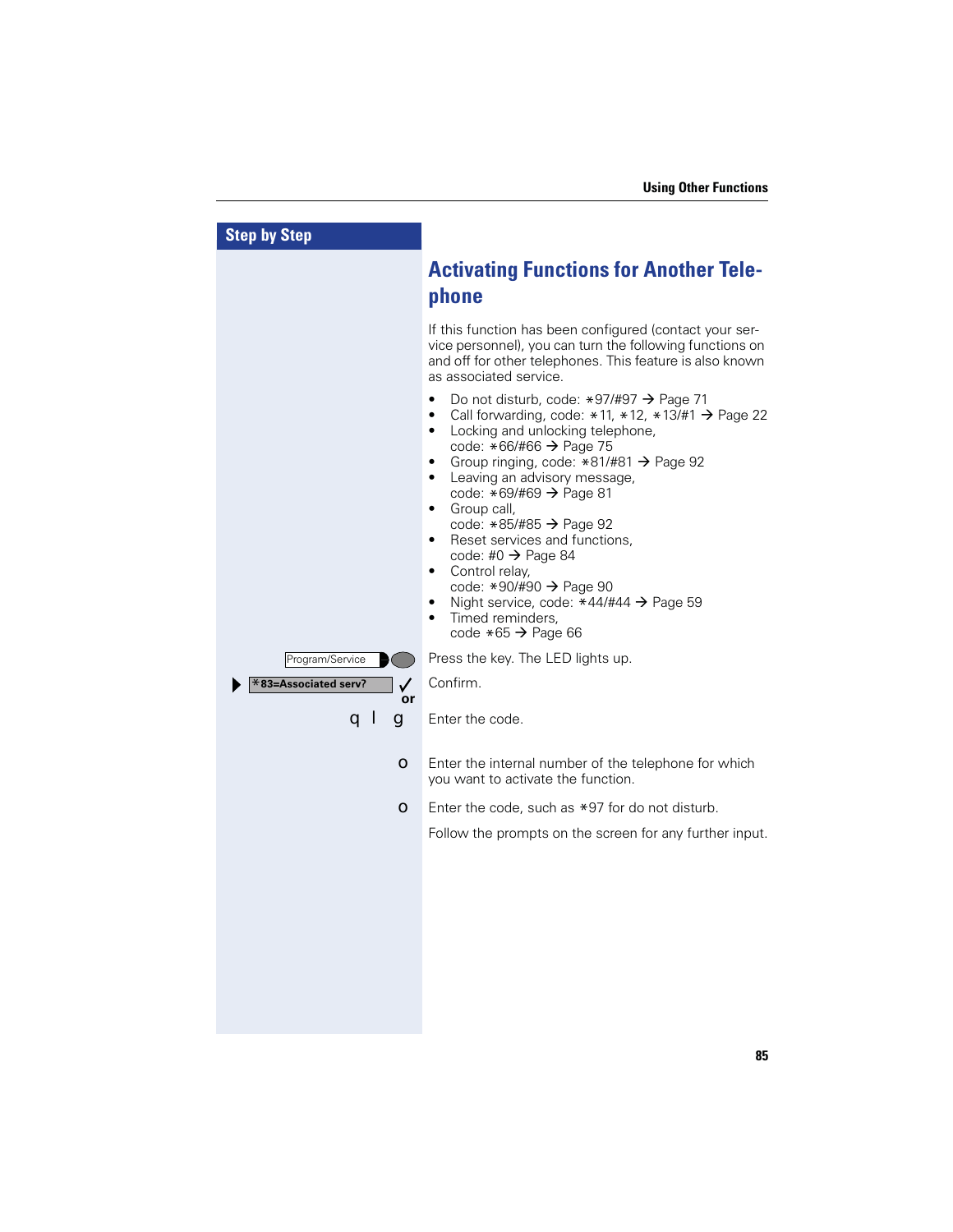| <b>Step by Step</b> |                                                                                                                                                                                                                                                                                                                                                                                                                                                                                                                                                                                                                                                                                                                                                                                                                                                                                                                                                                                                                                                                                                                               |
|---------------------|-------------------------------------------------------------------------------------------------------------------------------------------------------------------------------------------------------------------------------------------------------------------------------------------------------------------------------------------------------------------------------------------------------------------------------------------------------------------------------------------------------------------------------------------------------------------------------------------------------------------------------------------------------------------------------------------------------------------------------------------------------------------------------------------------------------------------------------------------------------------------------------------------------------------------------------------------------------------------------------------------------------------------------------------------------------------------------------------------------------------------------|
|                     | <b>Using System Functions from the Outside</b><br><b>(DISA: Direct Inward System Access)</b>                                                                                                                                                                                                                                                                                                                                                                                                                                                                                                                                                                                                                                                                                                                                                                                                                                                                                                                                                                                                                                  |
|                     | If this function has been configured (contact your ser-<br>vice personnel), you can set up external outgoing calls<br>from outside the system, just like an internal user. You<br>can also activate and deactivate the following functions<br>in your system:                                                                                                                                                                                                                                                                                                                                                                                                                                                                                                                                                                                                                                                                                                                                                                                                                                                                 |
|                     | Reset services and functions,<br>$\bullet$<br>code: #0 $\rightarrow$ Page 84<br>Call forwarding, code: $*1/\#1$ $\rightarrow$ Page 22<br>$\bullet$<br>Lock and unlock all phones,<br>٠<br>code: $*66/\#66 \rightarrow$ Page 75<br>Save PIN,<br>$\bullet$<br>code: $*93 \rightarrow$ Page 77<br>Send a message,<br>$\bullet$<br>code: $*68/\#68 \rightarrow$ Page 78<br>Leave an advisory message,<br>$\bullet$<br>code: $*69/\#69 \rightarrow$ Page 81<br>Group ringing, code: *81/#81 → Page 92<br>$\bullet$<br>Group call, code: $*85/#85 \rightarrow$ Page 92<br>$\bullet$<br>Suppress caller ID,<br>$\bullet$<br>code: *86/#86 → Page 72<br>Waiting tone, code: *87/#87 → Page 50<br>$\bullet$<br>Open door, code: $*61 \rightarrow$ Page 35<br>$\bullet$<br>Door opener on/off, code: $*89/#89 \rightarrow$ Page 36<br>$\bullet$<br>Control relay, code: *90/#90 → Page 90<br>$\bullet$<br>Do not disturb, code: *97/#97 → Page 71<br>$\bullet$<br>Ringer cutoff function, code: *98/#98 → Page 71<br>$\bullet$<br>Speed-dialing, code: *7 → Page 40<br>$\bullet$<br>Associated service, code: $*83 \rightarrow$ Page 85 |
|                     | <b>Precondition:</b> You have a telephone that uses tone di-<br>aling (DTMF dialing) or you can switch your telephone<br>to tone dialing. The telephone is not connected to the<br>system.                                                                                                                                                                                                                                                                                                                                                                                                                                                                                                                                                                                                                                                                                                                                                                                                                                                                                                                                    |
| $\bullet$ .         | Set up a call to the system. Enter the station number<br>(contact your service personnel).                                                                                                                                                                                                                                                                                                                                                                                                                                                                                                                                                                                                                                                                                                                                                                                                                                                                                                                                                                                                                                    |
|                     | • Wait for a continuous tone (if necessary switch the tele-<br>phone to tone dialing), then enter the internal number<br>that has been assigned to you and the associated PIN.                                                                                                                                                                                                                                                                                                                                                                                                                                                                                                                                                                                                                                                                                                                                                                                                                                                                                                                                                |
| r                   | Enter the code (necessary only if programmed in the<br>system).                                                                                                                                                                                                                                                                                                                                                                                                                                                                                                                                                                                                                                                                                                                                                                                                                                                                                                                                                                                                                                                               |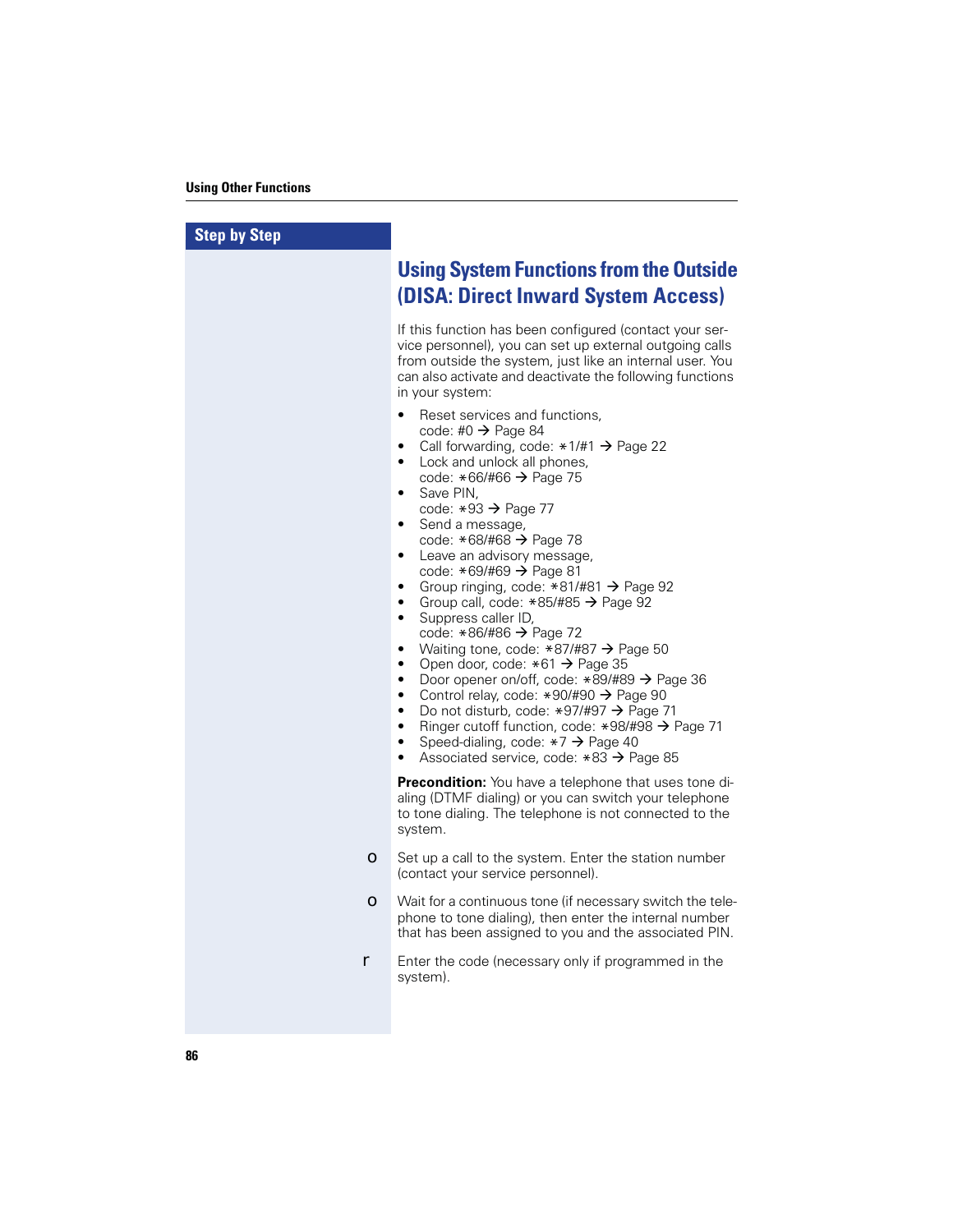| <b>Step by Step</b>                                                                                                                                                                                                                                                                                                               |  |
|-----------------------------------------------------------------------------------------------------------------------------------------------------------------------------------------------------------------------------------------------------------------------------------------------------------------------------------|--|
| Wait for a dial tone and then enter the code, such as<br>$\bullet$<br>*97 for Do not disturb on. Make other inputs as neces-<br>sary; (refer to the operating instructions for pulse and<br>DTMF telephones).<br>or<br>Dial the external number.<br>$\bullet$                                                                     |  |
| You can only execute one function at a time, or<br>$\mathbb{H}$<br>set up only one outgoing connection.<br>The connection is immediately released after<br>successful activation of a function.<br>In the case of an external-external call, the con-<br>nection is released as soon as either of the par-<br>ties ends the call. |  |
|                                                                                                                                                                                                                                                                                                                                   |  |
|                                                                                                                                                                                                                                                                                                                                   |  |
|                                                                                                                                                                                                                                                                                                                                   |  |
|                                                                                                                                                                                                                                                                                                                                   |  |
|                                                                                                                                                                                                                                                                                                                                   |  |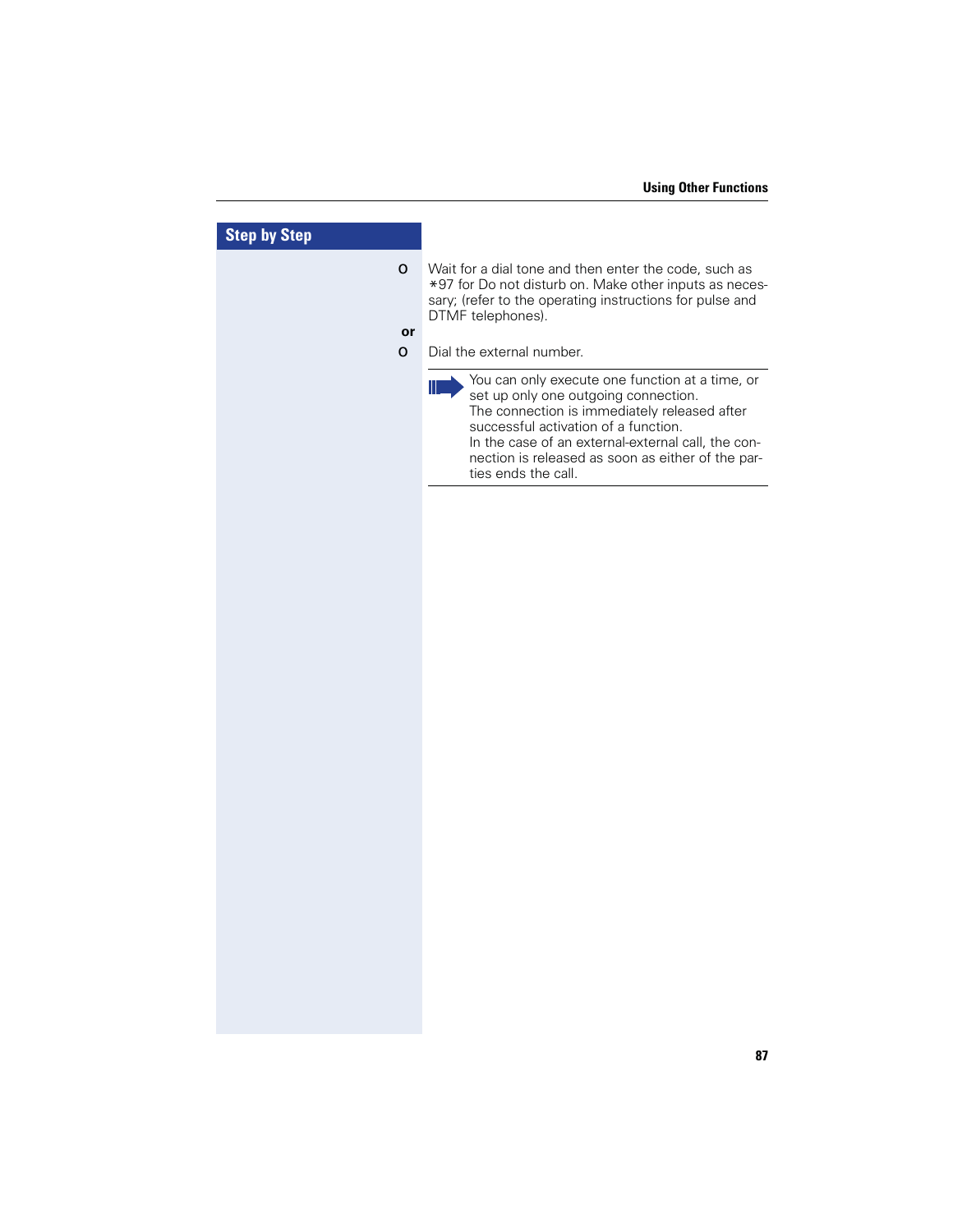## **Using Other Functions**

| <b>Step by Step</b>        |                                                                                                                                                 |
|----------------------------|-------------------------------------------------------------------------------------------------------------------------------------------------|
|                            | <b>Using functions in ISDN via code dial-</b><br>ing (keypad dialing)                                                                           |
|                            | If authorized (contact your service personnel), you can<br>set ISDN functions via code dialing in some countries.                               |
| Program/Service            | Press the key. The LED lights up.                                                                                                               |
| *503=Keypad dialing?<br>or | Confirm.                                                                                                                                        |
| a i<br>dg                  | Enter the code.                                                                                                                                 |
| $\bullet$                  | Enter the number of the trunk you wish to use (contact<br>your service personnel).                                                              |
| $\bullet$                  | Entering a code for required ISDN function (contact your<br>service personnel).                                                                 |
|                            | Contact your network provider to find out which<br>Ш<br>ISDN functions can be code-controlled in your<br>country.                               |
|                            | Siemens AG shall not be liable for damages/<br>costs which may be incurred by fraudulent activ-<br>ities or remote operation (e.g. toll fraud). |
|                            |                                                                                                                                                 |
|                            |                                                                                                                                                 |
|                            |                                                                                                                                                 |
|                            |                                                                                                                                                 |
|                            |                                                                                                                                                 |
|                            |                                                                                                                                                 |
|                            |                                                                                                                                                 |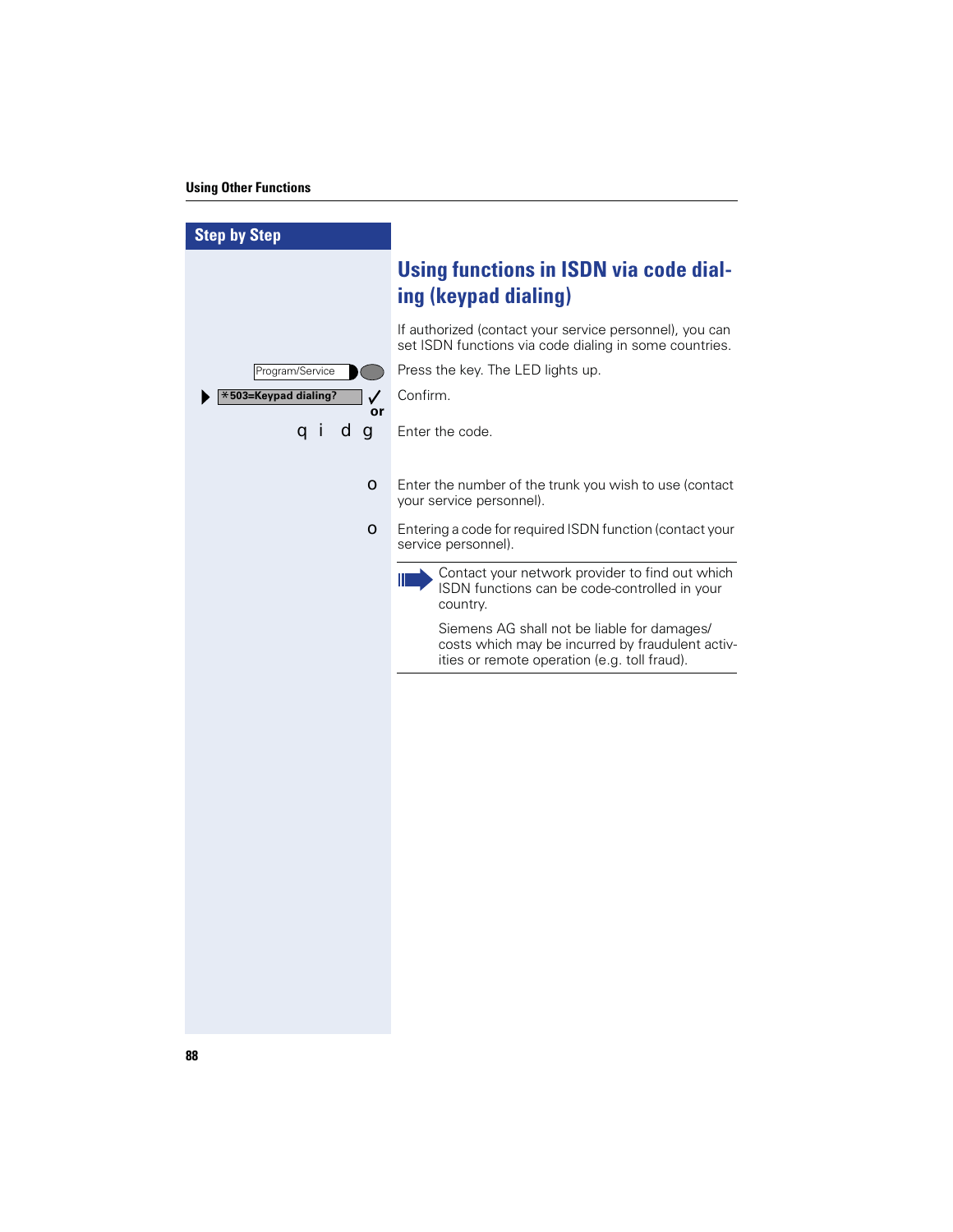| <b>Step by Step</b>                          |                                                                                                                                                                                                                        |
|----------------------------------------------|------------------------------------------------------------------------------------------------------------------------------------------------------------------------------------------------------------------------|
|                                              | <b>Controlling Connected Computers or</b><br><b>Other Programs and</b><br><b>Telephone Data Service</b><br>(Not for HiPath 500))                                                                                       |
|                                              | If this function has been configured (contact your ser-<br>vice personnel), you can control connected computers<br>or programs running on them, such as hotel services or<br>information systems, from your telephone. |
|                                              | <b>Precondition:</b> You have set up a connection.                                                                                                                                                                     |
| Program/Service                              | Press the key. The LED lights up.                                                                                                                                                                                      |
| * 42=Tel. data service?<br>✓                 | Confirm.                                                                                                                                                                                                               |
| or<br>qhf                                    | Enter the code.                                                                                                                                                                                                        |
|                                              | The connected computer now prompts you to enter the<br>data, which you can do in one of two ways. Contact<br>your service personnel to find out which option is pro-<br>grammed in your system:                        |
|                                              | Input in en-bloc mode.                                                                                                                                                                                                 |
| d …m                                         | Enter data.                                                                                                                                                                                                            |
| r                                            | Press this key at the end of the entry.                                                                                                                                                                                |
| or<br><b>Entry complete?</b><br>$\checkmark$ | Confirm.                                                                                                                                                                                                               |
| or                                           | Input in online mode:<br>The connected computer processes your entries di-<br>rectly.                                                                                                                                  |
|                                              | Enter the code.                                                                                                                                                                                                        |
| d …m                                         | Enter data.                                                                                                                                                                                                            |
|                                              |                                                                                                                                                                                                                        |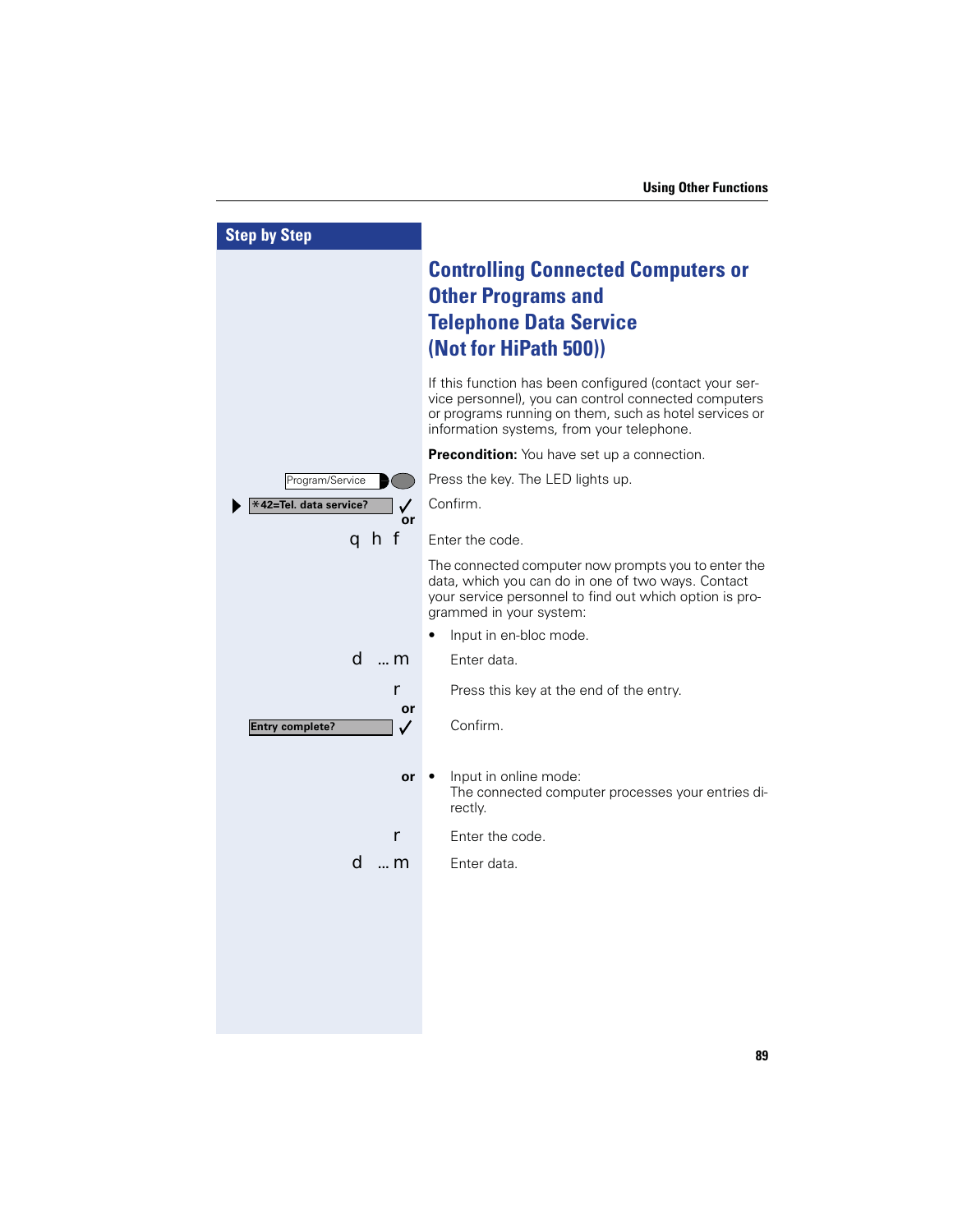I

| <b>Step by Step</b>                                                       |                                                                                                                                                                                                                                                                                                                                                   |
|---------------------------------------------------------------------------|---------------------------------------------------------------------------------------------------------------------------------------------------------------------------------------------------------------------------------------------------------------------------------------------------------------------------------------------------|
|                                                                           | <b>Controlling Relays (Not for HiPath 500)</b>                                                                                                                                                                                                                                                                                                    |
|                                                                           | If this function has been configured (contact your ser-<br>vice personnel), you can turn up to four relays on and off<br>to control different facilities (such as a door opener).<br>Depending on how they are programmed, you can<br>switch the relays on and off or switch them on and have<br>them switched off automatically after a timeout. |
|                                                                           | Special features must be taken into consider-<br>Ш<br>ation if your telephone operates with<br>HiPath 5000 (system networking via PC net-<br>work) $\rightarrow$ Page 110!                                                                                                                                                                        |
| *90=Control Relay On?<br>$\checkmark$<br>or                               | Select and confirm.                                                                                                                                                                                                                                                                                                                               |
| #90=Control Relay Off?<br>$\checkmark$<br>or<br><b>qmd</b> or <b>r</b> md | Enter the code for "on" or "off".                                                                                                                                                                                                                                                                                                                 |
| e …h                                                                      | Enter the relay.                                                                                                                                                                                                                                                                                                                                  |
|                                                                           | Sensors (HiPath 3300/3350/3500/3550<br>Only)                                                                                                                                                                                                                                                                                                      |
|                                                                           | If this function has been configured (contact your ser-<br>vice personnel), sensors detect signals, causing your<br>phone to ring and a message to appear on your screen.                                                                                                                                                                         |
|                                                                           | <b>Radio Paging (Not for U.S., Not for</b>                                                                                                                                                                                                                                                                                                        |
|                                                                           | HiPath 500)                                                                                                                                                                                                                                                                                                                                       |
|                                                                           | If paging equipment is connected to your system (con-<br>tact your service personnel), you can contact people via<br>their pocket receivers.                                                                                                                                                                                                      |
|                                                                           | The pocket receiver indicates to the person you are<br>looking for that someone is trying to get in touch. The<br>person you page can then go to the nearest telephone<br>and call you.                                                                                                                                                           |
|                                                                           | The operating procedures differ according to the type of<br>radio paging equipment connected (simple or enhanced<br>paging equipment).                                                                                                                                                                                                            |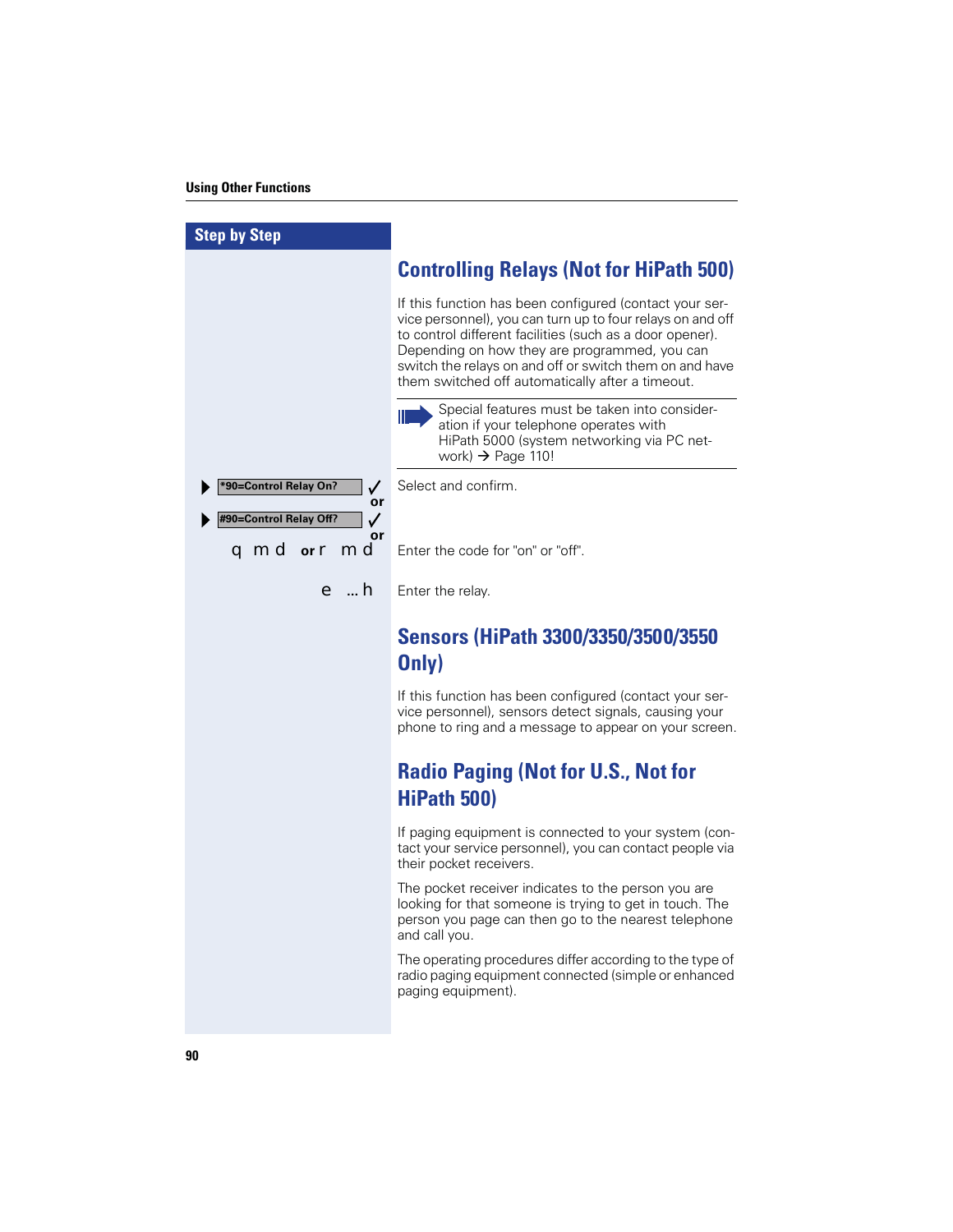| <b>Step by Step</b>                    |                                                                                                                                                                                                                                                                                        |
|----------------------------------------|----------------------------------------------------------------------------------------------------------------------------------------------------------------------------------------------------------------------------------------------------------------------------------------|
|                                        | <b>Simple Paging Equipment</b>                                                                                                                                                                                                                                                         |
|                                        | Paging:                                                                                                                                                                                                                                                                                |
|                                        | To be paged, you must have activated a call ringing<br>group $\rightarrow$ Page 95, call forwarding $\rightarrow$ Page 22, or call re-<br>direction (service technician) to the internal station<br>number of your paging equipment.<br>A call request is then signaled automatically. |
|                                        | Answering the page from the nearest telephone:                                                                                                                                                                                                                                         |
| n                                      | Lift the handset.                                                                                                                                                                                                                                                                      |
| q i<br>m                               | Enter the code.                                                                                                                                                                                                                                                                        |
| $\bullet$                              | Enter your own station number.                                                                                                                                                                                                                                                         |
|                                        | <b>Enhanced Paging Equipment (HiPath 3700/</b><br>3750/3800 Only)                                                                                                                                                                                                                      |
|                                        | Paging:                                                                                                                                                                                                                                                                                |
| Program/Service                        | Press the key. The LED lights up.                                                                                                                                                                                                                                                      |
| $*45 = Page?$<br>$\checkmark$<br>or    | Select and confirm.                                                                                                                                                                                                                                                                    |
| qhi                                    | Enter the code.                                                                                                                                                                                                                                                                        |
| О                                      | Enter the number of the party you want to page.                                                                                                                                                                                                                                        |
| 1=Display information?<br>$\checkmark$ | Select and confirm.                                                                                                                                                                                                                                                                    |
| or<br>$2 = Text?$<br>$\checkmark$      |                                                                                                                                                                                                                                                                                        |
|                                        | Answering the page from the nearest telephone:                                                                                                                                                                                                                                         |
| n                                      | Lift the handset.                                                                                                                                                                                                                                                                      |
| Program/Service                        | Press the key. The LED lights up.                                                                                                                                                                                                                                                      |
| #45=Answer page?<br>$\checkmark$<br>or | Select and confirm.                                                                                                                                                                                                                                                                    |
| a hi                                   | Enter the code.                                                                                                                                                                                                                                                                        |
| $\bullet$                              | Enter your own station number.                                                                                                                                                                                                                                                         |
|                                        |                                                                                                                                                                                                                                                                                        |
|                                        |                                                                                                                                                                                                                                                                                        |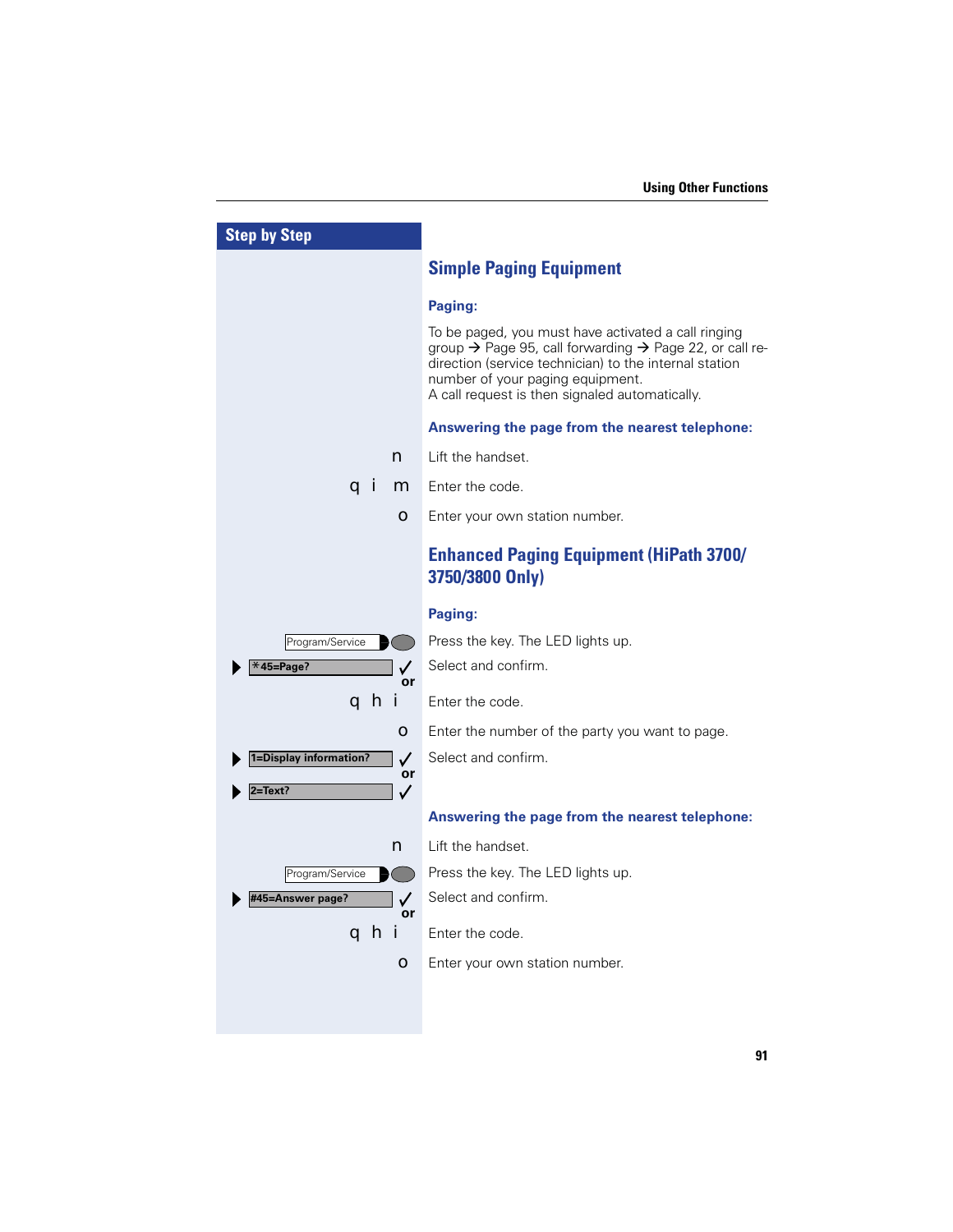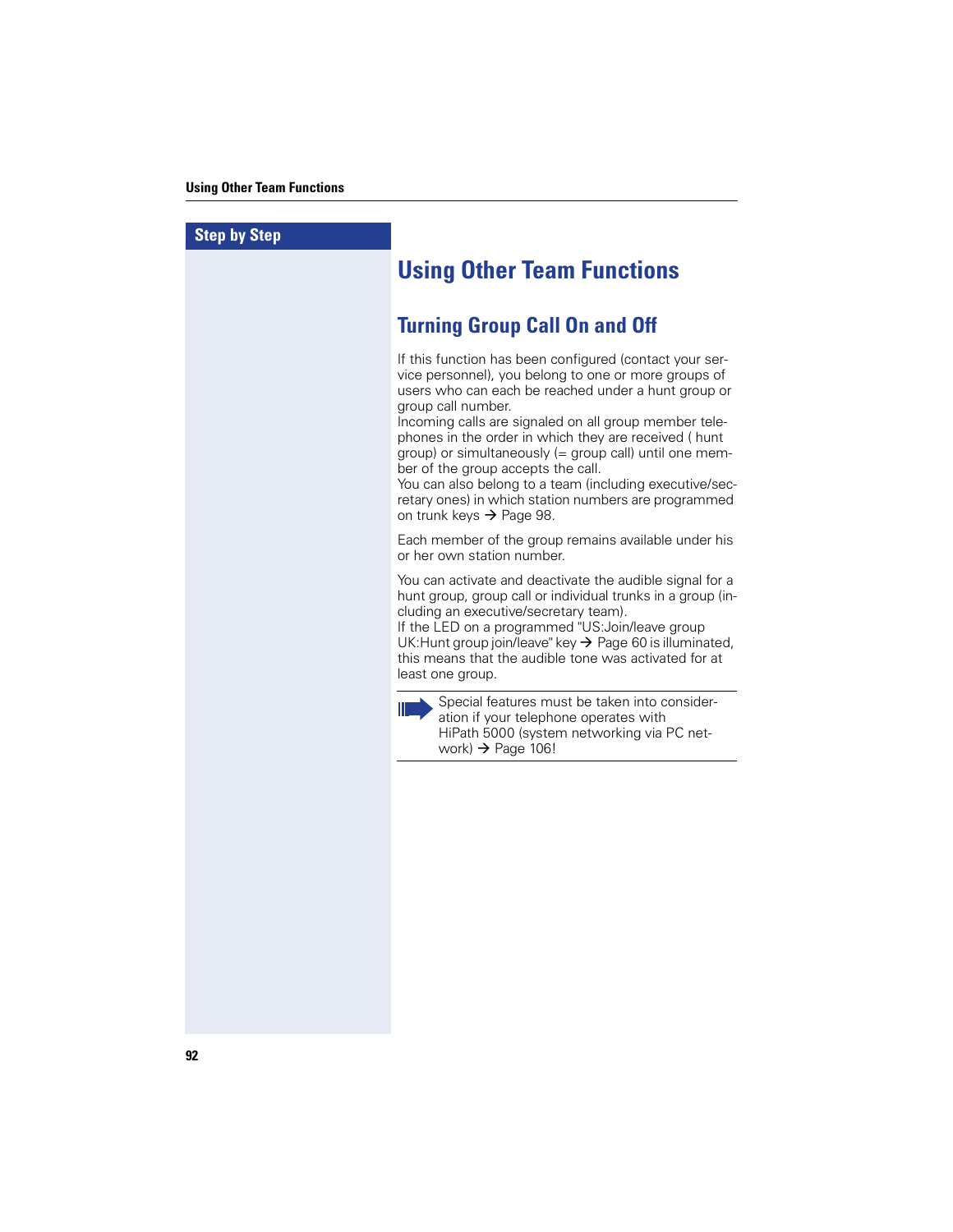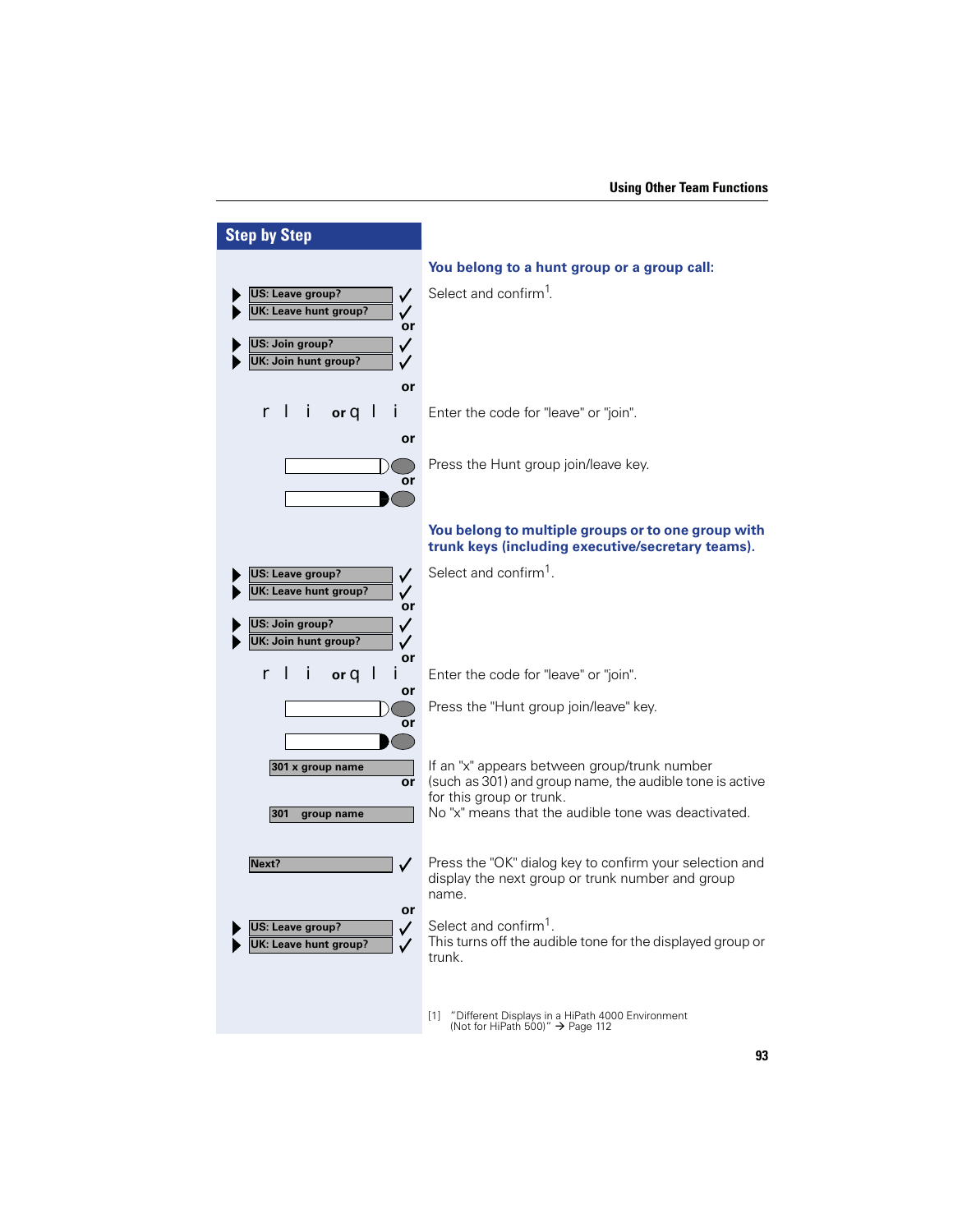## **Using Other Team Functions**

| <b>Step by Step</b>                                                           |                                                                                                                                                                                                                                     |
|-------------------------------------------------------------------------------|-------------------------------------------------------------------------------------------------------------------------------------------------------------------------------------------------------------------------------------|
| or<br>$\checkmark$<br>US: Join group?<br>UK: Join hunt group?<br>$\checkmark$ | Select and confirm <sup>1</sup> .<br>This turns off the audible tone for the displayed group or<br>trunk.                                                                                                                           |
| or<br>#=Leave all groups?<br>$\checkmark$<br>or                               | Select and confirm.<br>This turns off the audible tone for all groups and trunks.                                                                                                                                                   |
| r<br>or                                                                       | Enter the code for "Leave all groups".                                                                                                                                                                                              |
| <b>*=Rejoin all groups</b><br>$\checkmark$<br>or                              | Select and confirm.<br>This turns off the audible tone for all groups and trunks.                                                                                                                                                   |
| q                                                                             | Enter the code for "Join all groups".                                                                                                                                                                                               |
|                                                                               | If you deactivate the audible tone for another<br>Ш<br>group or trunk, or deactivate it for all groups and<br>trunks to which you belong, a special dial tone<br>sounds when you lift the handset.                                  |
|                                                                               | <b>Accepting a Call for Another Member</b><br>of Your Team                                                                                                                                                                          |
|                                                                               | You can accept calls for other telephones in your team<br>from your telephone even while engaged in another<br>call. To do this, contact your service personnel to find<br>out if a pickup group has been configured.               |
|                                                                               | <b>Precondition:</b> Your telephone rings briefly. "Call for: "<br>appears on the upper display line with the station num-<br>ber or name of the originator; the station number or<br>name of the caller appears on the lower line. |
| Pickup - group?<br>$\checkmark$<br>or                                         | Confirm.                                                                                                                                                                                                                            |
| Program/Service                                                               | Press the key. The LED lights up.                                                                                                                                                                                                   |
| k<br>a i                                                                      | Enter the code.                                                                                                                                                                                                                     |
|                                                                               |                                                                                                                                                                                                                                     |
|                                                                               | "Different Displays in a HiPath 4000 Environment<br>$\lceil 1 \rceil$<br>(Not for HiPath 500)" $\rightarrow$ Page 112                                                                                                               |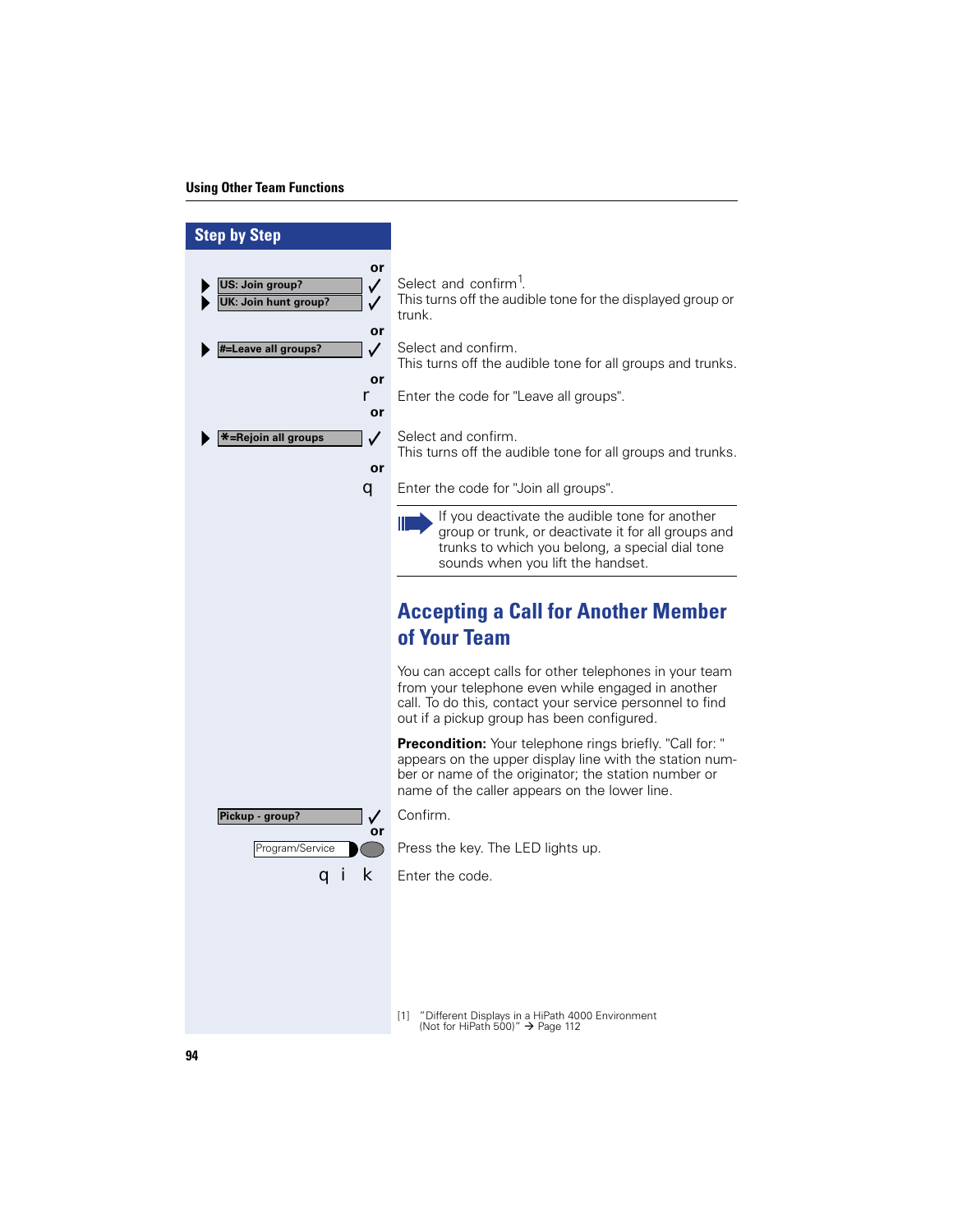| <b>Step by Step</b>                   |                                                                                                                                                                                                                            |
|---------------------------------------|----------------------------------------------------------------------------------------------------------------------------------------------------------------------------------------------------------------------------|
|                                       | <b>Activating and Deactivating a Ringing</b><br><b>Group</b>                                                                                                                                                               |
|                                       | You can have calls for your telephone signaled audibly at<br>up to five other internal phones. The person who an-<br>swers first receives the call.                                                                        |
|                                       | Special features must be taken into consider-<br>Ш<br>ation if your telephone operates with<br>HiPath 5000 (system networking via PC net-<br>work) $\rightarrow$ Page 109!                                                 |
|                                       | Saving, displaying, and deleting telephones for the<br>ringing group:                                                                                                                                                      |
| Program/Service                       | Press the key. The LED lights up.                                                                                                                                                                                          |
| *81=Ringing group on?<br>$\checkmark$ | Select and confirm <sup>1</sup> .                                                                                                                                                                                          |
| or<br>e<br>a ı                        | Enter the code.                                                                                                                                                                                                            |
|                                       |                                                                                                                                                                                                                            |
| $\checkmark$                          | Follow the display prompts (enter the internal station<br>number).                                                                                                                                                         |
|                                       | Is your telephone a member of a ringing group,<br>Ш<br>the station number or name of the originator ap-<br>pears on the upper display line and the station<br>number or name of the caller appears on the low-<br>er line. |
|                                       | Removing all telephones in call ringing group:                                                                                                                                                                             |
| Ringing group off?<br>✓               | Select and confirm.                                                                                                                                                                                                        |
| or<br>e                               | Enter the code.                                                                                                                                                                                                            |
|                                       |                                                                                                                                                                                                                            |
|                                       |                                                                                                                                                                                                                            |
|                                       |                                                                                                                                                                                                                            |
|                                       |                                                                                                                                                                                                                            |
|                                       |                                                                                                                                                                                                                            |
|                                       | "Different Displays in a HiPath 4000 Environment<br>$\lceil 1 \rceil$<br>(Not for HiPath 500)" $\rightarrow$ Page 112                                                                                                      |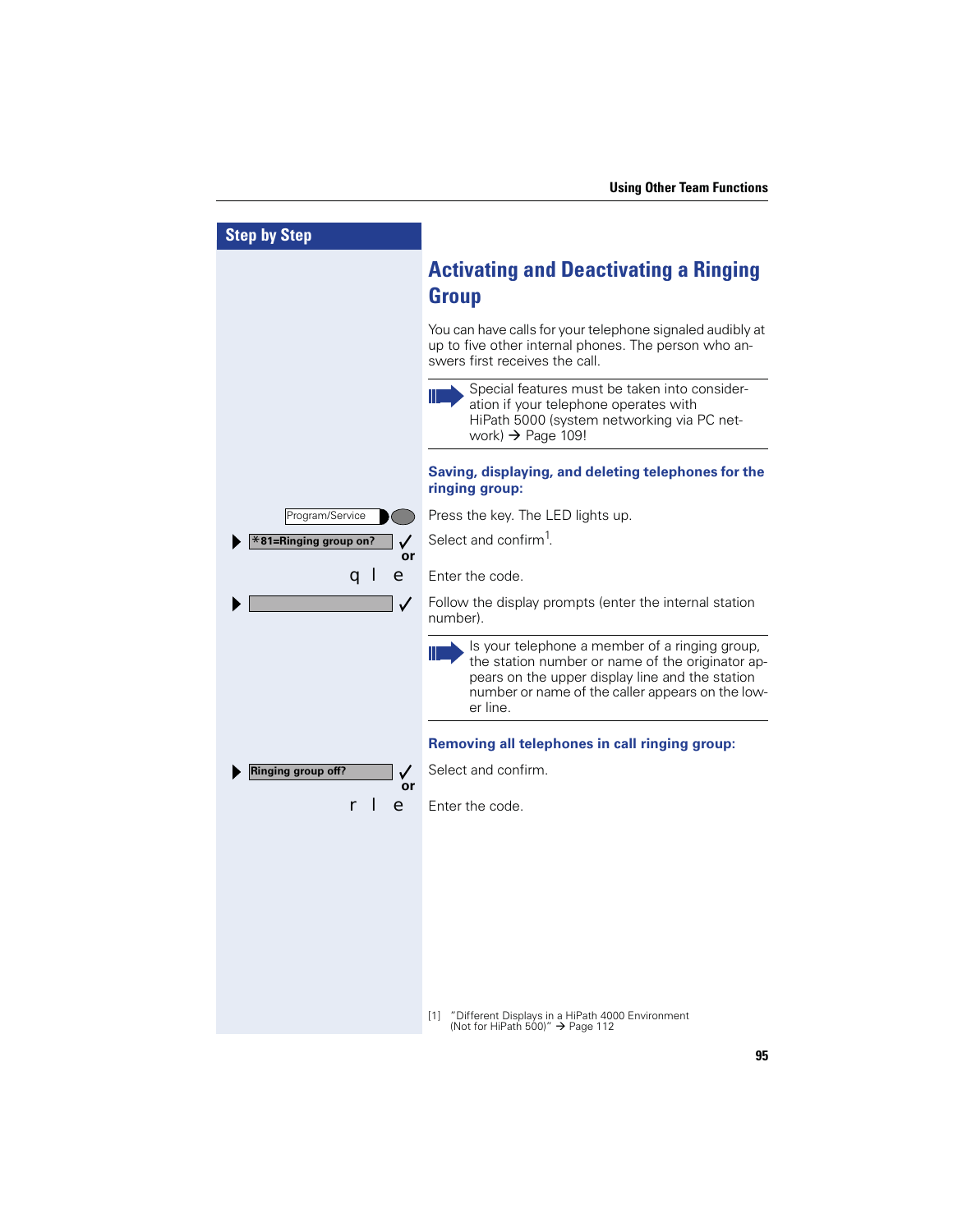## **Using Other Team Functions**

| <b>Step by Step</b>                 |                                                                                                                                                                                                                                                            |
|-------------------------------------|------------------------------------------------------------------------------------------------------------------------------------------------------------------------------------------------------------------------------------------------------------|
|                                     | <b>Uniform Call Distribution (UCD)</b>                                                                                                                                                                                                                     |
|                                     | If this function has been configured (contact your ser-<br>vice personnel), you belong to a group of users (agents)<br>to whom calls are distributed.<br>An incoming call is always assigned to the agent who<br>has had the longest break without a call. |
|                                     | Logging on and off at the beginning and end of your<br>shift:                                                                                                                                                                                              |
| Program/Service                     | Press the key. The LED lights up.                                                                                                                                                                                                                          |
| UCD?<br>$\checkmark$                | Select and confirm <sup>1</sup> .                                                                                                                                                                                                                          |
| $\checkmark$<br>$*401 = Log on?$    | Confirm.                                                                                                                                                                                                                                                   |
| or<br>#401=Log off?<br>$\checkmark$ |                                                                                                                                                                                                                                                            |
| or<br><b>qhde orr hde</b>           | Enter the code for "Log on" or "Log off".                                                                                                                                                                                                                  |
| O                                   | To log on, enter your identification number ("Agent:").<br>Contact your service personnel to find out what it is.                                                                                                                                          |
|                                     | Logging on and off during your shift:                                                                                                                                                                                                                      |
| Program/Service                     | Press the key. The LED lights up.                                                                                                                                                                                                                          |
| UCD?<br>$\checkmark$                | Select and confirm <sup>1</sup> .                                                                                                                                                                                                                          |
| #402=Not available?<br>✓            | Confirm.                                                                                                                                                                                                                                                   |
| or<br>$*402 = Available?$<br>✓      |                                                                                                                                                                                                                                                            |
| or<br>hdf orghdf                    | Enter the code for "Not available" or "Available".                                                                                                                                                                                                         |
|                                     |                                                                                                                                                                                                                                                            |
|                                     |                                                                                                                                                                                                                                                            |
|                                     |                                                                                                                                                                                                                                                            |
|                                     |                                                                                                                                                                                                                                                            |
|                                     |                                                                                                                                                                                                                                                            |
|                                     |                                                                                                                                                                                                                                                            |
|                                     |                                                                                                                                                                                                                                                            |
|                                     | [1]                                                                                                                                                                                                                                                        |
|                                     | "Different Displays in a HiPath 4000 Environment<br>(Not for HiPath 500)" $\rightarrow$ Page 112                                                                                                                                                           |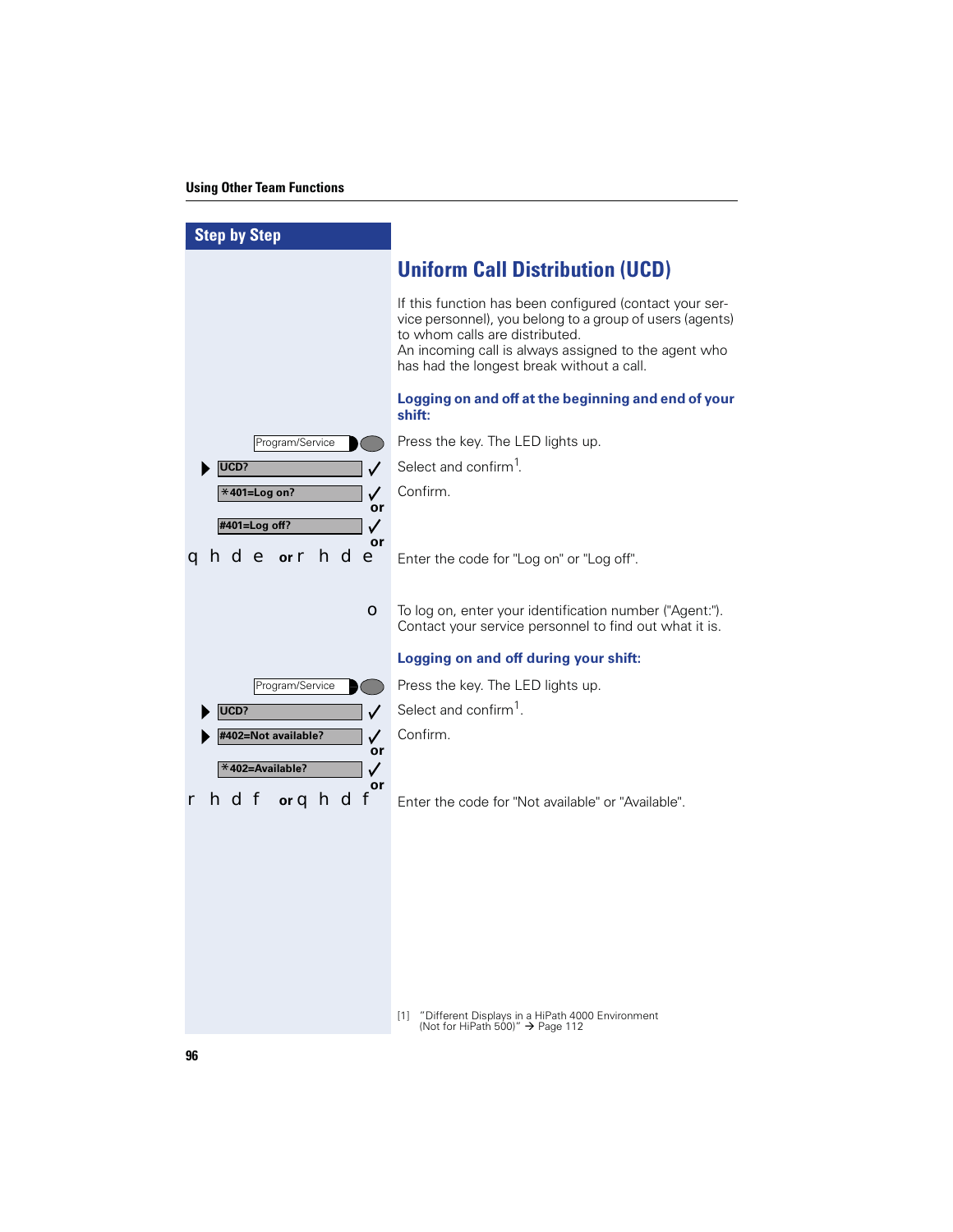| <b>Step by Step</b>                                                                                   |                                                                                                                                                                                                                                                                                                                                                                                                      |
|-------------------------------------------------------------------------------------------------------|------------------------------------------------------------------------------------------------------------------------------------------------------------------------------------------------------------------------------------------------------------------------------------------------------------------------------------------------------------------------------------------------------|
| Program/Service<br>UCD?<br>✓<br>*403=Work on?<br>$\checkmark$<br>or<br>#403=Work off?<br>$\checkmark$ | <b>Requesting and activating a work time:</b><br>If you want to follow-up on the last call you answered<br>without being disturbed, you can request and activate a<br>work time. This removes your telephone from the call<br>distribution cycle for a programmable period of time un-<br>til you log back on.<br>Press the key. The LED lights up.<br>Select and confirm <sup>1</sup> .<br>Confirm. |
| or<br><b>ahdg</b> or <b>hdg</b>                                                                       | Enter the code for "on" or "off".                                                                                                                                                                                                                                                                                                                                                                    |
| Program/Service<br>UCD?<br>$\checkmark$<br>*404=UCD night on?<br>✓<br>or<br>#404=UCD night off?<br>✓  | Turning the night service on and off for UCD:<br>Press the key. The LED lights up.<br>Select and confirm <sup>1</sup> .<br>Confirm.                                                                                                                                                                                                                                                                  |
| or<br><b>qhdh</b> or <b>r hdh</b>                                                                     | Enter the code for "on" or "off".                                                                                                                                                                                                                                                                                                                                                                    |
| Program/Service<br>UCD?<br>✓<br>*405=Calls in queue?<br>✓<br>or                                       | <b>Display the number of waiting calls:</b><br>Press the key. The LED lights up.<br>Select and confirm <sup>1</sup> .<br>Confirm.                                                                                                                                                                                                                                                                    |
| andi                                                                                                  | Enter the code for "on" or "off".<br>"Different Displays in a HiPath 4000 Environment<br>$[1]$<br>(Not for HiPath 500)" $\rightarrow$ Page 112                                                                                                                                                                                                                                                       |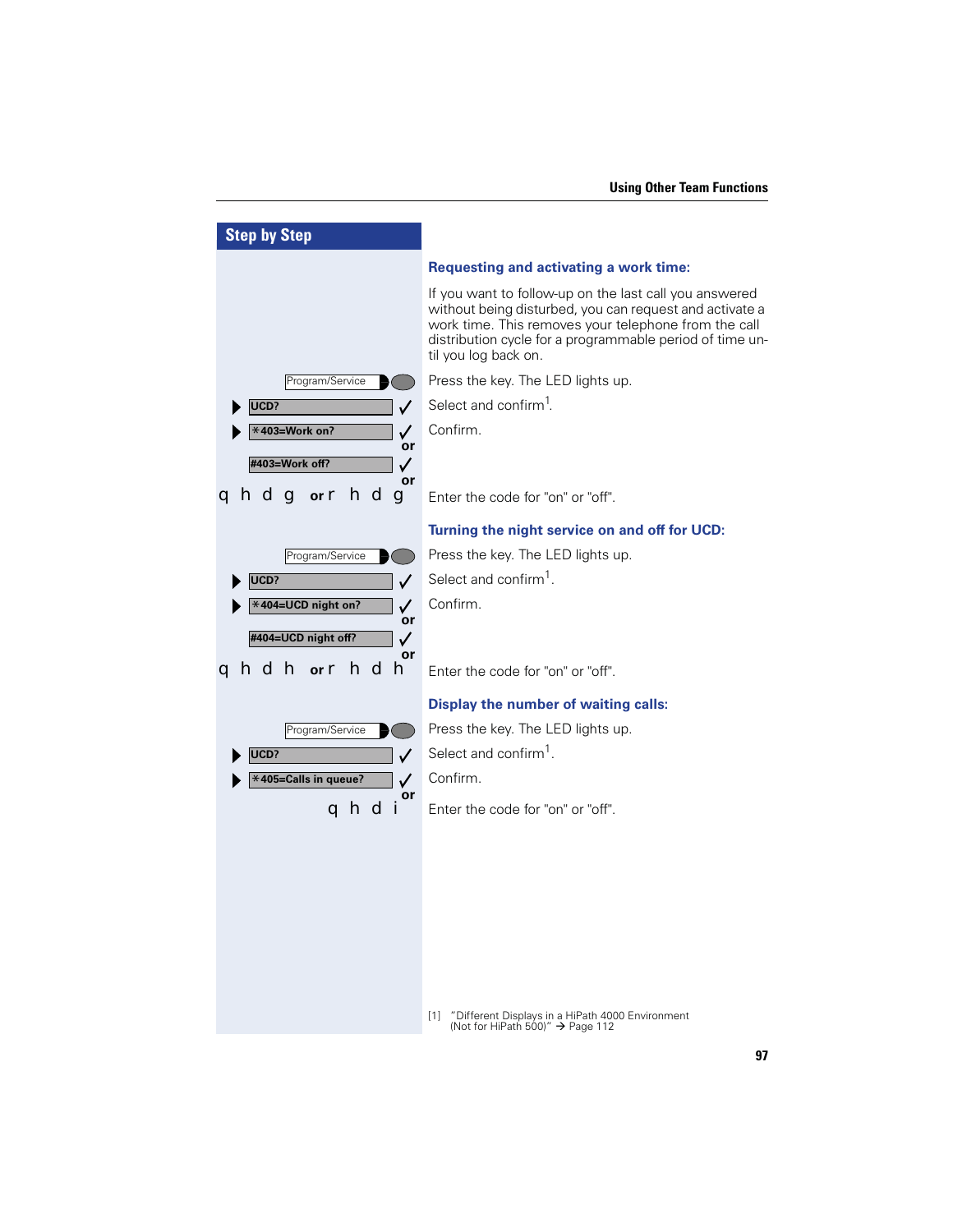# **Step by Step Team and Executive/Secretary Functions With Trunk Keys** If this function has been configured (contact your service personnel), you belong to a team of users for whom special keys were programmed: • Trunk keys (MULAP keys) • Direct station selection keys • Group call key (not on the executive telephone in an executive/secretary team) • Ring transfer keys (only in an executive/secretary team) As a team member, you can also program these keys yourself ("MULAP key", "Direct station select", "US:Join/ leave group UK:Hunt group join/leave", "Ring Transfer: on/off")  $\rightarrow$  Page 60. You can also program a call forwarding key ("Forward Line") for each line. **Using Trunk Keys** A separate trunk is assigned to each team member. All other team members have the same trunk keys for these trunks on their telephones. This means that every team member can use all programmed trunk keys. Each team member can also be reached under a separate station number, if one was assigned. **Meaning of LED Indications on Trunk Keys:** Trunk key LED is off - Trunk is free and can be used. **or** Trunk key LED is lit - Trunk is in use. **or**  $\sqrt{L}$ Trunk key LED is flashing **rapidly** - A call on the trunk  $\vert$ ) needs to be answered. **or** Trunk key LED is flashing **slowly** - A call on hold is waiting.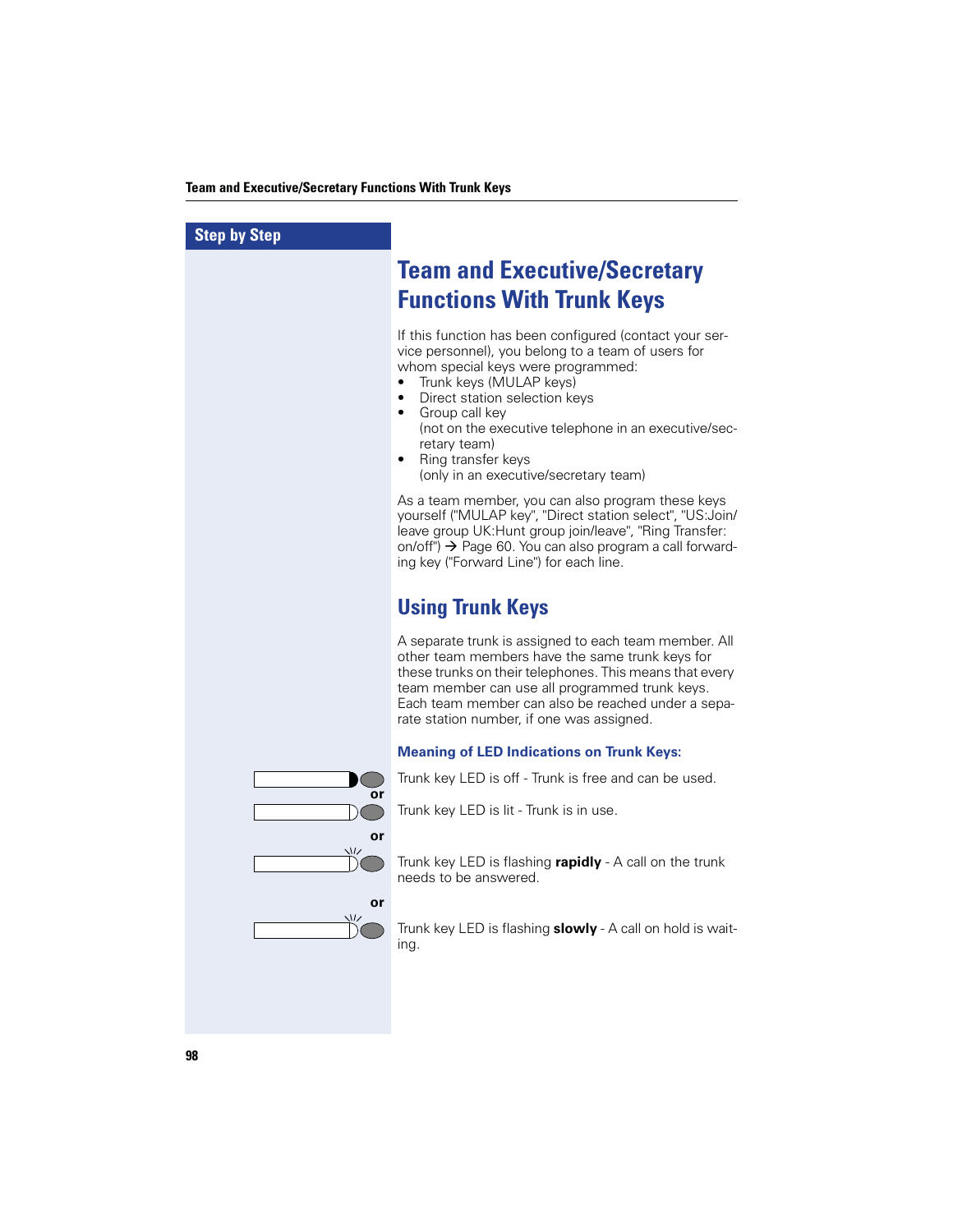| <b>Step by Step</b> |                                                                                                                                                                                                                                                              |
|---------------------|--------------------------------------------------------------------------------------------------------------------------------------------------------------------------------------------------------------------------------------------------------------|
|                     | <b>Answering Calls With Trunk Keys</b>                                                                                                                                                                                                                       |
|                     | <b>Precondition:</b> Your telephone is ringing and/or the<br>trunk key is flashing rapidly.                                                                                                                                                                  |
| $\sqrt{1/2}$        | Press the rapidly flashing trunk key.<br>This is not necessary if the trunk is automatically as-<br>signed to you when you lift the handset or press the<br>"Speaker" key; in this case the assigned trunk key lights<br>up.                                 |
| n                   | Lift the handset.                                                                                                                                                                                                                                            |
| or                  | With on-hook dialing: Use speakerphone mode and<br>open listening (not available with<br>optiPoint 500 economy and optiPoint 500 basic).                                                                                                                     |
|                     | <b>Making Calls with Trunk Keys</b>                                                                                                                                                                                                                          |
|                     | Press the free trunk key that you want to use to set up<br>your call.<br>This is not necessary if the trunk is automatically as-<br>signed to you when you lift the handset or press the<br>"Speaker" key; in this case the assigned trunk key lights<br>up. |
| O                   | Dial the station number.                                                                                                                                                                                                                                     |
| n<br>or             | When the other party answers: Lift the handset.                                                                                                                                                                                                              |
|                     | With on-hook dialing: Use speakerphone mode and<br>open listening (not available with<br>optiPoint 500 economy and optiPoint 500 basic).                                                                                                                     |
|                     | <b>Using a Trunk Key to Place a Call on Hold and</b><br><b>Retrieve It Again</b>                                                                                                                                                                             |
|                     | Precondition: You are conducting a call over a trunk in<br>your group. The "US: Hold UK: Common Hold" key has<br>been programmed on your telephone → Page 60.                                                                                                |
|                     | <b>Placing a call on hold:</b>                                                                                                                                                                                                                               |
|                     | Press the "US:Hold UK:Common Hold" key.                                                                                                                                                                                                                      |
| Release<br>or       | Replace the handset or press the key.<br>Depending on the configuration (contact your service<br>personnel), this may be necessary so other team mem-<br>bers can also pick up the call on hold.                                                             |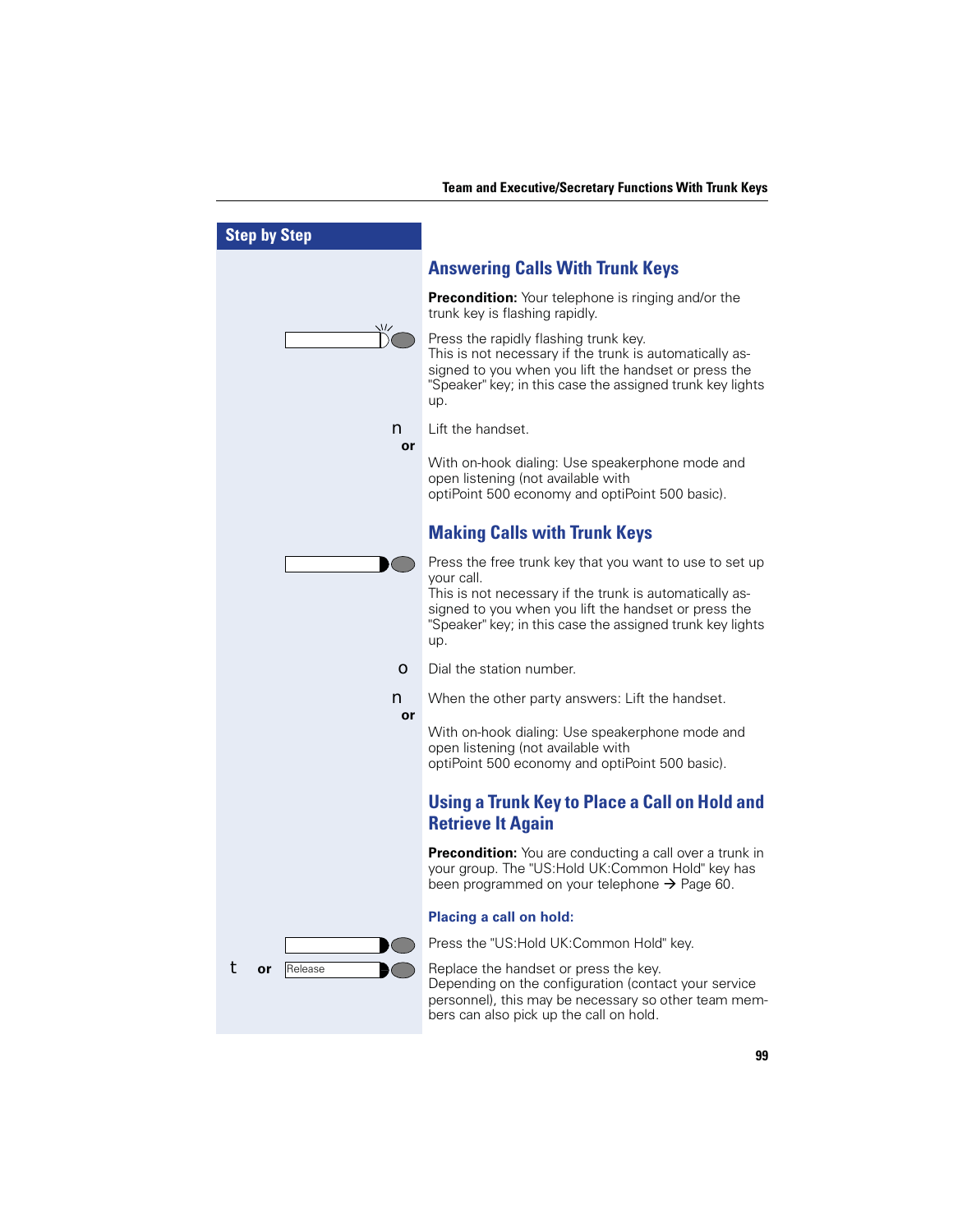| <b>Step by Step</b>                 |                                                                                                                                                                                                                                                                                                                                                        |
|-------------------------------------|--------------------------------------------------------------------------------------------------------------------------------------------------------------------------------------------------------------------------------------------------------------------------------------------------------------------------------------------------------|
|                                     | <b>Retrieving the call:</b>                                                                                                                                                                                                                                                                                                                            |
| $\sqrt{17}$                         | Press the slowly flashing trunk key.                                                                                                                                                                                                                                                                                                                   |
|                                     | <b>Switching Between Phone Calls on Multiple</b><br><b>Trunks</b>                                                                                                                                                                                                                                                                                      |
|                                     | <b>Precondition:</b> You are conducting a call over a trunk in<br>your group. Another trunk key starts flashing.                                                                                                                                                                                                                                       |
| $\langle$                           | Press the flashing trunk key. The first party is placed on<br>hold on the other trunk.                                                                                                                                                                                                                                                                 |
|                                     | Press the slowly flashing trunk key. The second party is<br>placed on hold.                                                                                                                                                                                                                                                                            |
|                                     | You can switch between the two call as many times as<br>you wish. Always press the slowly flashing trunk key.                                                                                                                                                                                                                                          |
|                                     | <b>Forwarding Calls on Lines</b>                                                                                                                                                                                                                                                                                                                       |
|                                     | You can immediately forward internal or external calls<br>on your lines to different internal or external telephones<br>(destinations); even external destinations are possible<br>in certain system configurations.<br>Activating call forwarding for one trunk activates the<br>function for all trunk keys assigned to this trunk in your<br>group. |
| Program/Service                     | Press the key. The LED lights up.                                                                                                                                                                                                                                                                                                                      |
| <b>*501=Forward Line: On?</b><br>or | Select and confirm.                                                                                                                                                                                                                                                                                                                                    |
| de<br>a i                           | Enter the code.                                                                                                                                                                                                                                                                                                                                        |
| or                                  | Press the trunk key you wish to use.                                                                                                                                                                                                                                                                                                                   |
| $\bullet$<br>or                     | Enter the number of the trunk you wish to use.                                                                                                                                                                                                                                                                                                         |
|                                     | If available. Press the "Forward Line" key.<br>(You have stored the incomplete "Forward Line" function<br>on the key, excluding the call forwarding type and desti-<br>nation → Page 60.)                                                                                                                                                              |
|                                     |                                                                                                                                                                                                                                                                                                                                                        |
|                                     |                                                                                                                                                                                                                                                                                                                                                        |
|                                     |                                                                                                                                                                                                                                                                                                                                                        |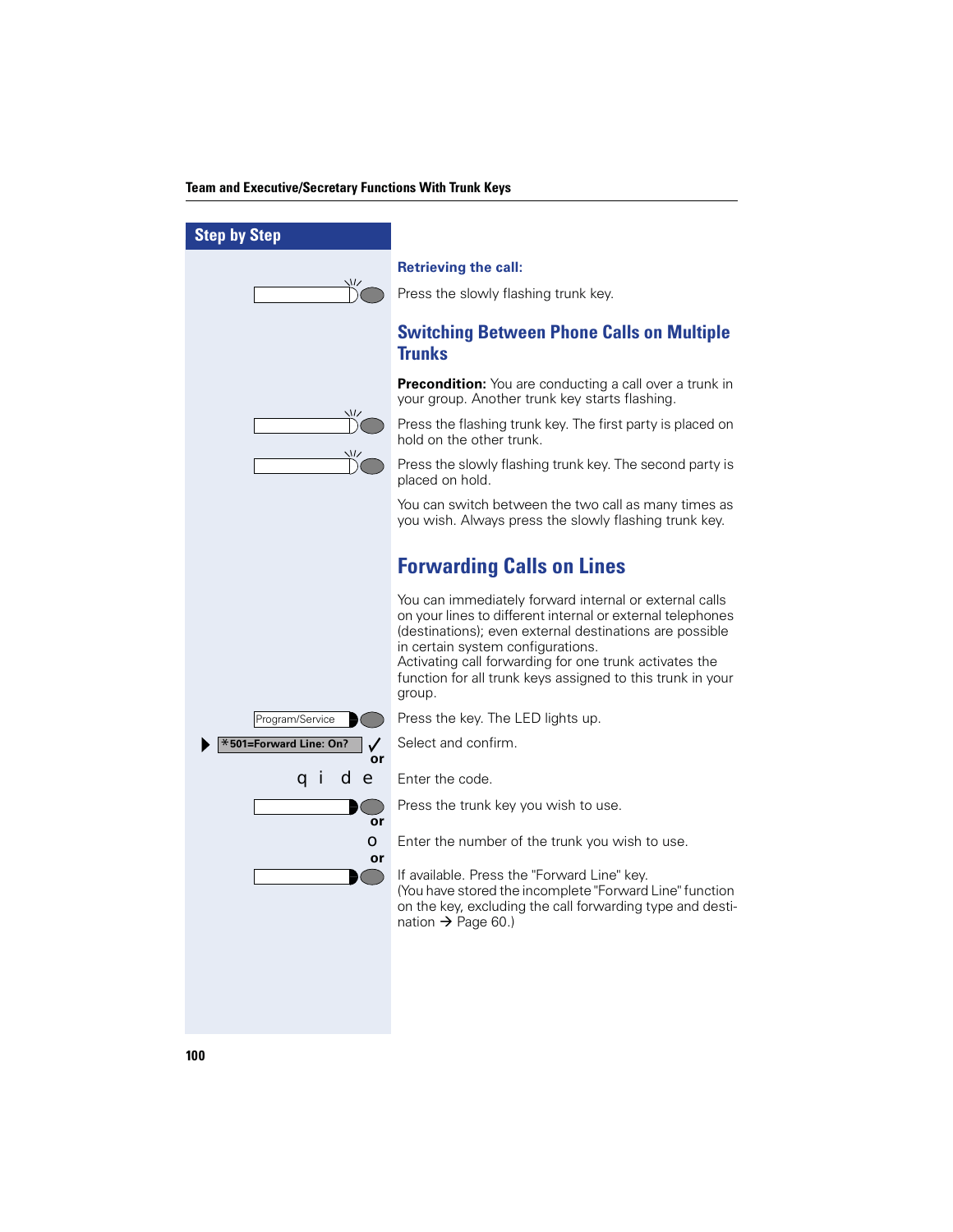| <b>Step by Step</b>                                 |                                                                                                                                                               |
|-----------------------------------------------------|---------------------------------------------------------------------------------------------------------------------------------------------------------------|
| 1=all calls?<br>$\checkmark$                        | Select and confirm.                                                                                                                                           |
| or<br>2=external calls only?<br>✓                   |                                                                                                                                                               |
| or<br>3=internal calls only?<br>✓                   |                                                                                                                                                               |
| or<br>$e$ or $f$<br>or $\mathbf q$                  | Enter the code.                                                                                                                                               |
| $\bullet$                                           | Enter the destination number.                                                                                                                                 |
| US: Save?<br>$\checkmark$<br><b>UK: Save entry?</b> | Confirm.                                                                                                                                                      |
| or                                                  | If available. Press the "Forward Line" key. (You have<br>stored the call forwarding type and destination on the<br>"Forward Line" key $\rightarrow$ Page 60.) |
|                                                     | <b>Deactivating call forwarding:</b>                                                                                                                          |
| Program/Service                                     | Press the key. The LED lights up.                                                                                                                             |
| #501=Forward Line: Off?<br>or                       | Select and confirm.                                                                                                                                           |
| d e                                                 | Enter the code.                                                                                                                                               |
| or                                                  | Press the trunk key you wish to use.                                                                                                                          |
| $\bullet$                                           | Enter the number of the trunk key you wish to use.                                                                                                            |
| or                                                  | If available. Press the "Forward Line" key.                                                                                                                   |
|                                                     | If you have activated call forwarding for a trunk, a<br>special dial tone sounds when the line is seized.                                                     |
|                                                     | <b>Meaning of LED Indications on the "Forward Line"</b><br>Keys:                                                                                              |
|                                                     | The LED on the "Forward Line" key is off - call forwarding<br>is not active for this trunk.                                                                   |
| or<br>or                                            | LED on the "Forward Line" key is lit - call forwarding is<br>active for this trunk.                                                                           |
| $\sqrt{17}$                                         | LED on the "Forward Line" key is flashing <b>slowly</b> - the<br>trunk is a call forwarding destination.                                                      |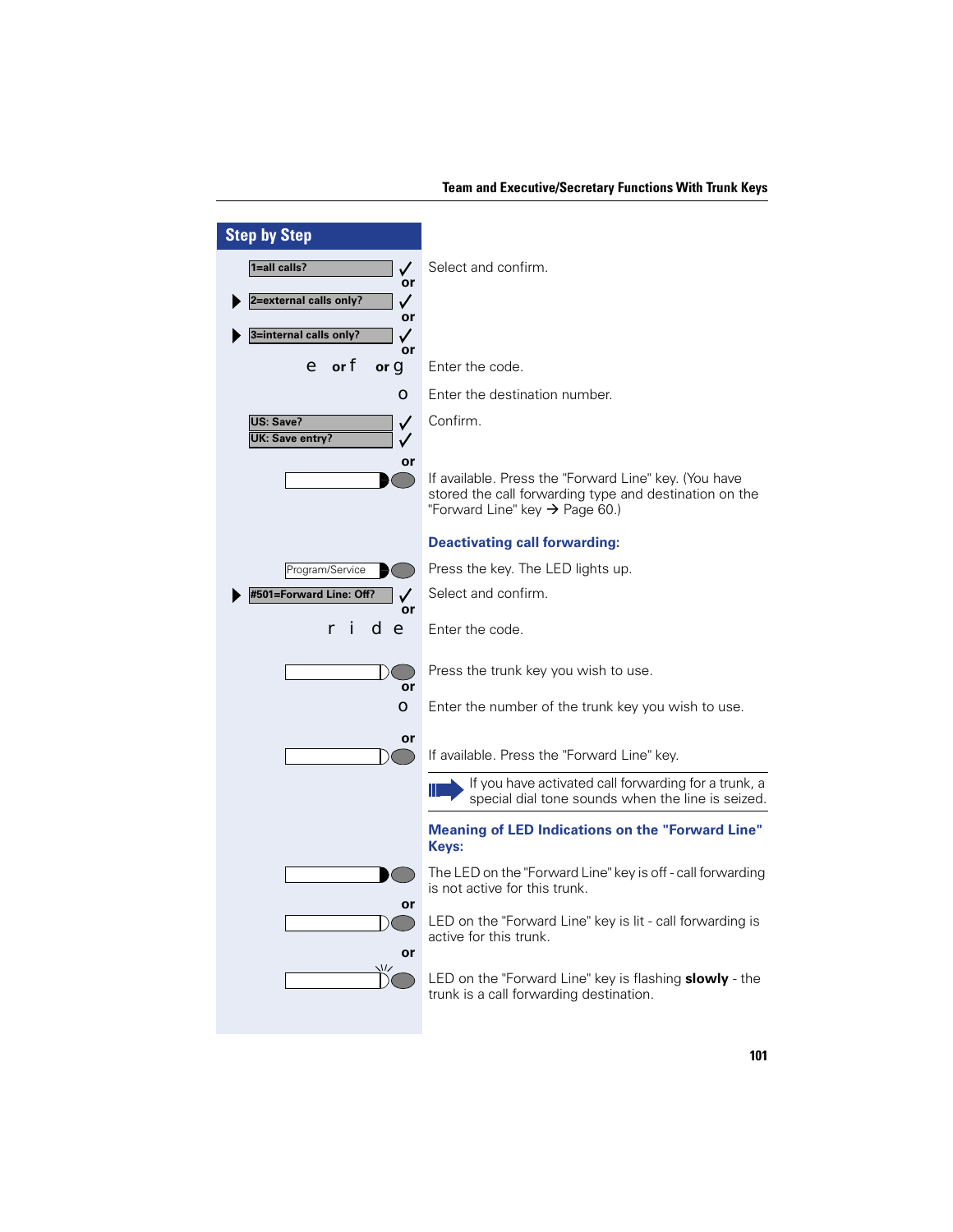| <b>Step by Step</b> |                     |                                                                                                                                                                                                                |
|---------------------|---------------------|----------------------------------------------------------------------------------------------------------------------------------------------------------------------------------------------------------------|
|                     |                     | <b>Using DSS Keys</b><br>Each team member has a DSS key for every other<br>member in the team.<br>This enables every team member to reach all other<br>members of the team directly, simply by pressing a key. |
|                     |                     | <b>Meaning of LED Indications on DSS Keys</b>                                                                                                                                                                  |
|                     | or                  | LED on the DSS key is off - the team member is not en-<br>gaged in a phone call.                                                                                                                               |
|                     |                     | LED on the DSS key is lit - the team member is engaged<br>in a phone call or has activated do not disturb.                                                                                                     |
|                     | or<br>$\mathcal{M}$ | LED on the DSS key is flashing <b>rapidly</b> - a call has ar-<br>rived for you and needs to be answered.                                                                                                      |
|                     | or<br>$\sqrt{17}$   | LED on the DSS keys is flashing <b>slowly</b> - a caller is try-<br>ing to reach another member of your team, who has not<br>yet answered.                                                                     |
|                     |                     |                                                                                                                                                                                                                |
|                     |                     | <b>Using DSS Keys to Answer Calls</b>                                                                                                                                                                          |
|                     |                     | <b>Precondition:</b> Your telephone is ringing and/or a DSS<br>key is flashing.                                                                                                                                |
| If appl.            | $\sqrt{17}$         | Press the flashing DSS key.<br>This is not necessary if you are receiving a DSS call and<br>the DSS key is flashing rapidly.                                                                                   |
|                     | n                   | Lift the handset.                                                                                                                                                                                              |
|                     | or                  | With on-hook dialing: Use speakerphone mode and open<br>listening (not available with optiPoint 500 economy and<br>optiPoint 500 basic).                                                                       |
|                     |                     | <b>Calling a Team Member Directly</b>                                                                                                                                                                          |
|                     |                     | Press the direct station selection key.                                                                                                                                                                        |
|                     | or                  | If the team member you wish to reach is engaged in an-<br>other call, the DSS key on your telephone is illuminated.<br>You can make the call even in this case.                                                |
|                     | n                   | When the other party answers: Lift the handset.                                                                                                                                                                |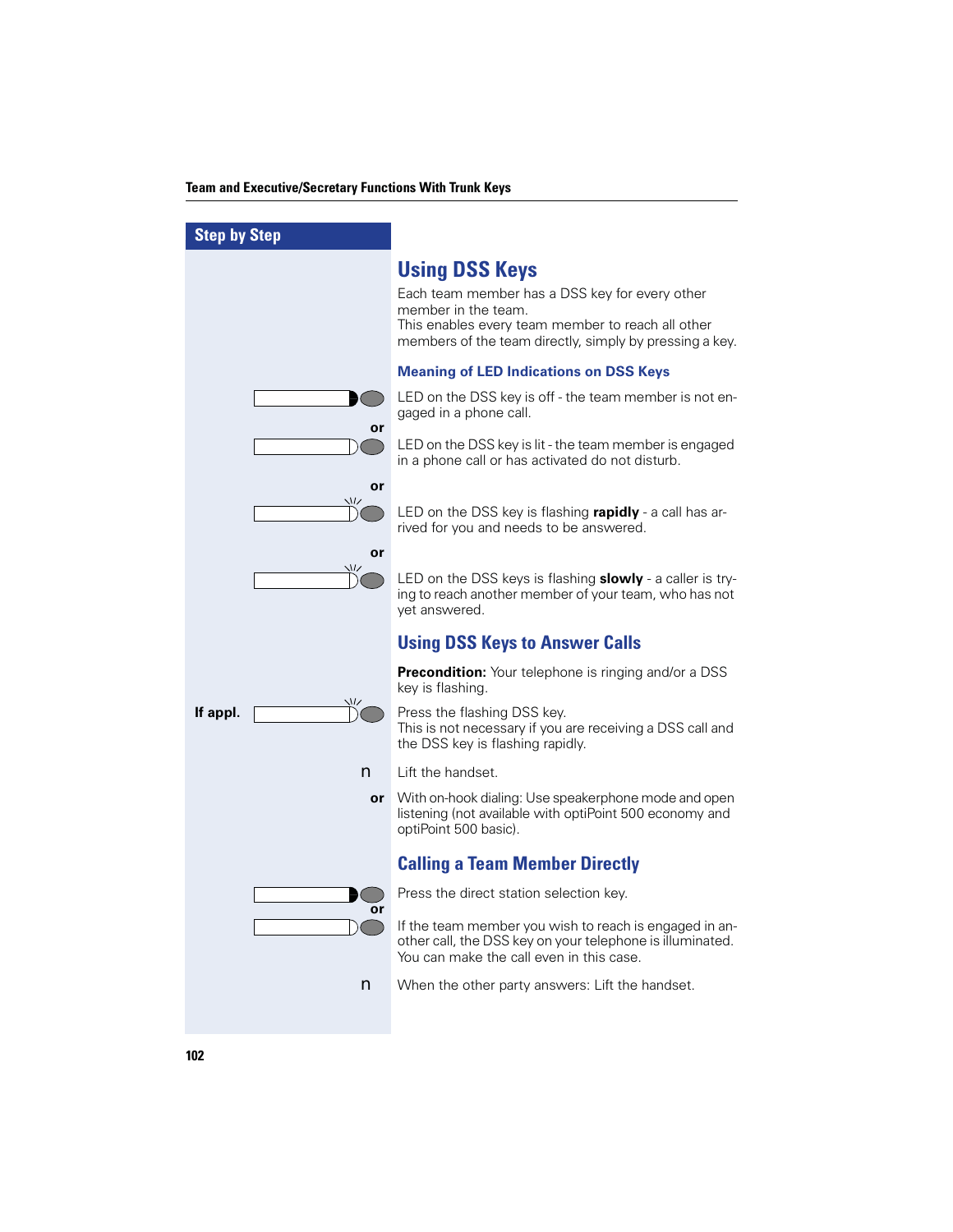| <b>Step by Step</b> |                                                                                                                                                                                  |
|---------------------|----------------------------------------------------------------------------------------------------------------------------------------------------------------------------------|
| <b>or</b>           | With on-hook dialing: Use speakerphone mode (not<br>available with optiPoint 500 economy and<br>optiPoint 500 basic).                                                            |
|                     | <b>Transferring a Call in Progress</b>                                                                                                                                           |
|                     | Press the DSS key and announce the call, if desired.                                                                                                                             |
| t                   | Replace the handset.                                                                                                                                                             |
| or<br>Release       | Press the key.                                                                                                                                                                   |
|                     | <b>Accepting a Call for Another Team</b><br><b>Member</b>                                                                                                                        |
|                     | Press the flashing DSS key or trunk key.                                                                                                                                         |
|                     | Lift the handset.                                                                                                                                                                |
| or                  | With on-hook dialing: Use speakerphone mode and open<br>listening (not available with optiPoint 500 economy and<br>optiPoint 500 basic).                                         |
|                     | <b>Joining or Leaving a Group Call</b>                                                                                                                                           |
|                     | (Not for the Executive Telephone in an                                                                                                                                           |
|                     | <b>Executive/Secretary Team)</b>                                                                                                                                                 |
|                     | By default, your telephone rings when a call arrives on                                                                                                                          |
|                     | your line.<br>If you want your phone to ring even when calls arrive on<br>other lines, you can turn your ringer on and off for each<br>line in your group $\rightarrow$ Page 92. |
|                     | Your telephone rings (one time only or every four sec-<br>onds) even when you are engaged in another call (atten-<br>tion ring volume $\rightarrow$ Page 29).                    |
|                     |                                                                                                                                                                                  |
|                     |                                                                                                                                                                                  |
|                     |                                                                                                                                                                                  |
|                     |                                                                                                                                                                                  |

L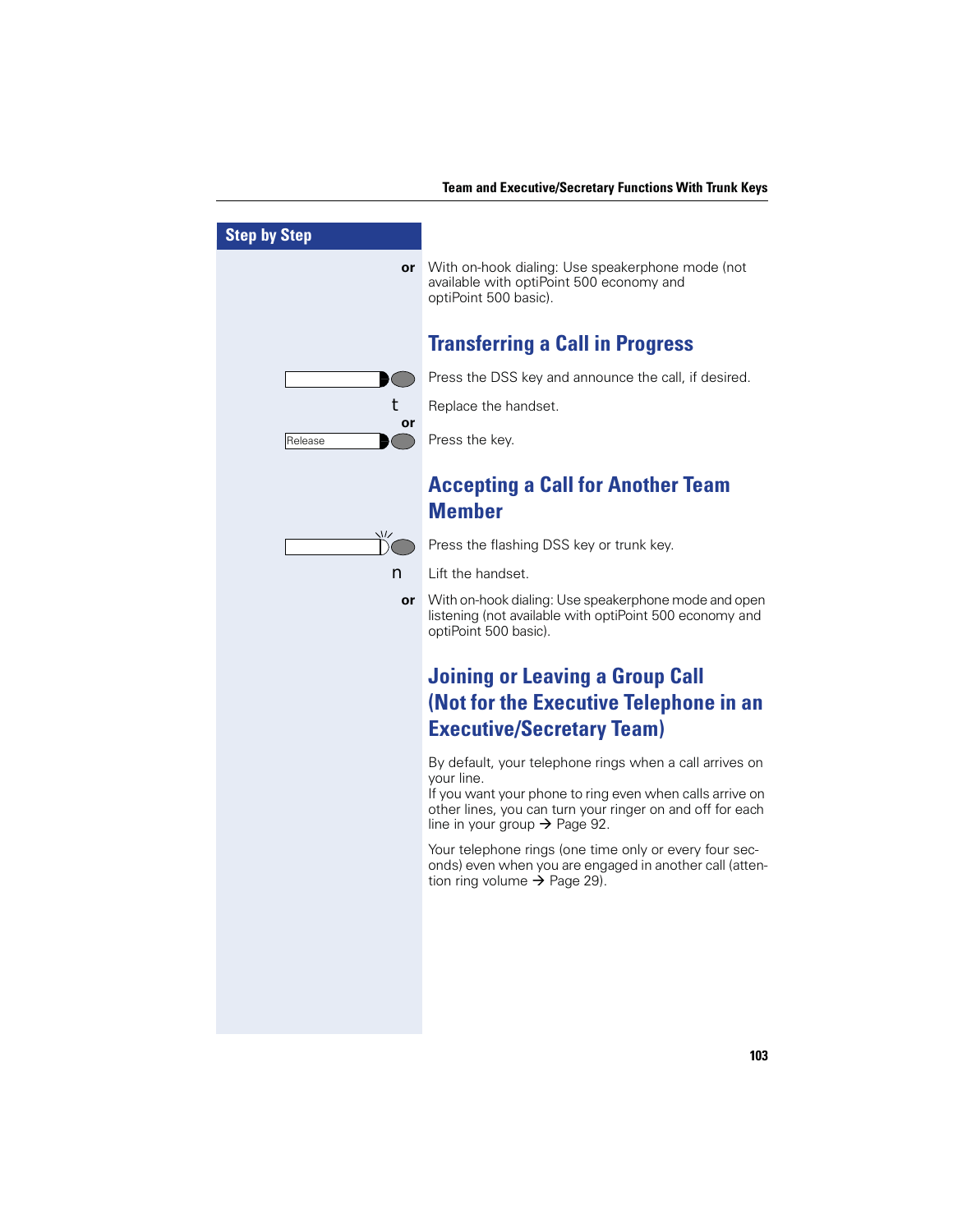| <b>Step by Step</b>                     |                                                                                                                                                                                                                                                         |
|-----------------------------------------|---------------------------------------------------------------------------------------------------------------------------------------------------------------------------------------------------------------------------------------------------------|
|                                         | <b>Transferring Calls Directly to the</b><br><b>Executive</b><br>(Only in an Executive/Secretary Group)                                                                                                                                                 |
|                                         | Normally, audible signaling of all calls for the executive<br>is heard only in the secretary's office.<br>You can activate audible signaling so that calls are only<br>signaled on the executive telephone and on a second<br>telephone assigned to it. |
|                                         | <b>Activating ring transfer:</b>                                                                                                                                                                                                                        |
|                                         | Press the Ring Transfer" key. The LED lights up.                                                                                                                                                                                                        |
|                                         |                                                                                                                                                                                                                                                         |
| or<br>Program/Service                   | Press the key. The LED lights up.                                                                                                                                                                                                                       |
| *502=Ring Transfer: On?<br>$\checkmark$ | Select and confirm.                                                                                                                                                                                                                                     |
| or<br>d f<br>a i                        | Enter the code.                                                                                                                                                                                                                                         |
|                                         |                                                                                                                                                                                                                                                         |
| or                                      | Press the trunk key you wish to use.                                                                                                                                                                                                                    |
| O                                       | Enter the number of the trunk you wish to use.                                                                                                                                                                                                          |
|                                         | <b>Deactivating ring transfer:</b>                                                                                                                                                                                                                      |
|                                         | Press the "Ring Transfer" key. The LED goes out.                                                                                                                                                                                                        |
|                                         |                                                                                                                                                                                                                                                         |
| or<br>Program/Service                   | Press the key. The LED lights up.                                                                                                                                                                                                                       |
| #502=Ring Transfer: Off?                | Select and confirm.                                                                                                                                                                                                                                     |
| or<br>d f<br>r                          | Enter the code.                                                                                                                                                                                                                                         |
| or                                      | Press the trunk key you wish to use.                                                                                                                                                                                                                    |
| $\bullet$                               | Enter the number of the trunk you wish to use.                                                                                                                                                                                                          |
|                                         |                                                                                                                                                                                                                                                         |
|                                         |                                                                                                                                                                                                                                                         |
|                                         |                                                                                                                                                                                                                                                         |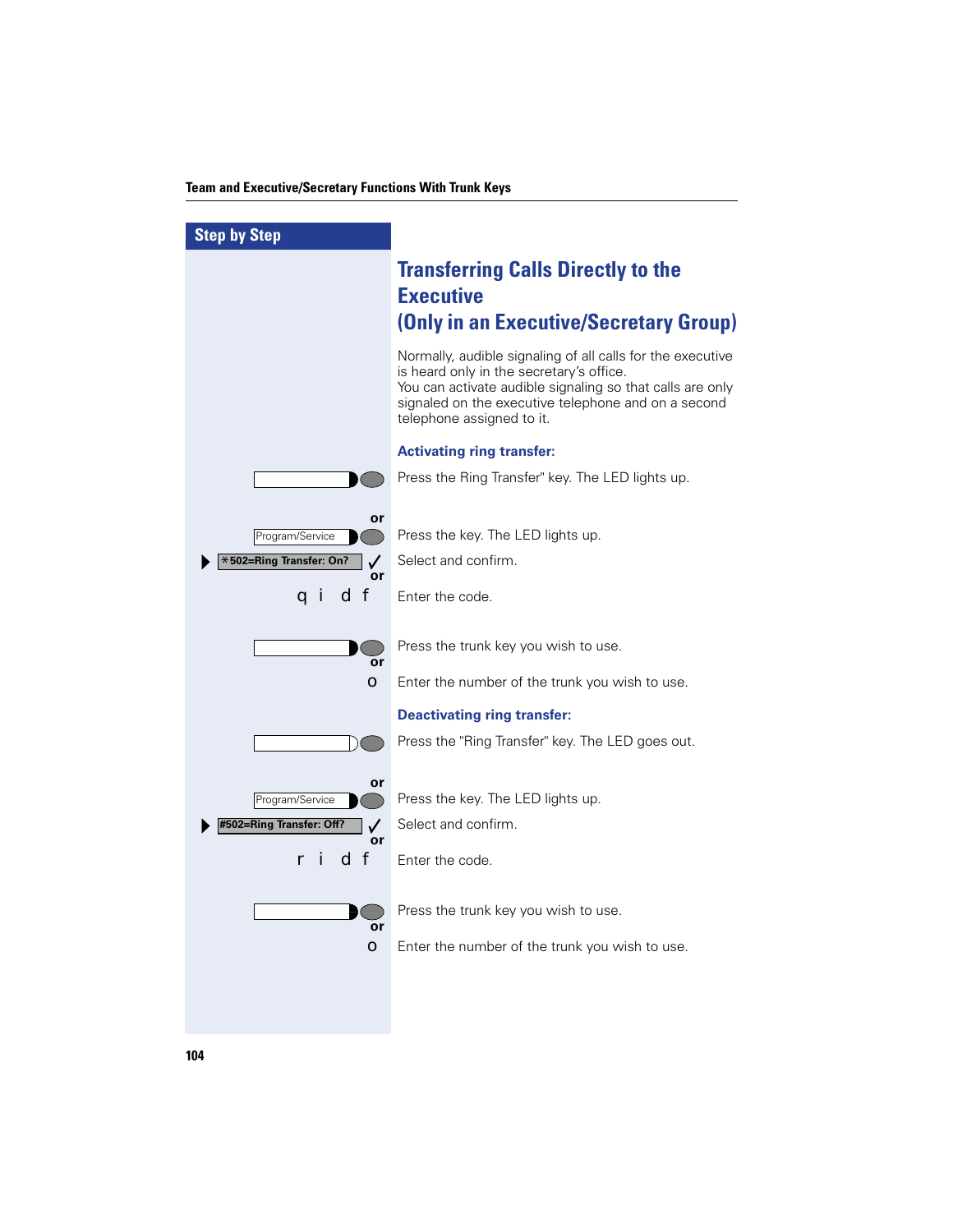| <b>Step by Step</b>                                         |                                                                                                                                                                                                                                                                                                |
|-------------------------------------------------------------|------------------------------------------------------------------------------------------------------------------------------------------------------------------------------------------------------------------------------------------------------------------------------------------------|
|                                                             | <b>Testing the Telephone</b>                                                                                                                                                                                                                                                                   |
|                                                             | <b>Testing the Telephone Functions</b>                                                                                                                                                                                                                                                         |
|                                                             | You can test your telephone functions.                                                                                                                                                                                                                                                         |
|                                                             | Precondition: Your telephone is idle.                                                                                                                                                                                                                                                          |
| Program/Service                                             | Press the key. The LED lights up.                                                                                                                                                                                                                                                              |
| <b>*940=Phone test?</b><br>or                               | Select and confirm.                                                                                                                                                                                                                                                                            |
| qmhd                                                        | Enter the code.                                                                                                                                                                                                                                                                                |
|                                                             | If everything is OK,<br>all LEDs on the telephone start flashing, including<br>the ones on the key module (only the Program/Ser-<br>vice menu LED lights up);<br>your station number appears on the screen;<br>٠<br>all pixels in the display are activated;<br>the ringer signal sounds.<br>٠ |
|                                                             | <b>Checking the Key Assignment</b>                                                                                                                                                                                                                                                             |
|                                                             | You can check the assignment of keys on your tele-<br>phone to see which functions are programmed on<br>which keys.                                                                                                                                                                            |
| Program/Service                                             | Press the key. The LED lights up.                                                                                                                                                                                                                                                              |
| *91=Prog. feature key?                                      | Select and confirm.                                                                                                                                                                                                                                                                            |
| or<br><b>q me</b>                                           | Enter the code.                                                                                                                                                                                                                                                                                |
|                                                             | Press the key. The key assignment appears on the<br>screen.                                                                                                                                                                                                                                    |
| <b>US: Another key?</b><br><b>UK: Program another key?</b>  | Select and confirm.                                                                                                                                                                                                                                                                            |
| or<br>US: Exit?<br>$\checkmark$<br>UK: End?<br>$\checkmark$ | Select and confirm.                                                                                                                                                                                                                                                                            |
|                                                             |                                                                                                                                                                                                                                                                                                |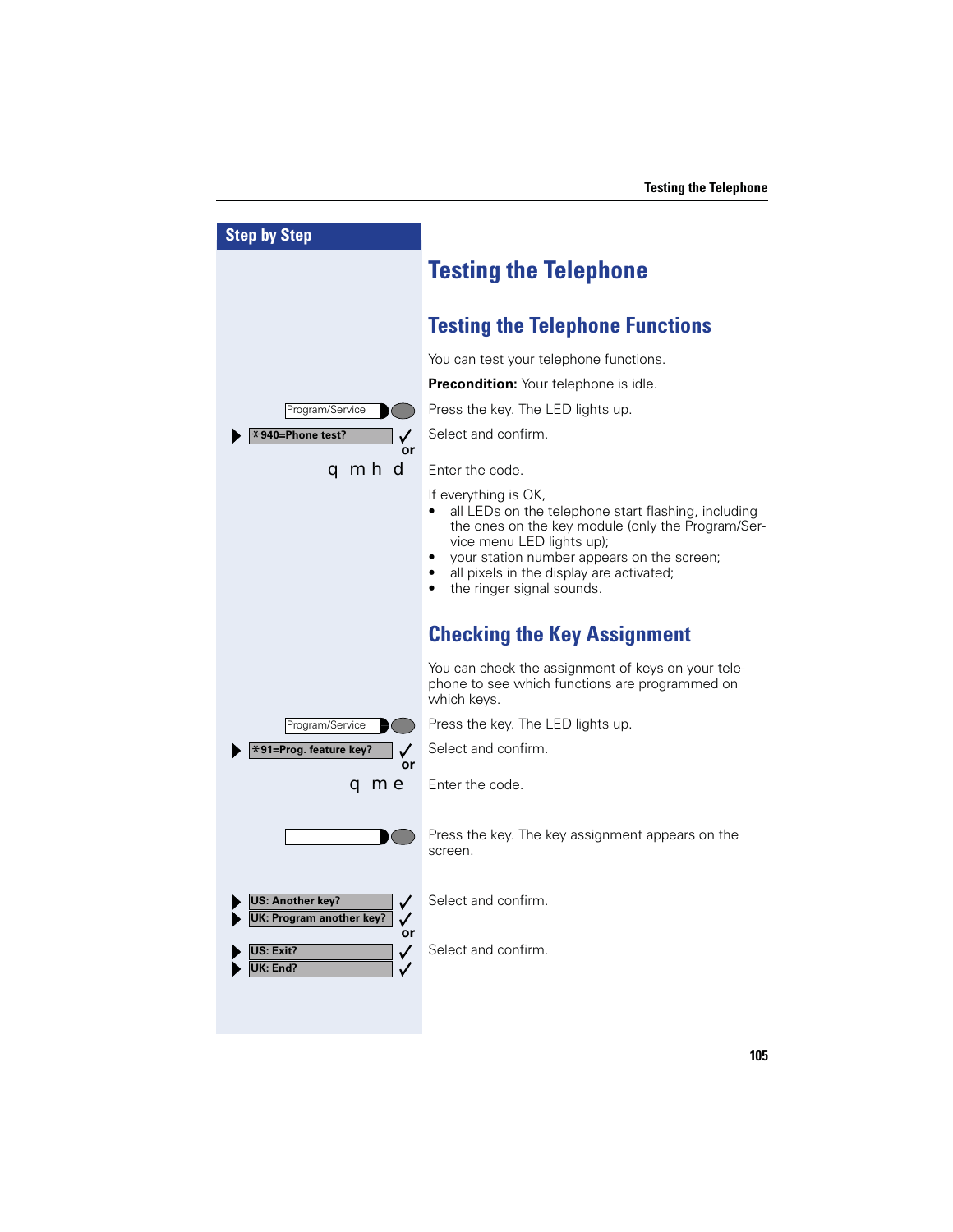### **Special Functions in the LAN (Not for HiPath 500)**

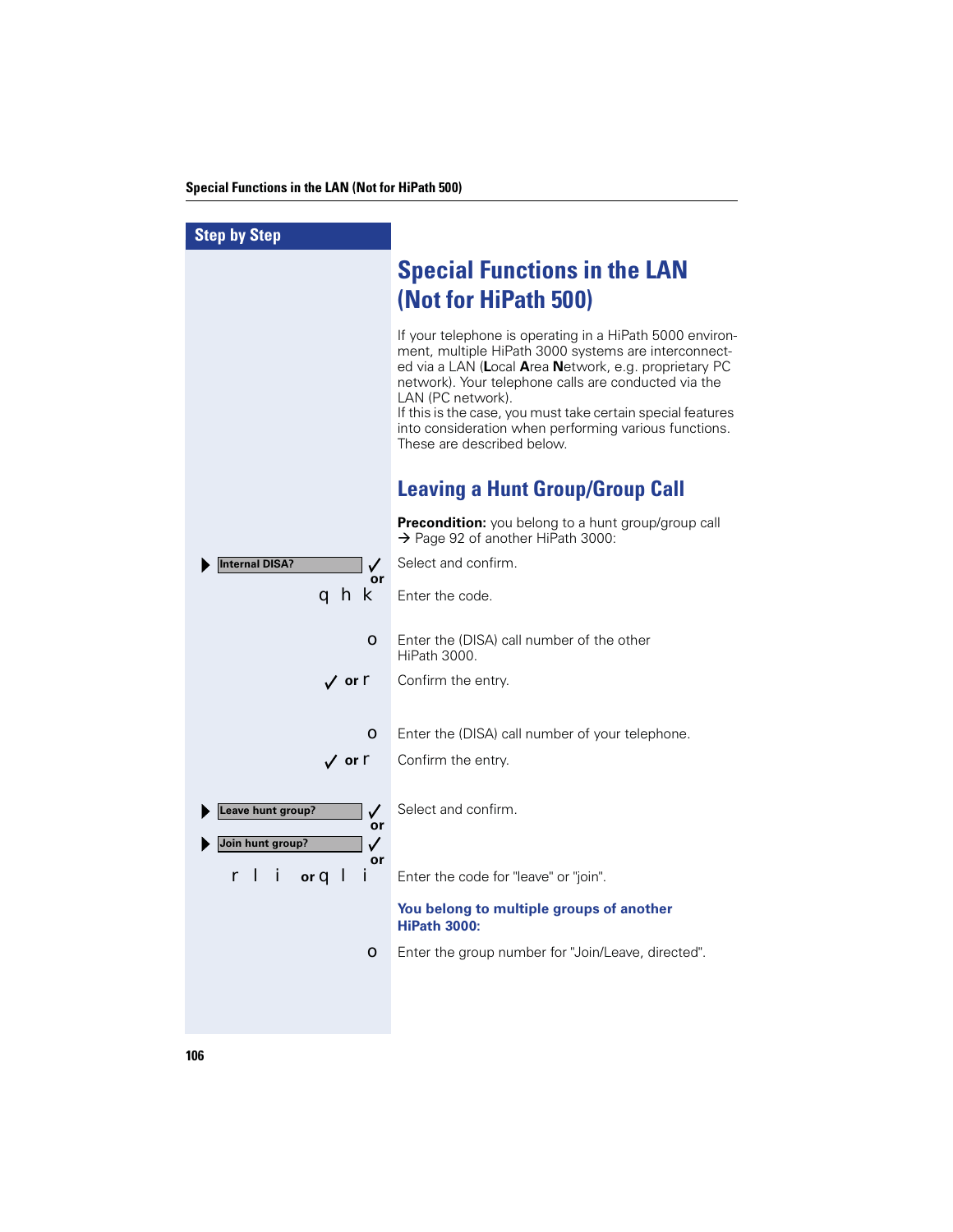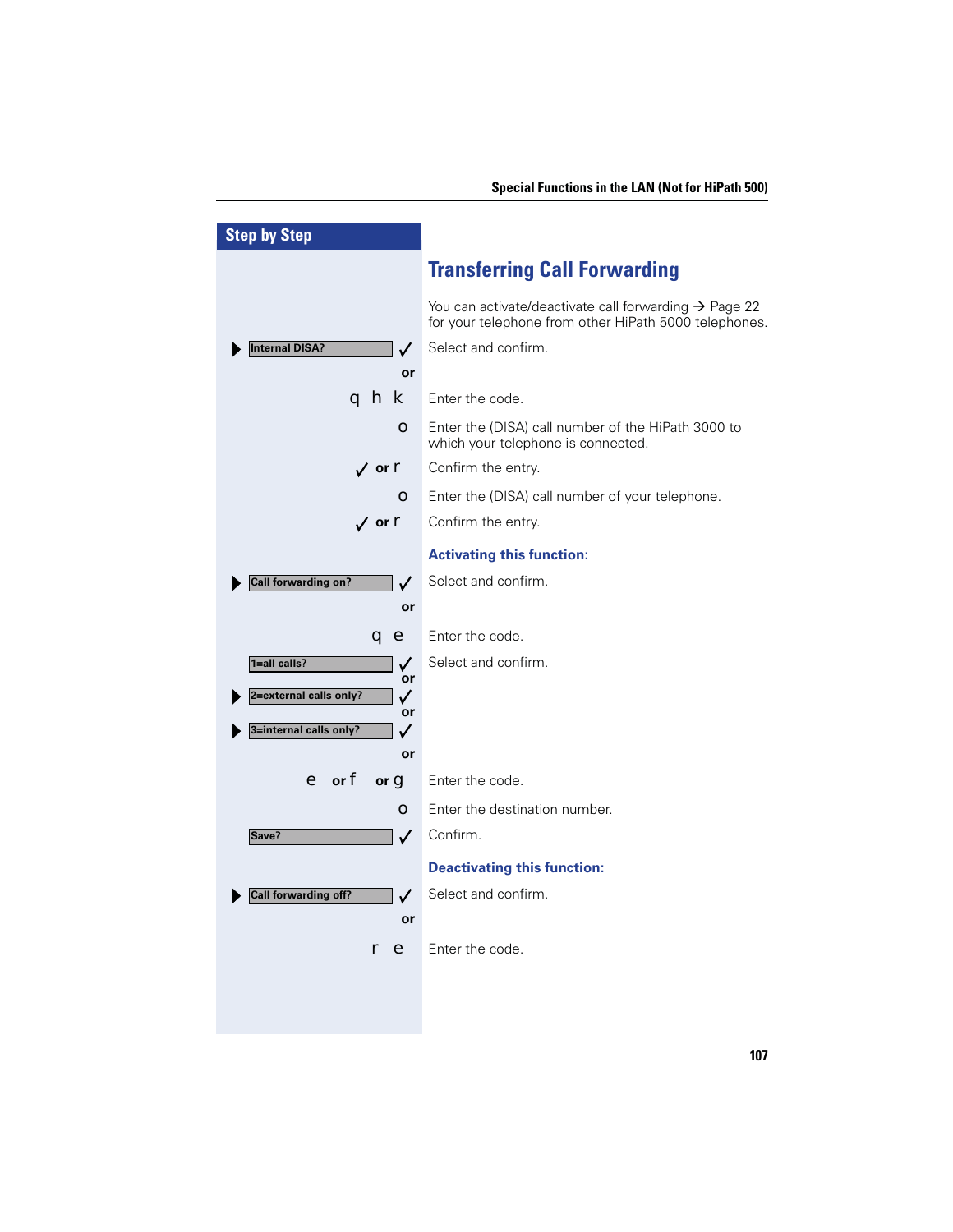## **Special Functions in the LAN (Not for HiPath 500)**

| <b>Step by Step</b>                      |                                                                                                                                                                            |
|------------------------------------------|----------------------------------------------------------------------------------------------------------------------------------------------------------------------------|
|                                          | <b>Using Night Answer</b>                                                                                                                                                  |
|                                          | If authorized (contact your service personnel), you can<br>define telephones in other HiPath 3000 communica-<br>tions platforms as the night answer $\rightarrow$ Page 59. |
| <b>Internal DISA?</b><br>$\checkmark$    | Select and confirm.                                                                                                                                                        |
| or<br>ahk                                | Enter the code.                                                                                                                                                            |
| O                                        | Enter the (DISA) call number of the HiPath 3000 to<br>which the night answer telephone is connected.                                                                       |
| $\sqrt{ }$ or $\mathbf{r}$               | Confirm the entry.                                                                                                                                                         |
|                                          |                                                                                                                                                                            |
| $\bullet$                                | Enter the (DISA) call number of the telephone from<br>which you wish to activate/deactivate the night answer<br>service.                                                   |
| $\sqrt{ }$ or $\mathbf{r}$               | Confirm the entry.                                                                                                                                                         |
|                                          | <b>Activating this function:</b>                                                                                                                                           |
| <b>Night answer on?</b><br>✓             | Select and confirm.                                                                                                                                                        |
| or<br>ghh                                | Enter the code.                                                                                                                                                            |
| O                                        | Enter the destination number $($ = temporary night an-<br>swer service).                                                                                                   |
| $\checkmark$<br>Save?                    | Confirm.                                                                                                                                                                   |
|                                          | <b>Deactivating this function:</b>                                                                                                                                         |
| <b>Night answer off?</b><br>$\checkmark$ | Select and confirm.                                                                                                                                                        |
| or<br>hh<br>r                            | Enter the code.                                                                                                                                                            |
|                                          |                                                                                                                                                                            |
|                                          |                                                                                                                                                                            |
|                                          |                                                                                                                                                                            |
|                                          |                                                                                                                                                                            |
|                                          |                                                                                                                                                                            |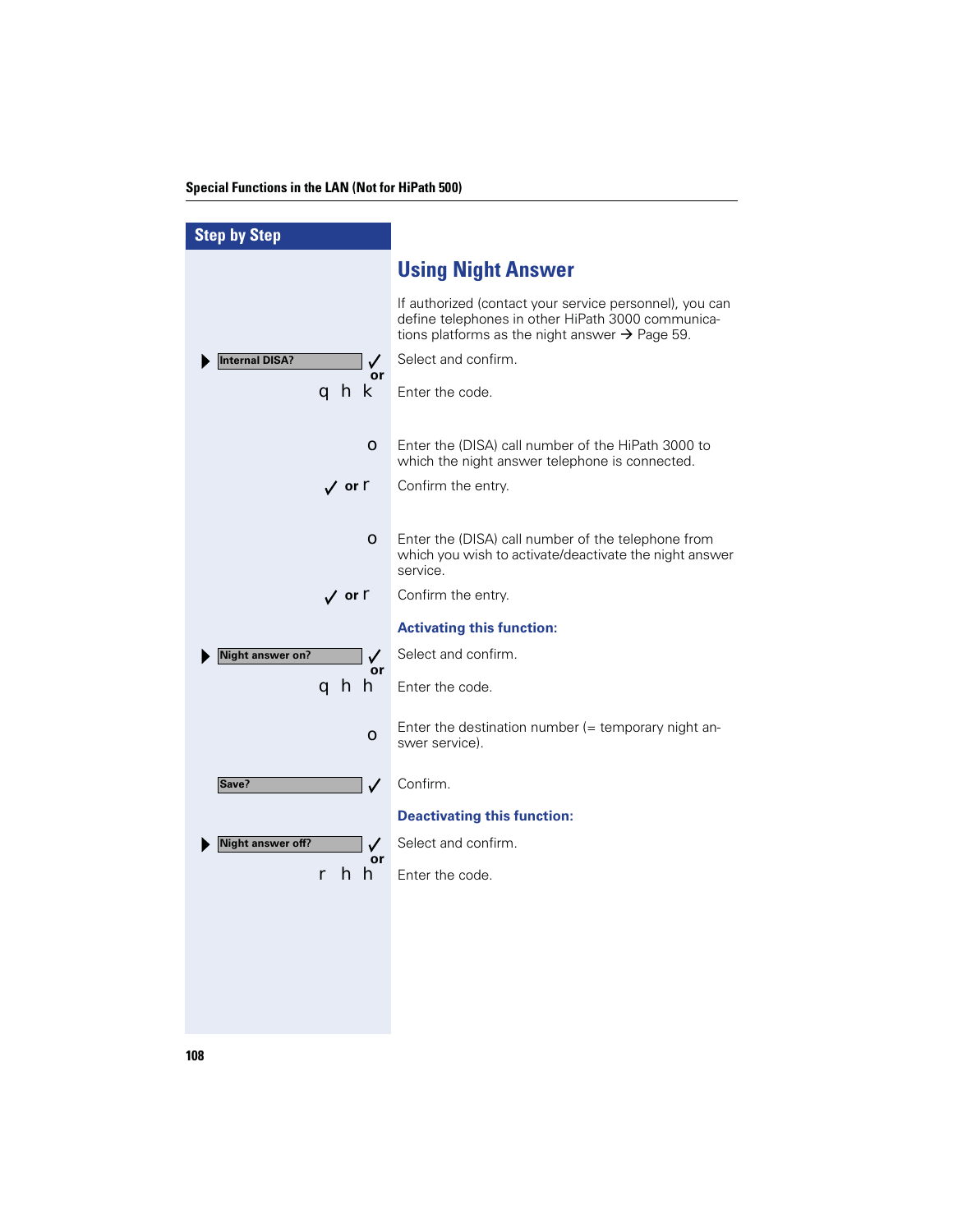| <b>Step by Step</b>                                                  |                                                                                                                                                               |
|----------------------------------------------------------------------|---------------------------------------------------------------------------------------------------------------------------------------------------------------|
|                                                                      | <b>Activating and Deactivating a Ringing</b><br><b>Group</b>                                                                                                  |
|                                                                      | You can have calls for your telephone signaled audibly at<br>external telephones or at telephones in other<br>HiPath 3000 communications platforms → Page 95. |
|                                                                      | Saving the telephones for the ringing group:                                                                                                                  |
| Program/Service                                                      | Press the key. The LED lights up.                                                                                                                             |
| $*81$ =Ringng group on?                                              | Select and confirm.                                                                                                                                           |
| or<br>a I<br>e                                                       | Enter the code.                                                                                                                                               |
| Add to ringing group?<br>✓<br>or<br><b>Add another station?</b><br>✓ | Select and confirm                                                                                                                                            |
| or<br><b>Display remove?</b><br>✓                                    | Select and confirm, then follow the operating instruc-<br>tions.                                                                                              |
| О                                                                    | Enter the call number.                                                                                                                                        |
| #=Entry complete?<br>$\checkmark$<br>or                              | Confirm.                                                                                                                                                      |
| r                                                                    | Enter                                                                                                                                                         |
| Save?<br>$\checkmark$                                                | Confirm.                                                                                                                                                      |
| Exit?<br>✓                                                           | Select and confirm.                                                                                                                                           |
|                                                                      | Removing all telephones in call ringing group:                                                                                                                |
| <b>Ringing group off?</b><br>✓                                       | Select and confirm.                                                                                                                                           |
| or<br>$\bullet$<br>r                                                 | Enter the code.                                                                                                                                               |
|                                                                      |                                                                                                                                                               |
|                                                                      |                                                                                                                                                               |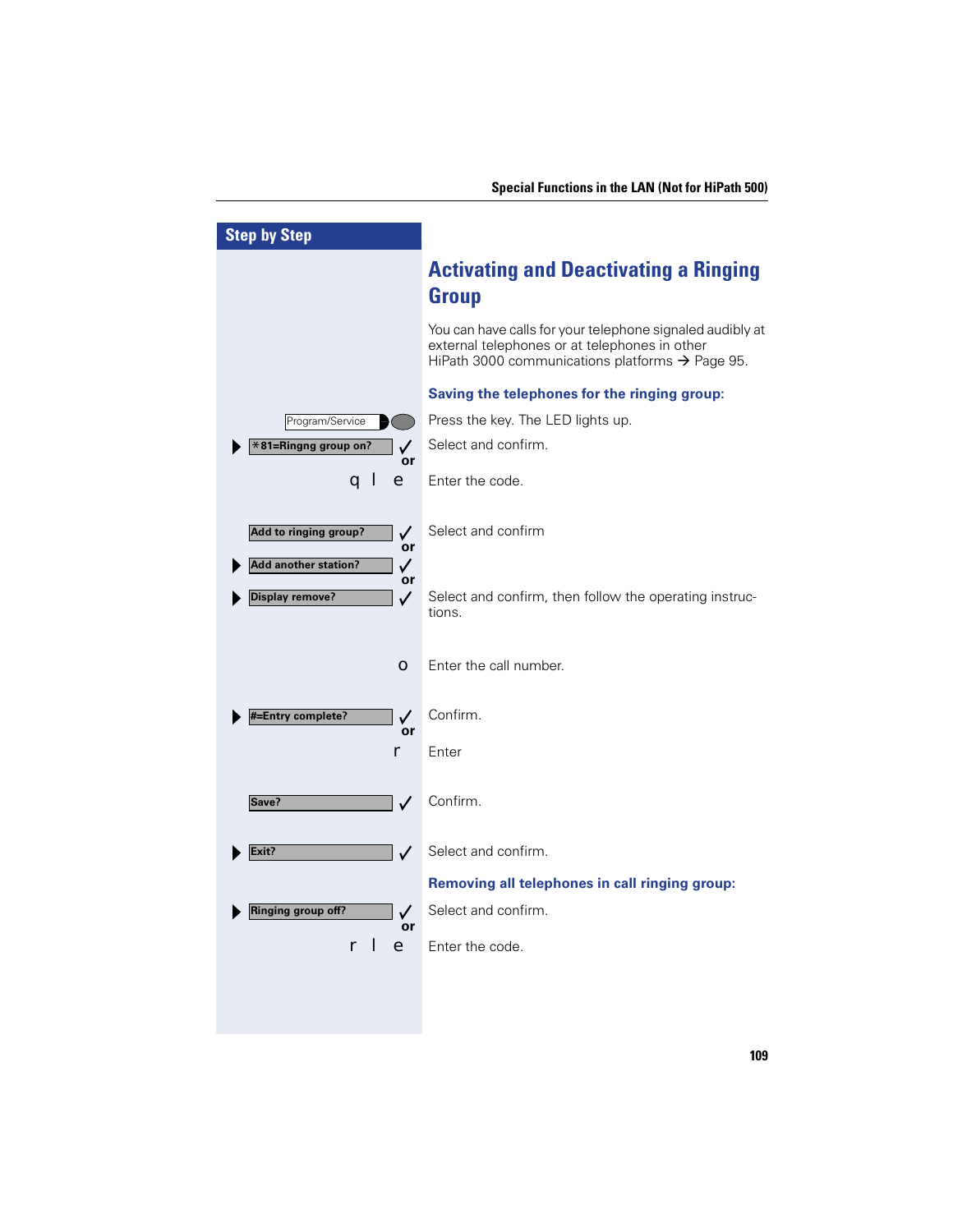### **Special Functions in the LAN (Not for HiPath 500)**

| <b>Step by Step</b>                                                   |                                                                                                                                                              |
|-----------------------------------------------------------------------|--------------------------------------------------------------------------------------------------------------------------------------------------------------|
|                                                                       | <b>Controlling Relays</b>                                                                                                                                    |
|                                                                       | If this feature is configured (contact your service per-<br>sonnel), you can also control relays → Page 90 in other<br>HiPath 3000 communications platforms. |
| <b>Internal DISA?</b><br>$\checkmark$                                 | Select and confirm.                                                                                                                                          |
| or<br>ghk                                                             | Enter the code.                                                                                                                                              |
| $\bullet$                                                             | Enter the (DISA) call number of the HiPath 3000 in<br>which the relay is to be controlled.                                                                   |
| $\sqrt{ }$ or $\mathbf{r}$                                            | Confirm the entry.                                                                                                                                           |
|                                                                       |                                                                                                                                                              |
| $\bullet$                                                             | Enter the (DISA) call number of the telephone from<br>which you wish to control the relay.                                                                   |
| $\sqrt{ }$ or $\mathbf{r}$                                            | Confirm the entry.                                                                                                                                           |
| *90=Control Relay On?<br>$\checkmark$<br>or<br>#90=Control Relay Off? | Select and confirm.                                                                                                                                          |
| $\checkmark$<br>or<br>qmd or r md                                     | Enter the code for "on" or "off".                                                                                                                            |
|                                                                       | e <b>h</b> Enter the relay.                                                                                                                                  |
|                                                                       |                                                                                                                                                              |
|                                                                       |                                                                                                                                                              |
|                                                                       |                                                                                                                                                              |
|                                                                       |                                                                                                                                                              |
|                                                                       |                                                                                                                                                              |
|                                                                       |                                                                                                                                                              |
|                                                                       |                                                                                                                                                              |
|                                                                       |                                                                                                                                                              |
|                                                                       |                                                                                                                                                              |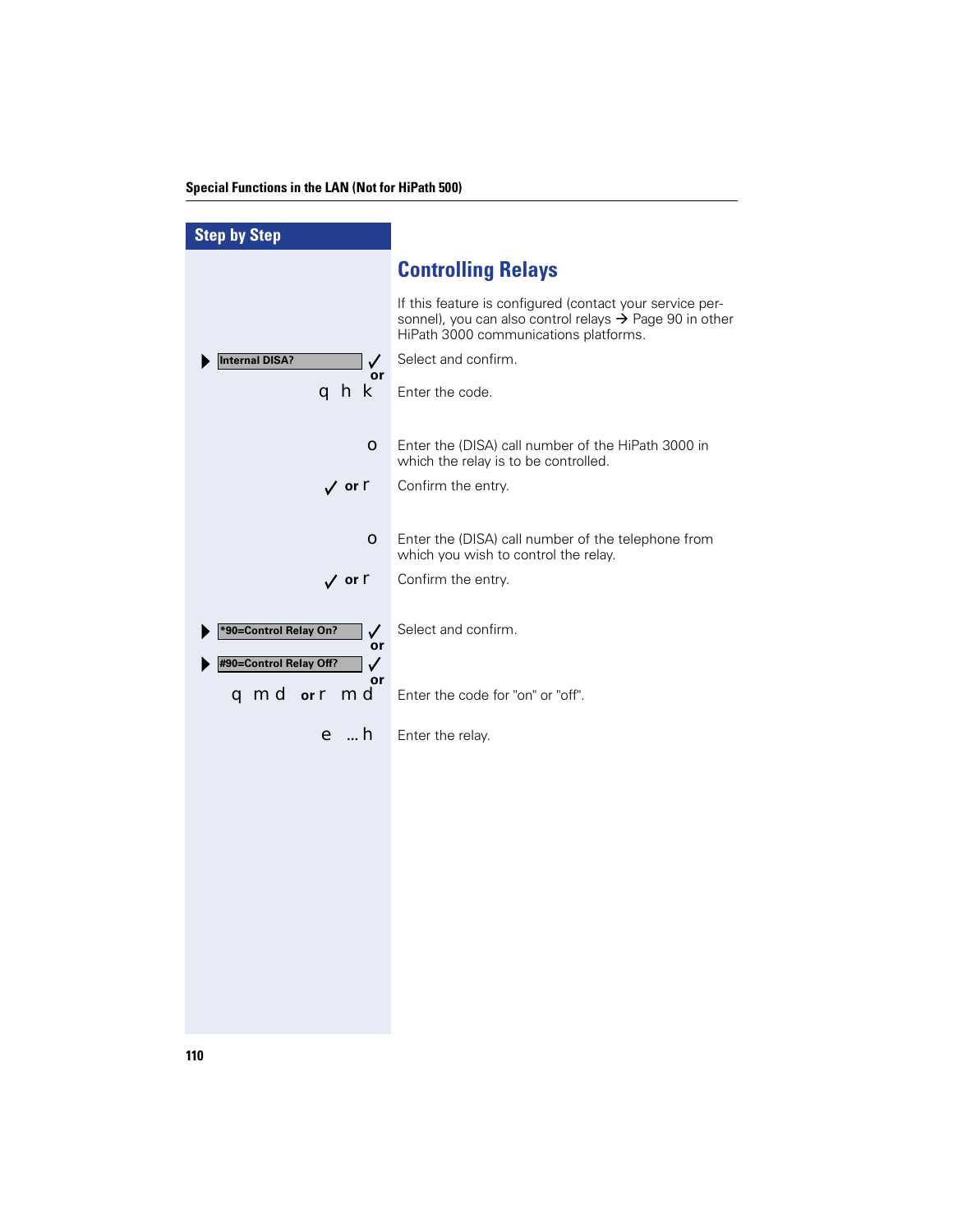| <b>Step by Step</b>                   |                                                                                                                                                                             |
|---------------------------------------|-----------------------------------------------------------------------------------------------------------------------------------------------------------------------------|
|                                       | <b>Opening the Door</b>                                                                                                                                                     |
|                                       | If this feature is configured (contact your service per-<br>sonnel), you can also activate the door opener<br>→ Page 35 in other HiPath 3000 communications plat-<br>forms. |
| <b>Internal DISA?</b><br>$\checkmark$ | Select and confirm.                                                                                                                                                         |
| or<br>qhk                             | Enter the code.                                                                                                                                                             |
| О                                     | Enter the (DISA) call number of the HiPath 3000 in<br>which the door is to be opened.                                                                                       |
| $\sqrt{ }$ or $\mathbf{r}$            | Confirm the entry.                                                                                                                                                          |
|                                       |                                                                                                                                                                             |
| О                                     | Enter the (DISA) call number of the telephone from<br>which you wish to activate the door opener.                                                                           |
| $\sqrt{ }$ or $\mathbf{r}$            | Confirm the entry.                                                                                                                                                          |
|                                       |                                                                                                                                                                             |
| Open door?<br>$\checkmark$<br>or      | Select and confirm.                                                                                                                                                         |
| е<br>a」                               | Enter the code.                                                                                                                                                             |
| O W                                   | Enter the call number of the entrance telephone                                                                                                                             |
|                                       |                                                                                                                                                                             |
|                                       |                                                                                                                                                                             |
|                                       |                                                                                                                                                                             |
|                                       |                                                                                                                                                                             |
|                                       |                                                                                                                                                                             |
|                                       |                                                                                                                                                                             |
|                                       |                                                                                                                                                                             |
|                                       |                                                                                                                                                                             |
|                                       |                                                                                                                                                                             |
|                                       |                                                                                                                                                                             |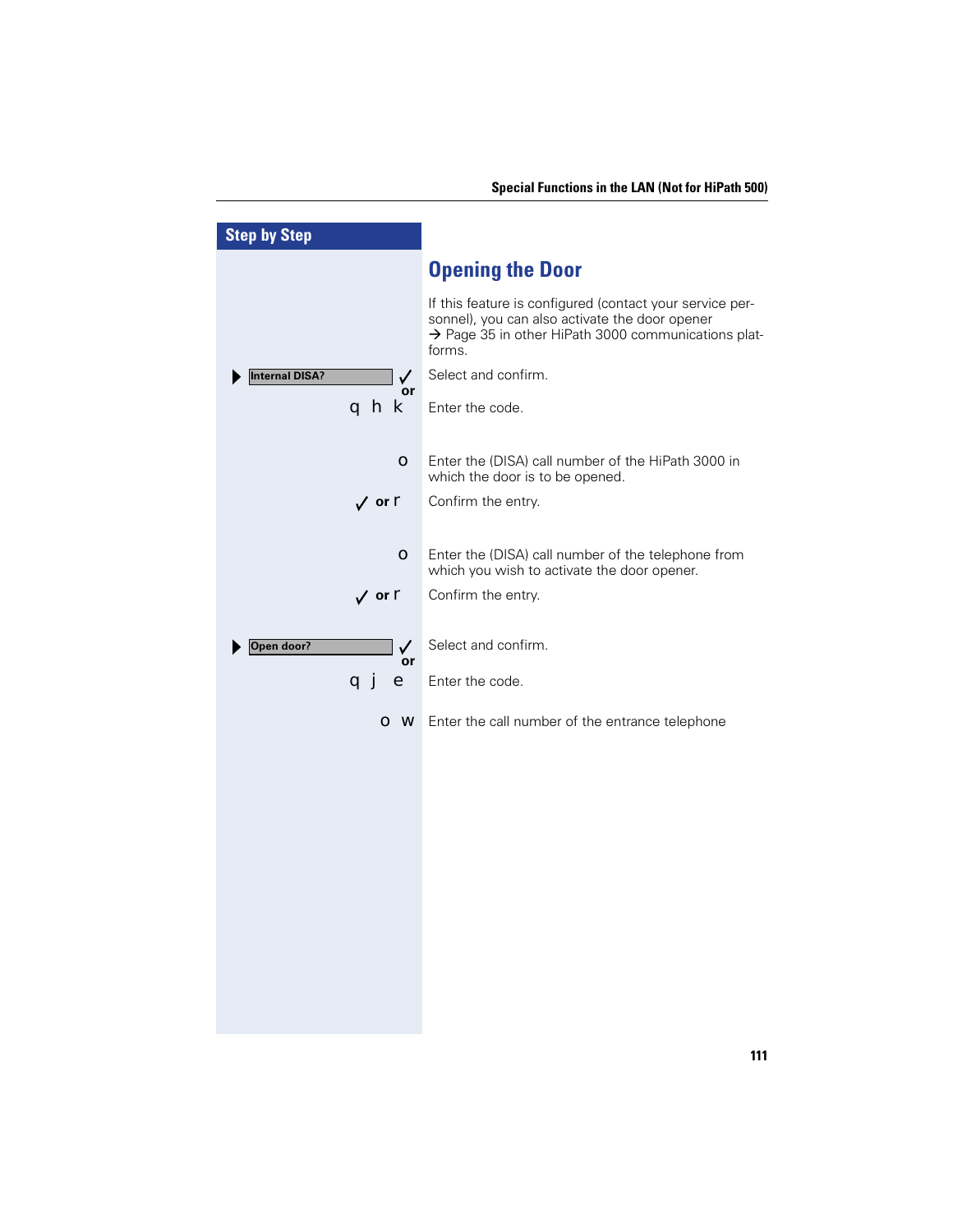### **Different Displays in a HiPath 4000 Environment (Not for HiPath 500)**

| <b>Step by Step</b>                      |                                                          |                                                |
|------------------------------------------|----------------------------------------------------------|------------------------------------------------|
|                                          | <b>Different Displays in a HiPath 4000</b>               |                                                |
|                                          | <b>Environment (Not for HiPath 500)</b>                  |                                                |
|                                          | Depending on the system configuration, not all func-     |                                                |
|                                          | tions may appear on the display exactly as shown in this |                                                |
|                                          | document.                                                |                                                |
|                                          | The following table gives an overview of these func-     |                                                |
|                                          | tions and shows you under which menus they can be        |                                                |
|                                          | found:                                                   |                                                |
| Menu                                     | <b>Function</b>                                          | <b>Description</b>                             |
| Destinations?                            | Forwarding on?                                           | $\rightarrow$ Page 22                          |
|                                          | Change Speed Dial?                                       | $\rightarrow$ Page 40                          |
|                                          | Caller list?                                             | $\rightarrow$ Page 38                          |
|                                          | Ringing group on?                                        | $\rightarrow$ Page 95                          |
|                                          | UCD?                                                     | $\rightarrow$ Page 96                          |
| Feature Settings?                        | DND on?                                                  | $\rightarrow$ Page 71                          |
|                                          | US: Join group?                                          | $\rightarrow$ Page 92                          |
|                                          | UK: Join hunt group?                                     |                                                |
|                                          | US: Leave group?                                         | $\rightarrow$ Page 92                          |
|                                          | UK: Leave hunt group?                                    |                                                |
|                                          | Forwarding on?                                           | $\rightarrow$ Page 22                          |
|                                          | Ringer cutoff on?                                        | $\rightarrow$ Page 71                          |
|                                          | HF answerback on?                                        | $\rightarrow$ Page 33                          |
|                                          | Waiting tone off?                                        | $\rightarrow$ Page 50                          |
|                                          | Mute on?                                                 | $\rightarrow$ Page 19                          |
|                                          | Suppress call ID?                                        | $\rightarrow$ Page 72                          |
|                                          | Advisory msg. on?                                        | $\rightarrow$ Page 81                          |
| Use speed dialing?<br>Prog. feature key? |                                                          | $\rightarrow$ Page 40<br>$\rightarrow$ Page 27 |
|                                          |                                                          | $\rightarrow$ Page 60                          |
| PIN / COS?                               | US: Lock phone?                                          | $\rightarrow$ Page 75                          |
|                                          | UK: Changeover on?                                       |                                                |
|                                          | US: Lock all phones?                                     | $\rightarrow$ Page 76                          |
|                                          | UK: Telephone Lock?                                      |                                                |
|                                          | Change PIN?                                              | $\rightarrow$ Page 77                          |
|                                          | US: PIN Code reset?                                      | $\rightarrow$ Page 76                          |
|                                          | UK: Lock code reset?                                     |                                                |
|                                          | Temporary Phone?                                         | $\rightarrow$ Page 82                          |
| Timed reminder on?                       |                                                          | $\rightarrow$ Page 66                          |
|                                          |                                                          |                                                |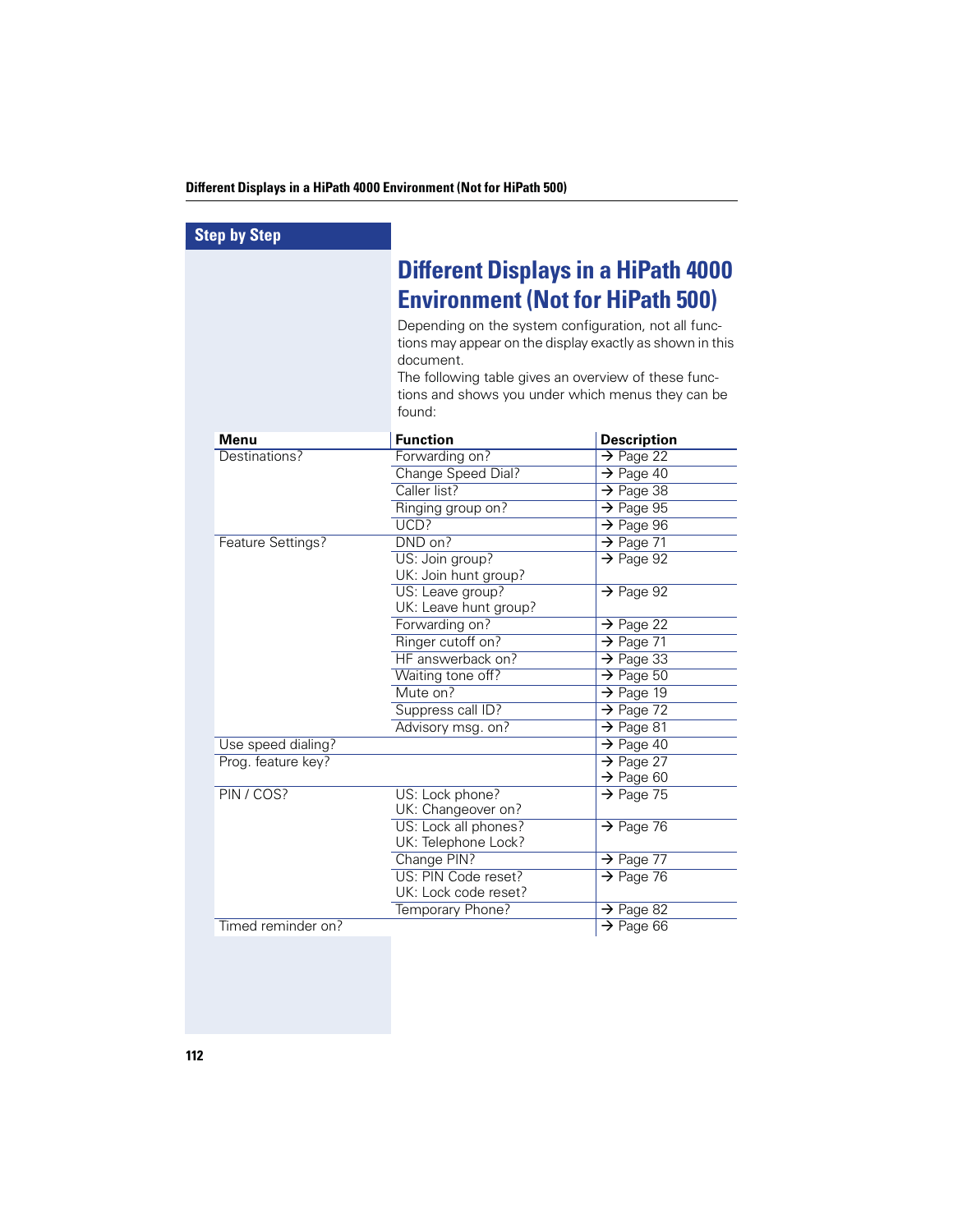### **Different Displays in a HiPath 4000 Environment (Not for HiPath 500)**

| <b>Menu</b>                                                                                                                       | <b>Function</b>                                                                                                                                     | <b>Description</b>     |
|-----------------------------------------------------------------------------------------------------------------------------------|-----------------------------------------------------------------------------------------------------------------------------------------------------|------------------------|
| More features?                                                                                                                    | DTMF dialing?                                                                                                                                       | $\rightarrow$ Page 55  |
|                                                                                                                                   | Speaker call?                                                                                                                                       | $\rightarrow$ Page 46  |
|                                                                                                                                   | Retrieve call?                                                                                                                                      | $\rightarrow$ Page 51  |
|                                                                                                                                   | Pickup - directed?                                                                                                                                  | $\rightarrow$ Page 32  |
|                                                                                                                                   | Account code?                                                                                                                                       | $\rightarrow$ Page 70  |
|                                                                                                                                   | Show call charges?                                                                                                                                  | $\rightarrow$ Page 68  |
|                                                                                                                                   | Reset services?                                                                                                                                     | $\rightarrow$ Page 84  |
|                                                                                                                                   | Trunk flash?                                                                                                                                        | $\rightarrow$ Page 57  |
|                                                                                                                                   | Temporary MSN?                                                                                                                                      | $\rightarrow$ Page 47  |
|                                                                                                                                   | US: DISA intern?                                                                                                                                    | $\rightarrow$ Page 106 |
|                                                                                                                                   |                                                                                                                                                     |                        |
| Cancel?                                                                                                                           | UK: DISA internal?<br>Depending on the system configuration, some display<br>texts may differ from the display texts described in this<br>document. |                        |
|                                                                                                                                   | Please refer to the following table for an overview of<br>such texts:                                                                               |                        |
| HiPath 3000 Display                                                                                                               | <b>HiPath 4000 Display</b>                                                                                                                          | <b>Description</b>     |
|                                                                                                                                   | Camp-on termination?                                                                                                                                |                        |
|                                                                                                                                   | Camp-on deact.?                                                                                                                                     | $\rightarrow$ Page 50  |
|                                                                                                                                   | Call log?                                                                                                                                           | $\rightarrow$ Page 38  |
|                                                                                                                                   | Speed dialing?                                                                                                                                      | $\rightarrow$ Page 40  |
|                                                                                                                                   | Ringer on?                                                                                                                                          | $\rightarrow$ Page 71  |
|                                                                                                                                   | Program/Service?                                                                                                                                    |                        |
| Call wait.term.?<br>Call wait.term.off?<br>Caller list?<br>Change Speed Dial?<br>Ringer cutoff on?<br>Service?<br>View callbacks? | Display callbacks?                                                                                                                                  | $\rightarrow$ Page 25  |

I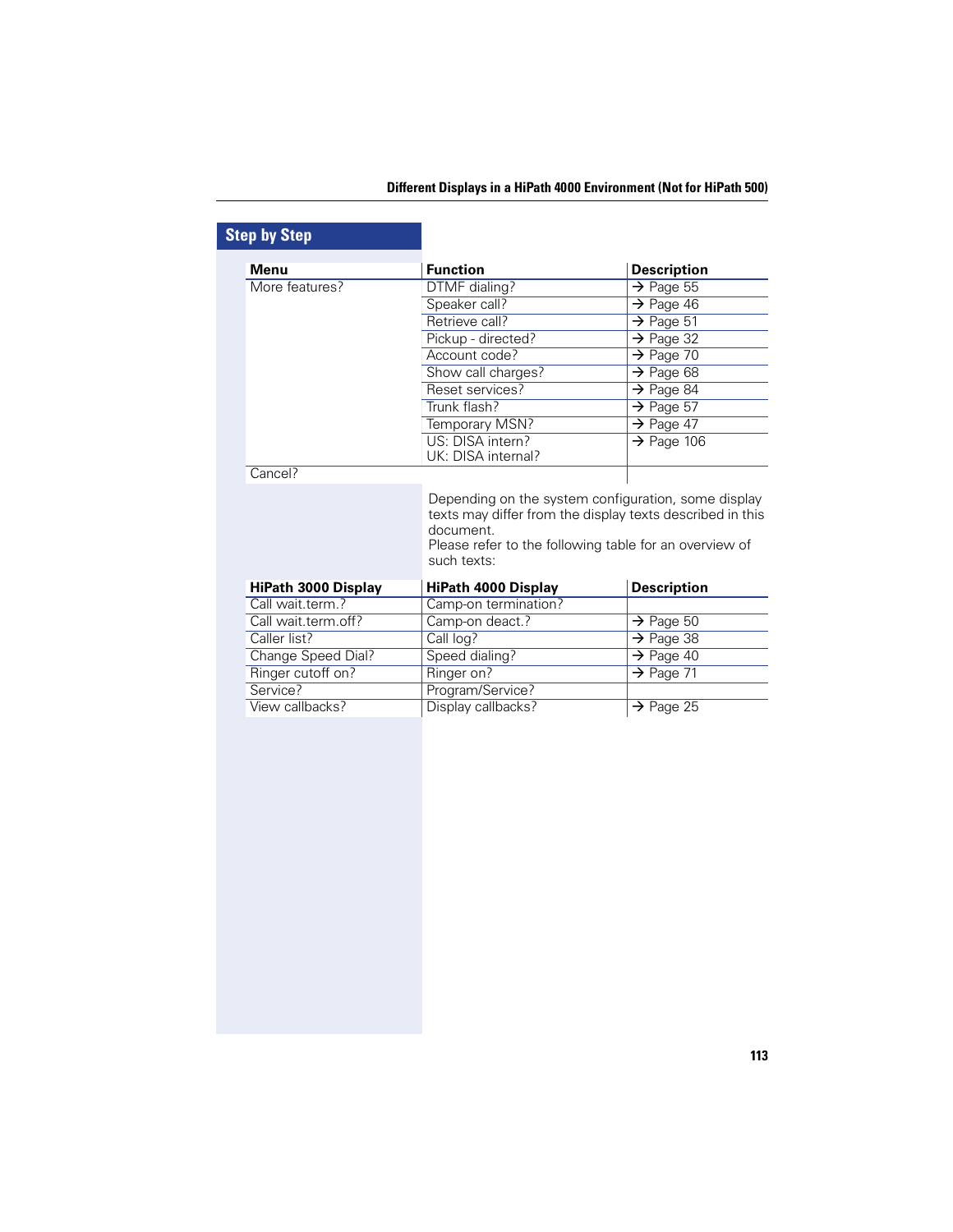# **Labeling, Documentation**

## **Labeling Key Fields**

You can chose from the following options to label the keys with the functions/call numbers saved ( $\rightarrow$  Page 9,  $\rightarrow$  Page 10,  $\rightarrow$  Page 60):

### Labeling

- by hand:
	- Labeling strips are delivered with your optiPoint. Write the function or a name on the matching strips within the white field and attach them to your optiPoint.
- with a computer:

You have avail of a CD Rom (ask your service personnel) with the electronic operating instructions for your HiPath 500 and HiPath 3000 / 5000  $\rightarrow$  Page 115. You can label your keypads for each PC.

• with a computer via the Internet: You will find the "Online Key Labeling Tool" along with the user interface under http://www.siemens.com/hipath  $\rightarrow$  "Downloads"  $\rightarrow$  "Software".

Put the labeled strips in the relevant key pad on your optiPoint and place the transparent cover over them (mat page above).

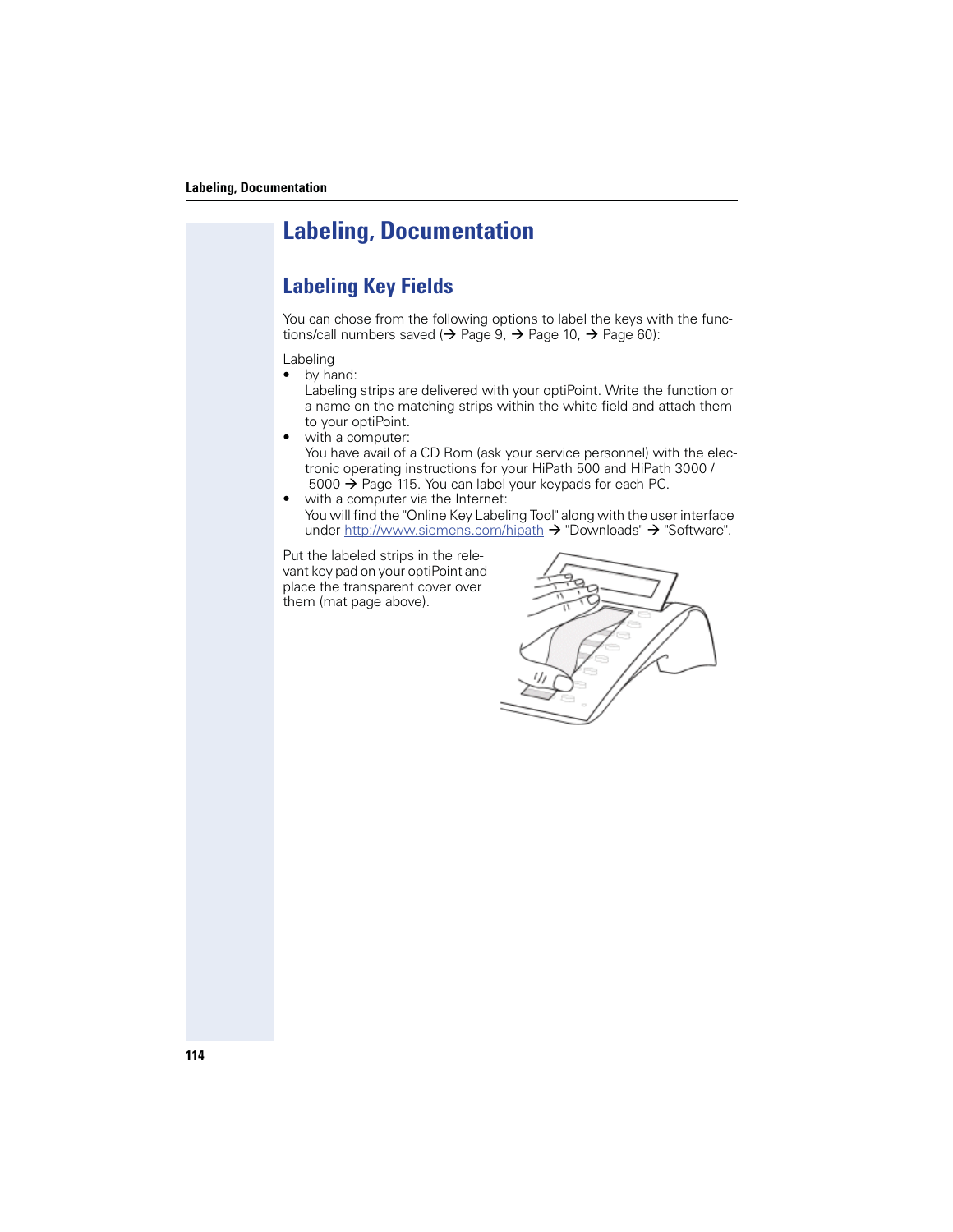## **Attaching a Station Number Label**

Self-adhesive call-number labels are also delivered with your optiPoint.

Write on the call-number label (fire brigade, police, own telephone numbers), then remove and stick it in the recess on the telephone when the handset is lifted.

## **Documentation**

You can find these operating instructions in the Internet in PDF format under

http://www.siemens.com/hipath

and on CD-ROM (ask your service personnel) in HTML and PDF format.

In order to look at and print the operating instructions in PDF format, you need a computer on which the free Acrobat Reader software package is installed by Adobe.

To look at the operating instructions in HTML format you need a computer with a www browser, e.g. Microsoft Internet Explorer.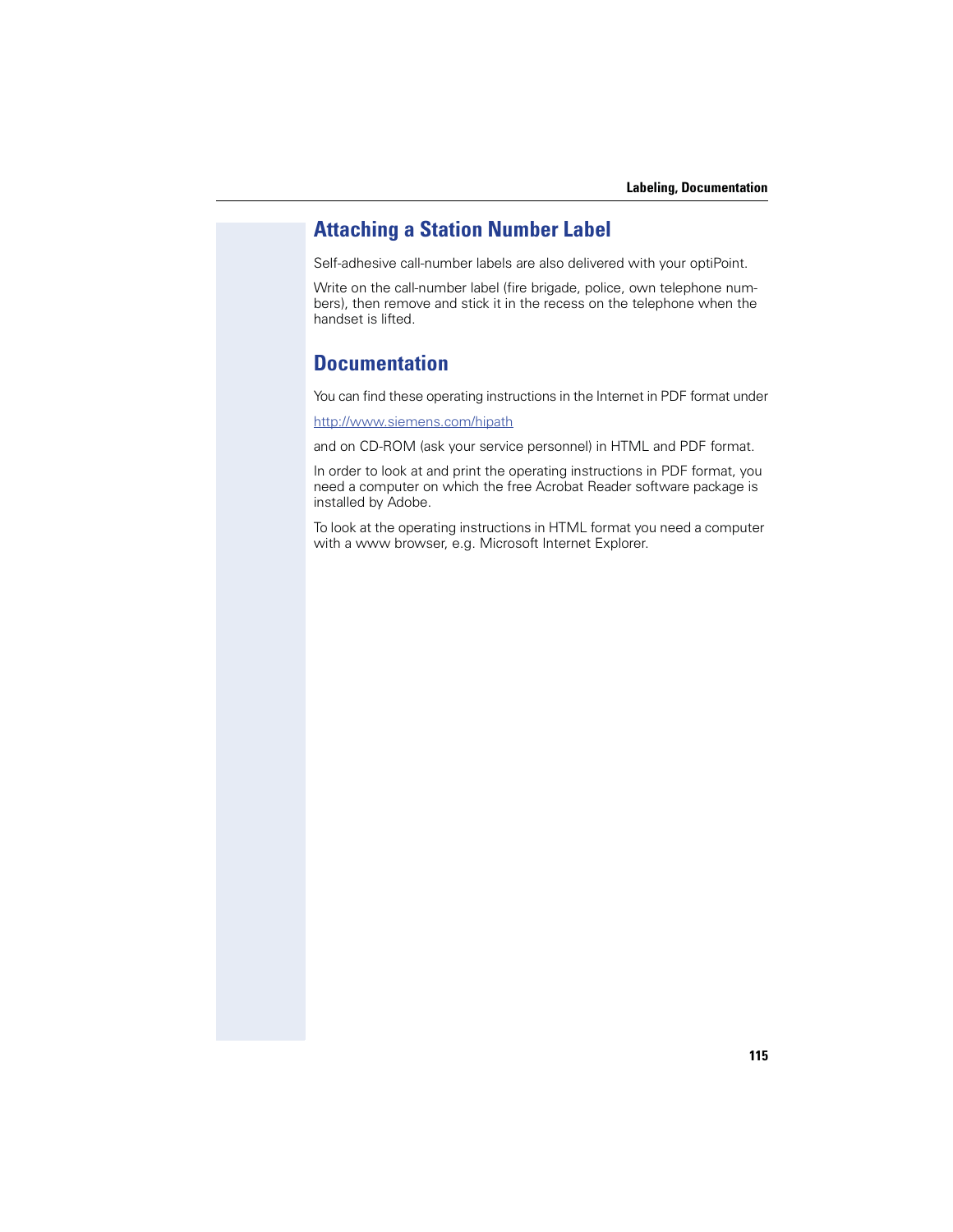#### **Labeling, Documentation**

### **Accessories**

The following accessories help you customize your telephone (not optiPoint 500 economy) to your individual preferences. optiPoint adapters are modules which can be plugged into the option bays at the bottom of optiPoint.

### **optiPoint key module:**

Key module with 16 programmable keys. You can connect up to two key modules to your telephone.

#### **optiPoint BLF:**

Key modules with 90 LEDs and function keys. Use preferably in conjunction with optiPoint Attendant.

#### **optiPoint acoustic adapter:**

Connects a desk microphone, Headset, external speaker or second handset.

Provides an additional bell for signaling calls in loud environments and similar situations and controls illuminated display panels, such as "Please do not enter" at the entrance to a room.

#### **optiPoint analog adapter:**

Connects an additional analog telephone, fax machine or PC with a modem card.

### **optiPoint ISDN adapter:**

Connects an ISDN device, such as an ISDN fax machine, video recorder or PC to the  $S_0$  interface.

### **optiPoint phone adapter:**

Connects a second system telephone. Callers can reach the second system telephone under a separate station number.

#### **optiPoint recorder adapter:**

Connects an external recorder or a second headset.

#### **Headset:**

Headset for frequent telephone users.

### **Second handset:**

Allows you to hear better in noisy environments.

#### **Desk microphone:**

For speakerphone mode under poor acoustic conditions.

#### **External speaker:**

Improves the sound quality with open listening.

#### **optiPoint Conference Kit:**

to improve the hands free speaking quality of telephone conferences.



You will find details about the individual products in your optiPoint telephone data sheets.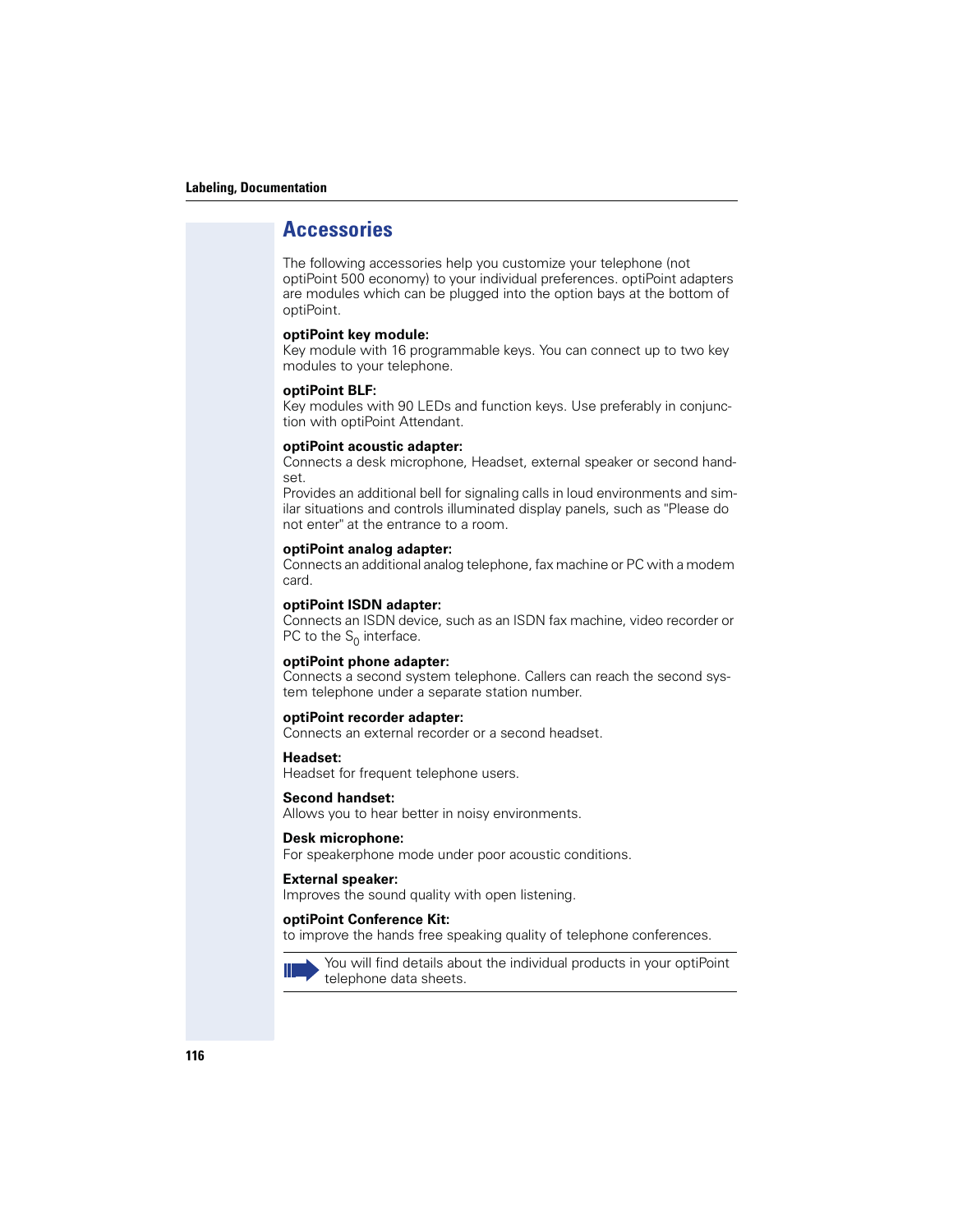## **Fixing Problems**

## **Telephone Maintenance**

- Always use a damp or antistatic cloth to clean the telephone. Never use a dry cloth.
- If the telephone is very dirty, clean it with a diluted neutral cleaner containing surfactants, such as a dish detergent. Afterwards remove all traces of the cleaner with a damp cloth (using water only).
- Never use cleaners containing alcohol, cleaners that corrode plastic, or abrasive powders.

## **Troubleshooting**

### **Pressed key does not respond:**

Check whether the key is stuck.

### **Telephone does not ring:**

Check whether the do not disturb function was activated on your telephone (" Do not disturb" appears on the screen). If so, deactivate it  $\rightarrow$  Page 71.

### **You cannot dial an external number:**

Check whether you telephone is locked ("US:Not authorized UK:Access denied" appears on the screen). If so, unlock the telephone  $\rightarrow$  Page 75.

### **To correct any other problem:**

First contact your service personnel. If your service personnel is unable to correct the problem, contact Customer Service.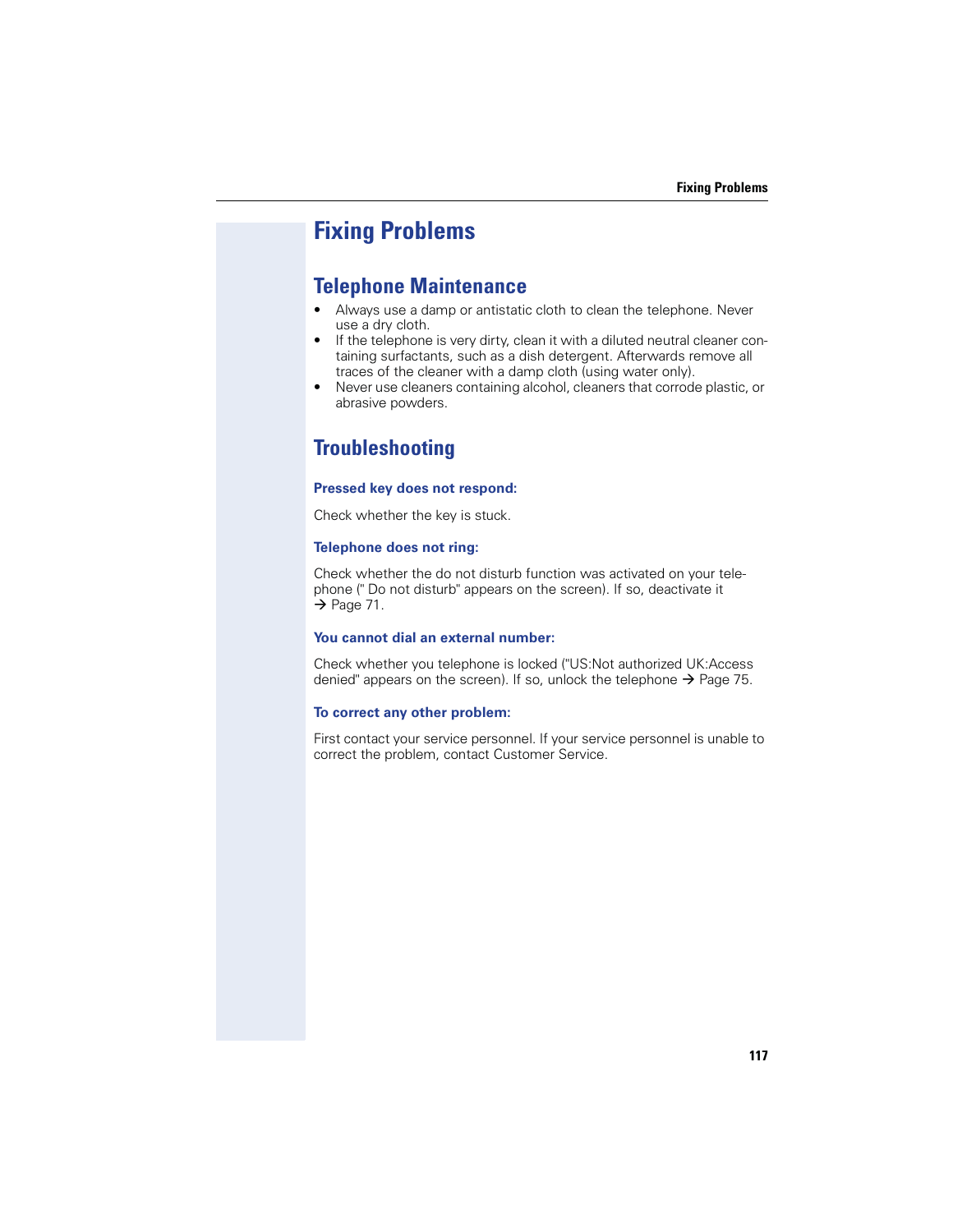### **Fixing Problems**

| <b>Step by Step</b>                   |                                                                                                       |
|---------------------------------------|-------------------------------------------------------------------------------------------------------|
|                                       | <b>Responding to Error Messages on the</b><br><b>Screen</b>                                           |
| <b>US: Invalid entry</b>              | <b>Possible cause:</b>                                                                                |
| <b>UK: Incorrect entry</b>            | The station number is incorrect.                                                                      |
|                                       | <b>Possible response:</b>                                                                             |
|                                       | Enter a correct station number.                                                                       |
| <b>US: Not authorized</b>             | <b>Possible cause:</b>                                                                                |
| <b>UK: Access denied</b>              | You tried to activate a disabled function.                                                            |
|                                       | <b>Possible response:</b>                                                                             |
|                                       | Ask your service personnel to authorize you to use the<br>function.                                   |
| US: Currently not possible            | <b>Possible cause:</b>                                                                                |
| <b>UK: Feature not available</b>      | The station number you dialed does not exist. The tele-<br>phone you are trying to call is unplugged. |
|                                       | <b>Possible response:</b>                                                                             |
|                                       | Enter a correct station number. Try calling the telephone<br>again later on.                          |
| <b>US:Invalid station number</b>      | <b>Possible cause:</b>                                                                                |
| <b>UK: Number cannot be</b><br>dialed | You dialed your own station number.                                                                   |
|                                       | <b>Possible response:</b>                                                                             |
|                                       | Enter a correct station number.                                                                       |
| US: Key memory is full                | <b>Possible cause:</b>                                                                                |
| <b>UK: Max.no.of keys</b><br>exceeded | All memory locations for external station numbers are<br>currently in use.                            |
|                                       | <b>Possible response:</b>                                                                             |
|                                       | Try again later on.                                                                                   |
|                                       |                                                                                                       |
|                                       |                                                                                                       |
|                                       |                                                                                                       |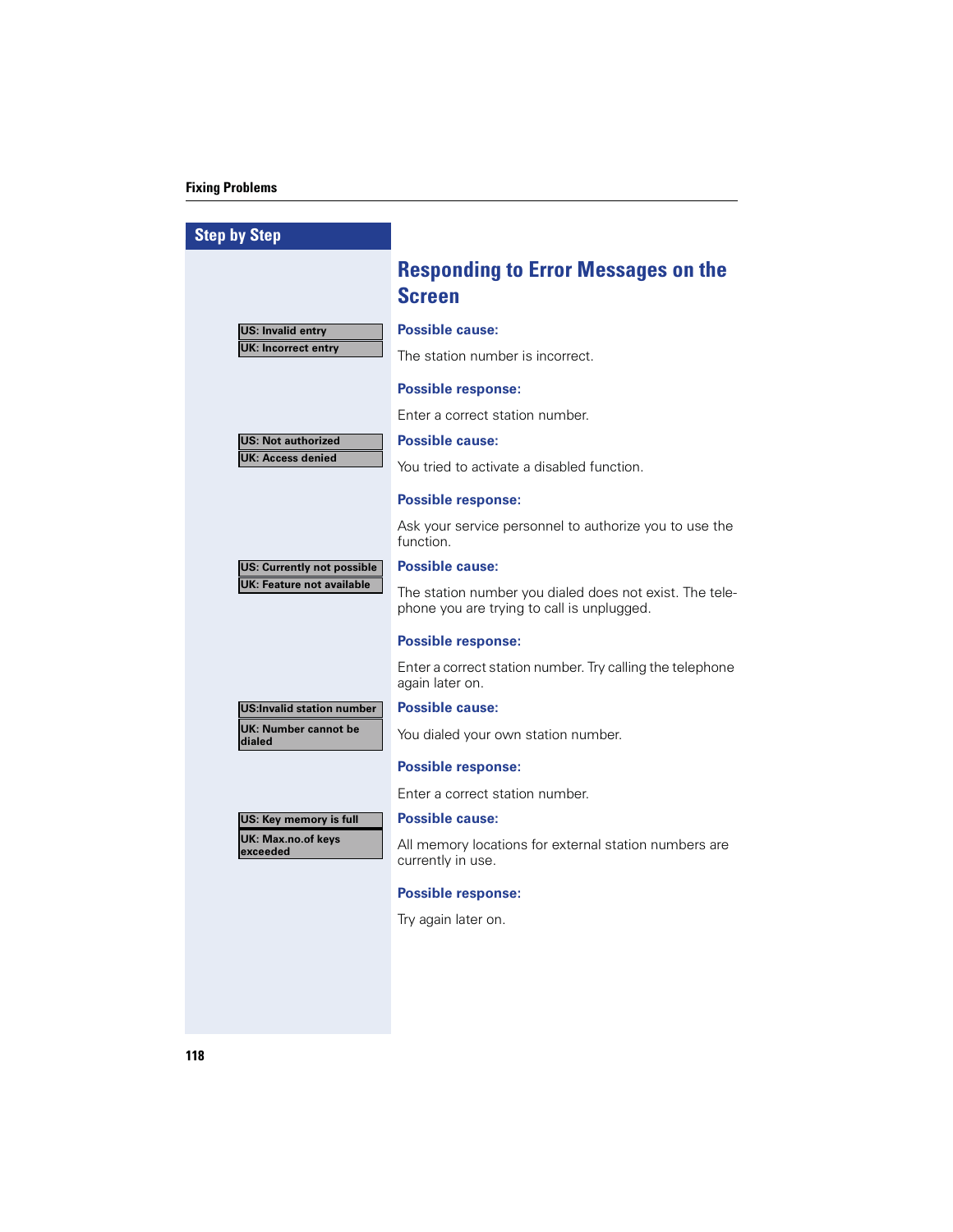| <b>Step by Step</b>     |                                                                                                                                                                                                                             |
|-------------------------|-----------------------------------------------------------------------------------------------------------------------------------------------------------------------------------------------------------------------------|
| Key affects other layer | <b>Possible cause 1:</b>                                                                                                                                                                                                    |
|                         | If "Delete other layer" appears on the menu:<br>you tried to program a function or internal station num-<br>ber with LED on a key that is already programmed on<br>the second layer (for example, external station number). |
|                         | <b>Possible response:</b>                                                                                                                                                                                                   |
|                         | Confirm "Delete other layer" to program the station<br>number/function.                                                                                                                                                     |
|                         | <b>Possible cause 2:</b>                                                                                                                                                                                                    |
|                         | If Delete LED support" appears on the menu:<br>you tried to program a station number without LED or<br>an external station number on a key that is already pro-<br>grammed with an internal station number with LED.        |
|                         | <b>Possible response:</b>                                                                                                                                                                                                   |
|                         | Confirm "Delete LED support" to save the station num-<br>ber. The internal station number already programmed<br>remains on the other layer without LED display.                                                             |
|                         | <b>Contacts for Resolving Problems</b>                                                                                                                                                                                      |
|                         | If you encounter a problem that lasts longer than five<br>minutes, contact your service personnel.                                                                                                                          |
|                         |                                                                                                                                                                                                                             |
|                         |                                                                                                                                                                                                                             |
|                         |                                                                                                                                                                                                                             |
|                         |                                                                                                                                                                                                                             |
|                         |                                                                                                                                                                                                                             |
|                         |                                                                                                                                                                                                                             |
|                         |                                                                                                                                                                                                                             |
|                         |                                                                                                                                                                                                                             |
|                         |                                                                                                                                                                                                                             |
|                         |                                                                                                                                                                                                                             |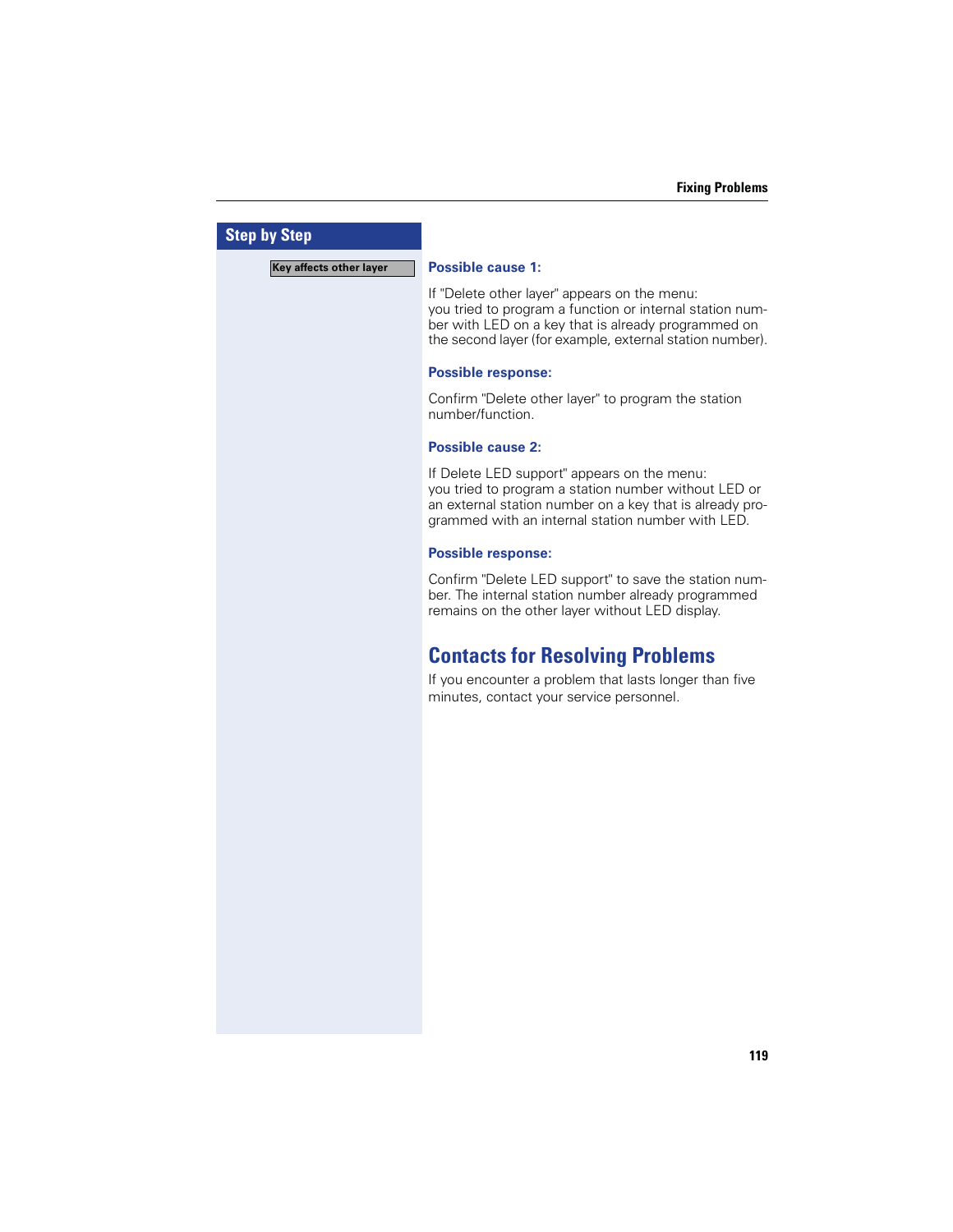# **Index**

# **A**

| assigning programmable keys  60    |  |
|------------------------------------|--|
| associated dialing/dialing aid  48 |  |
|                                    |  |
| automatic connection setup  47     |  |
| automatic line seizure  17         |  |

## **C** call

| accepting from answering machine 36    |  |
|----------------------------------------|--|
|                                        |  |
|                                        |  |
|                                        |  |
|                                        |  |
| forwarding in a team  100              |  |
|                                        |  |
| in a team with trunk keys  99          |  |
|                                        |  |
|                                        |  |
|                                        |  |
|                                        |  |
| retrieving from park  51               |  |
|                                        |  |
|                                        |  |
| transfer after announcement  56        |  |
| using DSS keys in a team  102          |  |
|                                        |  |
| call charges for another telephone  68 |  |
| call charges for your telephone  68    |  |
|                                        |  |

| call waiting                           |  |
|----------------------------------------|--|
|                                        |  |
|                                        |  |
|                                        |  |
|                                        |  |
|                                        |  |
|                                        |  |
|                                        |  |
| caller ID                              |  |
| restoring display of                   |  |
| suppressing display of caller ID  72   |  |
|                                        |  |
| calling                                |  |
| entrance telephone 35                  |  |
|                                        |  |
| calls                                  |  |
|                                        |  |
|                                        |  |
|                                        |  |
|                                        |  |
| charges for another telephone  68      |  |
| charges for your telephone  68         |  |
| checking key assignments  105          |  |
| cleaning the telephone  117            |  |
|                                        |  |
|                                        |  |
| conducting calls with a headset 34     |  |
|                                        |  |
| connection setup, automatic  47        |  |
|                                        |  |
| contacts/problems  119                 |  |
| control panel                          |  |
| optiPoint 500 advance  10              |  |
| optiPoint 500 economy/basic/standard 9 |  |
|                                        |  |

## **D**

| deleting advisory messages  81 |  |
|--------------------------------|--|
|                                |  |
|                                |  |
|                                |  |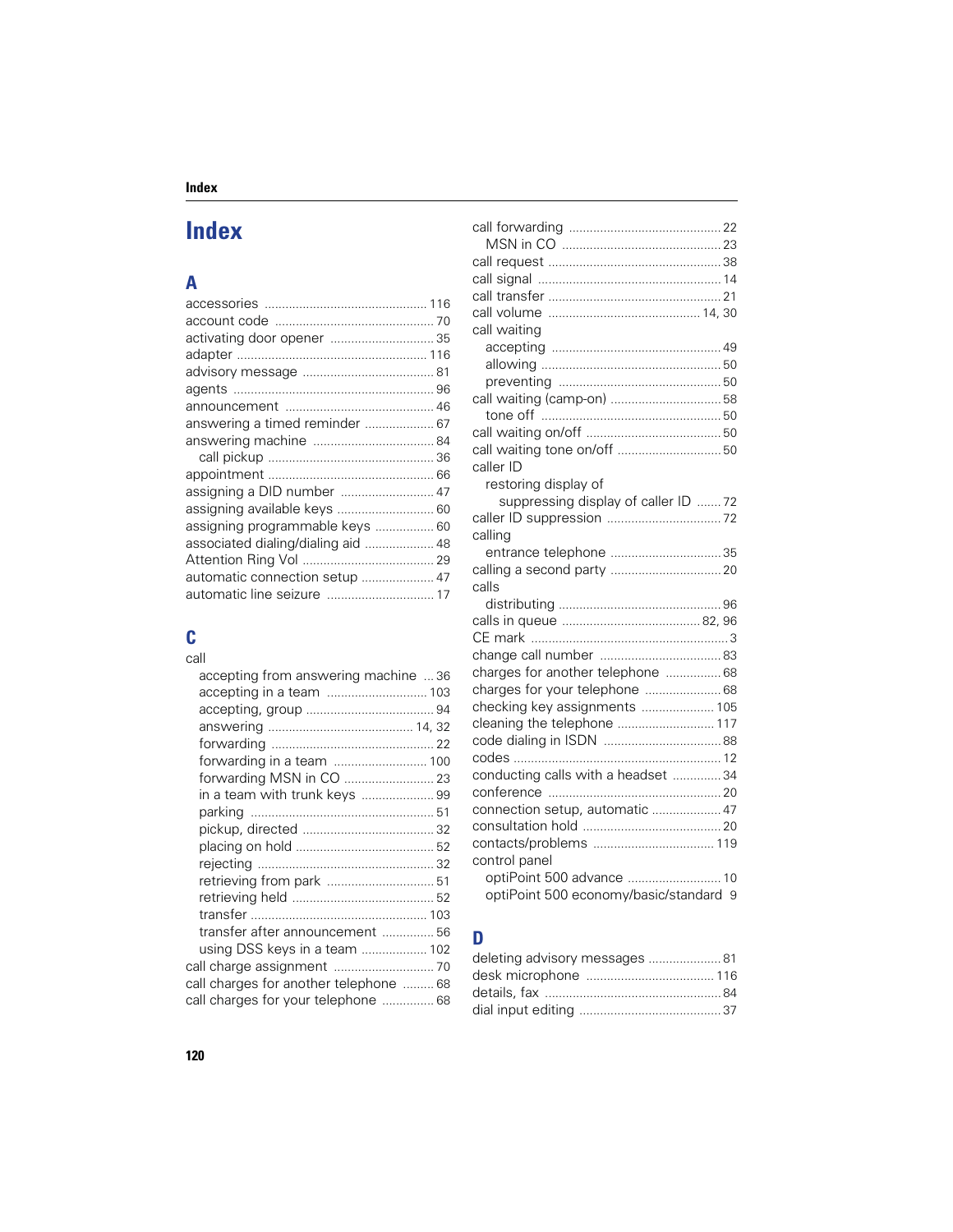| dialing                                |  |
|----------------------------------------|--|
|                                        |  |
|                                        |  |
|                                        |  |
| dialing a number                       |  |
|                                        |  |
| with repertory dialing keys 28         |  |
| dialing aid                            |  |
|                                        |  |
|                                        |  |
| dialing numbers                        |  |
| from the internal directory  42        |  |
| using speed-dialing  40                |  |
| direct inward system access (DISA)  86 |  |
| direct station select  62, 102         |  |
|                                        |  |
|                                        |  |
|                                        |  |
|                                        |  |
|                                        |  |
|                                        |  |
| for HiPath 4000 environment  112       |  |
|                                        |  |
|                                        |  |
|                                        |  |
| DTMF suffix-dialing (tone dialing)  55 |  |
|                                        |  |

# **E**

| editing the station number 37    |  |
|----------------------------------|--|
|                                  |  |
| enhanced paging equipment 91     |  |
|                                  |  |
|                                  |  |
| executive/secretary functions 98 |  |
|                                  |  |
|                                  |  |

# **F**

| faceplate                             |  |
|---------------------------------------|--|
|                                       |  |
|                                       |  |
|                                       |  |
| multiple subscriber number (MSN)  23  |  |
|                                       |  |
| forwarding multiple subscriber number |  |

| functions                           |  |
|-------------------------------------|--|
| activating/deactivating for another |  |
| telephone associated service  85    |  |
|                                     |  |
|                                     |  |
|                                     |  |

# **G**

# **H**

| handsfree answerback 33           |  |
|-----------------------------------|--|
|                                   |  |
| HiPath 5000                       |  |
|                                   |  |
|                                   |  |
|                                   |  |
|                                   |  |
|                                   |  |
|                                   |  |
|                                   |  |
| transferring call forwarding  107 |  |
|                                   |  |
|                                   |  |
|                                   |  |

## **I**

# **K**

| keys |  |
|------|--|
|      |  |
|      |  |
|      |  |
|      |  |
|      |  |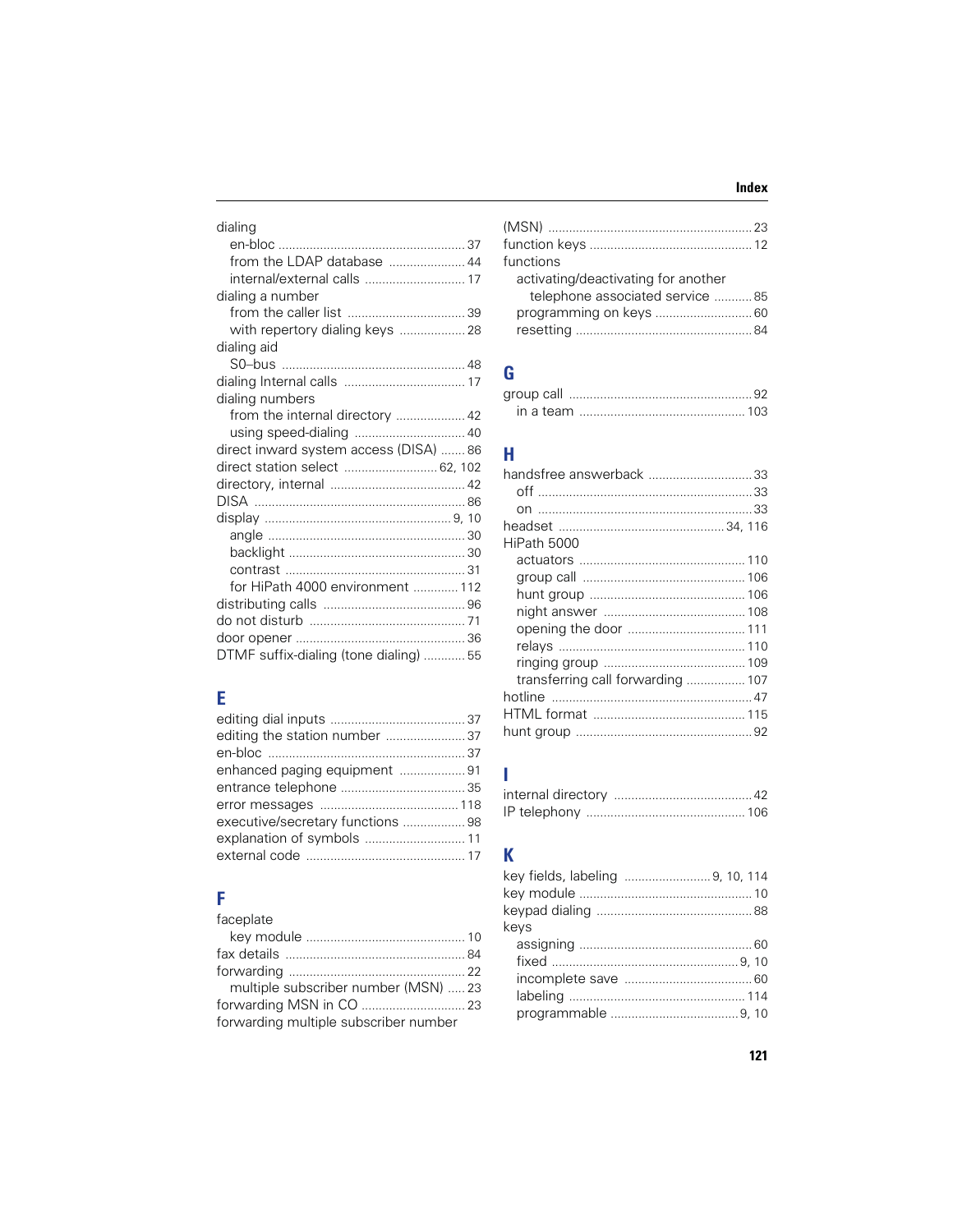## **L**

| labeling key fields  9, 10, 114           |  |
|-------------------------------------------|--|
|                                           |  |
| LDAP telephone database  44               |  |
| leaving an advisory message  81           |  |
| LED (light-emitting diode)  9, 10         |  |
| LED indications, meaning of  98, 101, 102 |  |
| LED signals, meaning  61                  |  |
|                                           |  |
| locking/unlocking the telephone  75       |  |

# **M**

| making calls                         |  |
|--------------------------------------|--|
|                                      |  |
|                                      |  |
|                                      |  |
|                                      |  |
|                                      |  |
|                                      |  |
|                                      |  |
| meaning of LED indications  101, 102 |  |
| meaning of LED signals  61           |  |
| message                              |  |
|                                      |  |
|                                      |  |
|                                      |  |
|                                      |  |
| microphone for speakerphone mode  10 |  |
| monitoring                           |  |
|                                      |  |
|                                      |  |
|                                      |  |

## **N**

## **O**

| open door |  |
|-----------|--|
|           |  |
|           |  |
|           |  |

| operating instructions |  |
|------------------------|--|
|                        |  |
|                        |  |
|                        |  |
|                        |  |
| operating steps        |  |
|                        |  |
|                        |  |
|                        |  |
|                        |  |
|                        |  |
|                        |  |

### **P**

| personal identification number  77 |
|------------------------------------|
|                                    |
|                                    |
|                                    |
|                                    |
|                                    |
|                                    |
|                                    |
|                                    |
|                                    |
|                                    |
|                                    |
|                                    |
| programming available keys  60     |
|                                    |
| programming your telephone  29     |
|                                    |
|                                    |

## **R**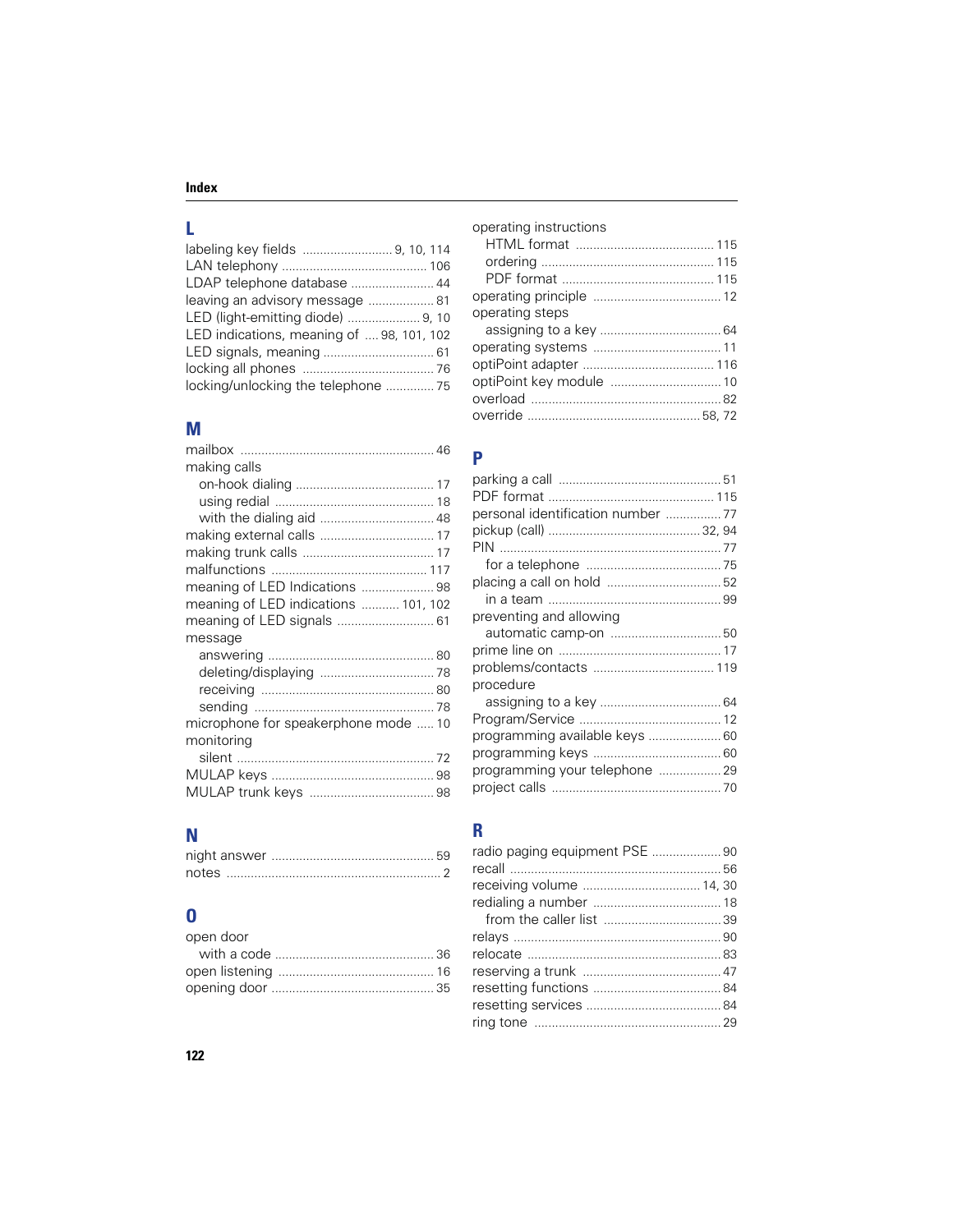| ring transfer |
|---------------|
|---------------|

| in an executive/secretary team  104 |  |
|-------------------------------------|--|
|                                     |  |
|                                     |  |
|                                     |  |
|                                     |  |
|                                     |  |

# $\mathbf S$

| setting your telephone  29       |  |
|----------------------------------|--|
|                                  |  |
|                                  |  |
|                                  |  |
| simple paging equipment  91      |  |
|                                  |  |
|                                  |  |
| speakerphone mode  14, 15, 30    |  |
|                                  |  |
| speed-dialing                    |  |
|                                  |  |
| saving station speed-dialing  40 |  |
|                                  |  |
|                                  |  |
| station number                   |  |
|                                  |  |
|                                  |  |
|                                  |  |
| station speed-dialing  40        |  |
|                                  |  |
|                                  |  |
|                                  |  |
|                                  |  |
| system speed-dialing  40         |  |
| system-wide cancellation  84     |  |

## $\mathbf{T}$

| telephone                            |  |
|--------------------------------------|--|
|                                      |  |
|                                      |  |
|                                      |  |
|                                      |  |
| locking/unlocking all phones  76     |  |
|                                      |  |
|                                      |  |
|                                      |  |
|                                      |  |
| using another like your own 82       |  |
| telephone data service  89           |  |
| telephone database LDAP  44          |  |
| telephone maintenance  117           |  |
|                                      |  |
|                                      |  |
| testing the telephone  105           |  |
| testing the telephone functions  105 |  |
| text message                         |  |
|                                      |  |
|                                      |  |
|                                      |  |
|                                      |  |
|                                      |  |
| time-dependent hotline  47           |  |
|                                      |  |
| toggle/connect                       |  |
|                                      |  |
|                                      |  |
| tone dialing (DTMF dialing) 55       |  |
|                                      |  |
|                                      |  |
| after announcement  56               |  |
|                                      |  |
|                                      |  |
|                                      |  |
|                                      |  |
|                                      |  |

## $\mathbf U$

| using a temporary phone 82          |
|-------------------------------------|
| using functions from the outside 86 |
|                                     |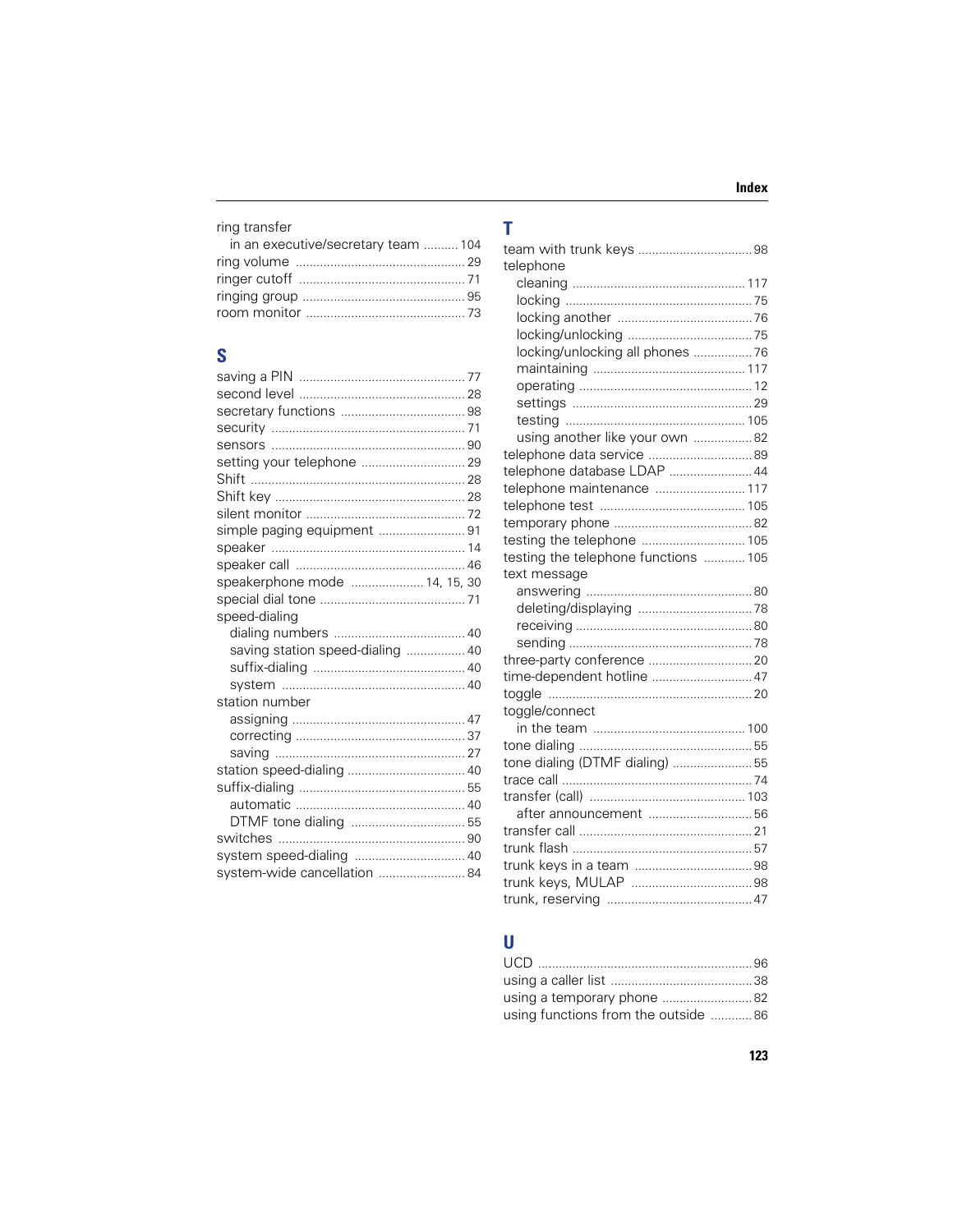## **V**

variable call forwarding ............................. 22

## **W**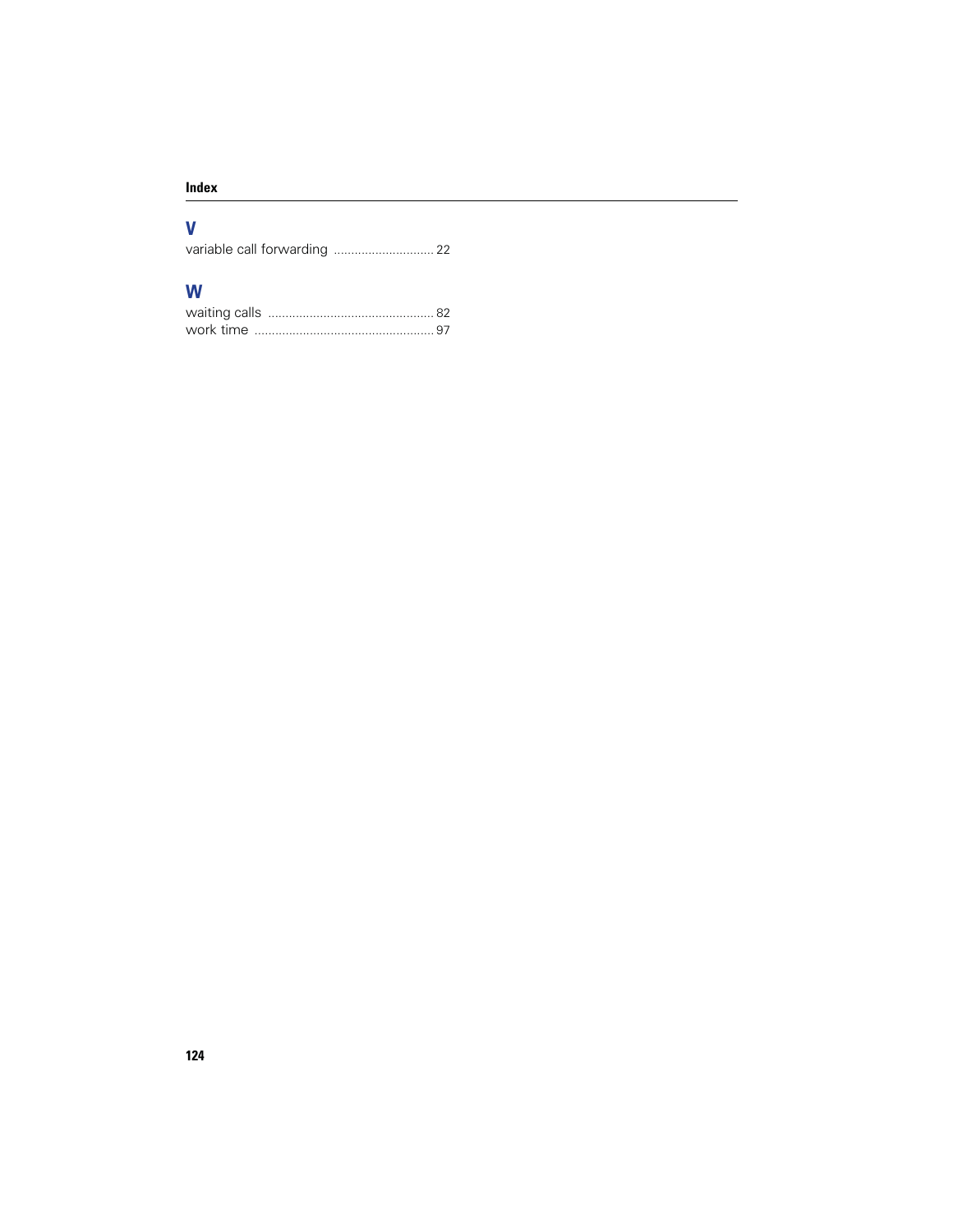The table below lists all available functions as they appear on the display. Functions that have been configured (contact your service personnel) can be activated interactively (select + save) via the Program/Service menu (select + save or enter a code), or by pressing function keys, provided that the functions have been configured (contact your service personnel).

| <b>Functions</b><br>(display)                                | Inter-<br>actively       | Via the<br><b>Program/Service</b><br>menu<br>Program/Service |        | With<br>function<br>keys |
|--------------------------------------------------------------|--------------------------|--------------------------------------------------------------|--------|--------------------------|
|                                                              | $\leq$ $\geq$            | < >                                                          | Code   |                          |
| Account code                                                 |                          | 7                                                            | $*60$  | X                        |
| Advisory msg. on                                             | $\overline{\phantom{a}}$ | ;                                                            | $*69$  | X                        |
| Advisory msg. off                                            | ;                        | ž                                                            | #69    | X                        |
| Associated dial                                              |                          | $\ddot{\phantom{0}}$                                         | $*67$  | X                        |
| Associated serv.                                             |                          | $\ddot{\phantom{0}}$                                         | $*83$  | X                        |
| Call waiting                                                 | $\overline{\phantom{a}}$ | $\overline{\phantom{a}}$                                     | $*55$  | X                        |
| Waiting tone off                                             | ;                        | 7                                                            | $*87$  | X                        |
| Waiting tone on                                              | ;                        | ;                                                            | #87    | X                        |
| Call wait.term.on                                            |                          | ;                                                            | *490   | X                        |
| Call wait.trm.off                                            |                          | ;                                                            | #490   | X                        |
| Caller List                                                  | $\ddot{\phantom{0}}$     | 7                                                            | #82    | X                        |
| Save number                                                  | ;                        | 7                                                            | $*82$  | X                        |
| Changeover on                                                | ;                        | 7                                                            | $*66$  | X                        |
| Changeover off                                               | ;                        | ;                                                            | #66    | X                        |
| Change PIN                                                   |                          | ;                                                            | $*93$  |                          |
| Conference                                                   | ;                        | $\ddot{ }$                                                   | $*3$   | X                        |
| Start conference                                             | ;                        |                                                              |        |                          |
| Adding a party to the conference                             | ;                        |                                                              |        |                          |
| End conference                                               | ;                        | $\ddot{ }$                                                   | #3     |                          |
| View conf parties                                            |                          |                                                              |        |                          |
| Remove party                                                 | ;                        |                                                              |        |                          |
| Drop last conf. party (only for U.S., not for<br>HiPath 500) |                          |                                                              | $*491$ |                          |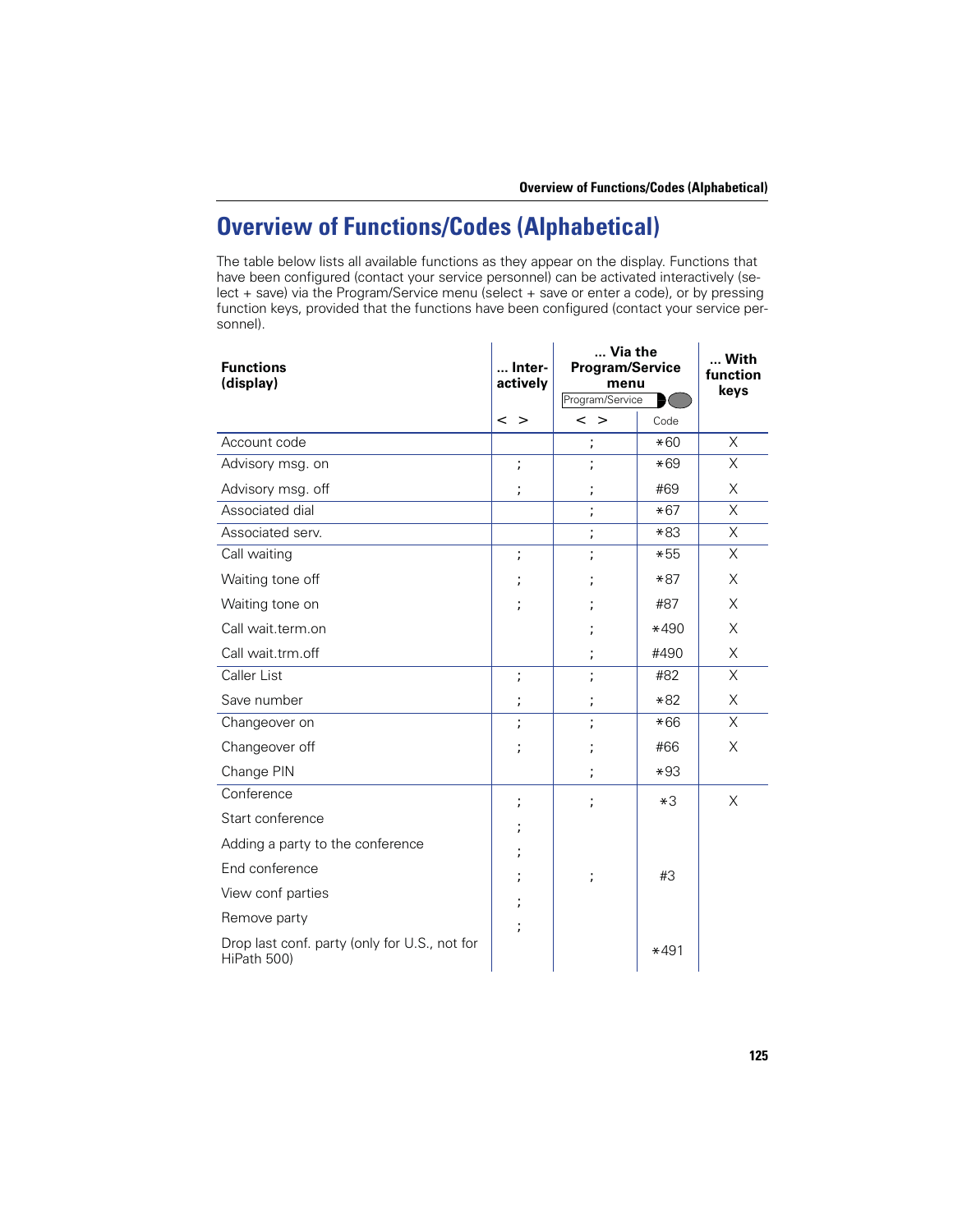| <b>Functions</b><br>(display)          | Inter-<br>actively | Via the<br><b>Program/Service</b><br>menu<br>Program/Service |       | With<br>function<br>keys |
|----------------------------------------|--------------------|--------------------------------------------------------------|-------|--------------------------|
|                                        | $\leq$ $>$         | $\leq$ $>$                                                   | Code  |                          |
| Consult                                | 7                  |                                                              |       |                          |
| Return to held call                    | ;                  | 7                                                            | жO    |                          |
| Quit and return                        | ;                  | ;                                                            | $*0$  |                          |
| Transfer/US:Accept call UK:Accept      | 7                  |                                                              |       |                          |
| Control Relay On (not for HiPath 500)  |                    | $\overline{\phantom{a}}$                                     | $*90$ | X                        |
| Control Relay Off (not for HiPath 500) |                    | ;                                                            | #90   | Χ                        |
| US:Directory UK:Phonebook              |                    |                                                              |       |                          |
| $1 =$ internal                         | ;                  |                                                              | $*54$ | X                        |
| 2=LDAP (not for HiPath 500)            | 7                  |                                                              | *54   | X                        |
| <b>DISA</b>                            |                    |                                                              |       |                          |
| Internal DISA (not for HiPath 500)     | $\ddot{ }$         | 7                                                            | $*47$ | X                        |
| En-bloc sending                        |                    |                                                              |       |                          |
| Dial                                   | ;                  |                                                              |       |                          |
| DND on                                 | 7                  | $\overline{\phantom{a}}$                                     | $*97$ | X                        |
| DND off                                | 7                  | ;                                                            | #97   | Χ                        |
| Door opener on                         |                    | ;                                                            | $*89$ | $\overline{\mathsf{x}}$  |
| Door opener off                        |                    | ;                                                            | #89   | X                        |
| DTMF dialing                           |                    | ;                                                            | $*53$ | $\overline{\mathsf{x}}$  |
| Forwarding on                          | 7                  | ;                                                            | $*1$  | $\overline{\mathsf{x}}$  |
| $1 = all calls$                        | ;                  | ;                                                            | $*11$ | X                        |
| 2=external calls only                  | ;                  | 7                                                            | $*12$ | X                        |
| 3=internal calls only                  | ;                  |                                                              | $*13$ | X                        |
| Forwarding off                         | ;                  | ;                                                            | #1    | X                        |
| Trunk FWD on                           | ;                  |                                                              | $*64$ | X                        |
| Trunk FWD out                          | 7                  |                                                              | #64   | X                        |
| Forward Line: On                       |                    | ;                                                            | *501  | Χ                        |
| Forward Line: Off                      |                    | ;                                                            | #501  | X                        |
| Headset                                |                    |                                                              |       | $\overline{\mathsf{x}}$  |
| Answer call                            | ;                  |                                                              |       |                          |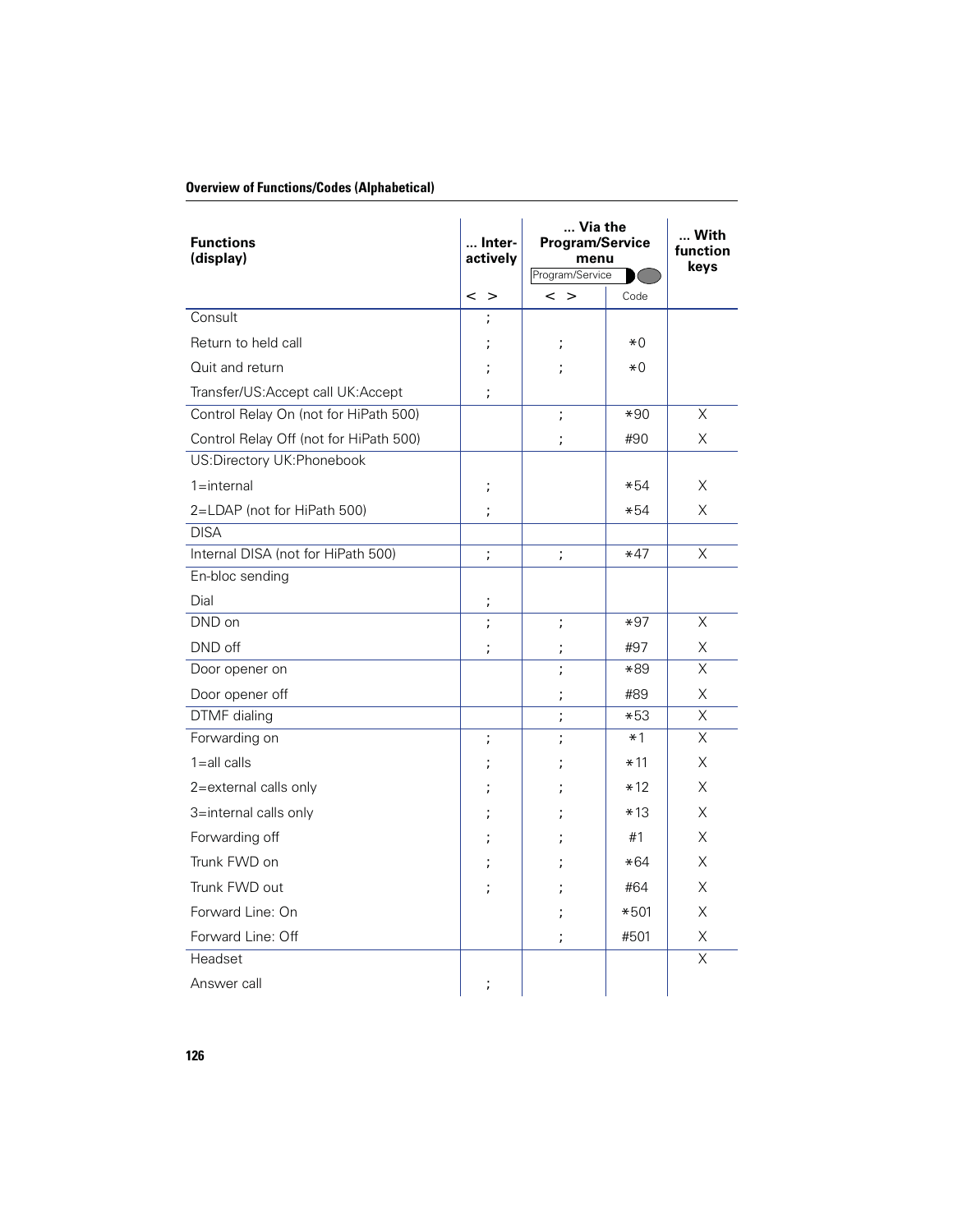| <b>Overview of Functions/Codes (Alphabetical)</b> |  |
|---------------------------------------------------|--|
|---------------------------------------------------|--|

| <b>Functions</b><br>(display) | Inter-<br>actively       | Via the<br><b>Program/Service</b><br>menu<br>Program/Service<br>$\sqrt{2}$ |        | With<br>function<br>keys |
|-------------------------------|--------------------------|----------------------------------------------------------------------------|--------|--------------------------|
|                               | <<br>>                   | < >                                                                        | Code   |                          |
| HF answerback on              | 7                        | 7                                                                          | $*96$  | Χ                        |
| HF answerback off             | 7                        | 7                                                                          | #96    | Χ                        |
| Hotline                       |                          |                                                                            |        |                          |
| Join hunt group               | $\ddot{\phantom{0}}$     | 7                                                                          | $*85$  | Χ                        |
| Leave hunt group              | ;                        | ;                                                                          | #85    | Χ                        |
| Rejoin all groups             | ;                        | ;                                                                          | $*85*$ | X                        |
| Leave all groups              | 7                        | ;                                                                          | #85#   | Χ                        |
| Lock all phones               |                          | $\overline{\phantom{a}}$                                                   | $*943$ | X                        |
| Monitoring                    | $\ddot{\phantom{0}}$     | ;                                                                          | $*944$ |                          |
| Mute on                       | 7                        | 7                                                                          | $*52$  | $\overline{\mathsf{x}}$  |
| Mute off                      | 7                        | 7                                                                          | #52    | Х                        |
| Night answer on               | 7                        | $\ddot{\phantom{0}}$                                                       | $*44$  | $\overline{\mathsf{x}}$  |
| Night answer off              | ;                        | ;                                                                          | #44    | Χ                        |
| Open door                     |                          | 7                                                                          | $*61$  | X                        |
| Override                      | $\overline{\phantom{a}}$ | 7                                                                          | $*62$  | X                        |
| Page (not for HiPath 500)     |                          | 7                                                                          | $*45$  | $\overline{\mathsf{x}}$  |
| Answer page (not for U.S.)    |                          | 7                                                                          | #45    | Χ                        |
| Park a call                   |                          | $\overline{\phantom{a}}$                                                   | *56    | $\overline{\mathsf{x}}$  |
| Retrieve call                 |                          | 7                                                                          | #56    |                          |
| Phone Test                    |                          | 7                                                                          | *940   |                          |
| Pickup - directed             |                          | 7                                                                          | $*59$  | Χ                        |
| Pickup - group                | $\ddot{\phantom{0}}$     | 7                                                                          | $*57$  | X                        |
| Accept call                   | 7                        |                                                                            |        |                          |
| Prog. feature key             |                          | 7                                                                          | $*91$  | X                        |
| Redial                        |                          |                                                                            |        | $\overline{\mathsf{x}}$  |
| Reject call                   |                          |                                                                            |        |                          |
| Release                       |                          |                                                                            |        | Χ                        |
| Relocate                      | 7                        | $\ddot{ }$                                                                 | *9419  | $\overline{\mathsf{x}}$  |
| Complete Relocate             | ;                        | ;                                                                          | #9419  |                          |
| Reserve trunk                 | $\ddot{ }$               |                                                                            |        | X                        |
| Reset services                |                          | 7                                                                          | #0     | $\overline{\mathsf{x}}$  |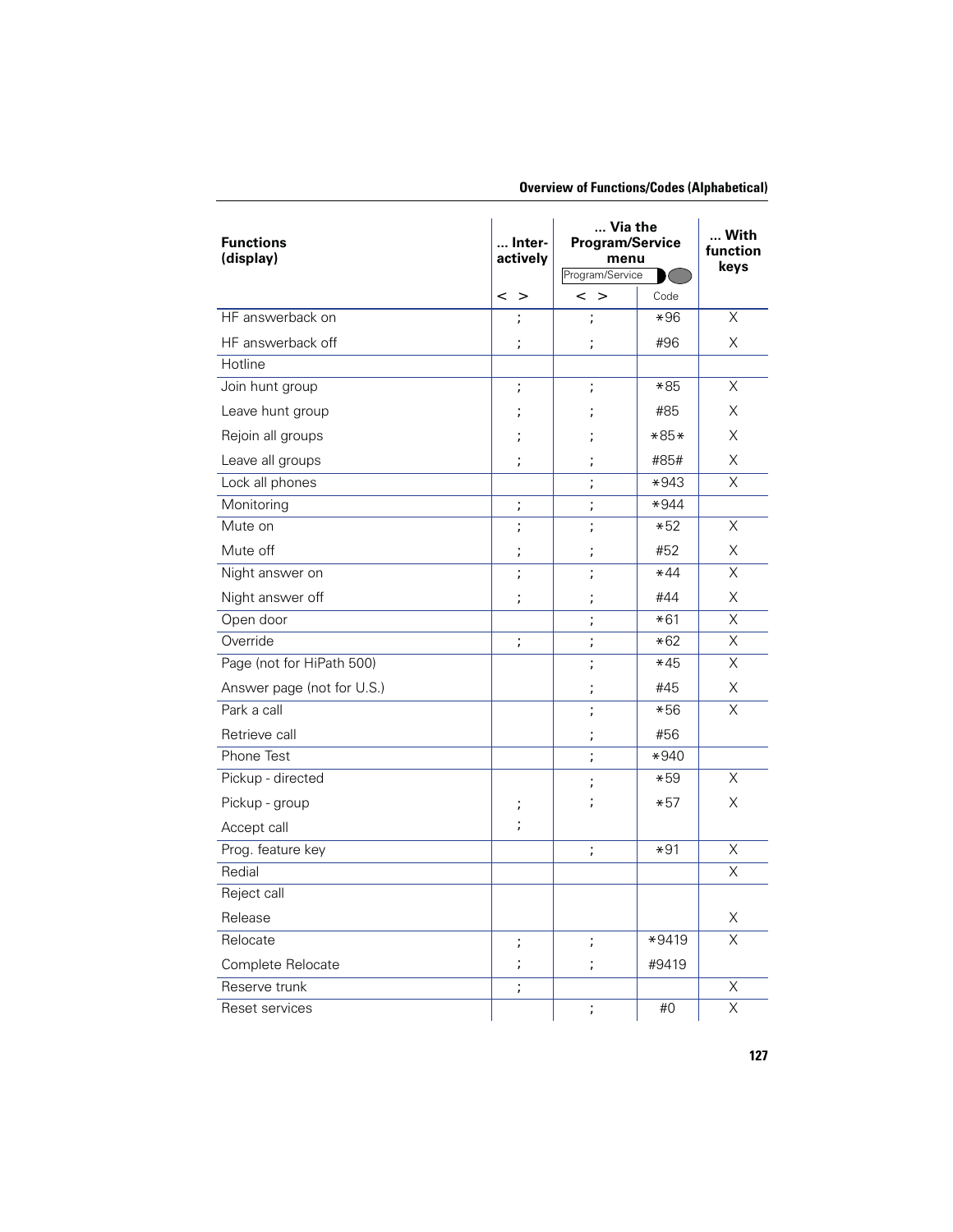| <b>Functions</b><br>(display)               | Inter-<br>actively   | Via the<br><b>Program/Service</b><br>menu<br>Program/Service |        | With<br>function<br>keys |
|---------------------------------------------|----------------------|--------------------------------------------------------------|--------|--------------------------|
|                                             | < >                  | $\leq$ $>$                                                   | Code   |                          |
| Retrieve line                               |                      | 7                                                            | $*63$  | Χ                        |
| Ring Transfer: On                           |                      | ;                                                            | $*502$ | $\overline{\mathsf{x}}$  |
| Ring Transfer: Off                          |                      | ;                                                            | #502   | Χ                        |
| Ringer cutoff on                            | ;                    | ;                                                            | *98    | Χ                        |
| Ringer cutoff off                           | ;                    | ;                                                            | #98    | Χ                        |
| Ringing group on                            |                      | ;                                                            | *81    | X                        |
| Ringing group off                           |                      | ;                                                            | #81    | Χ                        |
| Room monitor                                |                      | ;                                                            | $*88$  | $\overline{\mathsf{x}}$  |
| Select language                             |                      | $\ddot{\phantom{0}}$                                         | $*48$  |                          |
| Send message                                | 7                    | ;                                                            | $*68$  | Χ                        |
| View sent message                           |                      |                                                              | #68    | Χ                        |
| US: View messages UK: Display Messages      | ;                    |                                                              | #68    | Χ                        |
| Mailbox                                     |                      |                                                              |        | Χ                        |
| Keypad dialingl                             |                      | $\ddot{\phantom{0}}$                                         | *503   |                          |
| Shift Key                                   |                      |                                                              |        | X                        |
| Show call charges (own telephone)           |                      | 7                                                            | $*65$  | X                        |
| View call charges (other party's telephone) |                      |                                                              |        | X                        |
| Speaker call                                |                      | ;                                                            | $*80$  | X                        |
| Suppress call ID                            | ;                    | ;                                                            | *86    | X                        |
| Restore caller ID                           | ;                    | ;                                                            | #86    | Χ                        |
| Tel. data service (not for HiPath 500)      |                      |                                                              | $*42$  |                          |
| Temporary MSN (not for U.S.)                | 7                    | 7                                                            | $*41$  | X                        |
| Temporary Phone                             |                      | 7                                                            | *508   | X                        |
| Timed reminder on                           |                      | 7                                                            | $*46$  | X                        |
| Timed reminder off                          |                      | 7                                                            | #46    | X                        |
| Toggle/Connect                              | ;                    | 7                                                            | $*2$   | $\overline{\mathsf{x}}$  |
| Trace call                                  |                      | 7                                                            | $*84$  | $\overline{\mathsf{x}}$  |
| Transfer                                    | $\ddot{\phantom{0}}$ |                                                              |        |                          |
| Trunk Flash (not for HiPath 500)            |                      | 7                                                            | $*51$  | X                        |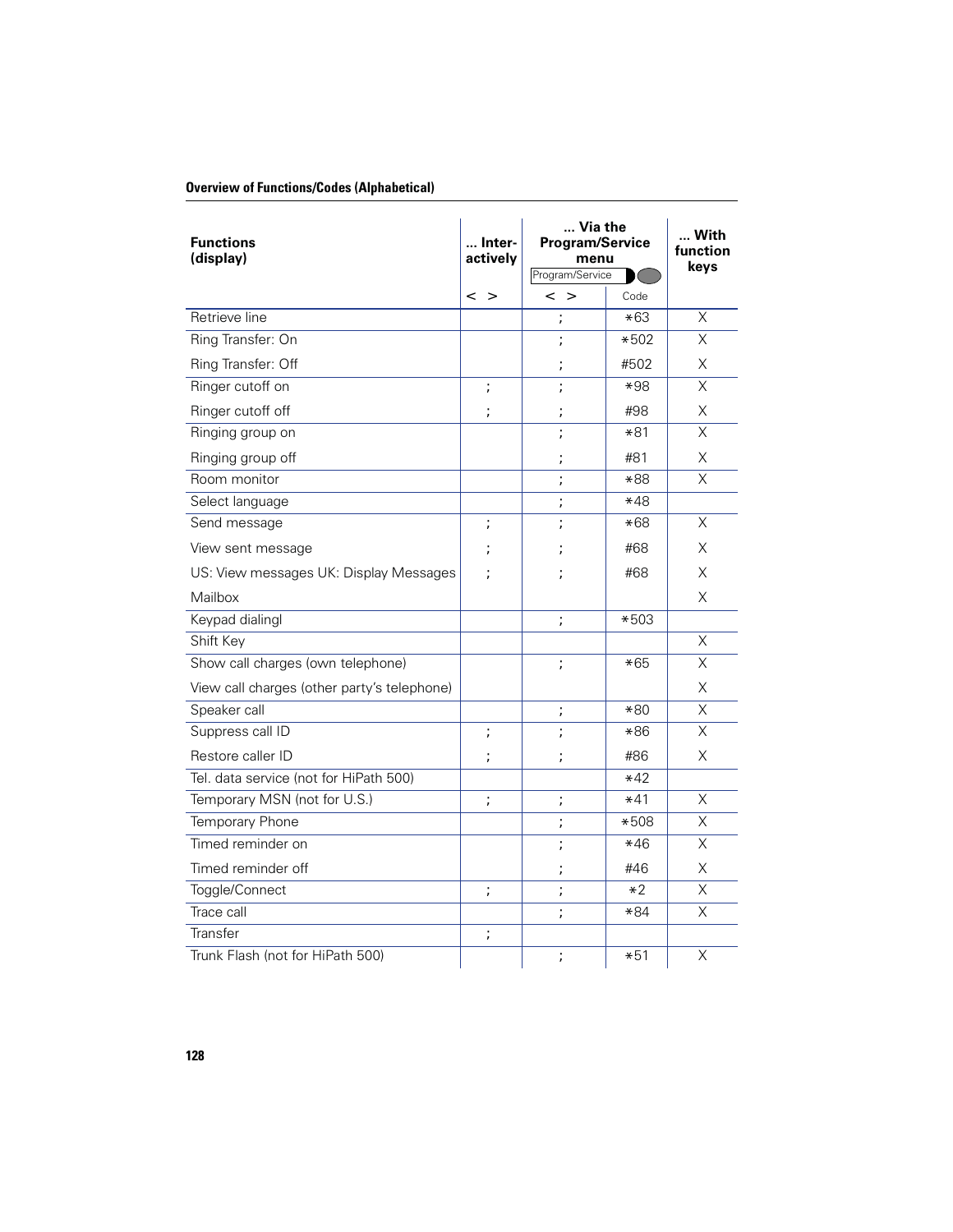| <b>Functions</b><br>(display) | Inter-<br>actively | Via the<br><b>Program/Service</b><br>menu<br>Program/Service |        | … With<br>function<br>keys |
|-------------------------------|--------------------|--------------------------------------------------------------|--------|----------------------------|
|                               | $\leq$ $>$         | $\leq$ $>$                                                   | Code   |                            |
| <b>UCD</b>                    |                    |                                                              |        |                            |
| Log on                        |                    | ;                                                            | $*401$ | X                          |
| Log off                       |                    | ,                                                            | #401   | X                          |
| Available                     |                    | ,                                                            | $*402$ | X                          |
| Not available                 |                    |                                                              | #402   | X                          |
| Work on                       |                    | ,                                                            | $*403$ | X                          |
| Work off                      |                    |                                                              | #403   | X                          |
| UCD night on                  |                    |                                                              | $*404$ | X                          |
| UCD night off                 |                    |                                                              | #404   | X                          |
| Calls in queue                |                    | ,                                                            | *405   | X                          |
| US:Callback UK:Set Callback   | ;                  |                                                              | $*58$  | X                          |
| View callbacks/Delete         | ;                  | ,                                                            | #58    |                            |
| Use speed-dialing             |                    |                                                              | $*7$   | X                          |
| Change Speed-dial (station)   |                    |                                                              | $*92$  | X                          |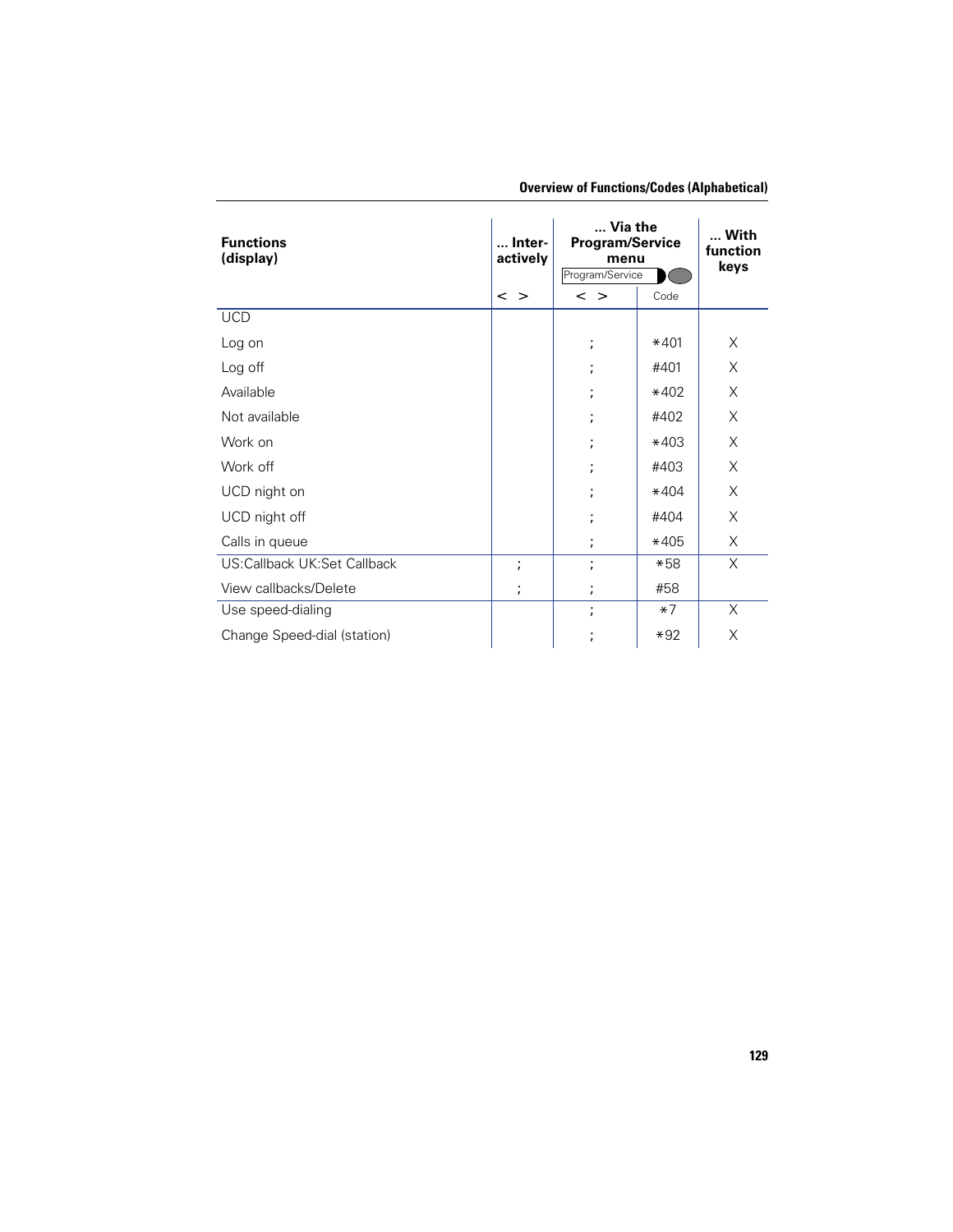#### **FCC and Industry Canada Compliance**

## **FCC and Industry Canada Compliance**

This section describes the requirements for compliance with Federal Communications Commission (FCC) Rules and Industry Canada CS-03 standard.

## **FCC Certification and Requirements**

The following paragraphs describe requirements and information based on FCC rules.

#### **Service**

If you experience problem with the Siemens optiPoint telephone, contact Siemens customer support at 1-800-835-7656 for information on service and repairs. The telephone company can ask you to disconnect the equipment from the network until the problem is corrected or until you are sure that the equipment is not malfunctioning.

### **FCC Rules, Part 15**

The Siemens optiPoint telephone has been tested and complied with the limits for a class A digital device, pursuant to Part 15 of the FCC Rules. These limits are designed to provide reasonable protection against harmful interference when the equipment is operated in a commercial environment. This equipment generates, uses, and can radiate radio frequency energy and, if not installed and used in accordance with the instruction manual, can cause harmful interference to radio communications. Operation of this equipment in a residential area is likely to cause harmful interference, in which case the user will be required to correct the interference in the user's expense.

### **FCC Rules, Part 68**

#### FCC Part 68 Certification

The Siemens optiPoint telephone is certified with FCC under Part 68 as a component device for connection behind FCC Part 68 certified Siemens PBX systems. In order for the FCC certification of the Siemens optiPoint telephone to be retained, all other products used in conjunction with the Siemens optiPoint telephone must also be FCC Part 68 certified for use with the front-end terminal equipment. If any of these components are not certified, Siemens is required to obtain FCC Part 68 certification of the assembled equipment prior to connection to the telephone network. Part 68 certification requires Siemens to maintain this approval and as such are responsible for the following:

- Any component added to the Siemens optiPoint telephone, whether it bears component certification or not, will require a Part 68 compliance evaluation. Siemens may need to test and make a modification filing to the FCC before that new component can be used;
- Any modification/update made to the Siemens optiPoint telephone will require a Part 68 compliance evaluation. Siemens may need to test and make a modification filing to the FCC before that modified component can be used;
- Siemens optiPoint telephone complies with and will continue to comply with all the applicable rules and regulations in Subpart D of the FCC Part 68 rules during the lifetime of the product.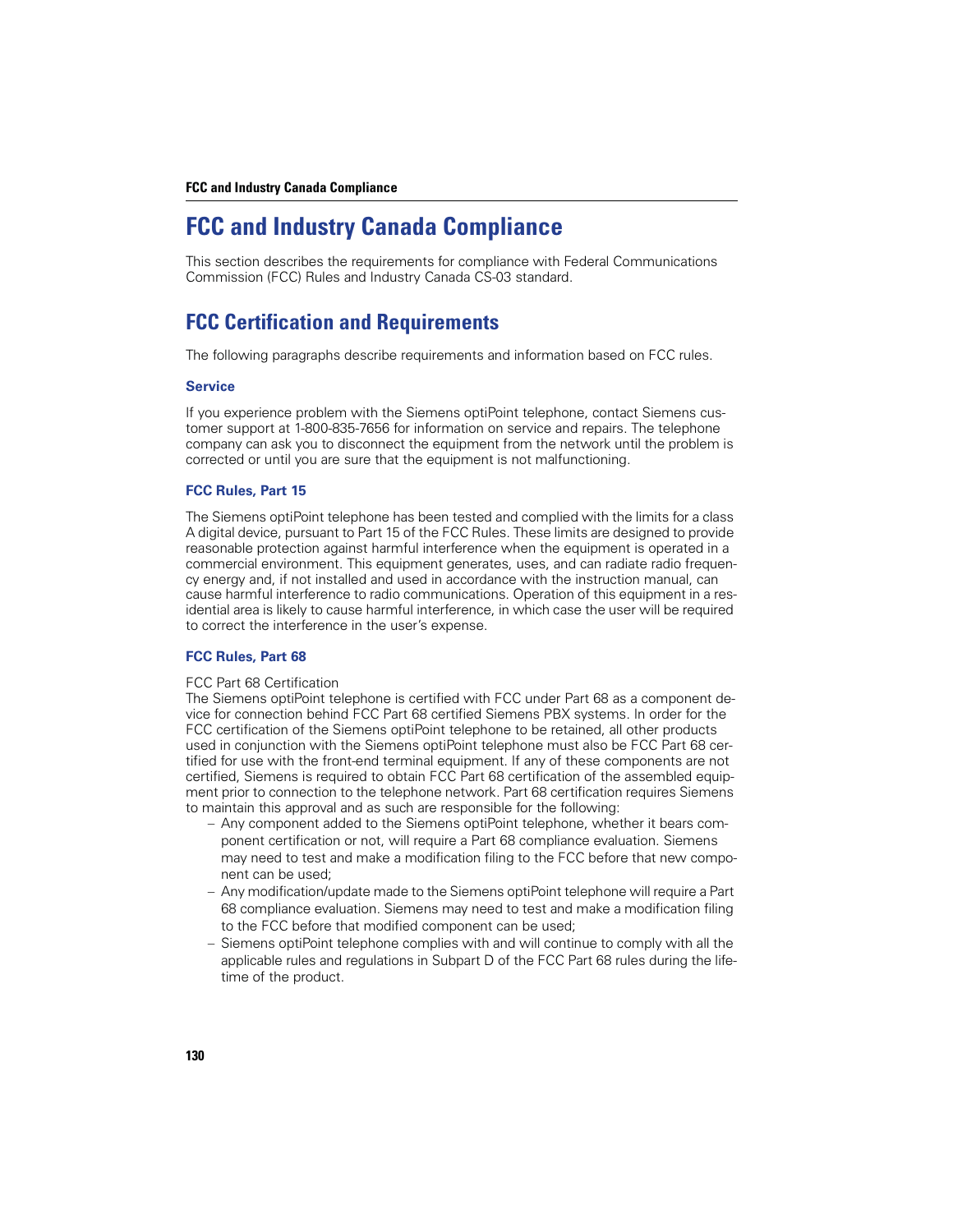If at any time the ownership of Siemens optiPoint telephone is transferred to someone else (whether independently or as part of a system), please supply this manual to the new owner.

1. REN

The ringer equivalence number (REN) is used to determine the quality of devices which may be connected to the telephone line. Excessive RENs on the telephone line may result in the devices not ringing in response to an incoming call. In most, but not all areas, the sum of RENs should not exceed five (5.0). At the base of the telephone is a label contains, among other information, the REN and the FCC certification number. If requested, this information must be given to the telephone company. To be certain of the number of devices that may be connected to a line, as determined by the total RENs, contact the local telephone company.

Note: REN is associated with the analog telephones. It is not applicable to Siemens optiPoint telephone. If requested, please supply the FCC Certification numbers of the front-end host terminal equipment that have a direct Public Switched Telephone Network connection (i.e. have a REN stated on the label) and the highest REN.

#### 2. Facility Interface Information

Siemens optiPoint telephone connects to the public switched telephone network through FCC Part 68 certified front-end host PBX equipment which specifies the type of network jacks to be used.

3. Disruption of the Network

If the Siemens optiPoint telephone disrupts the telephone network, the telephone company can discontinue your service temporarily. If possible, the telephone company will notify you in advance. If advance notice is not practical, they will notify you as soon as possible. You are also informed of your right to file a complaint with the FCC.

4. Telephone Company Facility Changes

The telephone company can make changes in its facilities, equipment, operations, or procedures that can affect the operation of your equipment. If they do, you should be notified in advance so you have an opportunity to maintain uninterrupted telephone service.

5. Hearing-Aid Compatibility

Telephones for emergency use and telephones installed in common areas such as lobbies, hospital rooms, elevators, and hotel rooms must have handsets that are compatible with magnetically coupled hearing aids. Persons who are not in common areas must also be provided with hearing-aid compatible handsets, if needed. The Siemens optiPoint telephone complies with the FCC Rules, Part 68, Section 68.316 Hearing Aid Compatibility and 68.317 volume control requirements.

6. Programmed Dialer Features

When you program emergency numbers or make test calls to emergency numbers using Siemens products with programmed dialer features, stay on the line and briefly explain to the dispatcher the reason for the call before hanging up. Perform these activities in off-peak hours, such as early morning or late evening.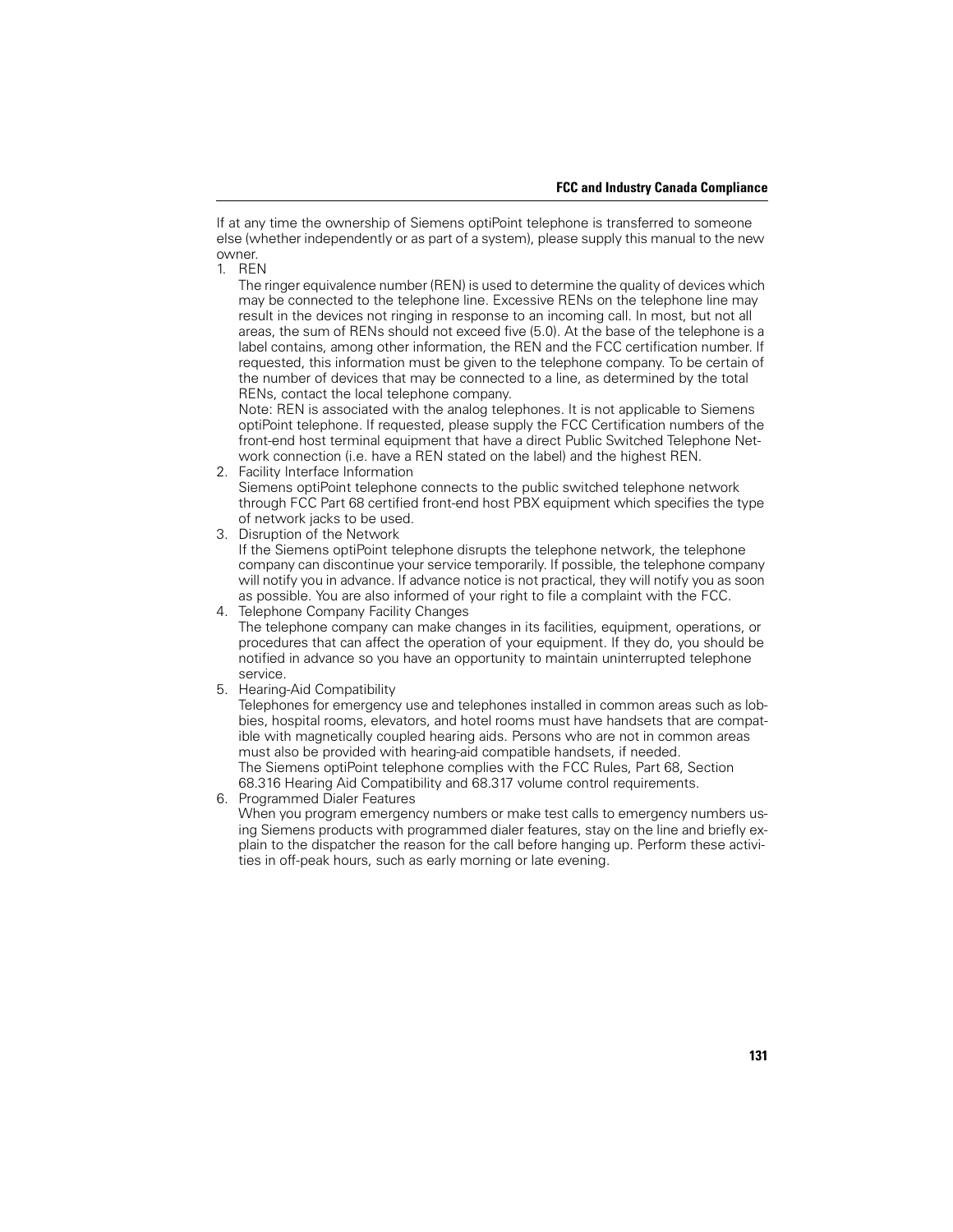### **FCC and Industry Canada Compliance**

### **Equipment Attachment Limitations**

The following are notices required by Industry Canada Terminal Attachment Program Certification Procedure CP-01, Part I, Section 14.

### **Ringer Equivalence Number (REN)**

The Ringer Equivalence Number (REN) assigned to each terminal device provides an indication of the maximum number of terminals allowed to be connected to a telephone interface. The termination on an interface may consist of any combination of devices subject only to the requirement that the sum of the Ringer Equivalence Numbers of all the devices does not exceed 5. The REN is associated with the analog loop-start and ground-start telephones. It is not applicable to Siemens optiPoint telephones.

### **Equipment Attachment Limitations**

The Industry Canada label identifies certified equipment. This certification means that the equipment meets certain telecommunications network protective, operational and safety requirements as prescribed in the appropriate Terminal Equipment Technical Requirement documents. The Department does not guarantee the equipment will operate to the user's satisfaction.

Before installing this equipment, users should ensure that it is permissible to be connected to the facilities of the local telecommunications company. The equipment must also be installed using an acceptable method of connection. The customer should be aware that compliance with the above conditions may not prevent degradation of service in some situations.

Repairs to certified equipment should be coordinated by a representative designated by the supplier. Any repairs or alterations made by the user to this equipment, or equipment malfunctions, may give the telecommunications company cause to request the user to disconnect the equipment.

Users should ensure for their own protection that the electrical ground connections of the power utility, telephone lines and internal metallic water pipe system, if present, are connected together. This precaution may be particularly important in rural areas.

### **DANGER**

Users should not attempt to make such connections themselves, but should contact the appropriate electric inspection authority, or electrician, as appropriate.